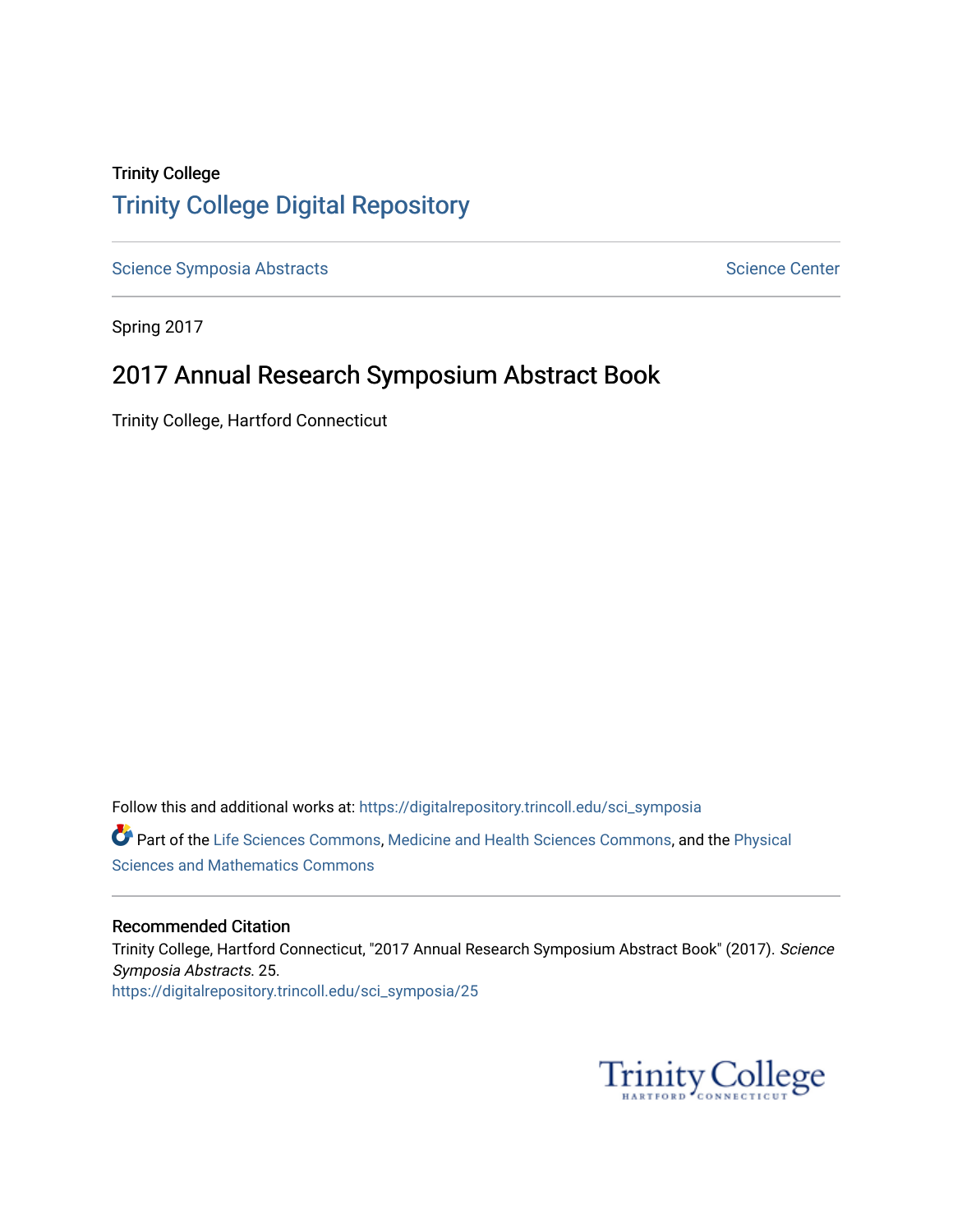# **THIRTIETH ANNUAL SYMPOSIUM OF TRINITY COLLEGE UNDERGRADUATE RESEARCH**

## **TABLE OF CONTENTS**

**Poster # Title**

# **BIOLOGY**

- **1. USE OF SCANNING ELECTRON MICROSCOPY TO EXAMINE BIOLOGICAL SPECIMENS**  Madeline Barnes '20, Luisa Lestz '19
- **2. THE EFFECT OF NACL CONCENTRATION ON THE GROWTH RATE OF A STRAIN OF** *NAVICULA IN VITRO* Zach Battipaglia '17, Elias Peterson '19
- **3. REMOVAL OF A 65 AMINO ACID REGION OF THE SERRATE JUXTAMEMBRANE SEGMENT AND ITS EFFECTS ON NOTCH ACTIVATION** Scott J. Buchanan '17
- **4. EFFECTS OF ESTRADIOL ON RADIAL GLIAL FIBER DENSITY THE WEAKLY ELECTRIC FISH,** *APTERONOTUS LEPTORHYNCHUS* Jessica Chotiner '17
- **5. BUILDING A SEGMENTED BODY: THE CELL DYNAMICS OF POSTERIOR ELONGATION** Nicole Duan '18
- **6. COULD A CARDENOLIDE OR ITS PRECURSER LEAD TO THE SYNTHESIS OF LUCIBUFAGINS, DEFENSIVE CHEMICALS, IN** *PHOTURIS* **FIREFLIES?** Maddie Farrar '19, Latanya Coke '19
- **7. FETAL MEMBRANE MORPHOLOGY IN OVIPAROUS LAMPROPELTINE SNAKES (COLUBRIDAE)** Young K. Kim '17
- **8. SOCIAL INTERACTION MITIGATES THE DELETERIOUS EFFECTS OF PREDATOR STRESS ON BRAIN CELL PROLIFERATION IN WEAKLY ELECTRIC FISH** *APTERONOTUS LEPTORYNCHUS* Elise Lasky '17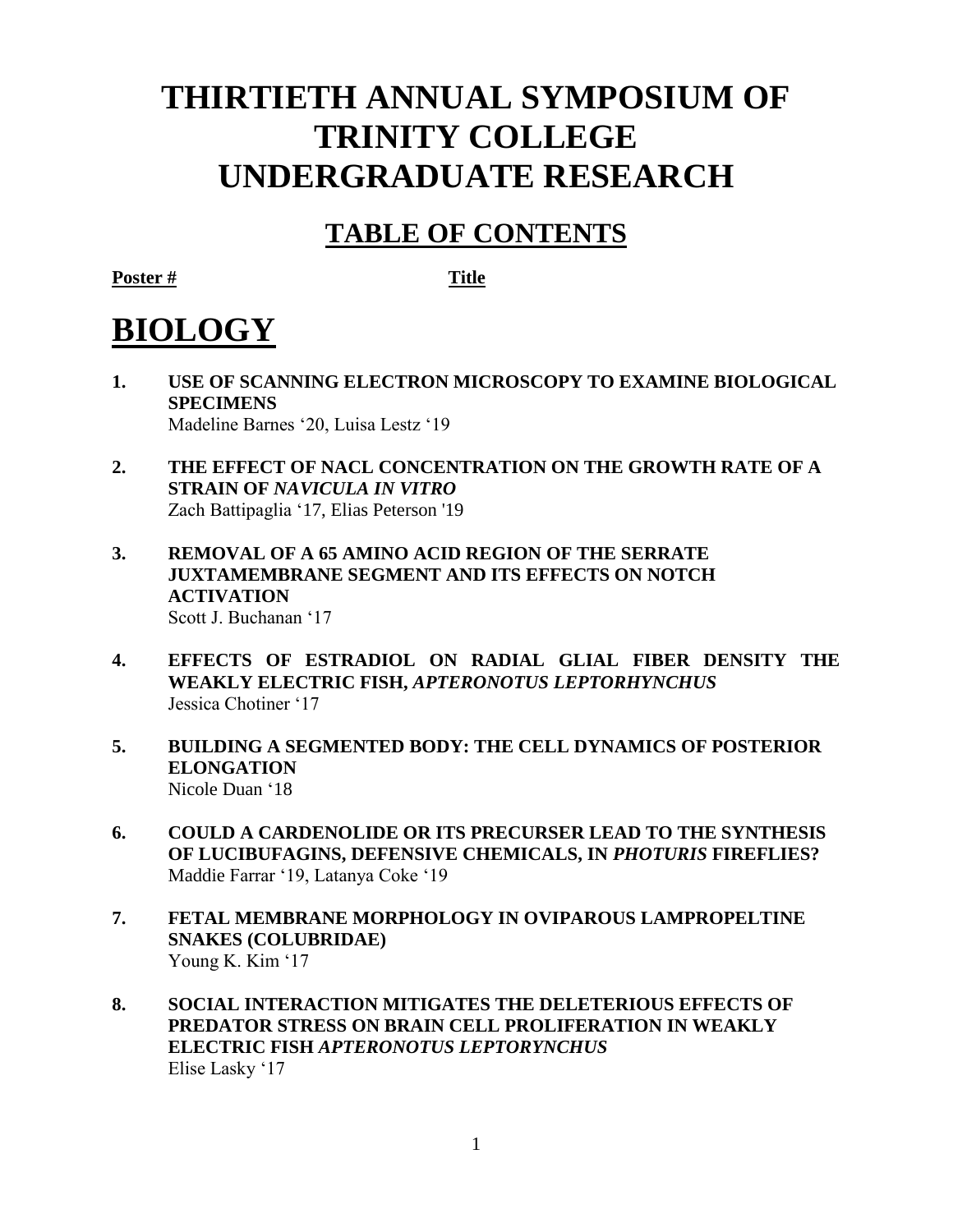- **9. THE EFFECT OF SALINITY ON THE GROWTH OF MARINE CYANOBACTERIUM** *SPIRULINA* Luisa Lestz '19, Yunzhuo (Doris) Zhang '19
- **10. MOLECULAR-ASSISTED ALPHA TAXONOMY (MAAT) OF THE RED ALGAL GENUS** *SPYRIDIA* **(SPYRIDIACEAE, RHODOPHYTA) IN BERMUDA** Luke Maynard '17
- **11. THE EFFECTS OF TRICLOSAN ON THE FRESHWATER XANTHOPHYTE**  *ELLIPSOIDION* Kyle McCarthy '18, Lucy Pereira '20
- **12. AN EXPLORATION OF THE GUT BACTERIA IN A MOUSE MODEL OF AUTISM SPECTRUM DISORDER ON A KETOGENIC DIET**  Laura Nee '17
- **13. DETERMINING SEASONAL TIMING OF INFECTION OF THE WINTER FIREFLY (***ELLYCHNIA CORRUSCA)* **BY A PARASITOID FLY (***APOCEPHALUS ANTENNATUS):* **A MOLECULAR GENETIC AND BEHAVIORAL ANALYSIS**  Julia Pitino '18
- **14. THE MECHANISM BY WHICH YOLK IS PROCESSED FOR EMBRYONIC DEVELOPMENT IN SQUAMATE REPTILES** Kathryn Powers '17
- **15. INVESTIGATING MITOSIS IN THE GROWTH ZONE OF TRIBOLIUM CASTANEUM AND THAMNOCEPHALUS PLATYURUS DURING SEGMENTAL DEVELOPMENT** Phong Quach '17
- **16. LUCIBUFAGINS (FIREFLY DEFENSIVE STEROIDS): PHYLETIC DISTRIBUTION AND BIOSYNTHESIS** Kathareeya Katie Tonyai '17
- **17. THE EFFECT OF LEAD (II) NITRATE ON THE GROWTH RATE OF**  *NAVICULA* **SP***. IN VITRO* Chris Whelan '18, Myles Walsh '19
- **18. THE EFFECTS OF CIGARETTE LEACHATE ON PERIDINIUM** Haley Willis '18, Graham Turner '18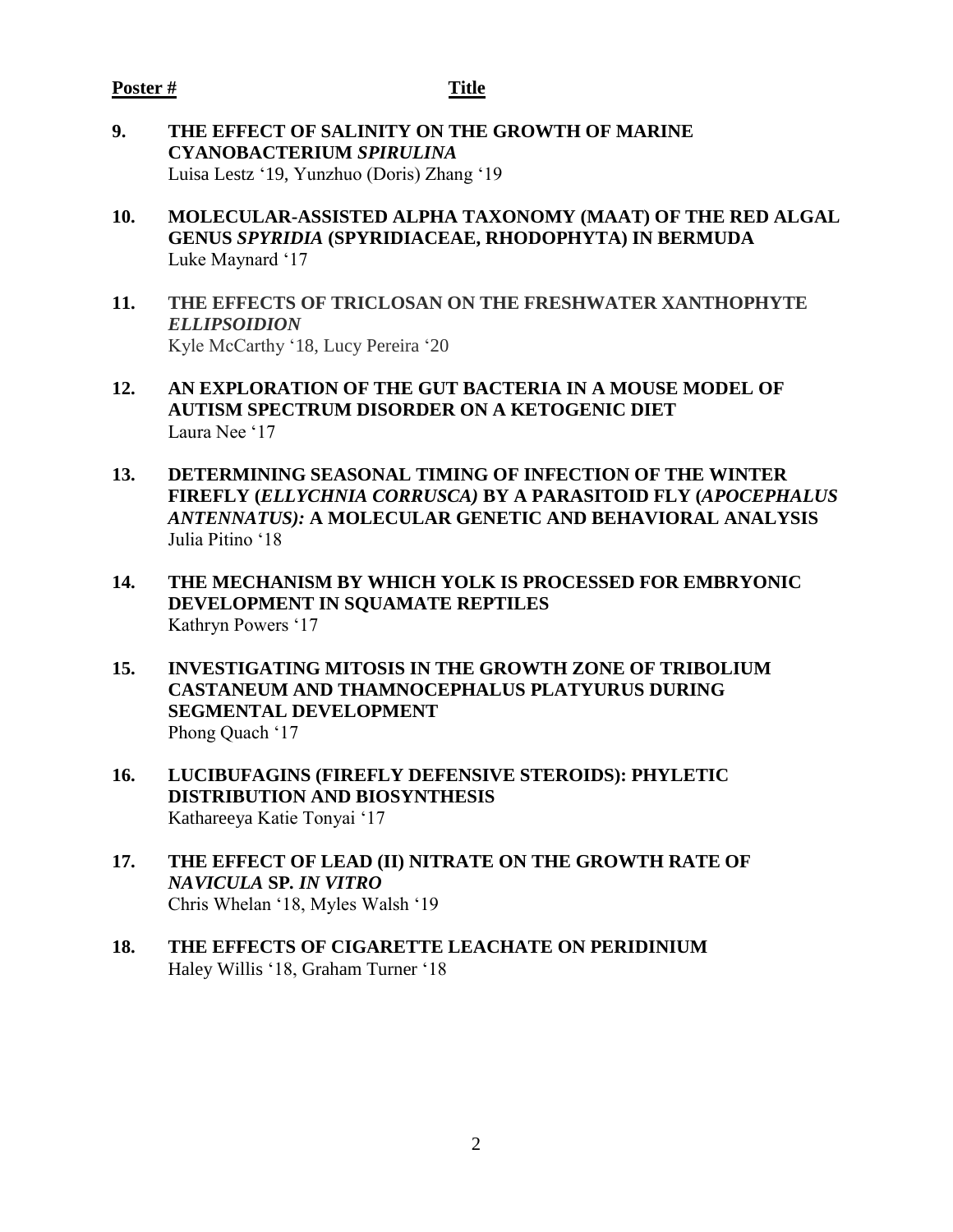# **CHEMISTRY**

- **19. PURIFICATION USING SODIUM BISULFITE AS AN ALDEHYDE SCAVENGER** Maria Boucher '20
- **20. EFFECT OF SUPPORTED BILAYER COMPOSITION ON FUNCTION IN MICROFLUIDIC DEVICES** Julia Clapis '18
- **21. EXAMINING THE SYNTHESIS OF BUCKMINSTERFULLERENE (C60)** Grant Collins '17, Matt Lucas '17
- **22. SINGLE-CELL ANALYSIS OF** *DICTYOSTELIUM DISCOIDEUM* **USING MICROCHIP ELECTROPHORESIS** Jessica Duong '19
- **23. RETROSYNTHETIC ANALYSIS OF PROSTAGLANDIN F2α** Paul Handali '18, Josephine Frempong '18
- **24. EFFECT OF FIRST VT EPISODE TO ABLATION TIME ON VT RECURRENCE IN PATIENTS WITH STRUCTURAL HEART DISEASE** Josephine Frempong '18
- **25. SEPARATION OF ALDEHYDES AND KETONES FROM VARIOUS ORGANIC SUBSTRATES BY EXTRACTION** Max Furigay '19
- **26. SYNTHESIS AND CHARACTERIZATION OF CYCLIC ORGANOMETALLIC PEPTIDES** Cosmic Gober '18
- **27. SYNTHESIS OF IMINES FOR THEIR EVENTUAL USE IN A SINGLE ADDITION REACTION OF AN INDOLE AND A BENZALDEHYDE** Melissa Guarino-Hotz '17
- **28. OSMOTIC LYSIS OF PINOSOMES IN** *DICTYOSTELIUM DISCOIDEUM* Grigorii Kalminskii '20
- **29. INSERTION OF EXOGENOUS MOLECULES INO** *DICTYOSTELIUM DISCOIDEUM* **USING ELECTROPORATION**  Joshua D. Knopf '17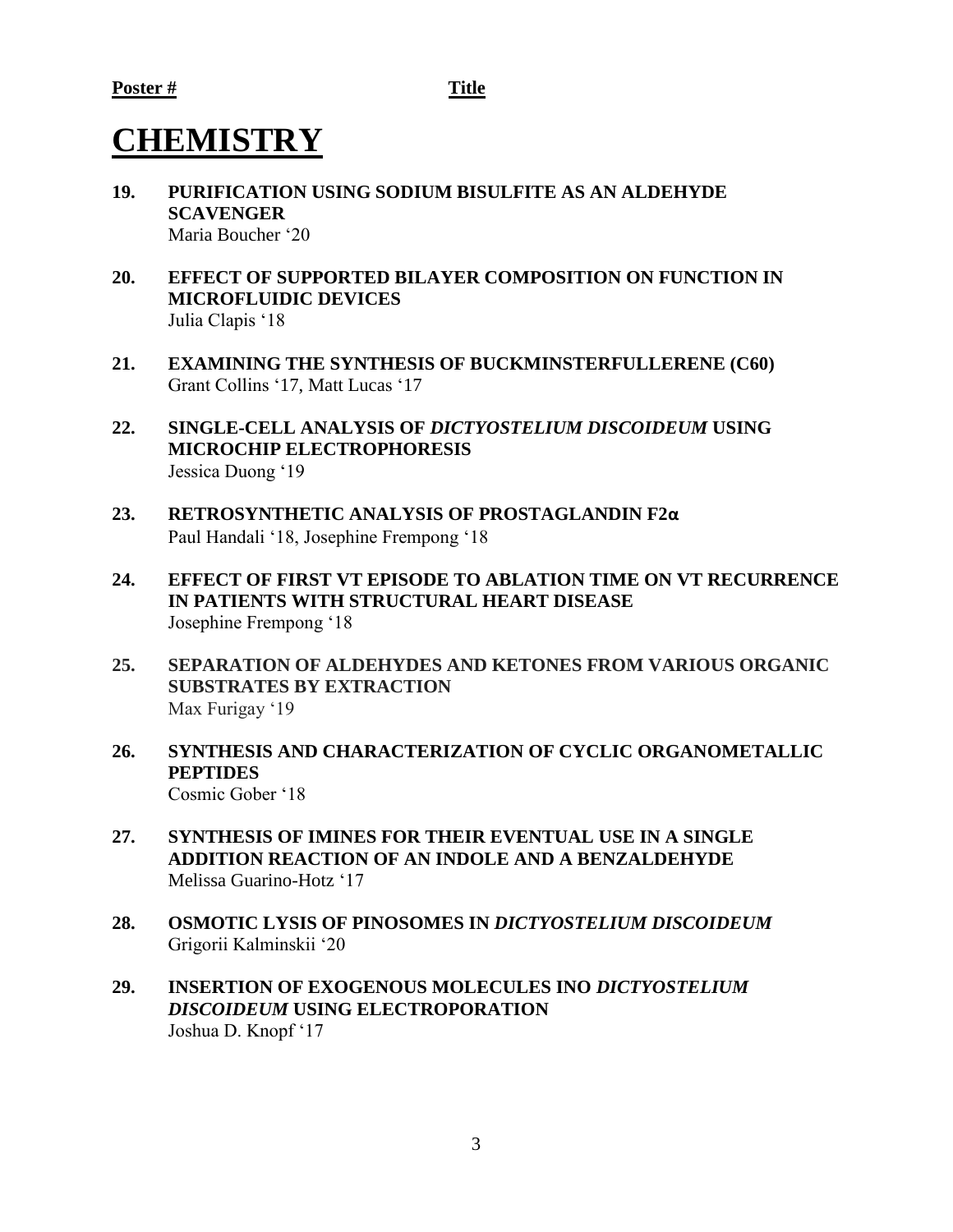#### **Poster # Title**

**30. DETECTION AND DISCRIMINATION OF COUNTERFEIT PHARMACEUTICALS USING DIRECT ANALYSIS IN REAL TIME /TIME-OF-FLIGHT MASS SPECTROMETRY WITH MULTIVARIATE STATISTICAL ANALYSIS** Jacqueline Kromash '19, Thomas Naragon '17, Matthew Lucas '17

#### **31. SYNTHESIS OF MOLYBDENUM COORDINATED FERROCENE DIAMIDE COMPLEX** Ian Langer '17

- **32. COMPARISON OF MULTIVARIATE STATISTICAL ANALYSIS APPROACHES APPLIED TO DART/TOFMS DATA FOR THE CHARACTERIZATION OF COUNTERFEIT PHARMACEUTICALS** Thomas Naragon '17, Jacqueline Kromash '19
- **33. REACTION OF INDOLE AND BENZALDEHYDE USING MALACHITE GREEN-TRIPHENYLMETHYL (TRITYL) CATIONS AS ACTIVATOR**  Wilfried Nganyak Tentchou 'IDP
- **34. SYNTHESIS AND EVALUATION OF ALKYNYL β-SHEET MIMETICS COORDINATED TO TUNGSTEN** Elena-Marie C. Pedro '17, Shawna M. Berk '13, Adam N. Boynton '12
- **35. SYNTHESIS AND CHARACTERIZATION OF PEPTIDE DERIVATIVES OF A CONSTRAINED BIMETALLIC RING SYSTEM** Michael Phillip '19
- **36. SYNTHESIS OF TURBOMYCIN B ANALOGUES FOR THE DEVELOPMENT OF NOVEL ANTIBIOTICS** Phong Quach '17
- **37. SYNTHETIC ANALYSIS OF (Z)-N-((1R,2R,6S)-6-AMINO-4- (ETHOXYCARBONYL)-2-(PENTAN-3-YLOXY)CYCLOHEX-3-EN-1- YL)ACETIMIDIC ACID (OSELTAMAVIR)**  Phong Quach '17, Kathy Rodogiannis '17
- *38.* **SINGLE CELL ANALYSIS OF REACTIVE OXYGEN SPECIES IN**  *DICTYOSTELIUM DISCOIDEUM* Kathy Rodogiannis '17
- **39. DEVELOPMENT OF A DART-TOFMS METHOD FOR THE DETECTION OF ETHYL GLUCURONIDE IN AQUEOUS BIOLOGICAL SAMPLES** K. Ana Romano '18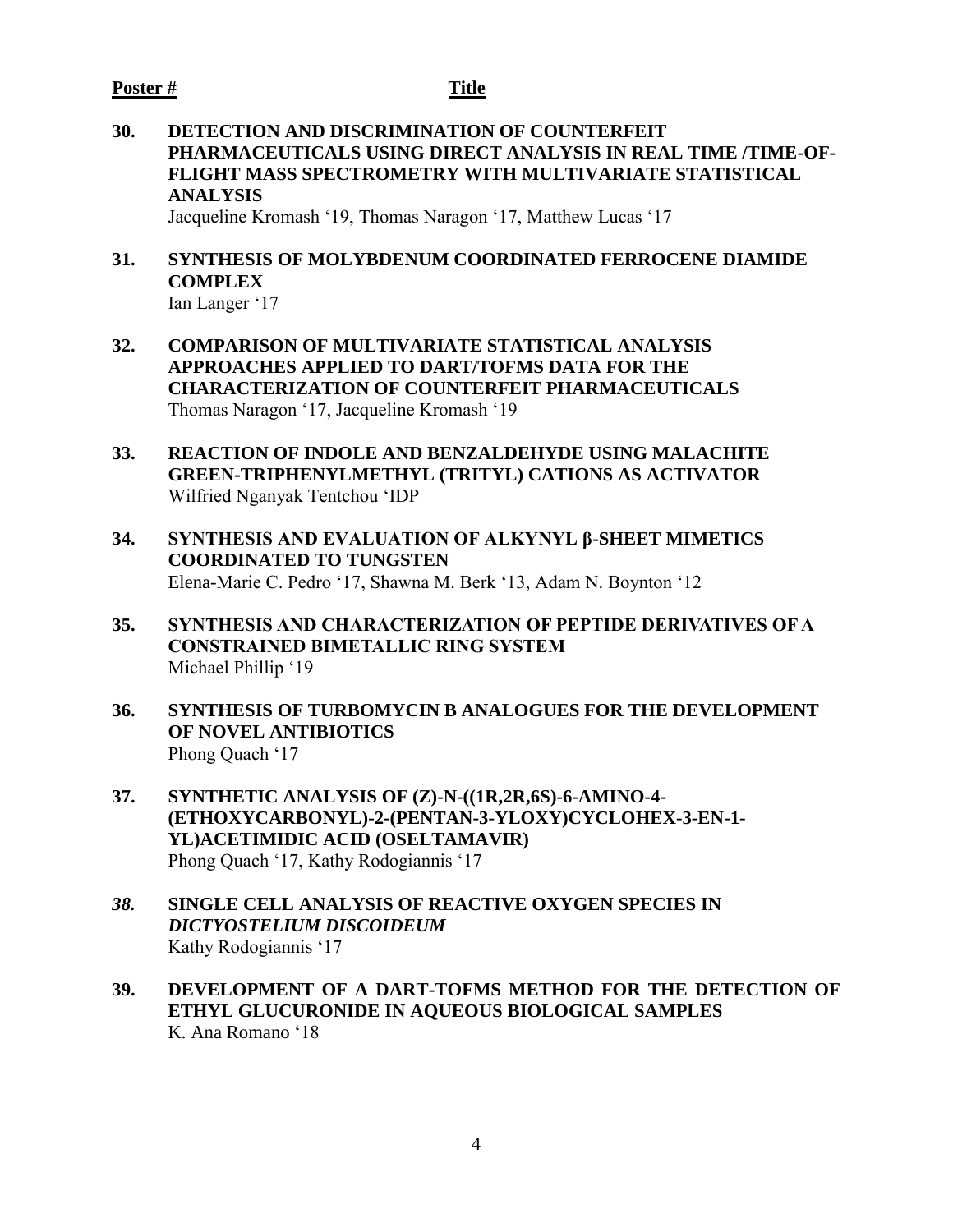**40. PROGRESS TOWARD THE PREPARATION OF ALKYNE PEPTIDE DERIVATIVES THAT ADOPT A PROPOSED BETA SHEET CONFORMATION WHEN COORDINATED TO TUNGSTEN** Joseph P. Sanderson-Brown '18

**41. RETROSYNTHETIC ANALYSIS OF EJ COREY'S TOTAL SYNTHESIS OF LACTACYSTIN** Joseph P. Sanderson-Brown '18

- **42. SYNTHESIS, ANALYSIS AND REACTIVITY STUDIES OF RHENIUM COMPLEXES SUPPORTED BY BIDENTATE PHOSPHINES** Adam Thibodeaux '17, Nikola Mizgier '19
- **43. MYRISTOYLATION METHOD FOR INSERTING A PEPTIDE SUBSTRATE REPORTER INTO** *D. DISCOIDEUM* Allison J. Tierney '17

# **COMPUTER SCIENCE**

- **44. LOCAL-E: CONNECTING YOU BACK TO YOUR COMMUNITY** Pranav Bhandari '17
- **45. AN ANALYSIS OF POLITICAL SOCIAL MEDIA DATA USING NATURAL LANGUAGE PROCESSING** Rahul Chandrashekhar '17
- **46. WHATS YOUR TONGUE SAYING: DEVELOPMENT OF A MOBILE APP FOR TONGUE IMAGE STORAGE AND A DESKTOP GUI TO EXTRACT A DIAGNOSIS FROM AN IMAGAE OF A TONGUE** Courtney B. Driscoll '17
- **47. ARCHIDNI: YOUR PERSONAL GUIDE & ASSISTANT TO TRAVELS**  Maria Dyane '17
- **48. VIRT-U: VIDEOS TO SHAPE THE FUTURE OF COMPUTER SCIENCE EDUCATION** Fabiana Guajardo Garza Barrera '20
- **49. QUICKMUSIC—ALL-IN-ONE MUSIC TOOL** Yaoqi Guo '17
- **50. TRINREPORT: A SECURE AND USER-FRIENDLY INCIDENT REPORTING APP FOR TRINITY COLLEGE'S CAMPUS** Basileal Imana '17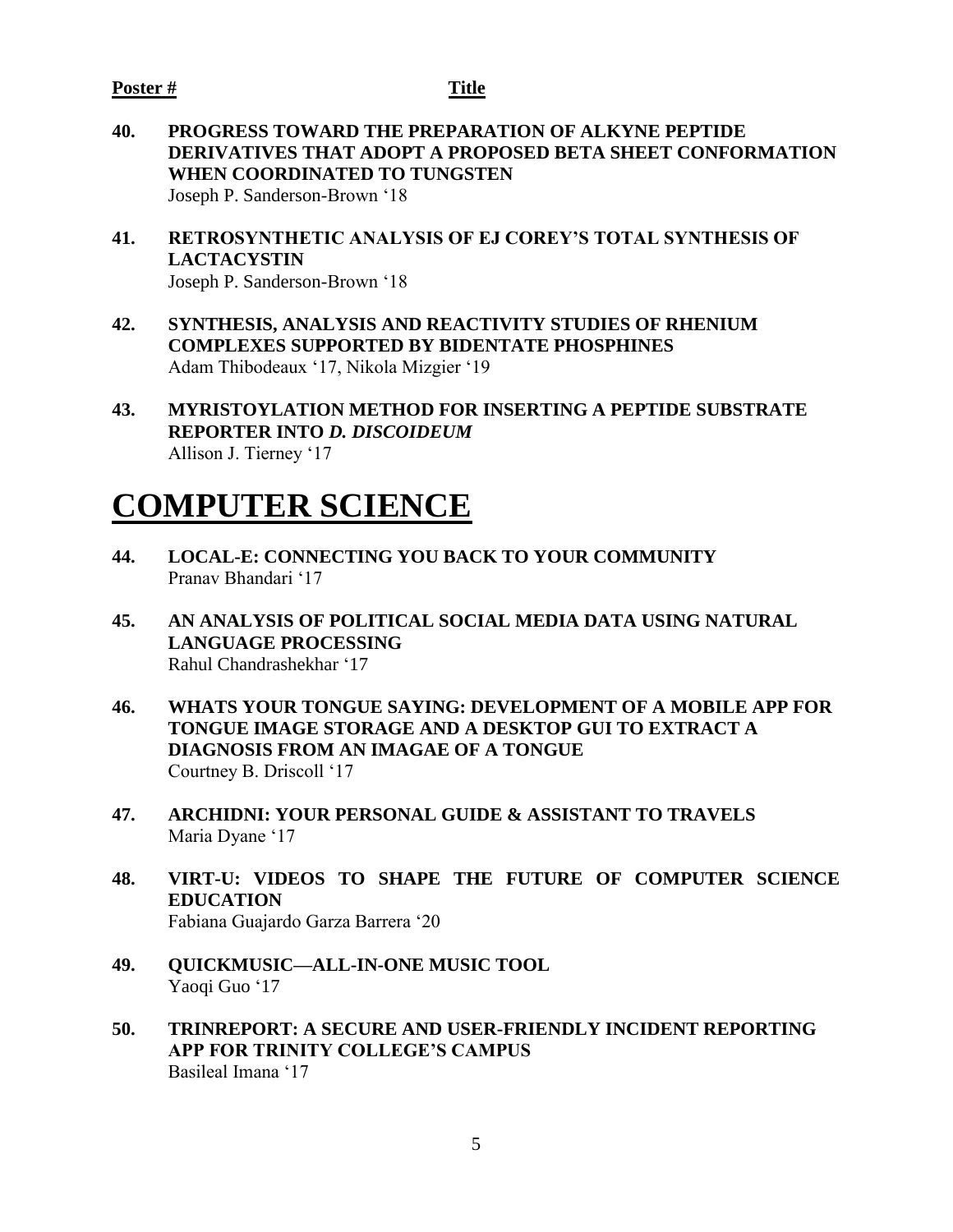- **51. AESTHETIC FEATURE EXTRACTION AND AN EMOTION GUESSING MACHINE** Peter Jung '17
- **52.** 目覚**(MEZA) : AN EXPLORATION OF THE MODERN ALARM CLOCK** Adam Krog '17
- **53. ELECTRONIC MUSIC GENERATION WITH MAGENTA** Bingqing Li '17
- **54. EVALUATING THE LEARNABILITY OF K-MEANS CLUSTERING** Yuxuan Li '17
- **55. J3DGE: AN EDUCATIONAL 3D GAME ENGINE WRITTEN IN JAVA** Minghui Liu '17
- **56. OFF THE GRID (OT): A NATIVE iOS 9.3+ APPLICATION WITH END-TO-END ENCRYPTED GROUP AND PRIVATE CHAT**  Soham Madnani '18
- **57. FINDMYRESTRO** Kishwor Pokharel '17
- **58. NOTEWORTHY: A WEARABLE DEVICE APPROACH TO PERFECTING HUMAN'S AUDITORY MEMORY** Phongpol Punyagupta '18
- **59. LITERARY TEACHING ASSISTANT** Harrison Quarls '17
- **60.** MEASURING IMPROVEMENTS TO GRÖBNER BASIS COMPUTATION WITH S-POLYNOMIALS John Wallace '17
- **61. DREAM ISLAND: A 2D VIDEO GAME ADVENTURE** Ian Weist '17
- **62. USMACROTRENDS: A GEOSPATIAL ANALYSIS OF MACROECONOMIC TRENDS** Nicholas Wray '17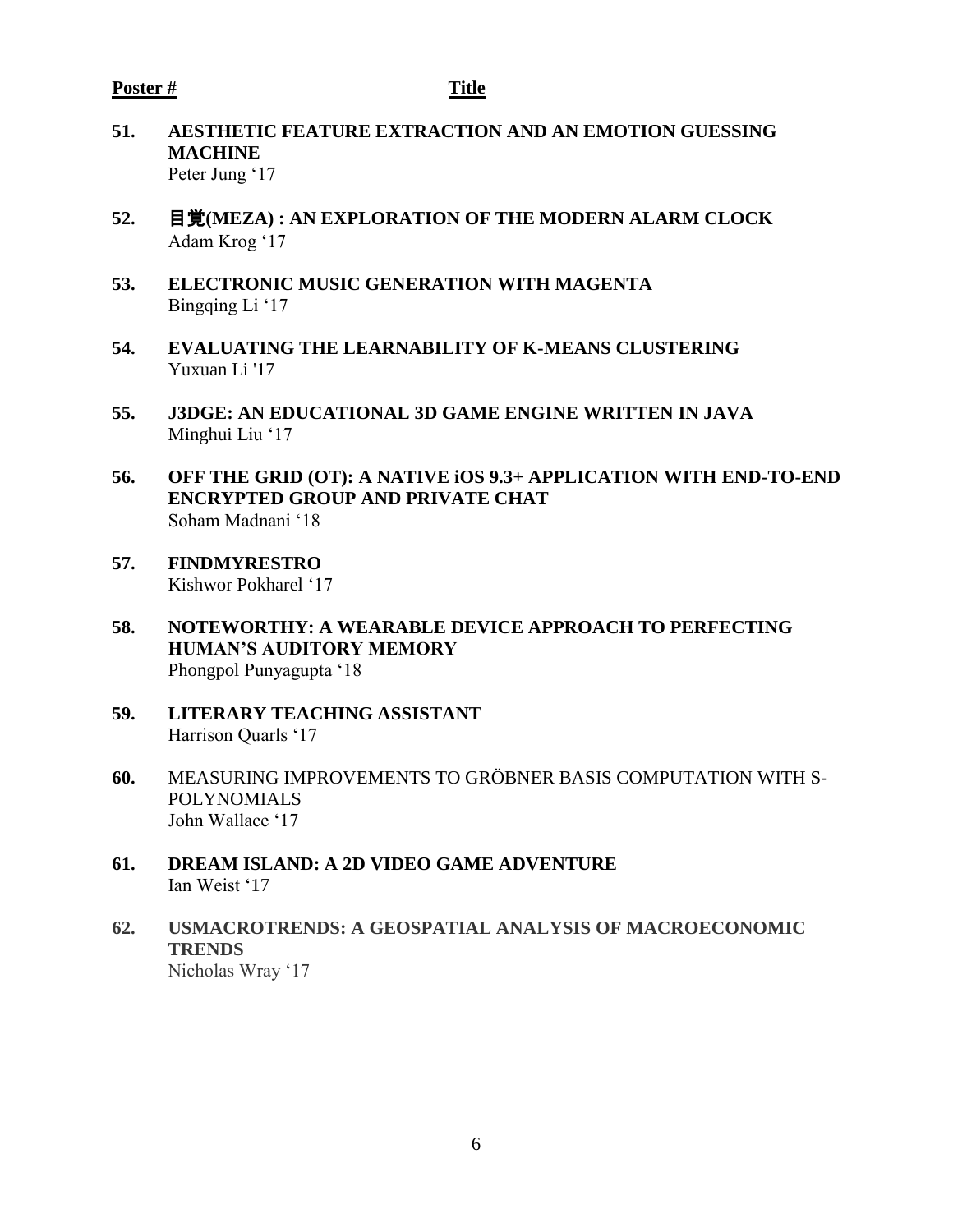# **ENGINEERING**

- **63. DESIGN OF A WIRELESS ELECTRONIC STETHOSCOPE** Victoria A. Baez '17, Courtney B. Driscoll '17, Monica C. Mhina '17
- **64. THE MUSCULAR RECOVERY UNIT** Griffin Bossard '17, Ryan Reuther '17, John Lipari '17
- **65. SUSTAINABLE GREENHOUSE WITH COMPOST TUMBLER**  Sydney Doolittle '17, Jordan Politz '17
- **66. BI-X: THE DESIGN AND CONSTRUCTION OF A BIOMECHANICAL EXOSKELETAL ARM** Graham Dworkin '17, Phillip Winser '17
- **67. RESPIRATION MONITORING AND APNEA DETECTION USING FUZZY LOGIC** Ahmed Eldmerdash '20
- **68. UNIVERSAL WIRELESS CHARGING DEVICE** Affeeq Ismail '17
- **69. OPTIMIZATION OF DIGITAL LOGIC FUNCTIONS** Brendan Lynch '20, Matt Bicknese '20
- **70. PULSATILE FLOW PUMP** Andrew McCahill '17, Alec Bunge '17
- **71. DESIGN OF A PORTABLE TEST FIXTURE FOR THE MEDTRONIC SIGNIA SURGICAL STAPLER** Chris Mulhern '17, Hieu (Hugh) Nguyen '17, Tristan Peirce '17, Robert (Bobby) Tella '17
- **72. THE SELF=BALANCING WAITER ROBOT** Hung Nguyen '17, Yuwei Wang '17
- **73. SHOCK TUBES AND GAS DYNAMICS** Donovan Palmer '20, Farhan Rozaidi '20, Alex Sinson '20
- **74. REMOVING CROSS-TALK FROM DEEP BRAIN HIPPOCAMPAL EEG IN ADOLESCENT RATS** Catherine Poirier '17, Jessica Voight '17
- **75. HYDROELECTRIC WAVE ENERGY SYSTEM** Randi Whitham '17, Tom Costigan '17, Christopher Cilliers '17, Chris Gallic '17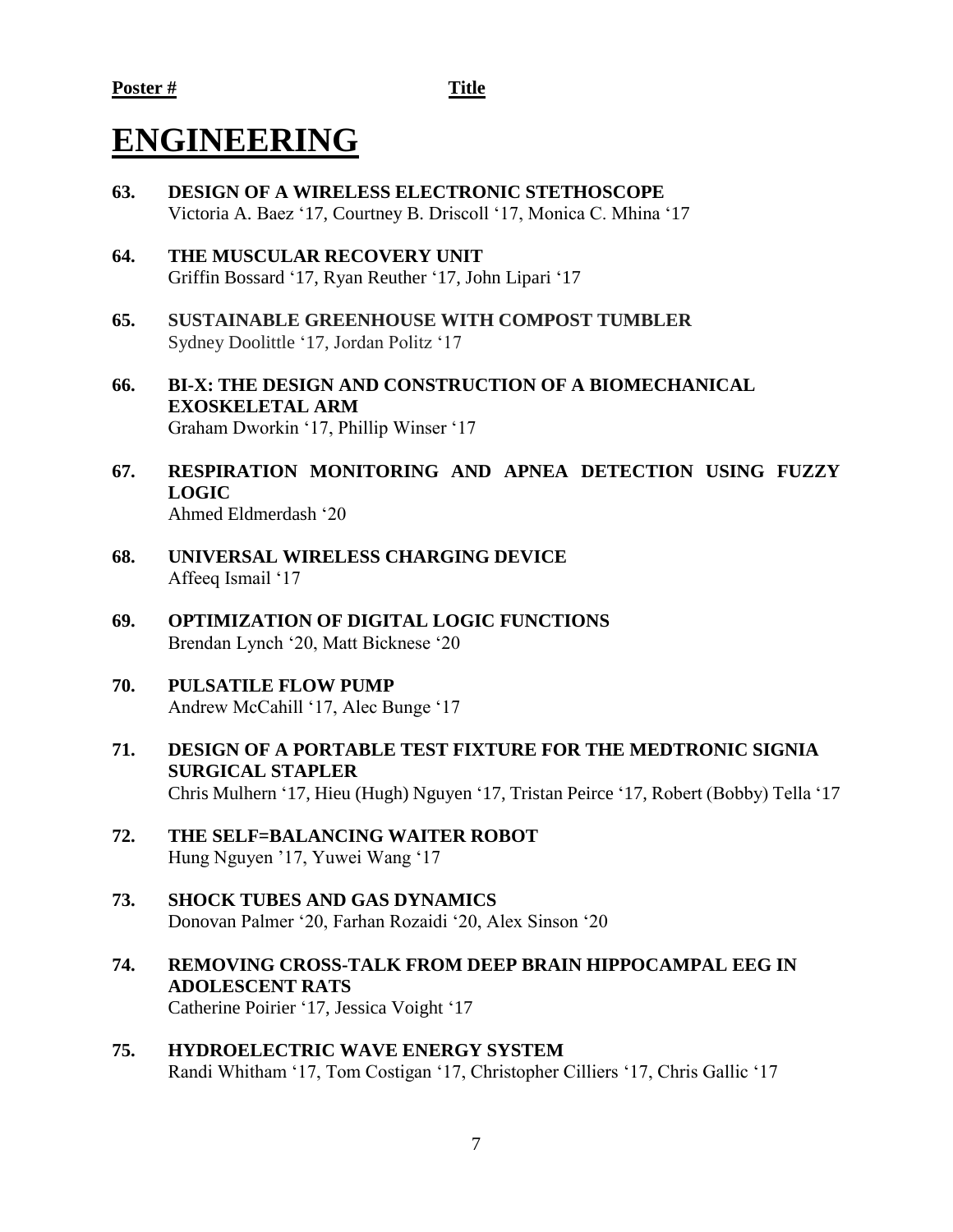# **ENVIRONMENTAL SCIENCE**

- **76. THE EFFECTS OF CLEAR-CUTTING ON SOIL ALUMINUM AND CALCIUM LEVELS IN THE WHITE MOUNTAIN NATIONAL FOREST, NEW HAMPSHIRE AND MAINE** Jack Agosta '17, Kevin Oleskewicz '19
- **77. DETERMINING A METHOD FOR METHYL MERCURY EXTRACTION IN FOREST SOILS**

Cassia Armstrong '18, Emily Kealey '20

- **78. THE INVASIVORISM MOVEMENT: CONTROL OF THE INVASIVE SHRUB JAPANESE BARBERRY (***BERBERIS THUNBERGII***) THROUGH HUMAN CONSUMPTION** Blair E. Frantz '17
- **79. INVESTIGATING THE MAGNETIC SUSCEPTIBILITY OF PALEOSOL MIDDLETOWN SOIL**  George Kapanadze '20
- **80. THE EFFECTS OF CLEAR CUTTING ON SOILS IN THE WHITE MOUNTAINS NATIONAL FOREST, NH** Stephen Leo '17, Lucian Cascino '18, Caitlyn Linehan '19
- **81. THE ROLE OF HORSES AS POTENTIAL VECTORS OF INVASIVE PLANTS** Corinne Macaulay '18
- **82. ACCUMULATION OF TRACE METALS IN URBAN POND ECOSYSTEMS** Hazel Robertson '19, Torrey Hill '19, Shane McLaughlin '19, Colbie Cook '19, Lupita Barajas '17
- **83. THE EFFECT OF MERCURY POLLUTION ON TERRESTRIAL VASCULAR PLANTS** Joseph R. Ruggiero '19

# **HEALTH FELLOWS**

- **84. ASSESSING RISK BEHAVIOR AND PROVIDING HEALTH EDUCATION TO URBAN YOUTH**  Hannah Adams '17
- **85. STUDY OF BRAIN AND ALCOHOL RESEARCH IN COLLEGE AGE STUDENTS (BARCS)** Alex Bednarek '18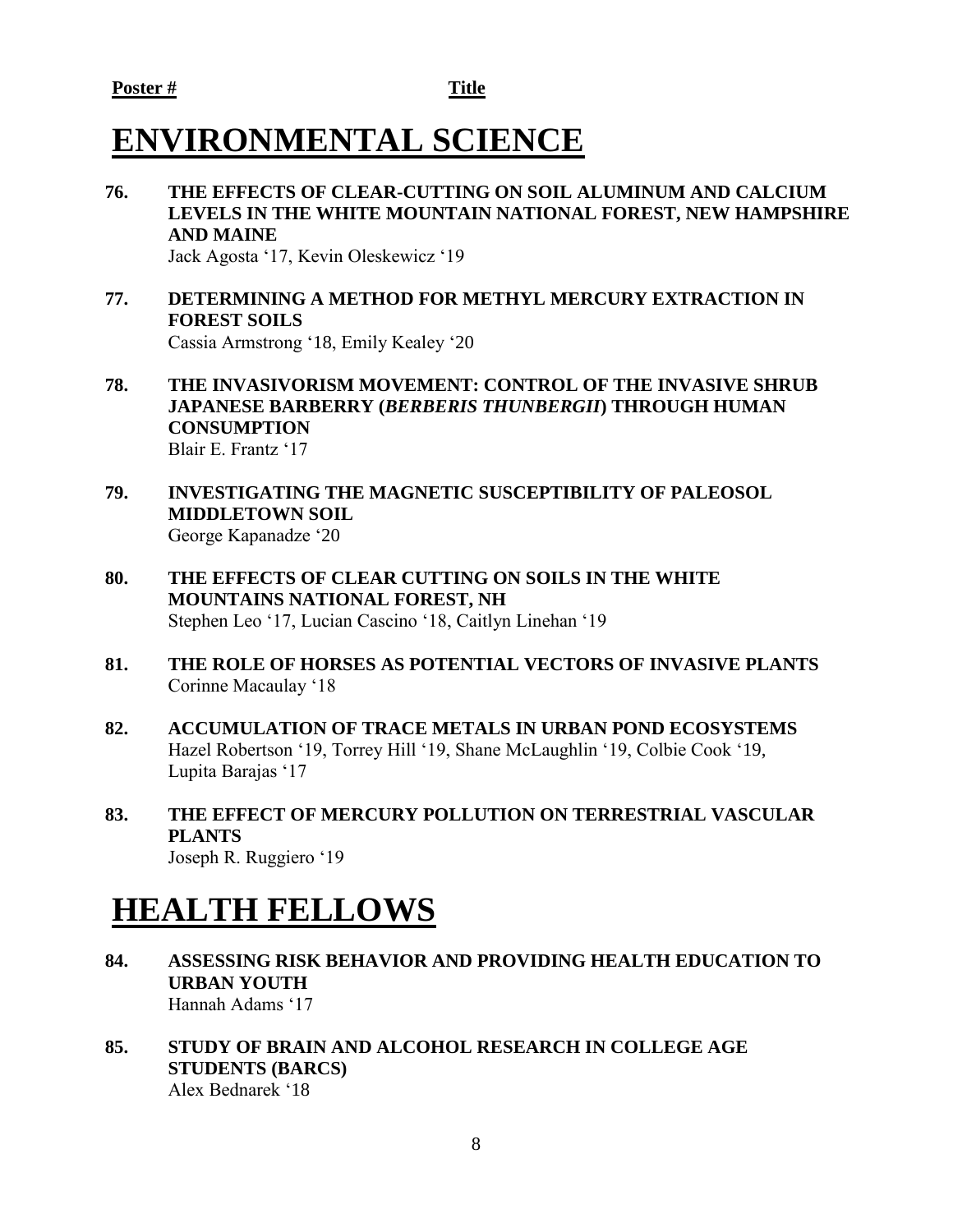- **86. IMPROVING THE VISUAL SCREENING OF 3-YEAR-OLDS AT A PRIMARY CARE CLINIC** Margaret Curlin '17
- **87. IMPACT OF A COMPREHENSIVE ANTIBIOTIC EDUCATION PROGRAM ON PATIENT SATISFACTION DURING HOSPITALIZED CARE** Justin Curran '17
- **88. THE CLINICAL APPLICATION OF MESENCHYMAL STEM CELLS IN ORTHOPEDIC MEDICINE** Elizabeth DiRico '17
- **89. ASSOCIATION BETWEEN GAD-7 AND DISTRESS THERMOMETER SCORING AND CORRELATION BETWEEN MEDICAL VISIT TYPE AND SUPPORTIVE CARE SEEKING BEHAVIOR IN THE GYNECOLOGICAL ONCOLOGY PRACTICE SETTING** Melindy Dorcin '17
- **90. EFFECTS OF PROBIOTICS ON MOTOR AND NEUROLOGICAL SYMPTOMS AND QUALITY OF LIFE IN PATIENTS WITH PARKINSON'S DISEASE** Lucy Honeycutt '18
- **91. THE ROLE OF ALCOHOL IN PEDESTRIAN INJURIES IN HARTFORD** Lilla Kis '18
- **92. THE EPIDEMIOLOGY AND PREVENTION OF YOUTH SUICIDE** Melissa Maffeo '18
- **93. COMPARISON OF BASELINE PSYCHOPHYSIOLOGICAL BIOMARKER: ANXIETY DISORDERS PATIENTS VS. HEALTHY CONTROLS** Kevin Makie '17
- **94. REVIEW OF INPATIENT PEDIATRIC CENTRAL LINE INFECTION EVALUATION AND MANAGEMENT AT CONNECTICUT CHILDREN'S** Kiley Nygren '17
- **95. UNNATURAL SELECTION: THE RECENT EVOLUTION OF PEDIATRIC SURGERY IN THE UNITED STATES, 2005-2014** Daniel A. Reich '18
- **96. DETERMINING THE EFFICACY OF DOXYCYCLINE IN THE PREVENTION OF MANDIBULAR THIRD MOLAR EXTRACTION POSTOPERATORY COMPLICATIONS WITH RESPECT TO ITS PREDECESSOR TETRACYCLINE** Jordan Reid '17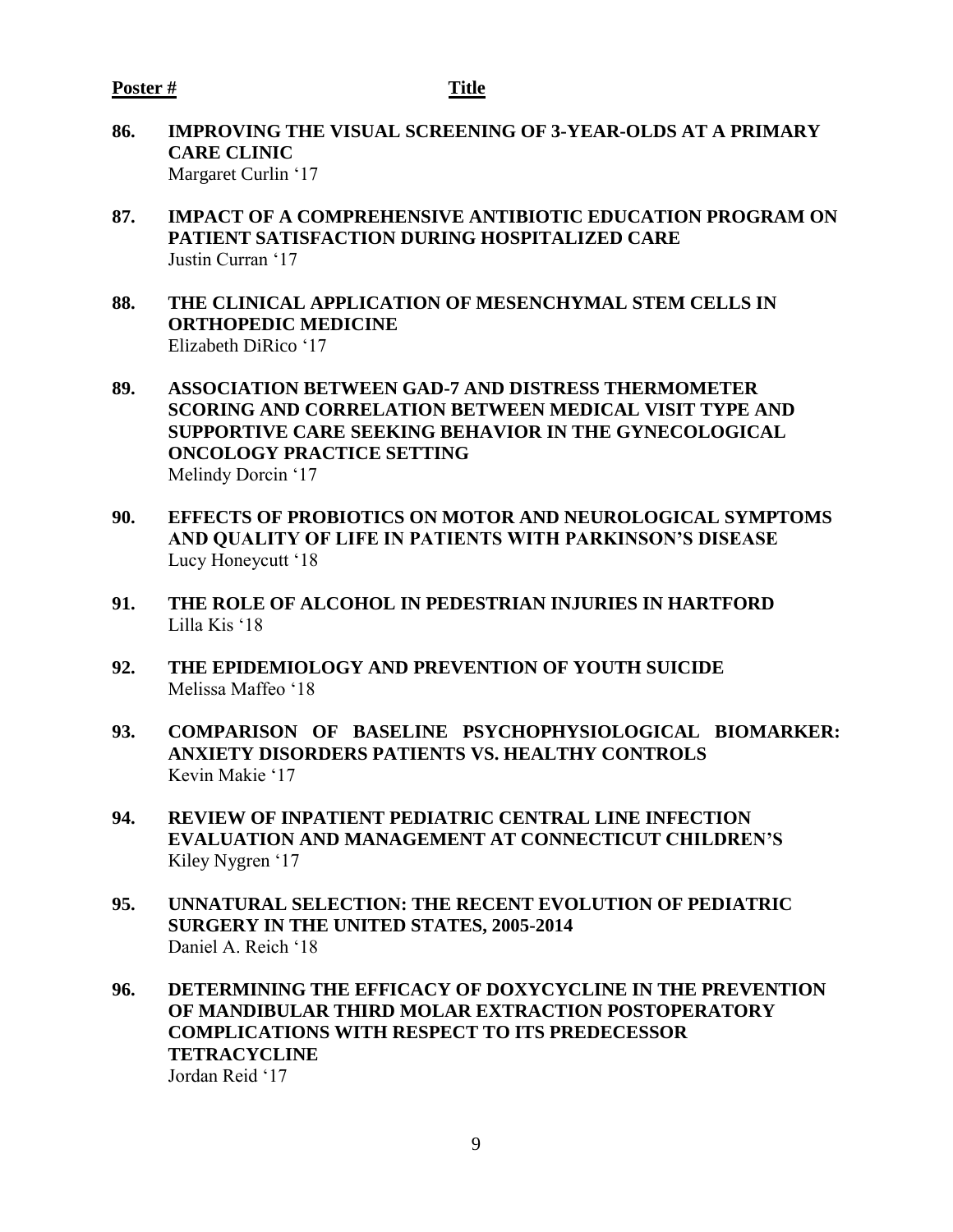- **97. PROFESSIONAL IDENTITY: A QUALITATIVE LOOK INTO THE PERSPECTIVES OF NON-PHYSICIAN CARE PROVIDERS**  Rachael Smith '18
- **98. THE EFFECTS OF LOWER EXTREMITY KINEMATICS ON UPPER EXTREMITY JOINT STRESSES AND BALL VELOCITY IN COLLEGIATE AGED PITCHERS** Ryan Vultaggio '18
- **99. UTILITY OF THE VIDEO CAPSULE ENDOSCOPY IN THE PEDIATRIC POPULATION: A SINGLE CENTER RETROSPECTIVE CHART REVIEW PROTOCOL** Brenna Weber '17
- **100. PRELIMINARY INVESTIGATION OF THE FIT TEENS INTERVENTION ON THE IMPROVEMENT OF ADOLESCENT PAIN CATASTROPHIZING, DEPRESSIVE SYMPTOMS, SLEEP DIFFICULTY, AND PAIN INTENSITY AT CONNECTICUT CHILDREN'S MEDICAL CENTER (CCMC)** Fabiola Yun '18

# **NEUROSCIENCE**

- **101. EFFECTS OF THE KETOGENIC DIET ON THE ESTROUS CYCLE AND GLUCOSE REGULATION IN FEMALE RODENTS** Ariana A. Adamski '17
- **102. ESTABLISHING A REFERENCE DATABASE FOR COLLEGIATE ATHLETES USING THE ELITE BALANCE PROTOCOL** Zachary Bitan '17
- **103. ACQUISITION OF DEEP BRAIN HIPPOCAMPAL EEG IN RATS** Natalie Bruno '20
- **104. ANALYSIS OF NEUROLOGICAL RESPONSE TO AGGRESSIVE AND MITIGATING LANGUAGE USING FMRI** Samuel T. Bryan '20
- **105. MATERNAL ESTROGEN EXPOSURE MAY BE LINKED TO AN INCREASED RISK OF AUTISM SPECTRUM DISORDER** Sarah Bunker '17
- **106. IMMUNE CYTOKINES ALTER EXPRESSION OF A REGULATOR OF GABAERGIC INTERNEURON DEVELOPMENT: RELEVANCE TO SCHIZOPHRENIA AND AUTISM SPECTRUM DISORDERS** Catherine Cebulla '17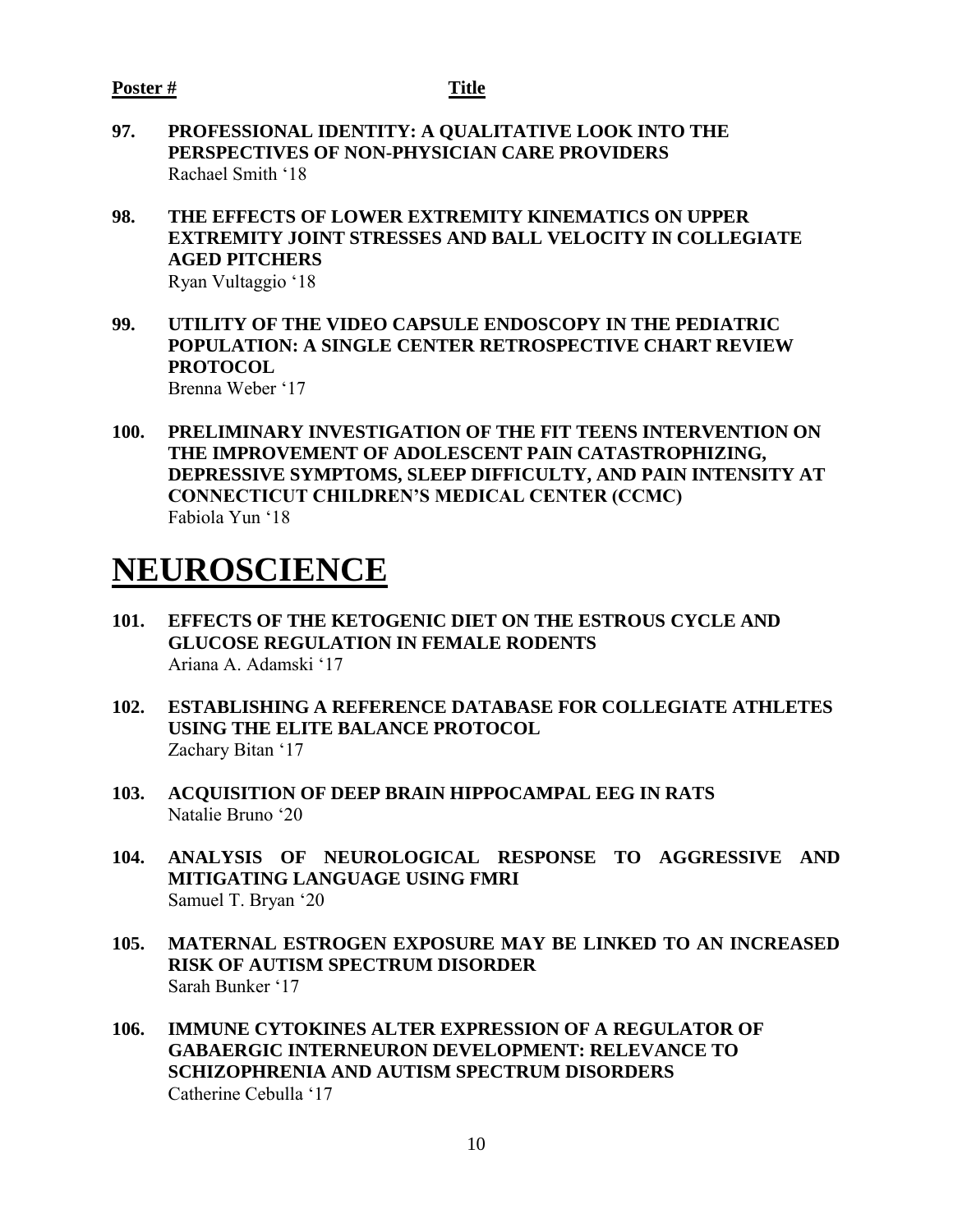- **107. A RETROSPECTIVE ANALYSIS OF PEDIATRIC BRAIN TUMOR INCIDENCES AT CONNECTICUT CHILDREN'S MEDICAL CENTER (CCMC)** Catherine Cebulla '17
- **108. ANALYZING THE ABILITY OF NEUROBLASTOMA CELLS TO RESPOND TO STRESS USING ATP DETERMINATION AND CELL VIABILITY TESTS** Ahmad Chughtai '20, Morgan McKeown '20
- **109. PREVALENCE OF TRAUMATIC BRAIN INJURY IN ADULT FEMALE VICTIMS OF DOMESTIC VIOLENCE** Olivia DeJoie '17
- **110. DETERMINING BRAIN REGIONS ACTIVATED BY IMAGES OF DOGS, MAMMALS AND CHILDREN USING HCP FMRI DATA** Sasha DiNitto '17
- **111. PERSISTENT EFFECTS OF THE KETOGENIC DIET ON THE CORE SYMPTOMS OF AUTISM IN BTBR MICE** Elizabeth M. Foley '17
- **112. CASE STUDY: TRANSTIONING FROM PEDIATRIC TO ADULT MEDICAL CARE IN SICKLE CELL DISEASE** Elizabeth M. Foley '17
- **113. ASSESSING BALANCE USING THE ELITE BALANCE PROTOCOL (EBP) AND VALIDATING THE USE OF THE WII BALANCE BOARD TO TRACK THE RECOVERY OF A CONCUSSION** Anna Hackett '20
- **114. EVALUATION OF A NEW CELL VIABILITY PROTOCOL** Georgia Mergner '18
- **115. VIDEO SCORING AS A BEHAVIORAL ANALYSIS TECHNIQUE FOR MICE** Mira Nakhle '20, Roxana Alvarez '20
- **116. KETOGENIC DIET FOR CANINE SEIZURES: A CASE STUDY**  Hannah R. Reichert '17, Natalie R. Freedgood '18
- **117. THE EFFECTS OF KETOGENIC DIET ON APOMORPHINE-INDUCED STEREOTYPED MOTOR BEHAVIOR IN MICE** Lillian Russo-Savage '18
- **118. THE ROLE OF EMPATHY, CLINICAL TRAITS, AND EYE GAZE IN CONTAGIOUS YAWNING AND ITCHING** Taylor Sorensen '17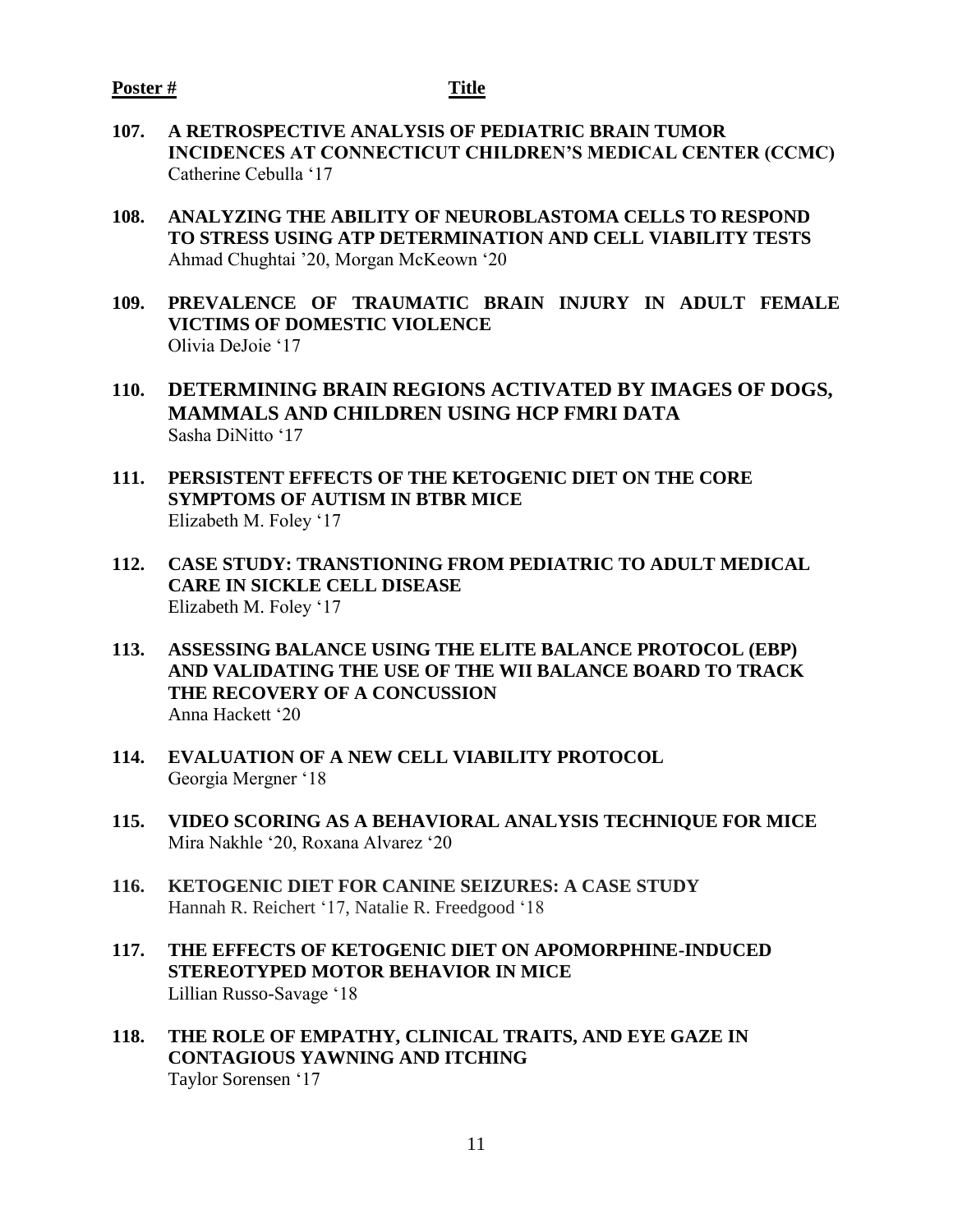- **119. NEURAL RESPONSES TO FOOD CUES AND FOOD RECEIPT IN PRE AND POSTOPERATIVE BARIATRIC SURGERY PATIENTS** Jessica Stowell '17
- **120. STUDY OF PERCEPTION OF THE SEXES BY THE SEXES** Nadine Taghian '17, Naty Bush '19, Camisha Vilme '19
- **121. REHABILITATION OF EXECUTIVE FUNCTIONING IN PATIENTS WITH MILD COGNTIVE IMPAIRMENT WITH GOAL MANAGEMENT TRAINING** Hillary Vossler '17
- **122. THE USE OF FMRI AS A MEASURE OF EFFICACY OF COGNITIVE REHABILITATION IN INDIVIDUALS WITH ACQUIRED BRAIN INJURY** Jasmin Williams '17, Meaghan Race '18

# **PHYSICS**

**123. COINCIDE – DIGITAL DATA ACQUISITION OF MULTI-PARTICLE EVENTS** Stephen J. DeMonico '17, Aashwin Basnet '19, Alex Bellas '20

# **PSYCHOLOGY**

- **124. LEARN 2 LEARN: METACOGNITIVE SCHOOL-BASED INTERVENTIONS FOR TYPICALLY DEVELOPING STUDENTS AND STUDENTS WITH SPECIAL NEEDS** JiYun (Lisa) Lee '17
- **125. THE OREGON TRAIL: A THINK-ALOUD ASSESSMENT OF METACOGNITION IN 8TH GRADE STUDENTS** Annabelle Regalado '17
- **126. LEARN 2 LEARN:** ENRICHING STUDENT SUCCESS THROUGH METACOGNITIVE SCHOOL-BASED INTERVENTION: A LONGITUDINAL FOLLOW UP OF MIDDLE SCHOOL STUDENTS IN HIGH SCHOOL Katelyn Elinoff '17
- **127. LEARN 2 LEARN: DEVELOPMENTAL DIFFERENCES IN MOTIVATION AND METACOGNITION** Evan Scollard '17
- **128. THE EFFECT OF BILINGUALISM ON SOCIAL COMPETENCE AND ACADEMIC SUCCESS** Olivia Curreri '19, Hannah Oganeku '18, David Kang '17, Evan Scollard '17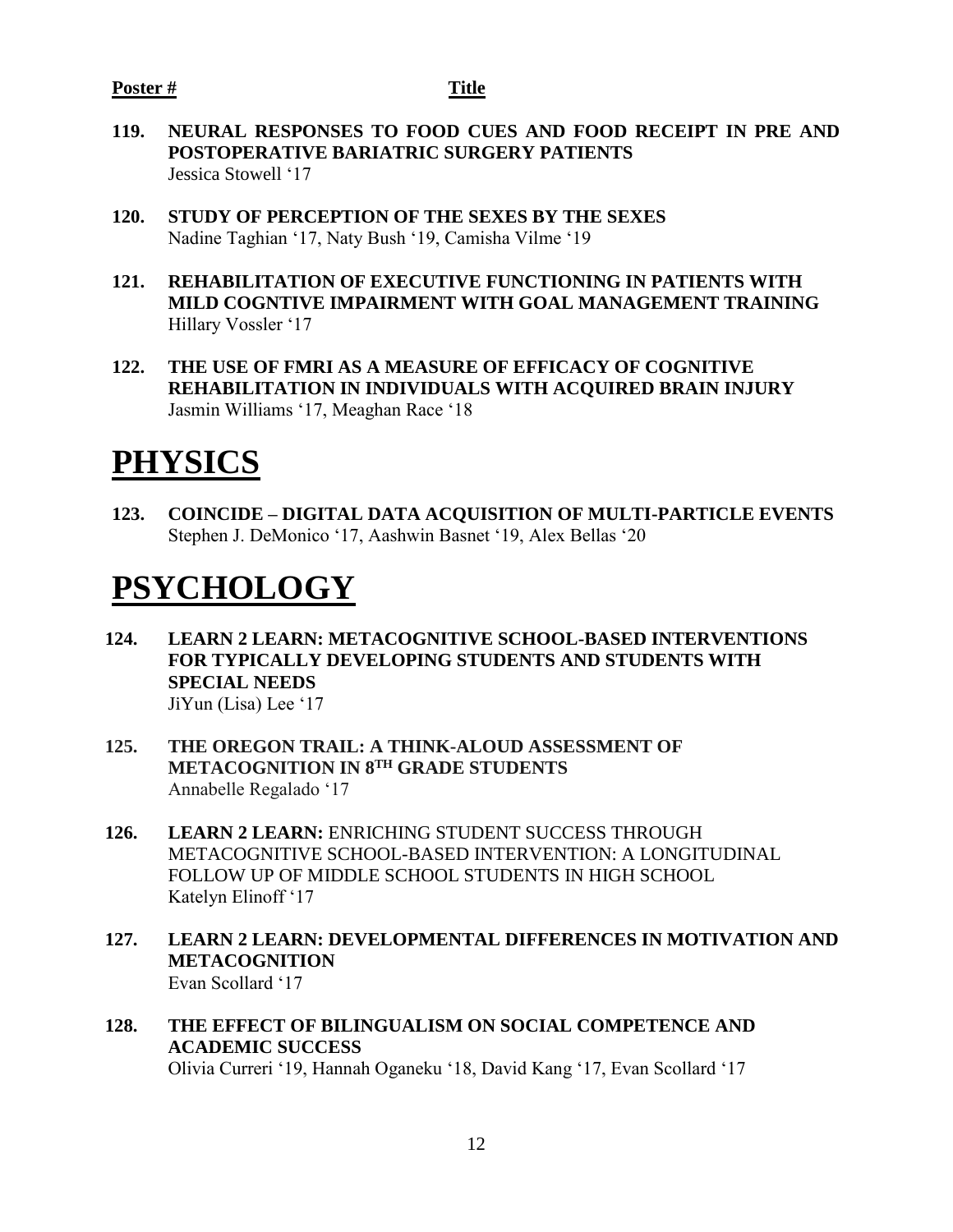- **129. THE RELATIONSHIP BETWEEN GENDER ROLE CLASSIFICATION AND SEXUAL PROMISCUITY IN TRINITY COLLEGE STUDENTS** Samantha Beati '17, Caroline Howell '18, Eliza Marsh '18, Deane Pless '17
- **130. THE ROLE OF FAMILY DYNAMICS IN A PREVENTION INTERVENTION STUDY FOR CHILDHOOD ANXIETY** Ali Chalfin '17
- **131. THE RELATIONSHIP BETWEEN MINDFULNESS MEDITATION, STRESS, AND EMPATHY**  Nicole Desrosier '17
- **132. THE EFFECT OF A SINGLE MOTHERS' MARITAL STATUS ON SYMPATHY, CHARACTER EVALUATIONS AND MATERNITY LEAVE SUPPORT** Patrick Dorsey '17
- **133. CULTURAL DIFFERENCES AND THE INFLUENCE OF PARENTING STYLES ON TRINITY COLLEGE STUDENTS' ATTITUDES TOWARDS UNCOMMITTED SEX**  Olivia Godfrey '18, Hayley Pappas '17, Fernando Cuervo-Torello '17, Elizabeth Stepanek '17
- **134. THE CORRELATION BETWEEN INVOLVEMENT AND SATISFACTION AT TRINITY COLLEGE** Emily Kaufman '18, Erica Merullo '18, Aubree Udell '18, Andi Nicholson '17
- **135. THE INTERPLAY BETWEEN GENDER IDEOLOGY, GENDER IDENTITY, AND DISTINCTIVENESS THREAT IN CISGENDER WOMEN'S EMOTIONAL RESPONSES TOWARD TRANS WOMEN'S ACCEPTENCE INTO WOMEN'S COLLEGES** Marcella E. Lawrence '17
- **136. USING LITERACY TO SHIFT ATTITUDES AND BEHAVIORS FOR CHILDREN WITH INCARCERATED PARENTS**  Jade Lee '17
- **137. SPEED-ACCURACY TRADE-OFF IN VALUE-DRIVEN ATTENTIONAL CAPTURE** Yuxuan Li '17
- **138. PURSUED FOR THEIR PRESCRIPTION: COLLEGE STUDENTS WITH ADHD APPROACHED FOR THEIR STIMULANT MEDICATIONS** *Paige Marut '17*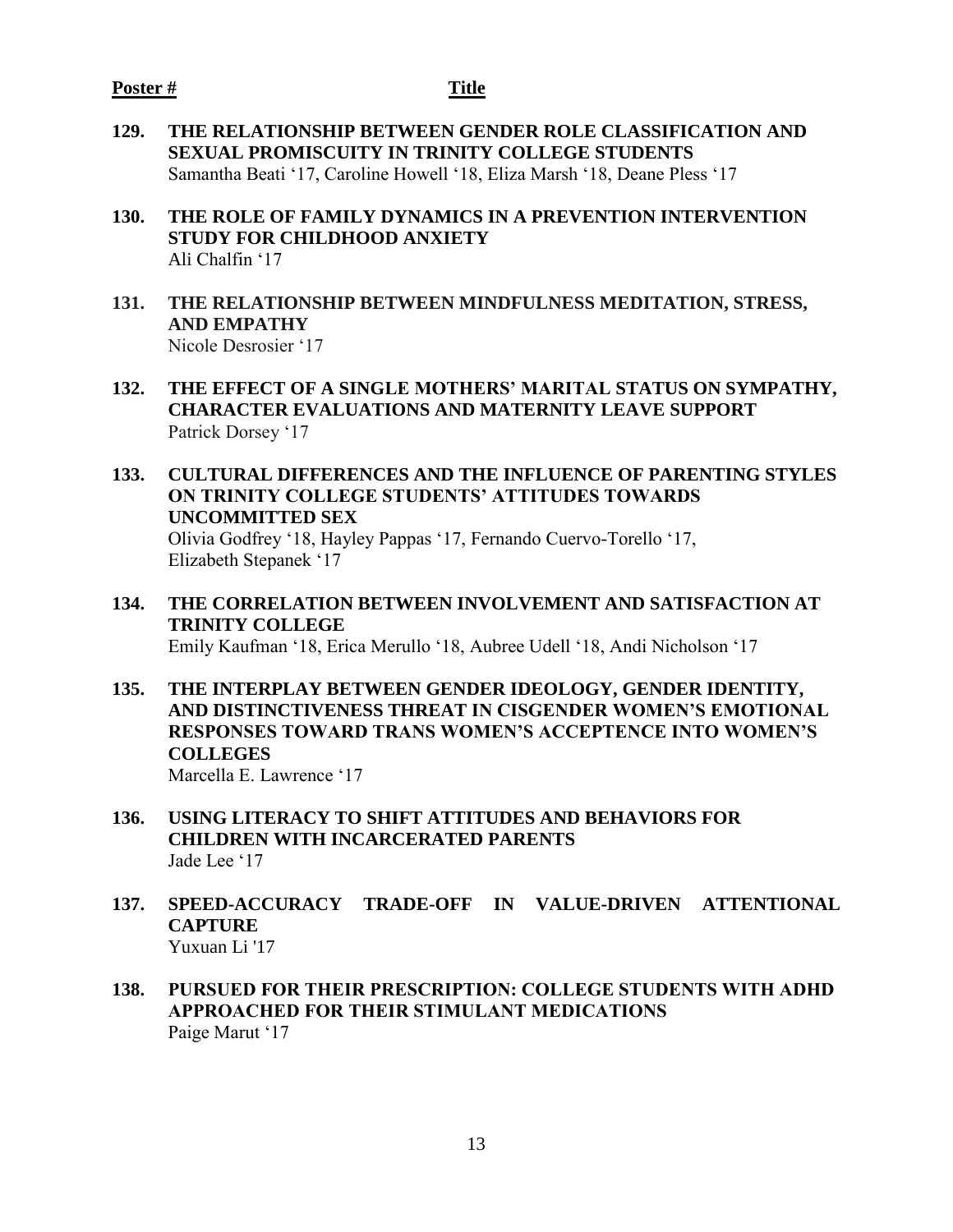- **139. COOPERATION VIA COMMUNICATION: INFLUENCING VOCAL ALIGNMENT IN CONVERSATION** Elliot Pollack '17
- **140. STEREOTYPES OF LEARNING DISABILITIES ON COLLEGE CAMPUSES** America Richmond '18, Charlotte DeLana '18, Dong Young Lee '17, Esme Douglas '18
- **141. COOPERATION VIA COMMUNICATION: ACOUSTICS OF SPEECH PRODUCED DURING A PUZZLE TASK** Rachel Scheub '20, Anneliese Pedro '20
- **142. AGGRESSION AND DEPRESSION FACTORS IN PORNOGRAPHY USE OF COLLEGE AGED INDIVIDUALS** Brandon A. Scott '18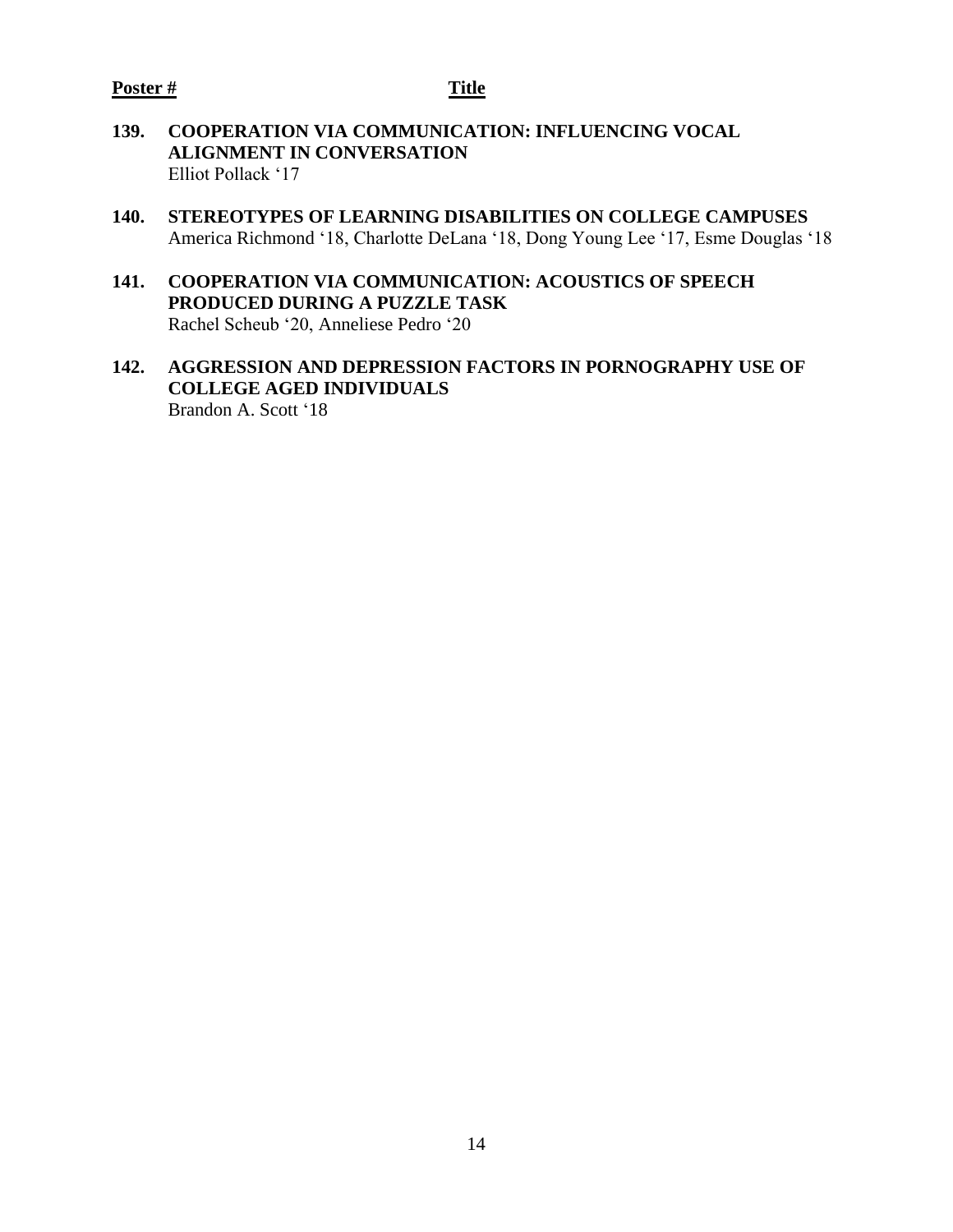# **BIOLOGY**

#### **1.**

#### **USE OF SCANNING ELECTRON MICROSCOPY TO EXAMINE BIOLOGICAL SPECIMENS**

Madeline Barnes '20, Luisa Lestz '19 Faculty Sponsor: Daniel G. Blackburn

Scanning electron microcopy (SEM) is an important tool in examining biological structure. This semester we have devoted our research to the preparation of samples for SEM examination and how to use Trinity College's SEM facility. This has allowed us to examine the surface of samples on a microscopic level. Scanning electron microscopy uses a concentrated beam of electrons, forming interactions between the electrons and the atoms from the sample, to produce the signals that form an image. The electrons are produced through a tungsten-hairpin filament gun and thermionic emission produces the electrons at the tip of the filament. To prepare a sample for SEM, the yolk tissue was dehydrated using a critical point dryer and subsequently coated in gold palladium. Sputter coating forms a conductive coating around the tissue sample to prevent a negative charge build-up from the electron beam. To obtain an optimal image, certain variables were controlled such as working distance, the strength of interactions between the electron beam and the specimen, and the depth of field. We have examined biological specimens ranging from beetle wings, fish tails, plant tissue, and turtle eggs all of which required specific settings such as a larger working distance for more delicate samples and manipulation of the contrast and brightness, depending on the focus of the photograph. In the future, these techniques can be used for examining the egg yolk of corn snakes and turtles containing endodermal cells.

#### **2.**

#### **THE EFFECT OF NACL CONCENTRATION ON THE GROWTH RATE OF A STRAIN OF** *NAVICULA IN VITRO*

Zach Battipaglia '17, Elias Peterson '19 Faculty Sponsor: Craig W. Schneider

Salt is omnipresent in aquatic ecosystems in at least some form, yet a rapid influx of salt resulting in significant changes in salinity can be devastating to organisms accustomed to low concentrations of salt. This can occur through anthropogenic means such as salt runoff from roadways into nearby freshwater bodies or naturally by salt spray to nearby lakes or streams. Previous studies have found that cell growth and reproduction of certain freshwater algal species are significantly affected by salinity levels above approximately 10 psu. It is also true that certain freshwater species can tolerate higher levels of salinity. Past literature on *Navicula cincta* shows that the species is extremely euryhaline compared to other freshwater diatoms. In this study, the effects of different concentrations of NaCl, ranging from 0-35 psu, were tested on a strain of the freshwater diatom genus *Navicula.* Diatom growth in Bold's Basal medium was recorded over a six da period by measuring chlorophyll B using a portable fluorometer. All salinities tested, including the control, followed a similar growth profile *in vitro* for this particular strain of *Navicula*.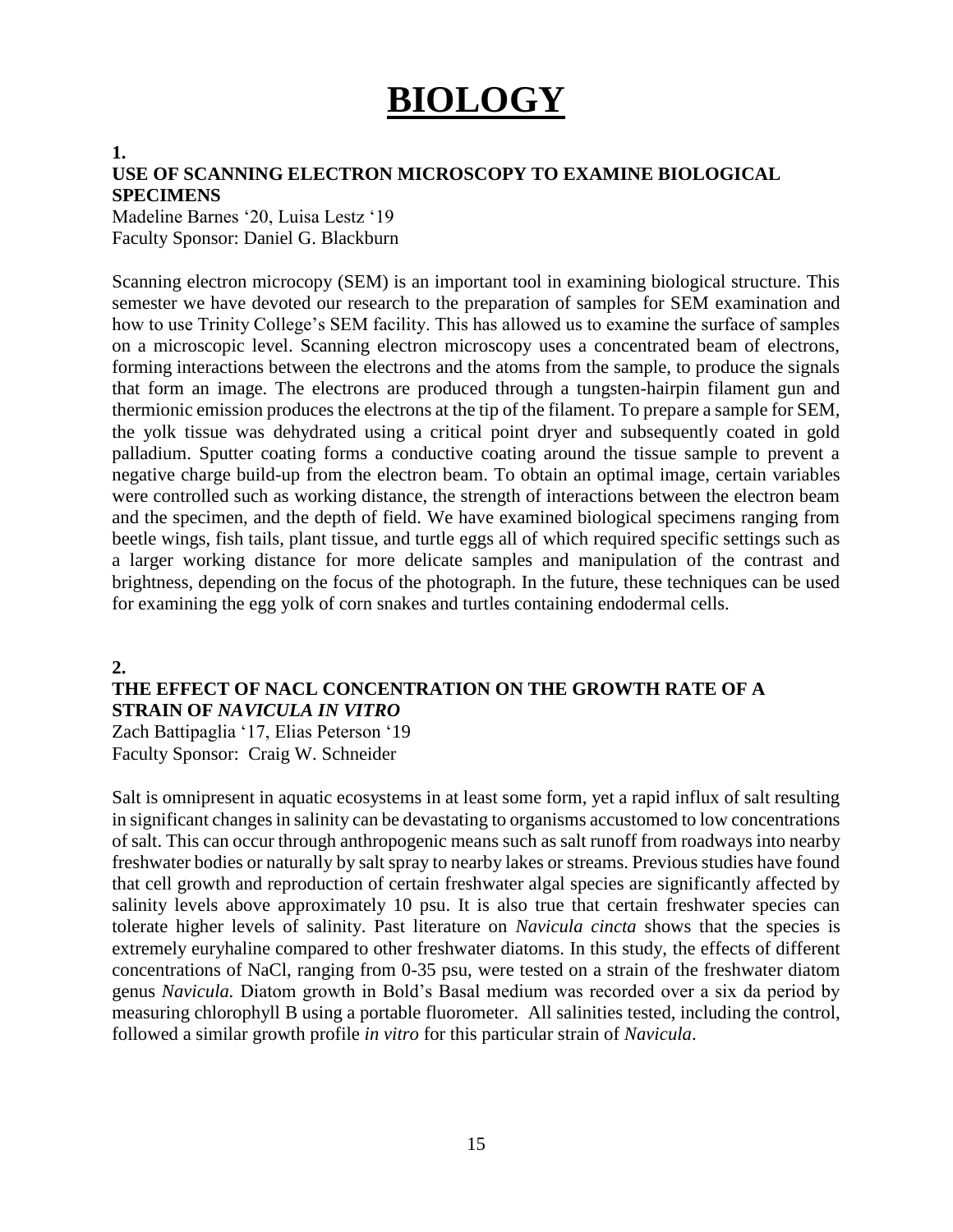#### **3. REMOVAL OF A 65 AMINO ACID REGION OF THE SERRATE JUXTAMEMBRANE SEGMENT AND ITS EFFECTS ON NOTCH ACTIVATION**

Scott J. Buchanan '17 Faculty Sponsor: Robert Fleming

In *Drosophila melanogaster*, the Notch Signaling Pathway is crucial to the development of the organism. It helps regulate cell fate during development and maintains cell upkeep in mature organisms. The pathway operates via the interactions of a ligand and a receptor. In *Drosophila*, the receptor is called Notch, and the ligands are called Serrate and Delta. The ligand Serrate is the focus of my research. The extra-membrane region of Serrate consists of: a DSL (delta, serrate and lag) domain, 14 epidermal growth factor-like repeats( ELR's), a juxtamembrane region (JM; the region right next to the membrane), a transmembrane region, and an intracellular domain. It has been previously established that the removal of the JM region eliminates the capability of a Serrateexpressing cell to activate Notch. However, the ligand will still retain its intrinsic ability to inhibit Notch receptor function. Restoring 65 amino acids of the juxtamembrane region has been shown to restore activating capabilities to the ligand. The focus of my recent research has been to replace this 65-amino acid region with the corresponding regions of several other ligands to test their effects on the activation ability of Serrate. No other ligand's JM region has been able to restore activation capability completely. Thus, there must be something important in the 65 amino acids of Serrate's JM region. Until now, the constructs I have created were made in an artificial Serrate minigene form that is dramatically reduced in the ELR region of the molecule. My latest project was to simply create a construct where I removed the 65-amino acid portion of Serrate from the wild type form, to ensure that the results we were seeing were not the result of artificial interactions that would not actually be present in wild type. It is anticipated that the loss of this region from wild type will destroy the activating capabilities of the ligand.

#### **4.**

#### **EFFECTS OF ESTRADIOL ON RADIAL GLIAL FIBER DENSITY THE WEAKLY ELECTRIC FISH,** *APTERONOTUS LEPTORHYNCHUS*

Jessica Chotiner '17 Faculty Sponsor: Kent Dunlap

Radial glia serve as neural stem cells and make migratory pathways in the vertebrate nervous system. Moreover, they are regulated by steroids and social stimulation. Radial glia express estrogen receptors and aromatase, indicating they are both a target and source of estrogen. This study examines the effects of exogenous estradiol on the radial glial fiber density in two brain regions of the weakly electric fish, *Apteronotus leptorhynchus.* I administered estradiol via implants in the peritoneal cavity and compared estradiol implanted fish to sham implanted and intact fish. I used immunohistochemistry to label for the radial glial marker vimentin and quantified the radial glial fiber density in the dorsal lateral and dorsal medial telencephalon, as well as the periventricular zone of the diencephalon. I found no effect of estrogen administration on vimentin immunoreactivity (VIR). Additionally, males and females did not differ in VIR, indicating that endogenous estrogen does not influence radial glia proliferation as well. Within individuals, immunoreactivity scores were positively correlated between the telencephalon regions, but telencephalic VIR did not correlate significantly with labeling in the diencephalon. This evidence suggests that radial glia are regulated independently across major brain regions.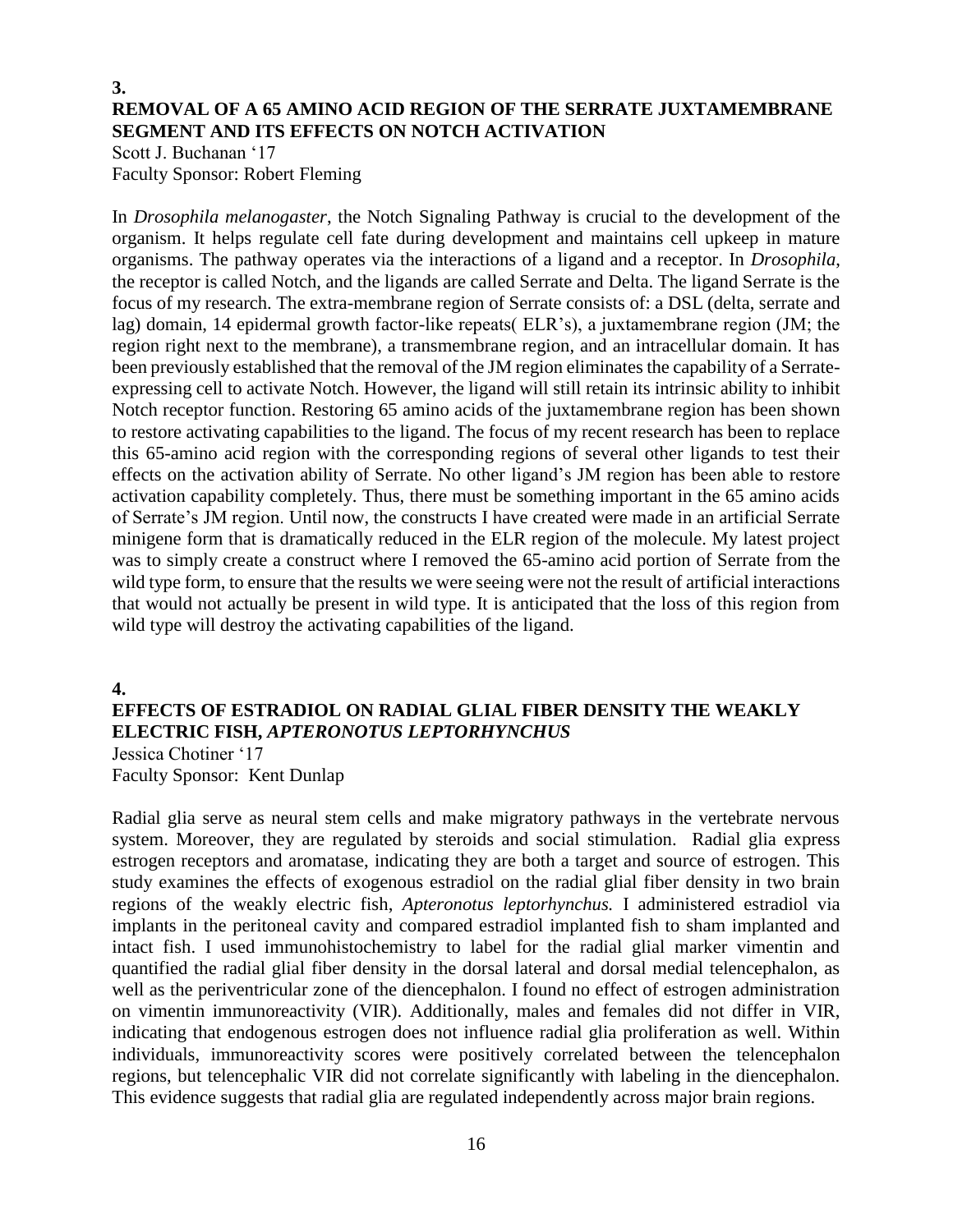#### **5, BUILDING A SEGMENTED BODY: THE CELL DYNAMICS OF POSTERIOR ELONGATION**

Nicole Duan '18 Faculty Sponsor: Terri Williams

Segmentation is a key feature of arthropod diversity. Most arthropods add segments during development from a posterior region called "the growth zone", which is the site of elongation and segment patterning. While segment patterning is being studied in diverse taxa, the cell behaviors underlying elongation are less well known. We are studying segmentation in a crustacean, *Thamnocephalus platyurus* that adds segments after hatching. Since *T. platyurus* larvae have a cuticle restricting cell migration during segmentation, cell proliferation is commonly believed to be the dominant mechanism of elongation. The default model of the growth zone is that there is a constant motor of undifferentiated cells dividing to provide the tissue required for new segments. We tested this model by examining cell division patterns in the posterior growth zone, and our findings do not support this model of growth zone elongation. By looking at cells undergoing either S phase or M phase, we found that the rate of mitosis was surprisingly low. We found that DNA synthesis was spatially organized and temporally constant throughout segment addition. There are distinct anterior and posterior domains of cell cycling in growth zone cells that include an apparent synchronization of cell cycle in anterior cells and an arrested or slower S-phase in posterior cells. Contradicting the traditional belief of growth zone behavior that a high rate of mitosis occurs in the growth zone before segment specification, we observed that a high rate of mitosis occurs after segment specification, outside the growth zone, and we estimated that growth zone cells need to proliferate only 1.5 times to generate all added segments. The random low mitosis seen in the posterior serves to maintain the growth zone. One method of cell cycle regulation in the growth zone might be Wnt signaling, since distinct Wnts are expressed in the distinct cell cycle domains and pharmacological knockdown of Wnt disrupts cell orientation and morphology in the growth zone.

**6.**

#### **COULD A CARDENOLIDE OR ITS PRECURSER LEAD TO THE SYNTHESIS OF LUCIBUFAGINS, DEFENSIVE CHEMICALS, IN** *PHOTURIS* **FIREFLIES?**

Maddie Farrar '19, Latanya Coke '19 Faculty Sponsor: Scott Smedley

Lucibufagins (LBGs) are defensive chemicals found in fireflies*. Photuris* fireflies release their LBGs through a series of pores in a process called reflex bleeding. Although *Photuris* females contain LBGs, they do not synthesize them directly but acquire them through their 'femme fatale' behavior in which they prey upon LBG-producing fireflies. *Photuris* males captured in the field are found with varying low levels of LBGs of unknown origin, but plants are a potential source. The milkweed plant (*Aesclepias syriaca*) is protected from herbivories with chemicals called cardenolides. Cardenolides and LBGs share a steroidal core, but cardenolides contain a lactone ring, while LBGs contain a pyrone ring. Cardenolides appear difficult to convert directly into LBGs, but a precursor molecule to cardenolide could be utilized to synthesize LBGs. Reared *Photuris* were randomly assigned to treatment blocks consisting of control, ouabain (a cardenolide) and pregnenolone (a precursor compound to cardenolides). A 10% honey water solution, mimicking nectar, was laced with these chemicals. In each case, aliquots of  $100 \mu$ l of a  $100 \mu$ mol solution was placed daily for four days in small wells mimicking floral nectaries. On the fifth day,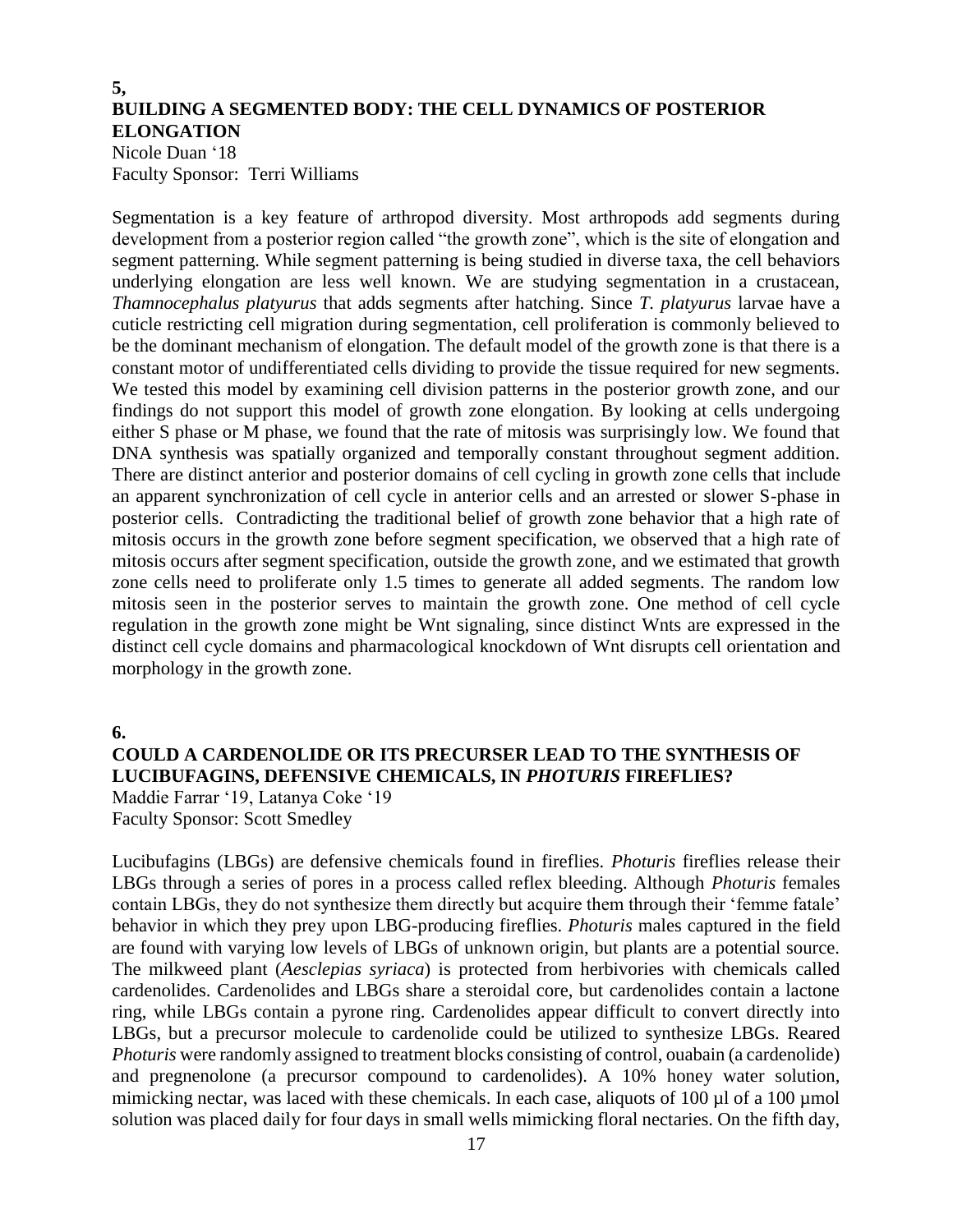the *Photuris* rested before being sampled (whole body) on the sixth day. SEM imaging was used to visualize the cuticular pores through which the LBG-containing hemolymph is released during reflex bleeding. We are awaiting the results of the chemical analysis, but hypothesize that the pregnenolone treatment may be more likely, compared to the ouabain treatment, to be converted to LBGs based on chemical structure. Future research is necessary to learn about the mechanisms required to convert precursor compounds into LBGs.

#### **7.**

### **FETAL MEMBRANE MORPHOLOGY IN OVIPAROUS LAMPROPELTINE SNAKES (COLUBRIDAE)**

Young K. Kim '17 Faculty Sponsor: Daniel G. Blackburn

In oviparous reptiles, fetal membranes line the eggshell and maintain the developing embryo by regulating gas exchange and the uptake of water and calcium. Unfortunately, the scarcity of morphological studies hinders an understanding of their functional specializations and evolution. We have used scanning electron microscopy to study fetal membrane morphology in two oviparous snakes, the Pueblan milksnake, *Lampropeltis triangulum campbelli*, and the kingsnake, *Lampropeltis getula*. In both species, two major fetal membranes, the chorioallantois and yolk sac omphalopleure, are present. The chorioallantois in early development is characterized by enlarged chorionic and allantoic epithelia and avascular connective tissue. As the chorioallantois matures, vascularization increases and the chorionic epithelium thins to facilitate gas exchange. The yolk sac omphalopleure is initially an avascular structure which is transformed into an omphalallantois upon vascularization by the allantoic capillaries. As the isolated yolk mass regresses and the epithelia thin, the omphalallantois is transformed into a chorioallantois, enhancing the growing embryo's potential for gas exchange. In early development, the chorionic epithelium exhibits microvilli that increase surface area for water uptake. The allantoic epithelial cells may produce allantois fluid involved in water uptake and storage. Our findings are consistent with a previous study on the corn snake, *Pantherophis guttatus*, but offer novel morphological observations and functional hypothesis. Comparisons of fetal membranes to those of other squamate species may contribute to a reconstruction of ancestral characteristics for snakes.

#### **8.**

#### **SOCIAL INTERACTION MITIGATES THE DELETERIOUS EFFECTS OF PREDATOR STRESS ON BRAIN CELL PROLIFERATION IN WEAKLY ELECTRIC FISH** *APTERONOTUS LEPTORYNCHUS*

Elise Lasky '17 Faculty Sponsor: Kent Dunlap

It is already known that social isolation and predator stress can adversely influence neurogenesis in the weakly electric fish, *Apteronotus leptorhynchus*. Social interaction has also been shown increase brain cell proliferation in the fish. By using three different treatment groups 1) two nonchased fish paired together 2) a non-chased fish paired with a chased fish and 3) an isolated chased fish, the effect of social interaction and predator stimuli was investigated. The brain cell proliferation was then measured for groups of fish 1) a non-chased fish paired with a non-chased fish 2) a non-chased fish paired with a chased fish 3) a chased fish paired with a non-chased fish and 4) an isolated chased fish. When comparing all three types of fish within the paired treatment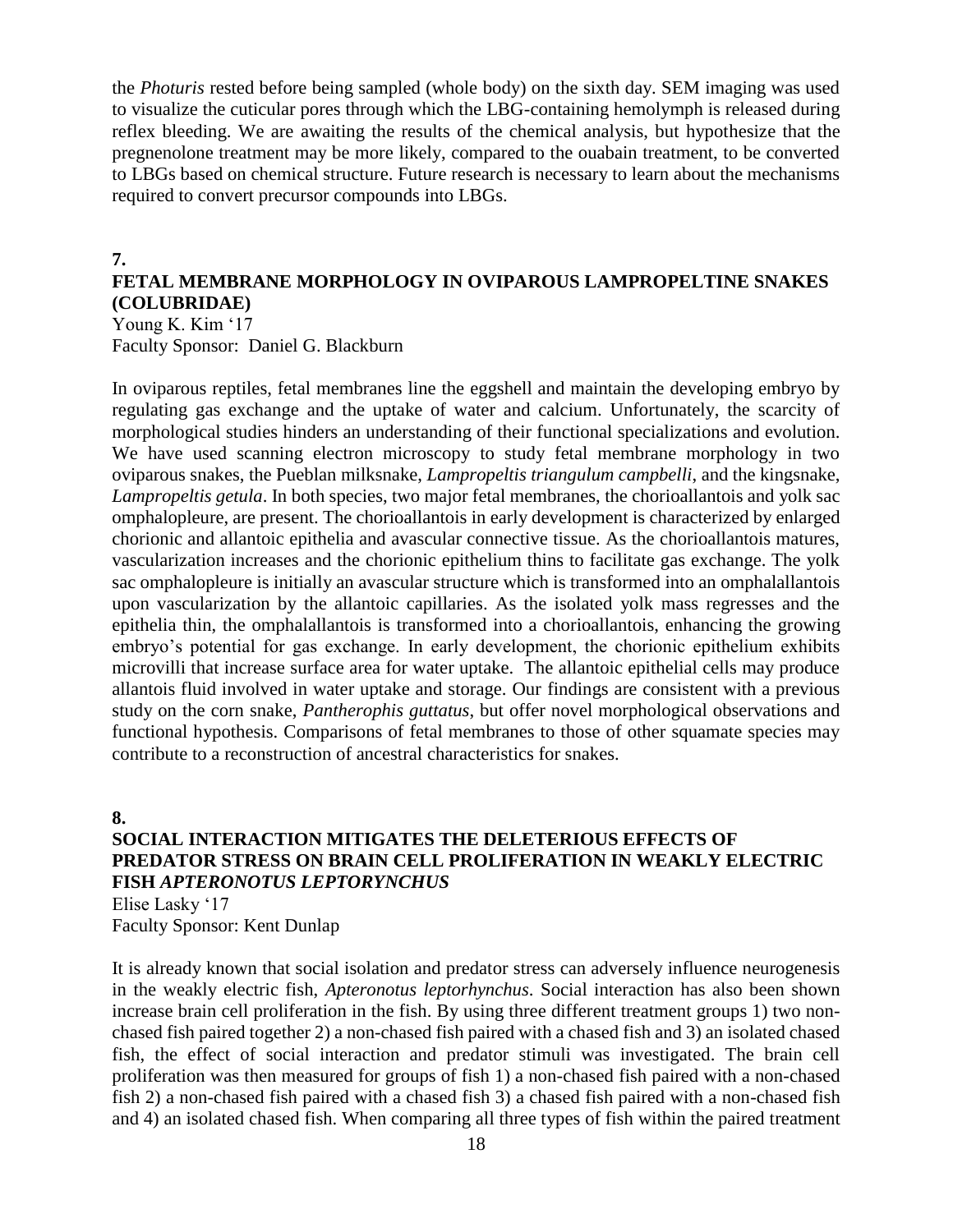groups there were no differences in forebrain cell proliferation. A significant decrease in brain cell proliferation was seen in the isolated chased fish when compared to all three types of fish in the paired treatment. This data suggests that social interaction mitigates the adverse effect of predation on brain cell proliferation.

#### **9.**

### **THE EFFECT OF SALINITY ON THE GROWTH OF MARINE CYANOBACTERIUM**  *SPIRULINA*

Luisa Lestz '19, Yunzhuo (Doris) Zhang '19 Faculty Sponsor: Craig W. Schneider

In a constantly fluctuating environment, ecological generalists have an important advantage over other competing organisms. Species have a certain level of tolerance for different factors such as light, temperature, and salinity. In this experiment, we explored the effect of salinity on a marine cyanobacterium in order to determine how well the organism tolerated high salt concentrations. The marine blue-green *Spirulina* was placed in seawater solutions with varying concentrations of salt and allowed to grow in 20°C incubator (16L:8D). Over the course of 12 da, the chlorophyll a concentration (mg/L) in each tube was measured using a fluorometer every three da as a measure of *Spirulina* cell growth. Results showed that *Spirulina* populations were the greatest in the highest salt concentrations. Certain species of Spirulina are popular as a health food because they are high in protein and nutrients. The blue-green's adaptability to a range of salinity concentrations suggests that this organism could be a valuable and sustainable crop in the future. Further studies should focus on other limiting factors for *Spirulina* that affect plant growth.

#### **10.**

#### **MOLECULAR-ASSISTED ALPHA TAXONOMY (MAAT) OF THE RED ALGAL GENUS** *SPYRIDIA* **(SPYRIDIACEAE, RHODOPHYTA) IN BERMUDA** Luke Maynard '17

Faculty Sponsor: Craig W. Schneider

*Spyridia* is a pantropical red algal species that is also found in warm temperate waters such as the Mediterranean Sea, the southeastern US and Bermuda, and also cold temperate environments such as New England, California and Japan. The genus includes cryptic (morphologically indistinguishable) species, and recent taxonomic studies have used modern DNA barcoding techniques to differentiate between what have classically been considered conspecifics. Such information is invaluable to increasing our knowledge of phenotypic variation and geographical distribution of algal genera. Molecular-assisted alpha taxonomy begins with the generation of a phylogenetic tree, in this case constructed from COI-5' gene sequences of *Spyridia* samples collected along the Bermuda coast. This demonstrated a need to subdivide the two *Spyridia* members historically reported in the islands, and then to differentiate the revealed pseudocryptic species by gross morphology and microscopic anatomy in order to create a field reference for distinguishing each of the Bermuda species. At this time, COI-5' sequencing has revealed seven genetic species, and subsequent observations have in most cases revealed characters that can be used to morphologically identify future collected species.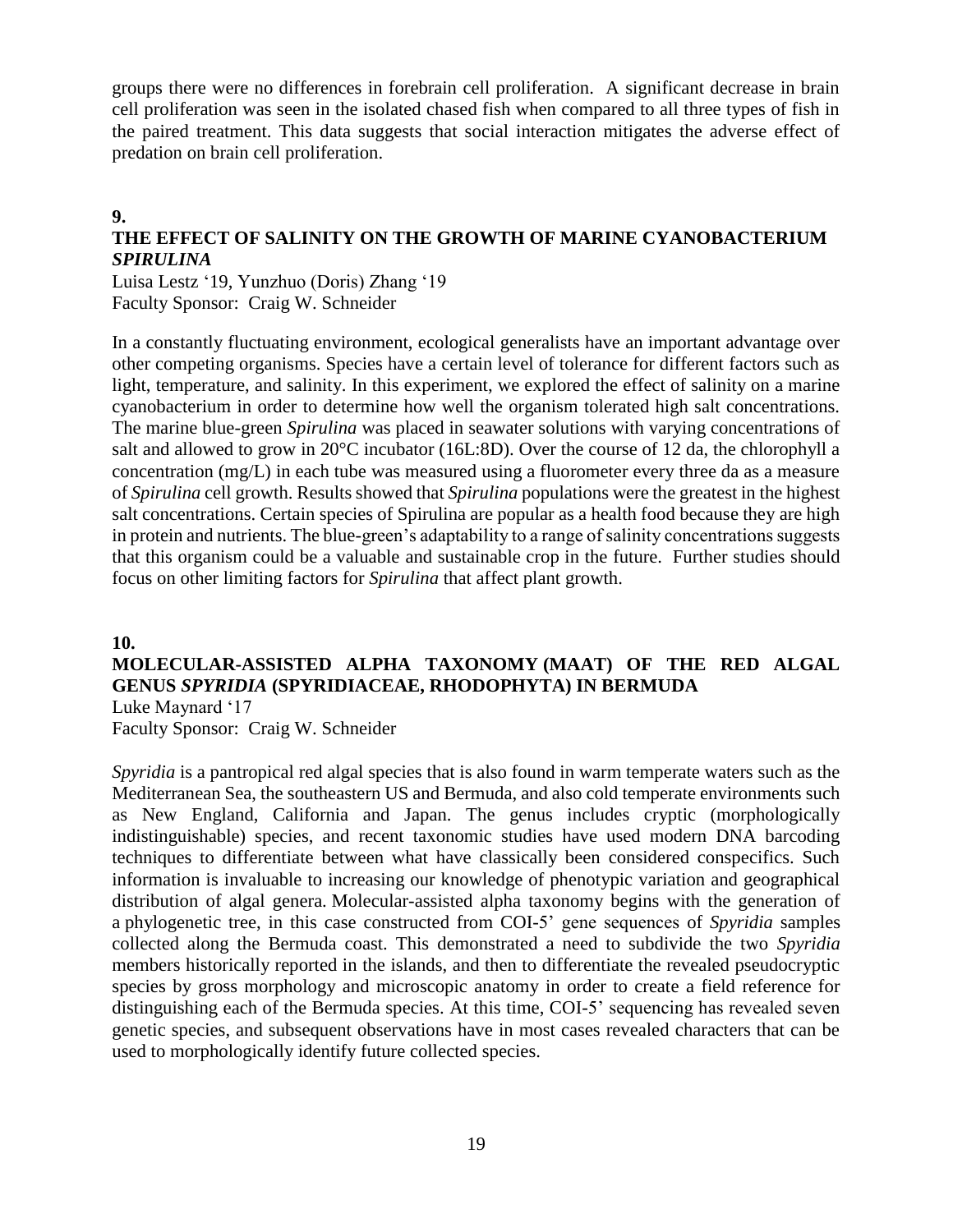#### **11. THE EFFECTS OF TRICLOSAN ON THE FRESHWATER XANTHOPHYTE**  *ELLIPSOIDION*

Kyle McCarthy '18, Lucy Pereira '20 Faculty Sponsor: Craig W. Schneider

Triclosan is an industrial antimicrobial compound found in a variety of everyday objects, ranging from children's toys to toothpaste, and present in 75% of all soaps sold in the United States. According to a U.S. Geological Survey study of 95 different organic wastewater contaminants, triclosan was one of the most frequently detected compounds and was found at high concentrations. Previous studies looking at the effects of triclosan on microalgae and bacteria, found that the presence of triclosan caused an increase in bacterial mortality and reduced algae viability. Our experiment looked at the effects of six different concentrations of triclosan (0, 5, 25, 125, 250 and 500 μg/L) on a freshwater xanthophyte *Ellipsoidion*. Cultures were kept in an incubator at 20˚C with a light cycle of 16 hr light and 8 hr of dark. *In vitro* cell density in cultures tubes was measured to indicate the effects of triclosan in the aquatic environment. Results indicated that there was little change in the cell density of treatment levels of 5 and 50 μg/L. At higher concentrations of 125, 250 and 500 μg/L significant reduction in cell density was found. This shows that greater concentrations of triclosan have a profound effect in reducing the cell density of *Ellipsoidion.*

#### **12.**

### **AN EXPLORATION OF THE GUT BACTERIA IN A MOUSE MODEL OF AUTISM SPECTRUM DISORDER ON A KETOGENIC DIET**

Laura Nee '17 Faculty Sponsor: Lisa-Anne Foster

Alterations in the gut bacteria presence and abundance have been noted in certain diseased states like autism spectrum disorder (ASD). The BTBR T+tf/J mouse strain exhibits the three core behavioral symptoms of ASD and is thus used as the model organism to study ASD in this study. Previous studies have shown that a high-fat, ketogenic diet significantly improves all three core symptoms of ASD. The aim of this study was to catalog differences between the gut bacteria of healthy mice on standard and ketogenic diets as well as BTBR mice on standard and ketogenic diets. In particular, an unidentified species was found to be significantly present only in the healthy mice, another species was found only in the BTBR/standard diet group, and another only in the BTBR/ketogenic diet group. The identities of these three bacteria were unable to be classified due to error in DNA sample preparation and time constraints. A protocol was created to check the identities of these three species using PCR and gel electrophoresis. PCR primers were created for 10 bacterial species based on Finegold et al.'s work with the gut bacteria in autistic individuals. In the future, the polymerase chain reactions should be conducted on the original DNA samples based on which groups they were present in in each study and the sequencing defect should be worked out in order to classify the three species of interest in a more direct manner.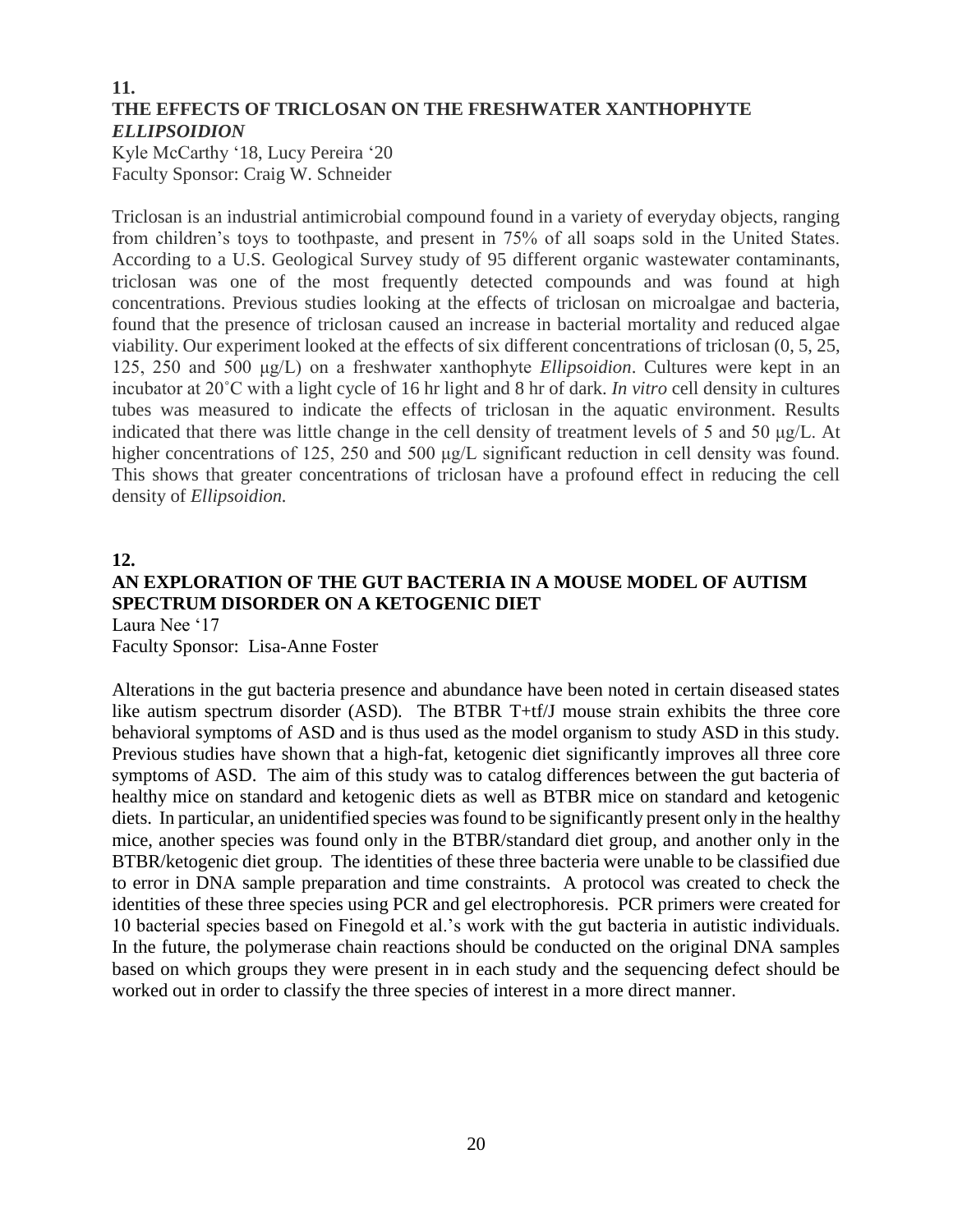#### **13. DETERMINING SEASONAL TIMING OF INFECTION OF THE WINTER FIREFLY (***ELLYCHNIA CORRUSCA)* **BY A PARASITOID FLY (***APOCEPHALUS ANTENNATUS):*  **A MOLECULAR GENETIC AND BEHAVIORAL ANALYSIS**  Julia Pitino '18

Faculty Sponsor: Scott Smedley

*Ellychnia corrusca,* an eastern North American firefly species, overwinters as an adult. Locally, *E*. *corrusca* adults appear in September/October, spend the winter exposed on tree trunks, then die soon after reproducing in the spring. We have found that local populations of this firefly are hosts to a parasitoid fly, the phorid *Apocephalus antennatus,* which develops inside the firefly host, consuming its internal organs and eventually killing it. One key question in understanding this ecological interaction is the timing of infection. *A. antennatus* typically emerges as a fully developed larva from its host in the spring. Do these emergent flies result from infection during the previous fall (and subsequent dormancy) or during the current spring? *E. corrusca* were collected in the early winter and spring to assess the timing of infection. Samples were separated into groups for the following analyses: detection of *A. antennatus* DNA within the firefly using PCR with phorid-specific primers, and a longitudinal survey of parasitoid emergence/firefly viability. The survey data from the early winter samples show no phorid emergence. Future directions of both the molecular and behavioral components of this project include completing the analysis of the early winter and spring samples. Establishing when *A. antennatus* infects is important to understand the unusual seasonality of *E. corrusca*. It has been suggested that the firefly's winter exposure could potentially function to minimize the impact of the parasitoid. This hypothesis clearly hinges upon fall infection by the parasitoid.

#### **14.**

### **THE MECHANISM BY WHICH YOLK IS PROCESSED FOR EMBRYONIC DEVELOPMENT IN SQUAMATE REPTILES**

Kathryn Powers '17

Faculty Sponsors: Daniel G. Blackburn, Yunming Hu, EM Facility Lab Manager

Unlike birds, which employ a well-vascularized yolk sac to transport nutrients to the embryo, corn snakes (*Pantherophis guttatus*), kingsnakes (*Lampropeltis getula*), and Pueblan milksnakes (*L. triangulum campbelli*) use an elaborate network of blood vessels that penetrate directly into the yolk mass. In this study, we have used stereomicroscopy, light microscopy, and scanning electron microcopy to image yolk samples from eggs of early to late developmental stages. Our observations have revealed how the large yolk mass is cellularized, vascularized, and mobilized for embryonic use. As the endodermal cells proliferate, they form a meshwork of interconnected cells that are filled with liquid yolk spheres. During angiogenesis, the vitelline blood vessels become encased in these cells, allowing them to transport the products of yolk digestion back to the developing embryo. Preliminary studies in our lab have shown that this unusual mechanism of yolk cellularization and mobilization also occurs in snapping turtles (*Chelydra serpentine*) and fence lizards (*Sceloporus undulatus*). Such findings indicate that this pattern of yolk processing may be ancestral for all Reptilia. Studies of this developmental mechanism offer information on patterns from which viviparity has evolved and contribute to an understanding of reptilian evolutionary history.

Keywords: oviparity, yolk sac, angiogenesis, endodermal cells, viviparity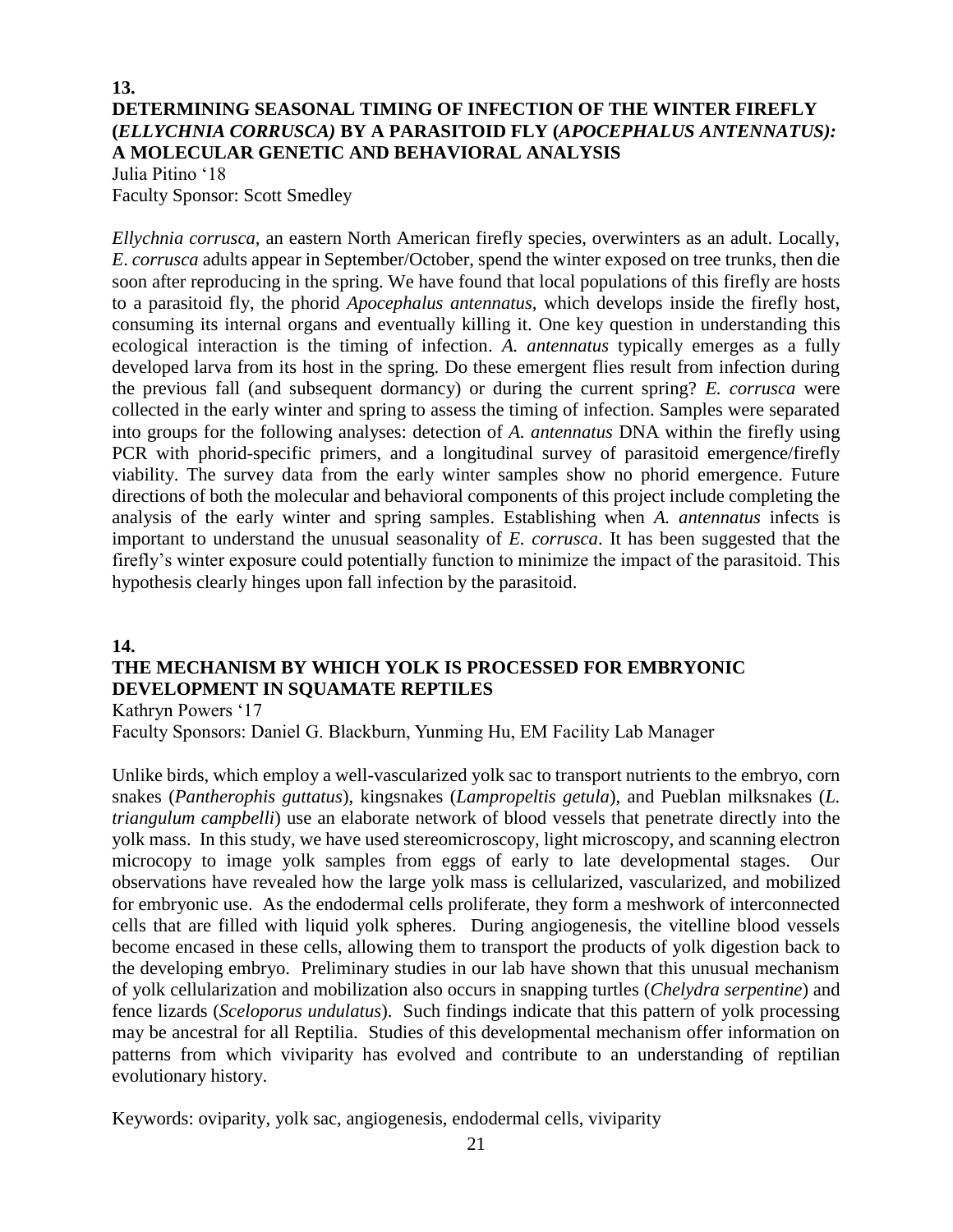### **15. INVESTIGATING MITOSIS IN THE GROWTH ZONE OF TRIBOLIUM CASTANEUM AND THAMNOCEPHALUS PLATYURUS DURING SEGMENTAL DEVELOPMENT**

Phong Quach '17 Faculty Sponsor: Terri Williams

Despite a growing understanding of segmental gene patterning in major arthropod groups, the cellular mechanism of elongation during segmentation within the posterior growth zone are not completely understood. Based on classical observations, a continuous and high rate of mitosis in the posterior growth zone is assumed to drive elongation during segmentation. In this study, we tested that assumption by measuring mitosis within the posterior growth zone of two arthropod species, *Tribolium casteneum,* the red flour beetle, and *Thamnocephalus platyurus*, the fairy shrimp. To observe potential mitotic domain in the growth zone, mitotic cells were alternatively visualized by either α-pH3 immunohistochemistry or Click-iT<sup>®</sup> EdU Alexa Fluor<sup>®</sup> system. Furthermore, in *T. platyurus*, the potential role of mitosis regulators such as *string, cyclin A, B* and *E* in the growth zone were visualized through whole mount *in situ* hybridization. In *T. castaneum*, the function of mitosis in the growth zone was explored using gene knockdown of *string* (RNA interference). Despite the failure to visualize the mitotic configuration within the growth zone of the *T. castaneum* embryo, mitosis was found to be important for normal development as knockdown of *string* produced aberrant embryonic phenotypes. In *T. platyurus*, a localized zone of mitosis was discovered in the posterior region of the growth zone followed by an anterior quiescence zone in which cells were arrested in S phase. The results in *T. platyurus* were consistent with a model of low rates of cell cycling in the posterior, and provided preliminary estimates of cell cycle in the growth zone. In conclusion, neither species showed the predicted continuous and high rates of mitosis in the posterior growth zone.

#### **16.**

#### **LUCIBUFAGINS (FIREFLY DEFENSIVE STEROIDS): PHYLETIC DISTRIBUTION AND BIOSYNTHESIS**

Kathareeya Katie Tonyai '17 Faculty Sponsor: Scott Smedley

Predation is a powerful ecological factor. In response to predators, prey organisms adapt defensive strategies over evolutionary time. Several firefly species are chemically protected and use a mixture of defensive steroids called lucibufagins (LBGs), which are affective against generalist predators. It was hypothesized that *Pyractomena*, a previously unexamined genus, is chemically defended due to their aposematic coloration, and unusual arboreal pupation, which exposes them to predators. Last-instar *Pyractomena borealis* larvae were collected in the field and reared to adulthood in the lab. Emerged adults were analyzed using HPLC-MS, and 1D and 2D NMR. The resulting data supported our hypothesis, identifying a minimum of five LBGs in *P. borealis*. Successful establishment of a lab colony of *P. borealis*, the first such colony for North American firefly species enabled a LBG biosynthesis experiment that was conducted using the reared larvae. The biosynthesis of LBGs remains unknown despite their significance in firefly defense. Chrysomelid beetles synthesize cardenolides (structurally related to LBGs) from cholesterol via *de novo* synthesis. Consequently, I wanted to determine if *P. borealis* could synthesize LBGs from cholesterol. P. borealis larvae were fed labelled  $(3,4^{-13}C_2)$  or unlabeled cholesterol and were analyzed for <sup>13</sup>C incorporation into their LBGs using HPLC-MS. Mass shift proportions for two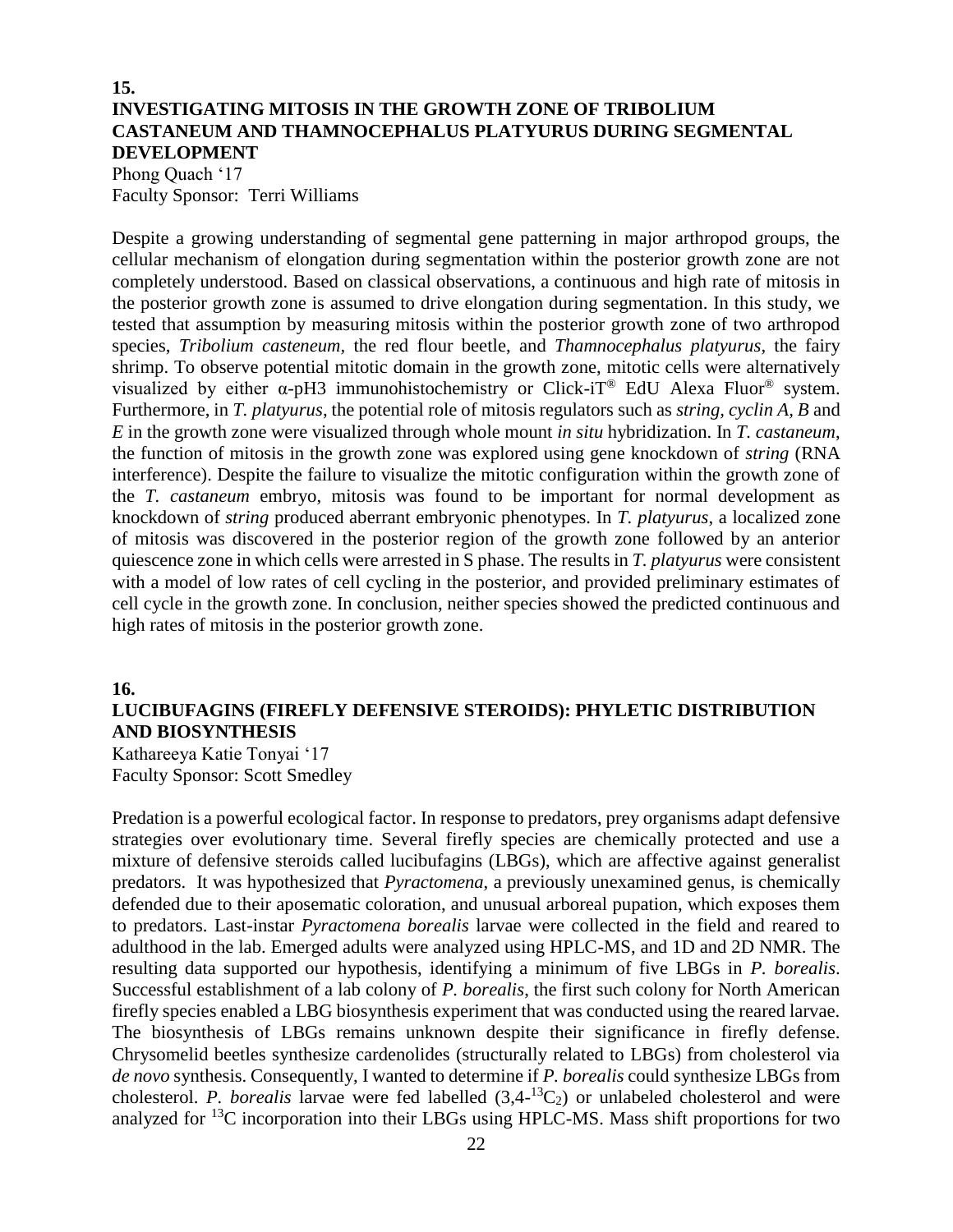LBGs (LBG 449 and 533) showed a significant incorporation of two  $C^{13}$  into their LBGs (P =  $0.0028$ ;  $P = 0.001$ , respectively), confirming our hypothesis of de novo synthesis with a cholesterol precursor. Since LBG 449 is not acetylated unlike LBG 533, the incorporation of  $C^{13}$  suggests that the four carbon rings of cholesterol construct the steroid core of the LBGs. Further studies will determine if the biosynthesis of LBGs within these fireflies could involve a microbial endosymbiont.

#### **17.**

### **THE EFFECT OF LEAD (II) NITRATE ON THE GROWTH RATE OF** *NAVICULA* **SP***. IN VITRO*

Chris Whelan '18, Myles Walsh '19 Faculty Sponsor: Craig W. Schneider

There is strong evidence to support the claim that lead is a known toxin and that it can negatively impact natural processes within algae, such as photosynthesis, respiration, as well as viability, reproduction and motility. This study was designed to highlight the effects of Lead (II) nitrate (Pb(NO3)2) on a specific strain of *Navicula*, a common diatom in the plankton. Cultures were incubated in Bold's Basal medium at 20ºC with a 16L:8D photoperiod and 8 mL of Bold's Basal medium were mixed with 1 mL of the culture and 1 mL of differing concentrations of Lead (II) nitrate (Pb(NO3)2): 0, 50, 100, 150 and 200 µg/mL. Chlorophyll b concentrations *in vitro* were measured over the course of 7 da using a fluorometer to observe the effects of lead on population growth of this alga. Our results showed that there was no significant difference in growth rate of this strain of *Navicula* when exposed to  $Pb(NO<sub>3</sub>)<sub>2</sub>$ . It is possible that the concentrations of lead were not high enough to elicit a response from the alga, or that lead simply does not alter metabolic function and division in this diatom.

#### **18.**

#### **THE EFFECTS OF CIGARETTE LEACHATE ON PERIDINIUM**

Haley Willis '18, Graham Turner '18 Faculty Sponsor: Craig W. Schneider

Cigarette butts are the United States most common litter product. They find their way into the banks of rivers, lakes and oceans, where their chemical composition can be absorbed into the aquatic environment. Nicotine is not the only toxic chemical that cigarettes contain, rather, with every littered cigarette comes the addition of heavy metal compounds, ammonia, arsenic, formaldehyde, and monoammonium phosphate as well. Cigarettes could possibly be a contributor to harmful algal blooms worldwide, due to their effect on algal population growth rates. The test subject, *Peridinium* is a species of freshwater dinoflagellates that have fluorescent properties. Under the right conditions, they are susceptible to growing into large blooms. Harmful blooms of various dinoflagellate and diatom species, whether poisonous or physically disruptive, have lead to the destruction of both freshwater and saltwater ecosystems, and can heavily limit commercial fish and shellfish industries worldwide.

The experiment focused on the effect of cigarette butt leachate on *Peridinium* growth by comparing the population growth rate of colonies that were grown in various strengths of leachate. The cultures were grown in Bold's Basal medium and distilled water, at 20°C with 12 hours of sunlight for 96 hours. The fluorescence of each solution was tested every 24 hours with the Aquafluor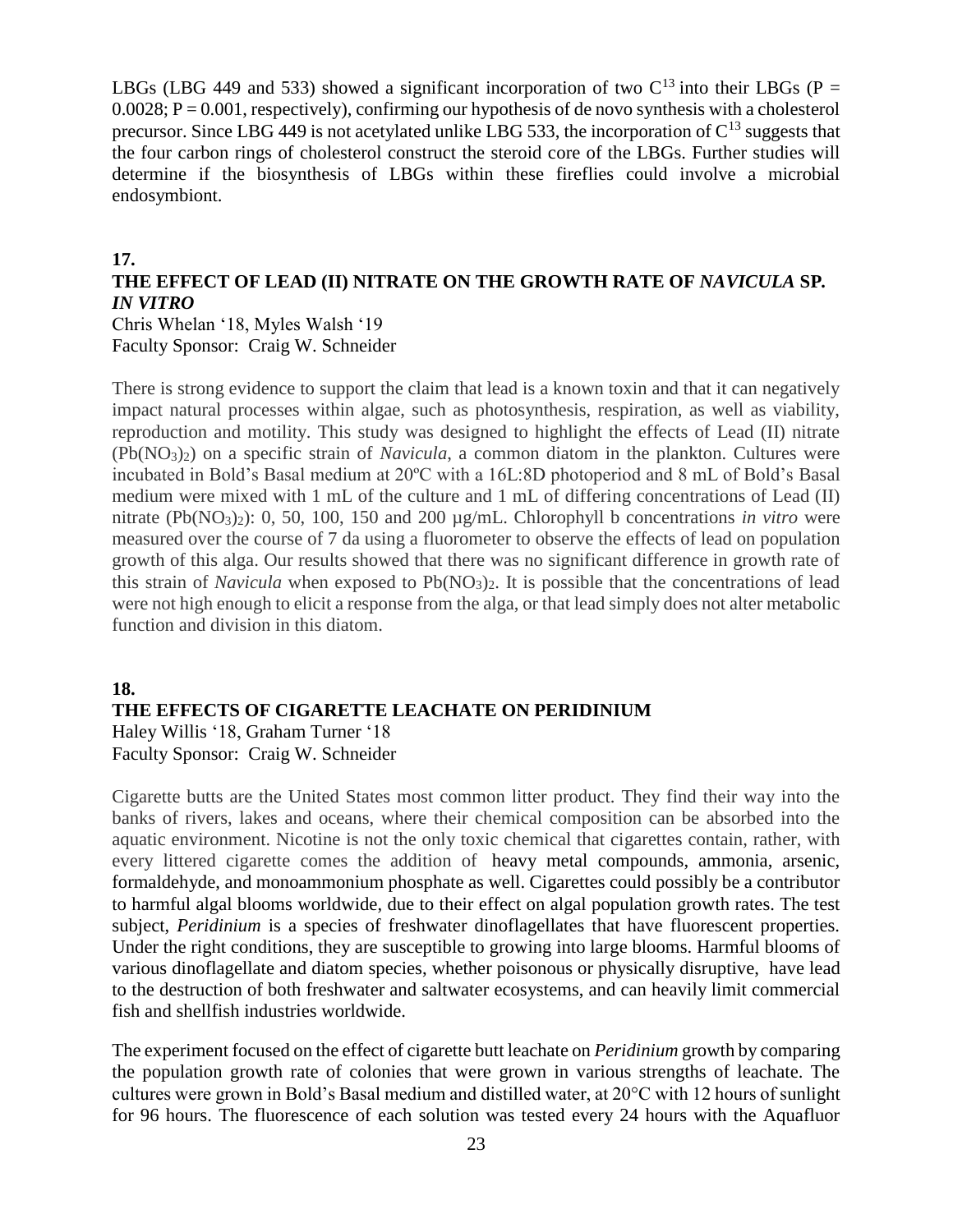fluorometer, reported in μg/L. *Peridinium* showed a higher rate of growth as cigarette concentrations increased. At the highest concentration of cigarette leachate, the growth of *Peridinium* plateaued at approximately 72 hours. Increased levels of cigarette leachate significantly affected the population growth rates of *Peridinium* ( $p = 0.043$ ). The results found were most likely due to the increase in phosphate available in the cultures with higher leachate concentrations*.*

# **CHEMISTRY**

#### **19.**

#### **PURIFICATION USING SODIUM BISULFITE AS AN ALDEHYDE SCAVENGER**

Maria Boucher '20 Faculty Sponsor: Cheyenne Brindle

The purification and separation of substances to eliminate impurities is extremely important in organic chemistry. We are developing an extraction protocol that relies on the use of sodium bisulfite as an aldehyde scavenger. Equal amounts of substrate and aldehyde were mixed in a miscible layer and then sodium bisulfite was added to create a bisulfite adduct. Then, equal amounts of distilled water and organic solvent were added to separate the substrate and aldehyde bisulfite adduct into organic and inorganic phases respectively. These phases were then separated and the substrate was removed from the solvent. The amount of aldehyde impurity removed from the substrate was determined through NMR analysis and the amount of substrate recovered was determined through massing the final amount of substrate and comparing this to the amount initially used. The data I collected shows that our procedure removes the aldehyde successfully from amines, epoxides, and alkenes. Furthermore, our data shows that this procedure allows for high percentages of recovery of amines, epoxides, and alkenes, except for one epoxide substrate tested. Future work is aimed at testing the scope of the workup protocol with respect to alkene and alkyne functionality, as these substrates are known to react with sulfur dioxide, which is present in aqueous sodium bisulfite.

**20. EFFECT OF SUPPORTED BILAYER COMPOSITION ON FUNCTION IN MICROFLUIDIC DEVICES** Julia Clapis '18 Faculty Sponsor: Michelle L. Kovarik

The research goal is to study the effect that the purity of a phosphatidylcholine supported bilayer membrane has on its function in a microfluidic device. The small size of the channels in these devices make them susceptible to fouling or blockage, by cells or biomolecules, rendering them useless. A common solution to this problem is to coat the inside of the channel with a semipermanent coating, such as a supported bilayer membrane. These coatings consist of a double layer of phospholipids arranged tail to tail. Due to the amphiphilic nature of lipids, they form multilamellar vesicles that can be sonicated to small unilamellar vesicles, which adhere to hydrophilic surfaces and spontaneously rupture and coat them. Phosphatidylcholine is a commonly used lipid for this application because its zwitterionic headgroup makes coatings particularly resistant to fouling. In this work, phosphatidylcholine was extracted from chicken eggs and purified using an alumina column to separate the desired palmitoyl/oleoyl chain lipids from the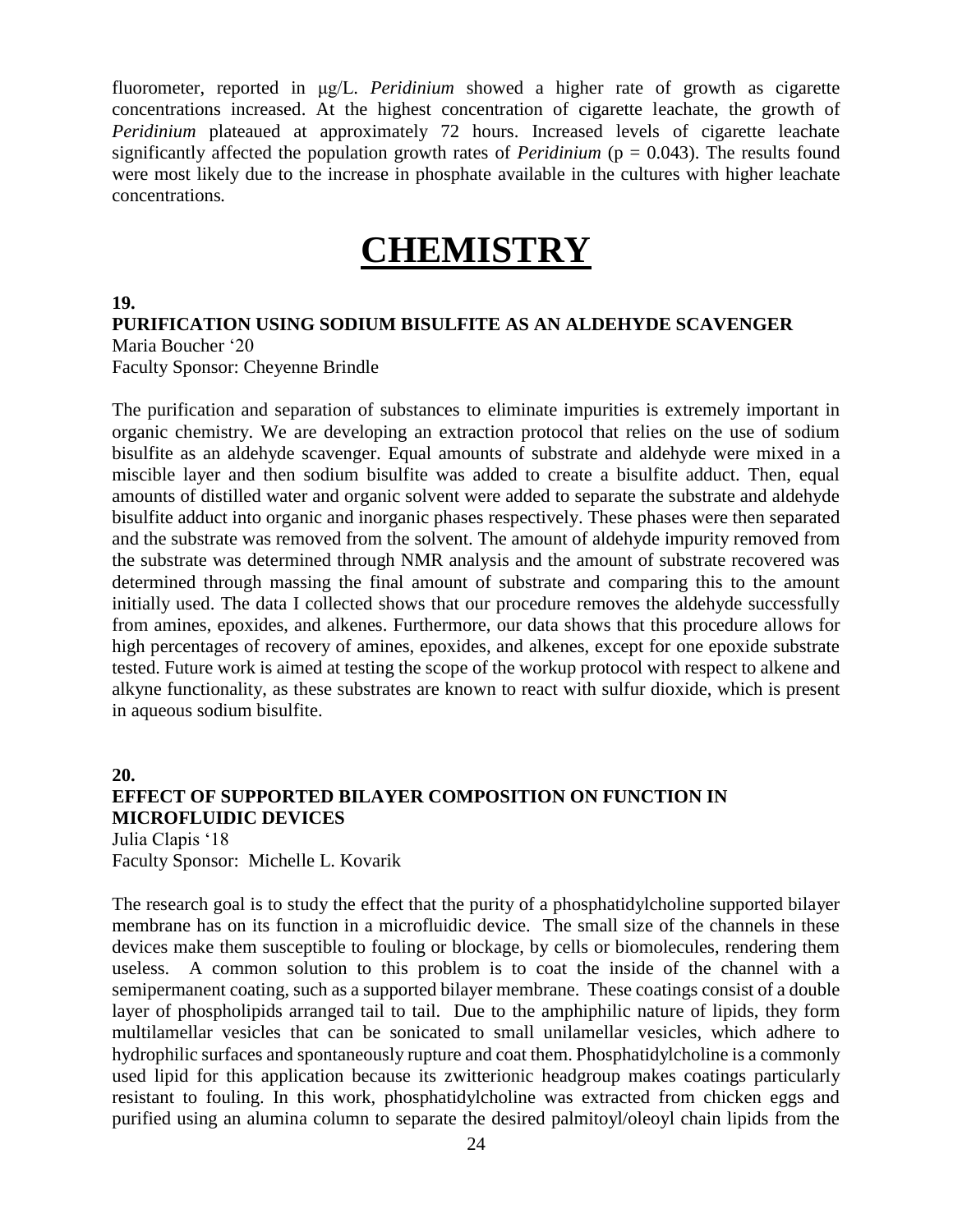undesired stearoyl/linoleoyl lipids. Small unilamellar vesicles were made from the lipid before and after column purification to determine the effect of the presence of SLPC or other lipids in the bilayer. Hybrid PDMS-glass microchips were coated with the lipid to allow the bilayer to form before being filled with two slightly different concentration buffers for measurement of electroosmotic flow by the conductivity method. Electroosmotic flow is a good indicator of bilayer degradation because the presence of the bilayer reduces the charge density of the channel walls, reducing the electroosmotic flow. A Y-shaped channel design allowed for repeated displacement of the two buffers without mixing between them. In this fashion, we are continuing to evaluate the integrity of the supported bilayer membrane as a function of lipid purity.

#### **21.**

#### **EXAMINING THE SYNTHESIS OF BUCKMINSTERFULLERENE (C60)**

Grant Collins '17, Matt Lucas '17 Faculty Sponsor: Cheyenne Brindle

The retro synthesis and key mechanistic steps for the full synthesis of Buckminsterfullerene (C60), chemistry's soccer ball, are presented.

#### **22.**

### **SINGLE-CELL ANALYSIS OF** *DICTYOSTELIUM DISCOIDEUM* **USING MICROCHIP ELECTROPHORESIS** Jessica Duong '19

Faculty Sponsor: Michelle L. Kovarik

The major goal of the single cell analysis field is to detect subpopulations of cells of differing phenotypes within a larger population. Since this is a relatively new field, data analysis methods are still being formalized. This study aims to use model data sets to evaluate statistical tools for single cell analysis. In particular, single cells of the amoeba *Dictyostelium discoideum* were analyzed using microchip electrophoresis to measure model analytes, fluorescein and carboxyfluorescein dyes. The cells were incubated with the dyes in the dark for 20 minutes before being lysed by an electric field (330 V/cm) and detected by laser-induced fluorescence using a PMT. Dye ratios from preliminary experiments show lower intraday variation than interday variation, suggesting cell populations differ between days. Further work will be directed towards optimizing the experimental methods to increase throughput and measure larger numbers of cells for statistical analysis. Ultimately, histograms of the single cells will be used to characterize the population distributions and to elucidate the factors necessary to identify low-abundance subpopulations.

### **23. RETROSYNTHETIC ANALYSIS OF PROSTAGLANDIN F2α**

Paul Handali '18, Josephine Frempong '18 Faculty Sponsor: Cheyenne Brindle

Prostaglandins are a group of physiologically active lipid compounds which have a variety of hormone-like effects in animals. They are compounds of 20 carbons which includes a fivemembered ring. Prostaglandin F2α specifically is used in medicine to induce labor. Robert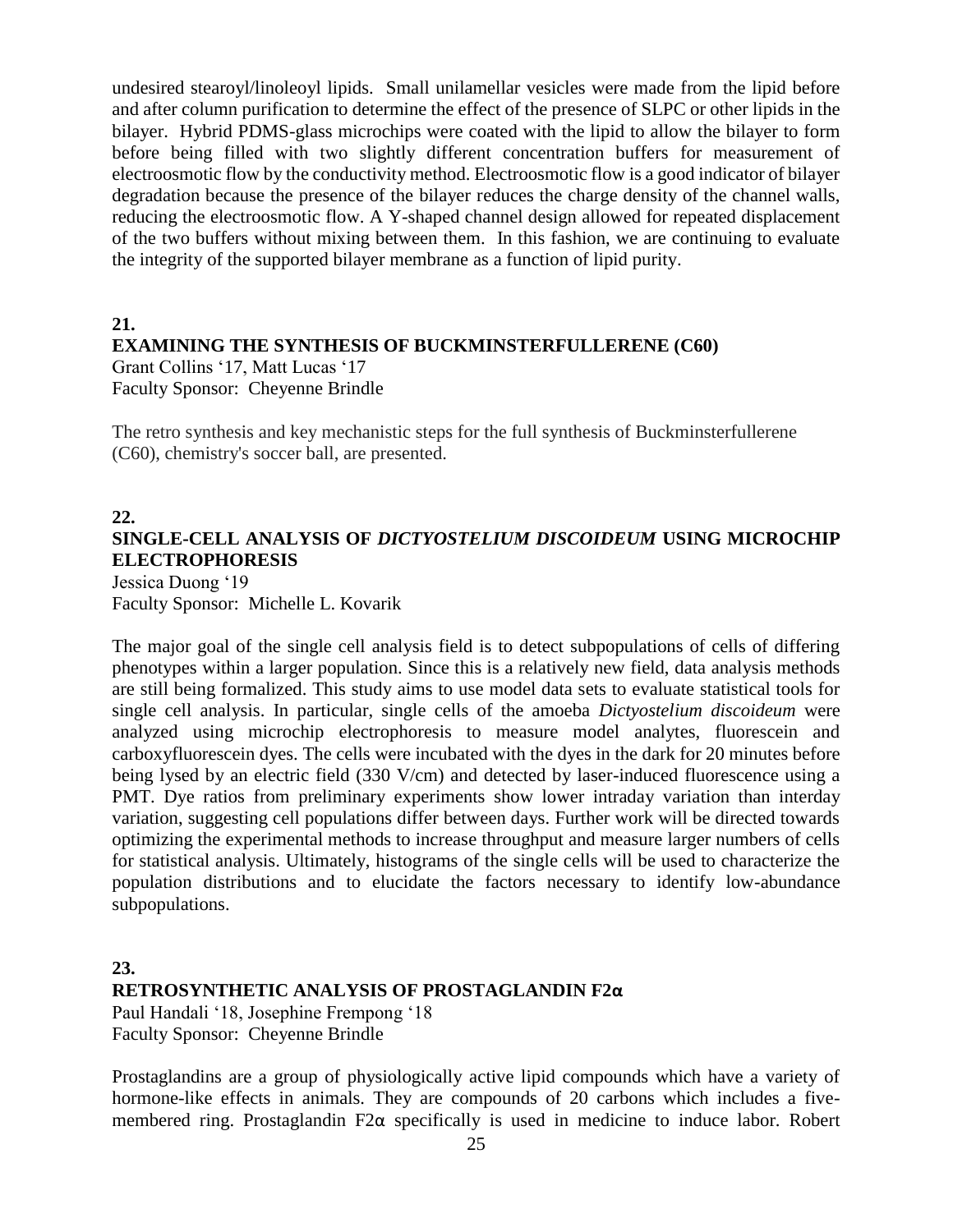Woodward's synthesis of Prostaglandin F2 $\alpha$  will be retrosynthetically analyzed, and mechanisms for key steps in the synthetic process will be described in detail.

#### **24.**

#### **EFFECT OF FIRST VT EPISODE TO ABLATION TIME ON VT RECURRENCE IN PATIENTS WITH STRUCTURAL HEART DISEASE**

Josephine Frempong '18

Faculty Sponsors: Alison Draper, Maryann McGuire, RN MPH, Edmond Cronin, MD FHRS CCDS, Hartford Hospital.

Ventricular Tachycardia (VT) is an abnormal heartbeat with three or more consecutive beats originating from ventricles independent of the atrial or atrioventricular (AV) nodal conduction. Exposure to these abnormal heart rates for more than a few hours, termed as sustained VTs, is more frequent in patients with a prior myocardial infarction (MI) due to the complexity of the substrate, and may lead to sudden cardiac death. Catheter ablation (CA) involves placing a catheter, into the heart from the artery or vein in the groin, to identify and ablate (destroy), the origin of a VT using radiofrequency.

CA for VT in normal heart structures yields about a 90-95% complete cure of VT while for post infarction VT usually has about 40-50% complete cure with many patients experiencing a recurrence. CA for VT is an evolving field and data lags that for other ablation procedures such as supra-ventricular tachycardia and atrial fibrillation. Thus, this study seeks to identify if earlier or later CA after VT in post infarction VT patients, has any effect on the time of recurrence and the number of recurrences of the VT.

Retrospective chart review of all patients with structural heart disease that had a VT ablation, for a sustained VT, at Hartford Hospital (HH) from 2013 to 2016, inclusive, was done. A time-toevent analysis compared procedural outcomes such as rates of VT recurrence over total follow-up time (minimum 6 months) after the initial and last ablation procedure, the procedure complication rate and the success rate post ablation. Post-infarction VT and VT in patients with non-ischemic cardiomyopathy were analyzed as subgroups. Results, presented descriptively, highlight trends of high procedural success rate and low VT recurrence rate. Further research will help us generate hypothesis to set the stage for future retrospective studies.

#### **25.**

### **SEPARATION OF ALDEHYDES AND KETONES FROM VARIOUS ORGANIC SUBSTRATES BY EXTRACTION**

Max Furigay '19 Faculty Sponsor: Cheyenne Brindle

Purification techniques such as distillation, recrystallization, or column chromatography can be time consuming, wasteful in terms of atom efficiency, or complicated to perform, whereas extraction is relatively quick and easy. By reacting certain aldehydes with saturated sodium bisulfite, it is possible to extract these carbonyl compounds into an aqueous solvent layer. However, some carbonyl compounds, such as ketones, do not react with bisulfite, allowing them to remain in an organic layer and allowing a separation of these fairly similar carbonyl compounds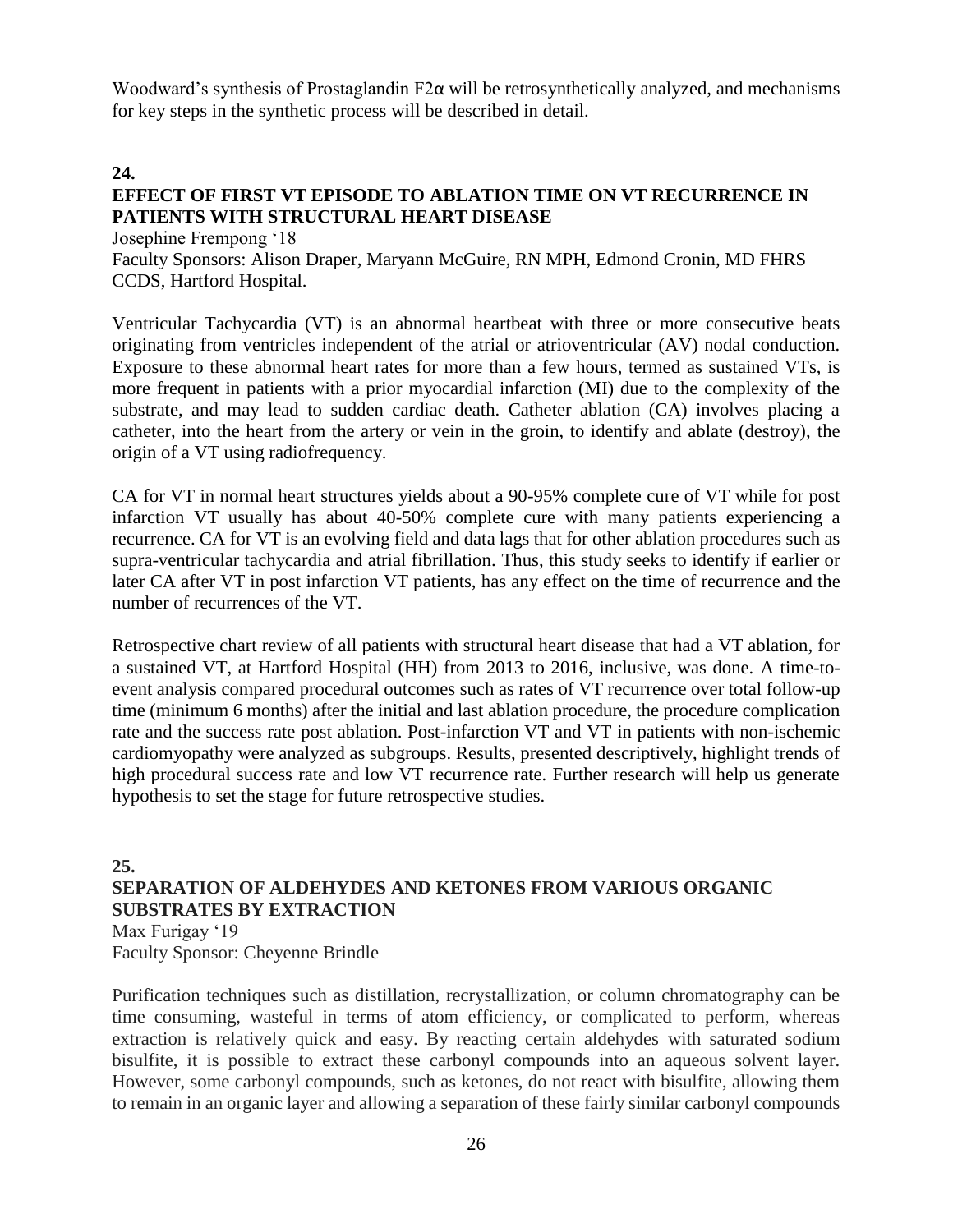through extraction. This term's research focuses on determining how steric hindrance effects reactivity in this process. By first synthesizing non-volatile, sterically hindered aldehydes, and then comparing their recovery rates, it was determined that these aldehydes yield much lower removal rates compared to sterically unhindered aldehydes such as anisaldehyde.

### **26. SYNTHESIS AND CHARACTERIZATION OF CYCLIC ORGANOMETALLIC PEPTIDES**

Cosmic Gober '18 Faculty Sponsor: Timothy P. Curran

The objective of this project is to synthesize and characterize organometallic peptides that have the potential to adopt  $\Box$ -sheet conformations. The desired organometallic peptide contains a bimetallic ring system that has a ferrocene unit at one end, a tungsten bis-alkyne at the other end, and two peptide chains attached to the two alkynes. To synthesize this complex, we needed first to form a ferrocene diamide and an alanine derivative acylated with 4-iodoaniline. These two molecules are coupled together through a Sonogashira reaction. Finally, the resulting dialkynylpeptide is reacted with  $W(CO)_{3}(dm/c)_{2}$  to produce the bimetallic ring system. The intermediate and final compounds were characterized for purity using TLC and HPLC. The identities of the intermediate and final compounds were established by  ${}^{1}$ H NMR,  ${}^{13}$ C NMR and MS. Whether the final product adopts a β-sheet conformation can be determined using NMR and X-ray crystallography. Details regarding this work will be presented.

#### **27.**

#### **SYNTHESIS OF IMINES FOR THEIR EVENTUAL USE IN A SINGLE ADDITION REACTION OF AN INDOLE AND A BENZALDEHYDE**

Melissa Guarino-Hotz '17 Faculty Sponsor: Cheyenne Brindle

The synthesis of imines was optimized for their eventual use in a single addition reaction between an indole and a benzaldehyde. Each reaction sought to find the best starting reactants, solvent, drying agent, and recrystallization method to yield a pure imine product. The purity of the product was determined using Thin Layer Chromatography and <sup>1</sup>H Nuclear Magnetic Resonance. The reaction was successful using *para*-cyanobenzaldehyde, dichloromethane, 3 Å molecular seives, and a recrystallization in hexanes.

#### **28.**

#### **OSMOTIC LYSIS OF PINOSOMES IN** *DICTYOSTELIUM DISCOIDEUM*

Grigorii Kalminskii '20 Faculty Sponsor: Michelle L. Kovarik

Loading molecules into living cells allows one to monitor cellular metabolism, track various metabolic pathways and modify cellular activity. In order to successfully load exogenous molecules, one selects an optimal loading method and identifies the optimal conditions. The ideal, optimized loading method will produce rapid, uniform, controllable loading of a wide range of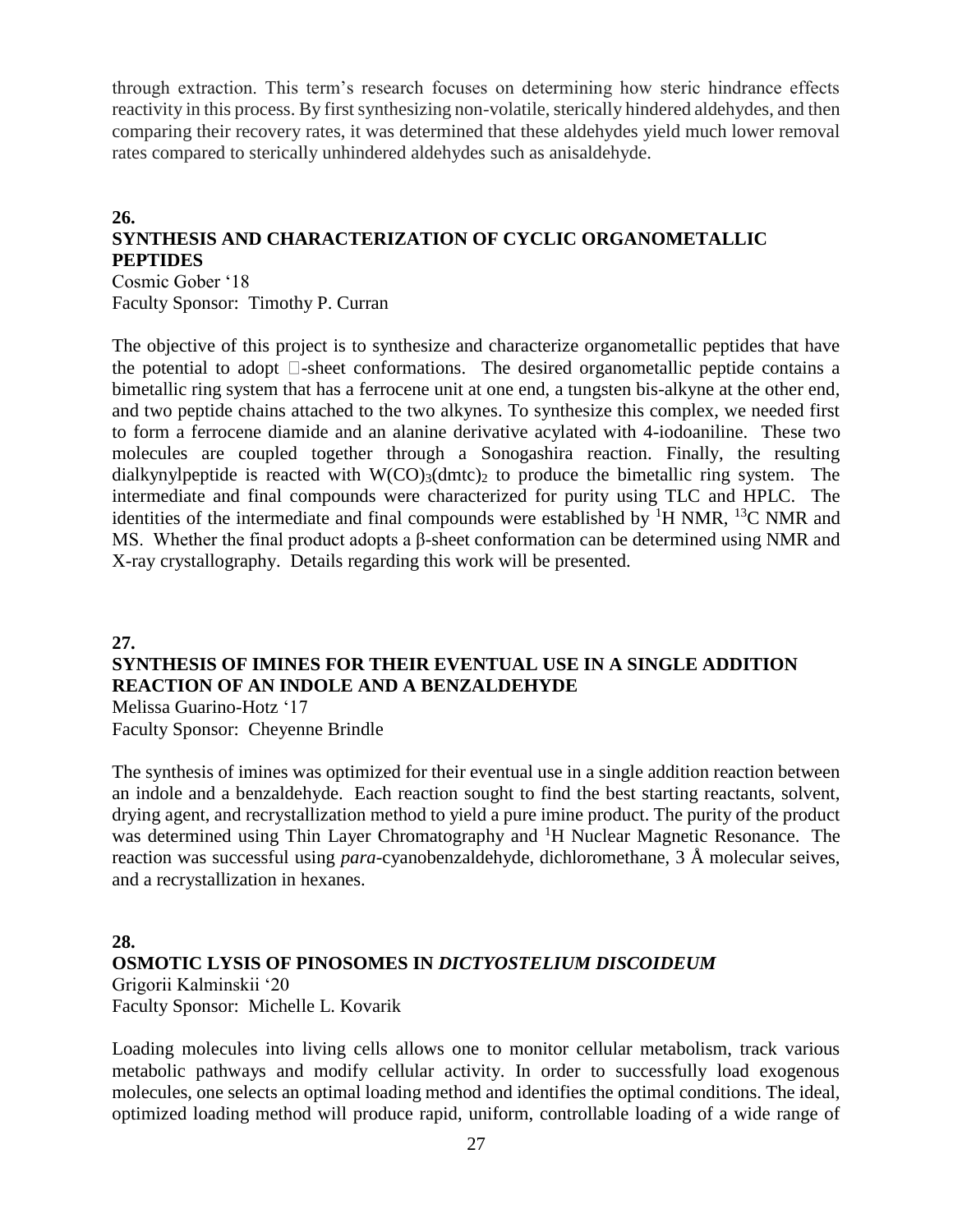molecules with minimal reagent consumption, analyte degradation, and cell stress. In this experiment, we examined a promising loading method called osmotic lysis of pinosomes or pinocytic loading using the model organism and social amoeba *Dictyostelium discoideum*. This method is based on the pinocytosis of molecules from the hypertonic loading medium followed by resuspension of the cells in hypotonic medium, which causes lysis of hypertonic pinosomes and consequent release of the loaded molecules into the cell's cytosol. To optimize loading, several experimental conditions were manipulated: molecular concentration, osmolarity of the loading and resuspension media, and incubation time. Effects of these variables were evaluated using quantitative fluorescence microscopy to assess the intensity of fluorescence from tagged peptides and fluorescent dyes loaded into the cells and the cells' viability after the procedure. It was determined that detectable amounts of dyes were loaded into the cells through pinocytic loading with dye concentrations as low as 50 μM and with incubation time as short as 20 minutes. Ongoing work is exploring the role of osmolarity on loading and subsequent cell viability. Further work will focus on comparing pinocytic loading to other loading methods, such as electroporation and myristoylation.

#### **29.**

### **INSERTION OF EXOGENOUS MOLECULES INO** *DICTYOSTELIUM DISCOIDEUM*  **USING ELECTROPORATION**

Joshua D. Knopf '17 Faculty Sponsor: Michelle L. Kovarik

Peptide substrate reporters are traditionally used in one of two ways: in lysates or in intact cells. In either case, the peptide substrate reporter is mixed with active enzyme and co-factors for a fixed incubation period after which a separation is performed. The relative peak areas of the unmodified reporter and any enzyme products are used to quantify enzyme activity. In general, assays conducted in intact cells are preferred, as this preserves *in vivo* regulatory mechanisms such as localization; however, peptide substrate reporters are not generally membrane permeable. Electroporation is a well-established method of loading exogenous molecules into cells for transfection. In this work, we explore electroporation as a means to load a peptide substrate reporter for protein kinase B (PKB) into the social amoeba *Dictyostelium discoideum*. A Design of Experiments method was used to optimize the electroporation parameters using fluorescein as a model analyte. The variables being optimized through this analysis are electroporation buffer composition, dye concentration (20 μM or 60 μM), number of electroporation pulses (1 to 3 pulses), cell density (5-30 million cells/mL), and exponential vs square wave pulsing. The square wave electroporation procedure using H50 buffer and a dye concentration of 50 μM has given promising results. Once the electroporation procedure is optimized, quantitative fluorescence microscopy, plate reader assays and capillary electrophoresis will be used to quantify loading and the degradation pattern of the peptide substrate reporter after it is loaded into live, intact *D. discoideum* cells.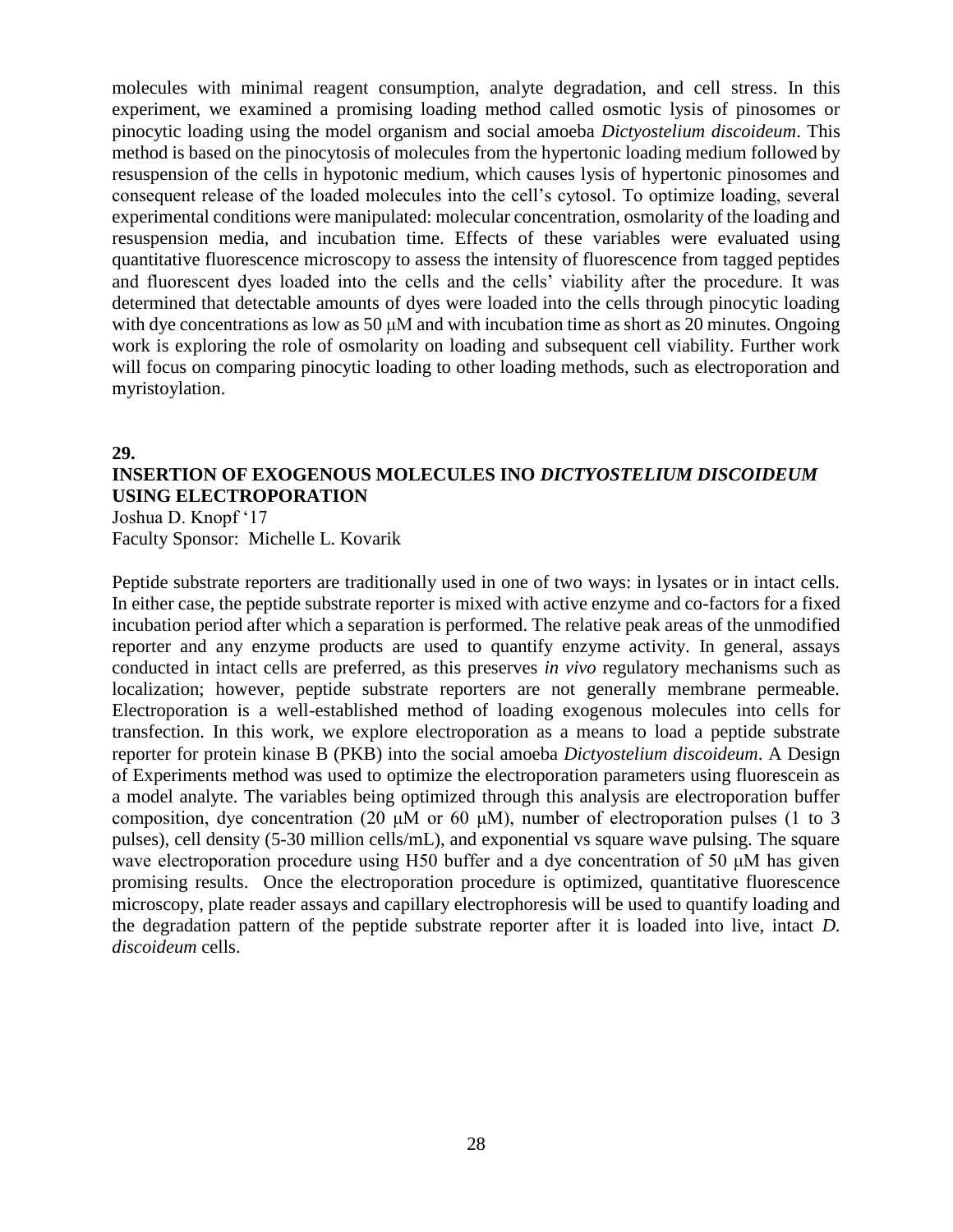**30. DETECTION AND DISCRIMINATION OF COUNTERFEIT PHARMACEUTICALS USING DIRECT ANALYSIS IN REAL TIME /TIME-OF-FLIGHT MASS SPECTROMETRY WITH MULTIVARIATE STATISTICAL ANALYSIS**

Jacqueline Kromash '19, Thomas Naragon '17, Matthew Lucas '17 Faculty Sponsors: Janet F. Morrison, Kirsti A. Wash, Robert B. Cody, Brian F. Donnelly, Amy C. Callahan, Brian Musselman

In recent years, counterfeit pharmaceuticals have increased in both popularity and availability, with on-line sellers offering low prices, fast delivery, and discreet purchasing of medications without the need for a doctor's prescription. In addition to significant revenue losses for pharmaceutical companies, these drug 'fakes' pose dangerous health risks to consumers, since their composition is varied and unregulated. Sildenafil citrate, a prescription medication used to treat erectile dysfunction, is one of the most commonly counterfeited drugs worldwide. This study employs direct analysis in real time—time of flight mass spectrometry (DART-TOFMS) combined with multivariate statistical analysis for the determination of sildenafil citrate tablet authenticity, and evaluates the potential of this methodology for distinguishing illicit manufacturing source.

The rapid ambient ionization associated with DART, combined with the inherent high mass accuracy of TOFMS, suggest the suitability of this technique for high throughput screening of pharmaceutical authenticity by eliminating the need for sample preparation and chromatographic separation. In this study, mass spectra were obtained for authentic sildenafil citrate tablets as well as 85 pills obtained from ten separate counterfeit drug seizures. In-source collision induced dissociation (CID) was performed at an MS inlet voltage of 20V for powdered tablets. The resulting DART-TOFMS chemical signature data were processed using Linear Discriminant Analysis (LDA) and Support Vector Machine (SVM) analysis evaluated to determine which conditions provide the most discriminating information in terms of authentication, differentiation, and potential for identifying manufacturing source.

#### **31. SYNTHESIS OF MOLYBDENUM COORDINATED FERROCENE DIAMIDE COMPLEX** Ian Langer '17

Faculty Sponsor: Timothy P. Curran

This study attempted to synthesize and examine the structural conformation of a molybdenum ferrocene-diamide complex. Previous work in the Curran lab has centered around the established tungsten ferrocene-diamide complexes due to their rigid conformation and cyclic nature, along with applications as a template for the formation of ß-sheets. First, following literature procedures, two precursors were synthesized, starting with  $Mo(CO)_{6}$  in order to form the first precursor  $Mo(CO)<sub>2</sub>(S<sub>2</sub>CNMe<sub>2</sub>)<sub>2</sub>$ , and 1,1'-ferrocenedicarboxylic acid to form the second precursor, ferrocene diamide. Next, by dissolving the precursors in degassed methanol and methylene chloride and reacting them under reflux in a nitrogen gas environment, the desired molybdenum complex was formed. Following purification via column chromatography, its structure was confirmed utilizing  ${}^{1}$ H NMR. Future work will involve further structural analysis, such as NMR experiments including <sup>13</sup>C, DMSO hydrogen bond titration, and 2-D COSY, mass spectrometry, and X-ray crystallography.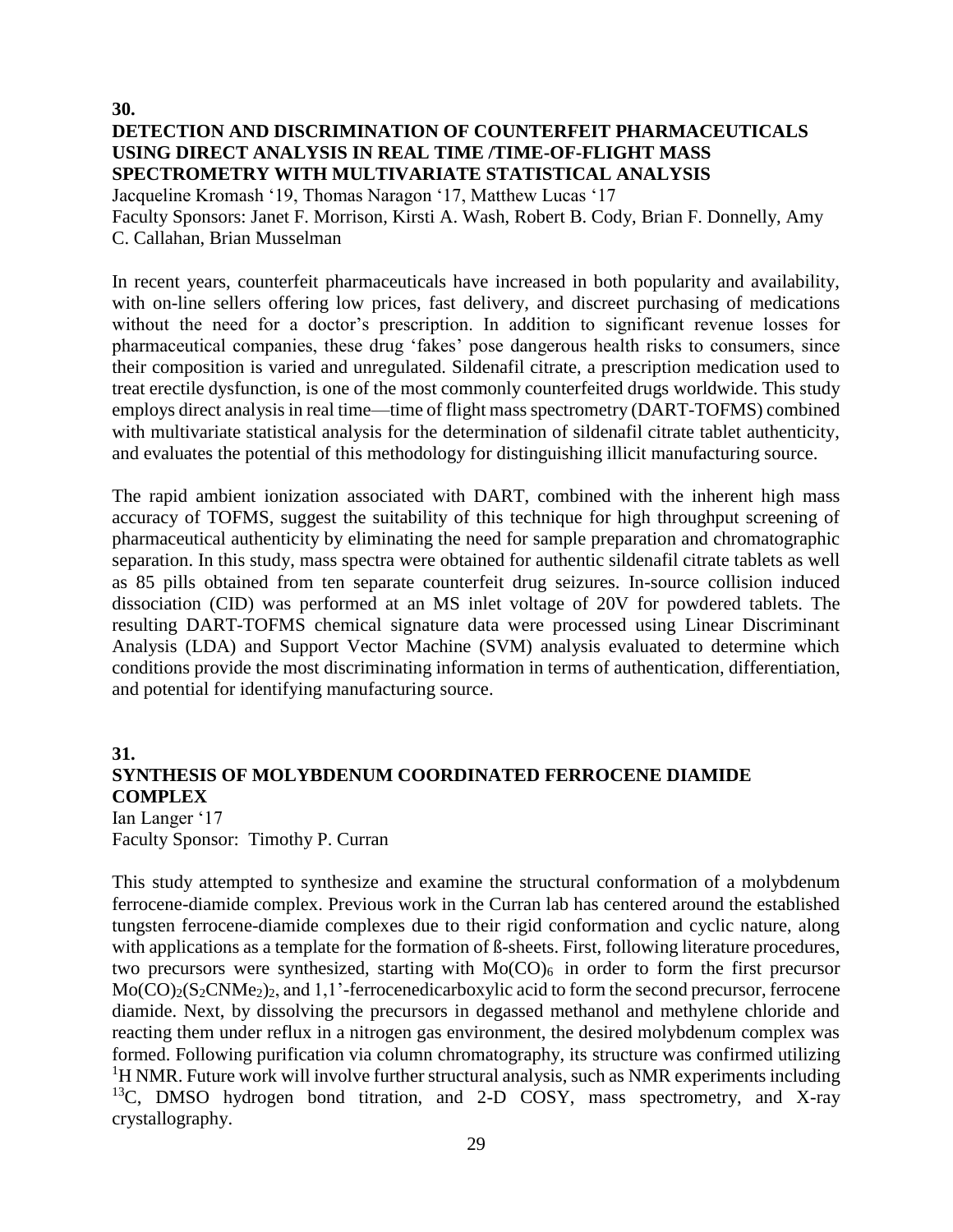#### **32. COMPARISON OF MULTIVARIATE STATISTICAL ANALYSIS APPROACHES APPLIED TO DART/TOFMS DATA FOR THE CHARACTERIZATION OF COUNTERFEIT PHARMACEUTICALS**

Thomas Naragon '17, Jacqueline Kromash '19 Faculty Sponsors: Janet Morrison, Robert Cody, PhD - JEOL USA, Inc., Peabody, MA 01960

The use of direct analysis in real time/time of flight mass spectrometry allows for rapid throughput of large sample sets. Due to the complexity of the data obtained by the method, multivariate statistical methods are required to study inter-sample similarity and complex sample characterization. The advantages of different modes of dataset compression were compared in the analysis and sample classification of a set of authentic and ten sets of counterfeit Viagra. The overarching challenge of the study was to develop an analysis scheme that avoids over-fitting the available data, given the small sample size, as well as under-fitting the data, using too stringent of preprocessing and compression.

The goal of the study was to determine the combination of analysis methods that would result in the greatest classification accuracy on a set of unknown counterfeit and authentic pills. Principal component analysis and linear discriminant analysis were used to compress data down to three dimensions and Euclidean distance, z-score distance, and one-vs-all logistic regression methods were used to classify unknown samples. Neural networks were also considered as a classification method. The z-score distance classification method in concert with principal component analysis and the neural network method were the two most accurate methods.

#### **33. REACTION OF INDOLE AND BENZALDEHYDE USING MALACHITE GREEN-TRIPHENYLMETHYL (TRITYL) CATIONS AS ACTIVATOR**  Wilfried Nganyak Tentchou 'IDP Faculty Sponsor: Cheyenne Brindle

Triarylmethyl cation catalysts (TCCs) organocatalysts were used as activators to perform green chemical reactions with indole derivatives and benzaldehyde. Previous research in our lab has shown that sodium bisulfite is effective in isolating a crude product from a reaction mixture containing aldehyde impurities. This protocol was applied to the reactions of 2-methylindole and 3-methylindole with benzaldehyde using TCC catalysis. The crude products were characterized and analyzed using thin layer chromatography,  ${}^{1}H$  and  ${}^{13}C$  NMR spectroscopy and gas chromatography-mass spectrometry. The protocol was optimized with respect to the solvent for the 2-methylindole product. Future work will be aimed at optimizing the protocol for the 3 methylindole product.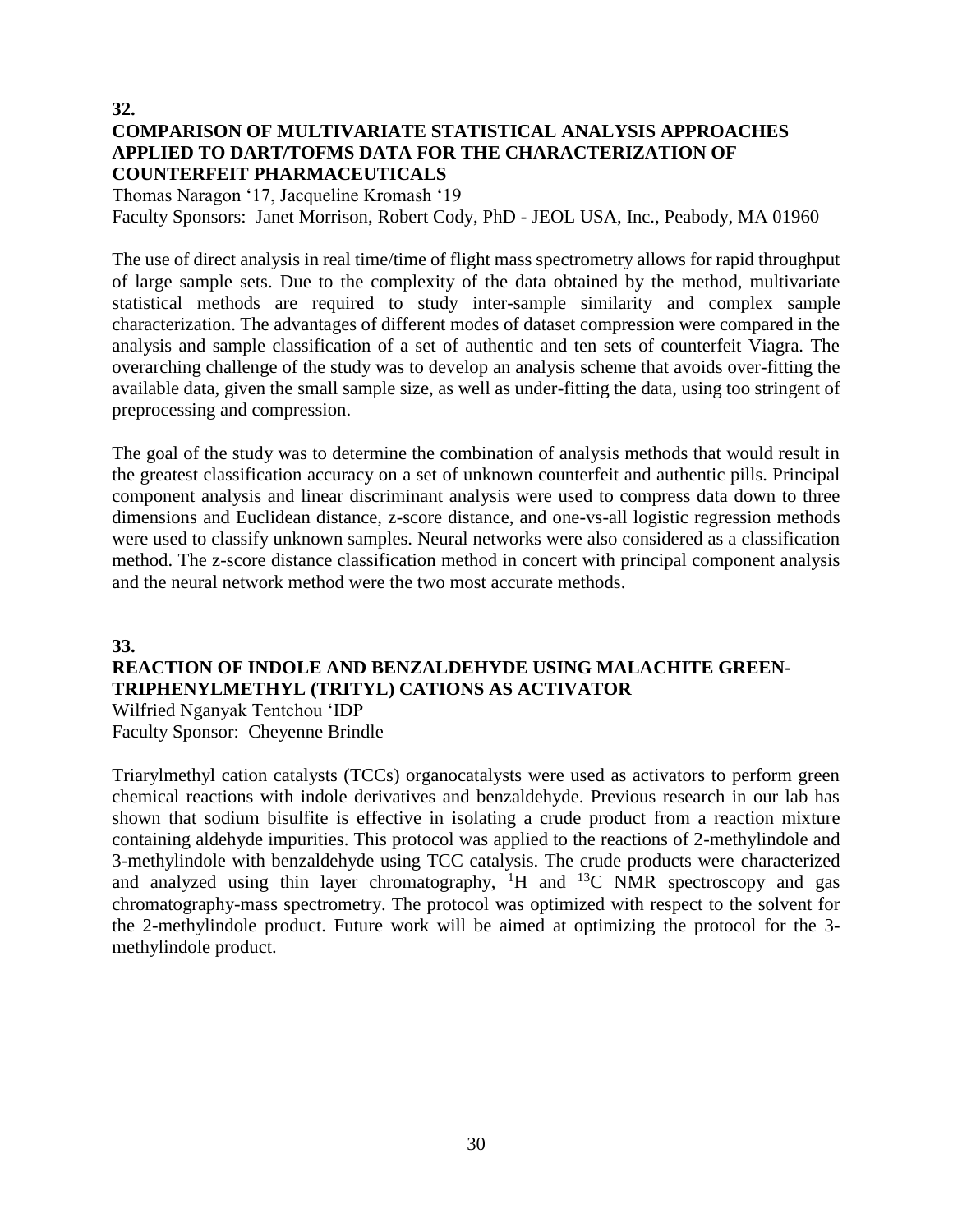#### **34. SYNTHESIS AND EVALUATION OF ALKYNYL β-SHEET MIMETICS COORDINATED TO TUNGSTEN**

Elena-Marie C. Pedro '17, Shawna M. Berk '13, Adam N. Boynton '12 Faculty Sponsor: Timothy P. Curran, James N. and Florence V. Frank Research Fellowship

Understanding the behavior of β-sheet proteins and their aggregation is an interesting area of study due to the possible correlation of the aggregates with neurodegenerative diseases such as Alzheimer's disease. Studying anti-parallel β-sheet peptidomimetics could reveal information which aids in understanding the aggregation process of β-sheet proteins. The aim of this study was to determine if peptide derivatives of 2-amino-2'-carboxydiphenylacetylene maintain their β-sheet arrangement when coordinated to tungsten. In the initial investigations, peptide derivatives of 2 amino-2'-carboxydiphenylacetylene were synthesized and coordinated with tungsten to form mono-alkyne complexes. The purified complexes were examined for purity using HPLC, and their molecular composition and conformation were determined using MS and NMR. It was discovered that these complexes adopted anti-parallel β-sheet arrangements. In further work the same peptide derivatives were coordinated with tungsten to form a bis-alkyne complex (A) and it was examined using HPLC, MS and NMR. It was discovered that the bis-alkyne complex did not maintain its antiparallel β-sheet conformation. Details regarding this work will be presented.



#### **35. SYNTHESIS AND CHARACTERIZATION OF PEPTIDE DERIVATIVES OF A CONSTRAINED BIMETALLIC RING SYSTEM** Michael Phillip '19

Faculty Sponsor: Timothy P. Curran

The overall goal of the experiment is to create a model beta sheet by attaching peptides to a bimetallic ring system. Using the model bis-alkyne tungsten complex synthesized by Allison Lawrence as a framework, Niru Pokharel and Lauren Davidson briefly investigated if the rigidity of the model complex was affected by the groups attached to the alkyne group. It was found that the attachment of different groups to the alkyne group did not affect the rigidity of the model complex. The aim of this experiment was to characterize the valine derivative of the bis-alkyne complex synthesized by Niru Pokharel. The bis-alkyne derivative was synthesized by reacting ferrocene diamide with the valine derivative. To synthesize the tungsten complex, the dialkynylpeptide derivative of valine was reacted with  $W(dmtc)_{2}(CO)_{3}$ . The resulting compounds from both reactions were purified using flash chromatography. After purification, both the dialkynylpeptide derivative of valine and the tungsten complex were characterized using <sup>1</sup>H NMR and <sup>13</sup>C NMR. The synthesis and characterization of the dialkynylpeptide derivative of valine will be described in this poster.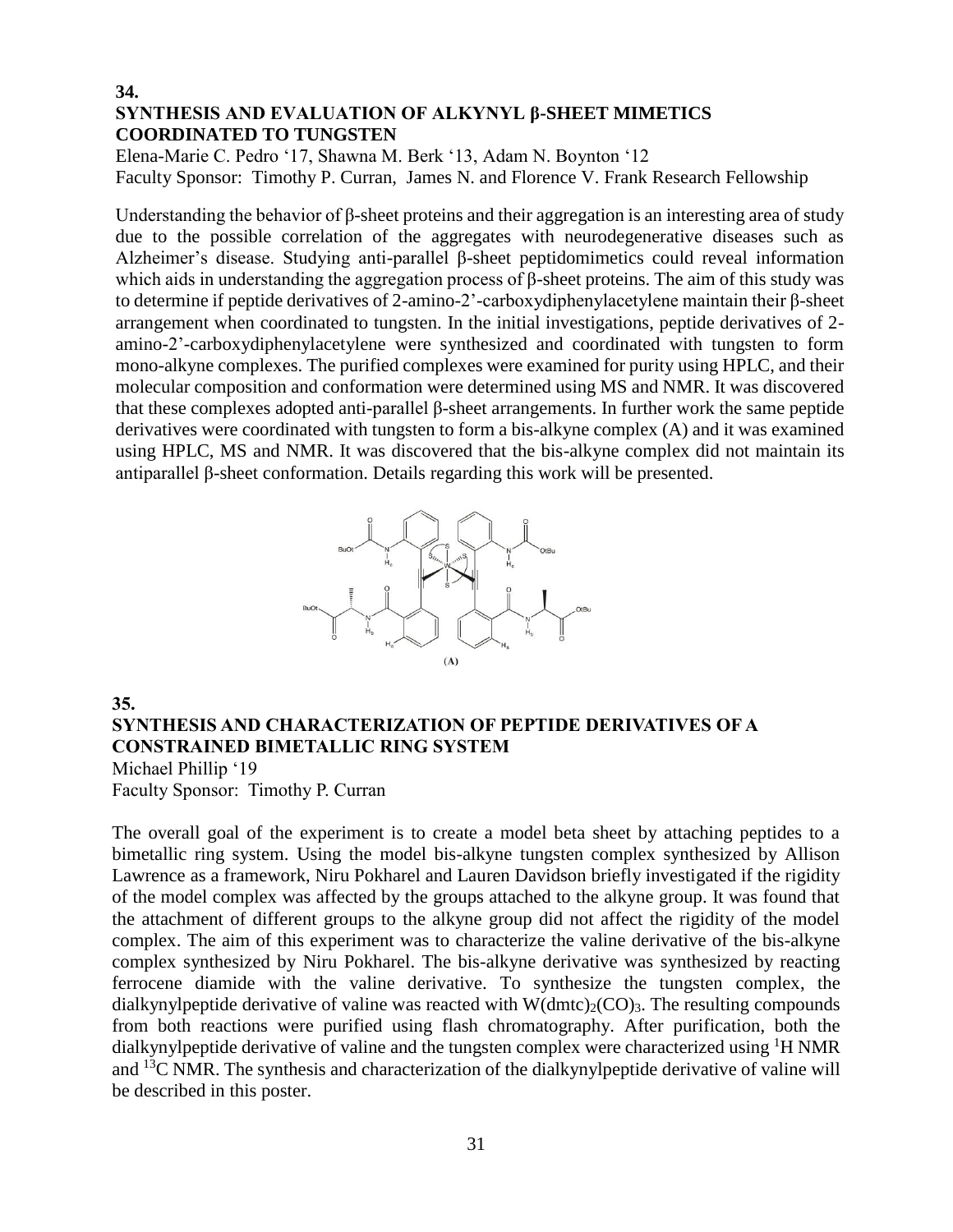#### **36. SYNTHESIS OF TURBOMYCIN B ANALOGUES FOR THE DEVELOPMENT OF NOVEL ANTIBIOTICS**

Phong Quach '17 Faculty Sponsor: Cheyenne Brindle

In recent years, cases of death caused by bacteria exponentially increased, due to the lack of novel antibiotic agents coupled with the swift emergence of antibiotic resistance. Despite the imminent need to develop new treatments, the task of discovering novel antibacterial compounds has become extremely challenging due to the high rate of rediscovery. From a metagenomic study in 2002, Gillespie *et. al.* found that turbomycin B, which was isolated from soil bacteria, displayed a broad spectrum of antibiotic effects toward both Gram positive and Gram negative bacteria. Despite the promising biological activity of this novel compound, it's structure-activity relationship has not been determined. By creating analogues of turbomycin B, the consequences of modifications of the indole and aldehyde portions of the compound on its biological activities were investigated. Previously, it was found that an N-isopropyl indole modification on the adduct optimally enhanced the biological activity of the compound on Gram positive and pathogenic fungal agents. Thus far, we have synthesized an array of analogues derived from N-isopropyl indole to probe the steric and electronic effects of the phenyl components. The compounds will be tested on a variety of bacterial strains to assess the phenyl component optimization.

#### **37.**

#### **SYNTHETIC ANALYSIS OF (Z)-N-((1R,2R,6S)-6-AMINO-4-(ETHOXYCARBONYL)-2- (PENTAN-3-YLOXY)CYCLOHEX-3-EN-1-YL)ACETIMIDIC ACID (OSELTAMAVIR)**  Phong Quach '17, Kathy Rodogiannis '17 Faculty Sponsor: Cheyenne Brindle

Elias Corey's total synthesis of the antiviral medication used to treat influenza, Oseltamavir, will be analyzed retrosynthetically. The NMR data prove the synthesis successfully created the target molecule.

#### **38. SINGLE CELL ANALYSIS OF REACTIVE OXYGEN SPECIES IN** *DICTYOSTELIUM DISCOIDEUM* Kathy Rodogiannis '17

Faculty Sponsor: Michelle L. Kovarik

Chemical analysis of individual cells is necessary to better understand heterogeneity in a population of cells. Despite genetic and environmental uniformity, there is inherent variation in individual cells that causes biological noise. This variability may be adaptive since it ensures a population of cells produces a range of responses to environmental stresses, such as oxidative stress. In our research we are using a microfluidic device for single cell analysis. The device integrates cell transport, lysis, injection of fluorescent dyes, and the electrophoretic separation of the dyes. In preliminary experiments, the cells are labeled with 2′, 7′-dichlorofluorescin diacetate (DCFH2-DA) and carboxyfluorescein diacetate (CFDA) as an internal standard. Cells treated with 60mM hydrogen peroxide  $(X=101)$  displayed higher DCF peak areas and a higher DCF/CF peak area ratio, indicating the presence of increased reactive oxygen species then untreated cells (X=52).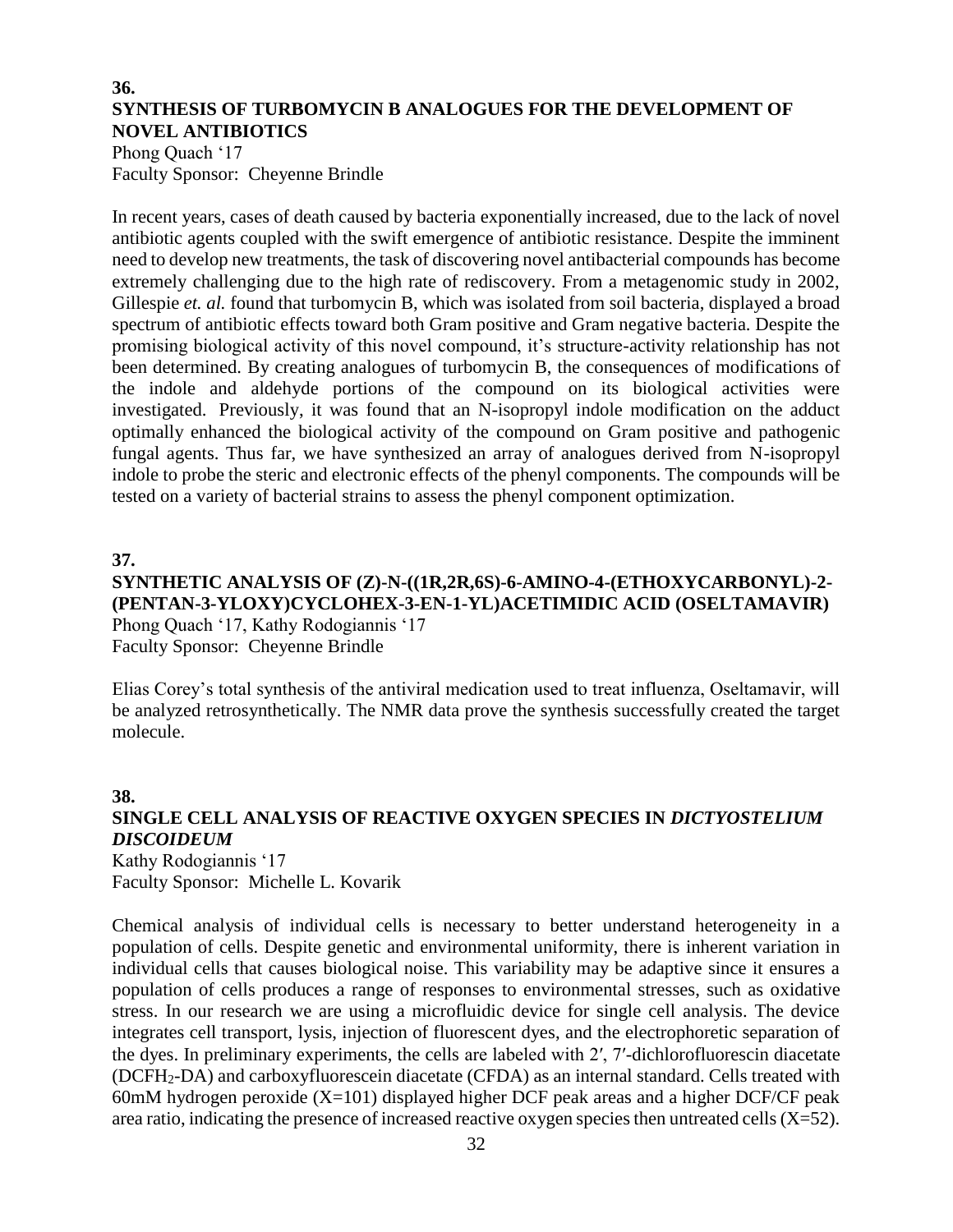Based on the distribution of the dye ratios, the hydrogen peroxide treated cells appear to be more heterogeneous than the native sample. Additional data needs to be collected to estimate population variability in cellular response to oxidative stress.

### **39. DEVELOPMENT OF A DART-TOFMS METHOD FOR THE DETECTION OF ETHYL GLUCURONIDE IN AQUEOUS BIOLOGICAL SAMPLES**

K. Ana Romano '18 Faculty Sponsor: Janet F. Morrison

Ethyl glucuronide (EtG) is a minor metabolite of ethanol that is formed from the conjugation of ethanol with glucuronic acid in the liver. Approximately 0.02% of ethanol is converted to EtG and is excreted into urine, breath, blood, hair, and oral fluid. Depending upon the level of alcohol consumption, EtG can be detected for up to a few days following alcohol consumption, while ethanol can only be detected for a few hours. EtG is a preferred biomarker employed by many toxicology and forensic laboratories as an indicator of ethanol exposure, especially in cases pertaining to alcohol dependence, detoxification programs, and even transplant treatment centers. The overall goal of this project is the development of a rapid and sensitive method based on direct analysis in real time/time of flight mass spectrometry (DART-TOFMS) for the detection and quantification of EtG in biological samples. Compared with conventional GC-MS approaches, DART-TOFMS offers several advantages, including ambient ionization, relatively simple mass spectra composed of  $[M+H]^+$  peaks in positive ion mode or  $[M-H]^+$  peaks in negative ion mode, and high mass accuracy associated with the TOF mass analyzer, which eliminates the need for chromatographic separation. The results of a variety of DART-TOFMS experiments designed to uniquely characterize EtG will be presented, including derivatization approaches, sample preconcentration by solid phase microextraction, oxygen adduct formation, and comparison of positive vs. negative ion acquisition modes.

**40.**

#### **PROGRESS TOWARD THE PREPARATION OF ALKYNE PEPTIDE DERIVATIVES THAT ADOPT A PROPOSED BETA SHEET CONFORMATION WHEN COORDINATED TO TUNGSTEN**

Joseph P Sanderson-Brown '18

Faculty Sponsor: Timothy P. Curran

Dialkynyl peptides bonded to ferrocene have been shown to cyclise into bimetallacyclic complexes when coordinated to tungsten. The molecule 1,1'-ferrocenedialkynyldiamide has further been shown to adopt an anti-parallel β-sheet conformation when cyclised using tungsten. The intramolecular bonding between the amide groups of the peptide chains determine the conformation and orientation adopted. Alanine and phenylalanine peptide derivatives and an acetyl derivative of 1,1'-ferrocenedialkynyldiamide were explored to determine if a similar β-sheet conformation could be adopted. A commercially available alanine derivative, Boc-Ala-OSu, was reacted with 1-amino-4-chloro-2-butyne under basic conditions  $(Et<sub>3</sub>N)$  in an unsuccessful attempt to form Boc-Ala-NHCH2CCCH2Cl. A commercially available phenylalanine derivative, Boc-Phe-ONp, was reacted with 1-amino-4-chloro-2-butyne under basic conditions ( $Et<sub>3</sub>N$ ) to yield Boc-Phe-NHCH<sub>2</sub>CCCH<sub>2</sub>Cl. The chlorine of the Boc-Phe-NHCH<sub>2</sub>CCCH<sub>2</sub>Cl was substituted via an overnight reaction with  $NH_3$  in MeOH at 80 $^{\circ}$ C to yield Boc-Phe-NHCH<sub>2</sub>CCCH<sub>2</sub>NH<sub>3</sub>Cl. The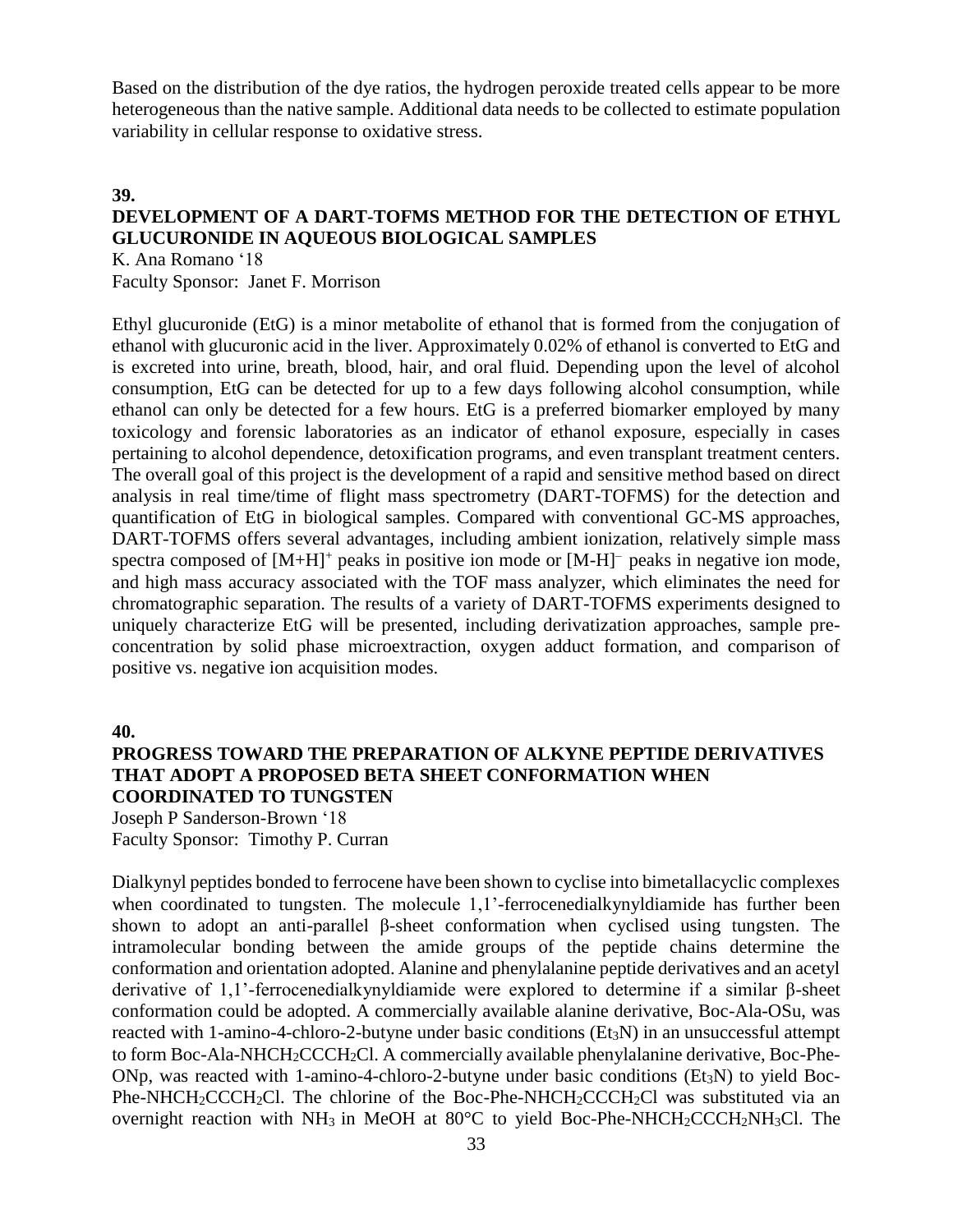substitution reaction was followed by the coupling of Boc-Phe-NHCH<sub>2</sub>CCCH<sub>2</sub>NH<sub>3</sub>Cl to a prepared ferrocene diacid chloride using DIEA in DMF. The resulting ferrocene-coupled dialkyne was coordinated to  $W(dmc)_{2}(CO)_{3}$  in refluxing MeOH and under anaerobic conditions. Spectroscopic data, including a high temperature HNMR, suggests that the final bimetallic complex was formed, but that it is more flexible than anticipated. The acetyl group was inserted by replacing the peptide derivative starting reagent with acetic anhydride and following the same synthesis pathway used for Boc-Phe-ONp. Synthesis of the amine and subsequent synthesis of the ferrocene-coupled dialkyne were both believed to be successful. Current works revolves around  $W(\text{dmtc})_2(\text{CO})_3$  coordination of the acetyl dialkyne. Future work will be the characterization of the final product and the determination of its conformational flexibility. All structures of the products of the synthetic pathways were confirmed using electrospray mass spectrometry and proton NMR spectroscopy.

#### **41.**

### **RETROSYNTHETIC ANALYSIS OF EJ COREY'S TOTAL SYNTHESIS OF LACTACYSTIN**

Joseph P. Sanderson-Brown '18 Faculty Sponsor: Cheyenne Brindle

EJ Corey's total synthesis of the proteasome inhibitor Lactacystin will be analysed retrosynthetically. Spectroscopic data of a different total synthesis of the same molecule by Masakatsu Shibasaki will also be analysed.

#### **42.**

#### **SYNTHESIS, ANALYSIS AND REACTIVITY STUDIES OF RHENIUM COMPLEXES SUPPORTED BY BIDENTATE PHOSPHINES**

Adam Thibodeaux '17, Nikola Mizgier '19 Faculty Sponsors: Maria Parr, Vindya Thilakarathne

Rhenium complexes have a number of important applications in catalysis and in the development of radiopharmaceuticals. Bidentate phosphine ligands such as dppb and biphep have been used as supporting ligands in the synthesis of a series of rhenium-oxo complexes. The characterization of these complexes was carried out using FTIR, multinuclear NMR spectroscopy and X-ray diffraction. Computational studies based on Density Functional Theory using the General Atomic and Molecular Electronic Structure System (GAMESS) and Avogadro software systems were carried out. It was found that not only sterics, but also the electronic environment around the chelating ligand and its bite angle  $(\beta_n)$  affect the stability and functional properties of the resulting complexes. The collected observations and numerical data can be used in predicting the physical properties of metal-oxo complexes supported by a wide variety of ligands. The reactivity of these complexes in epoxidation reactions was also explored.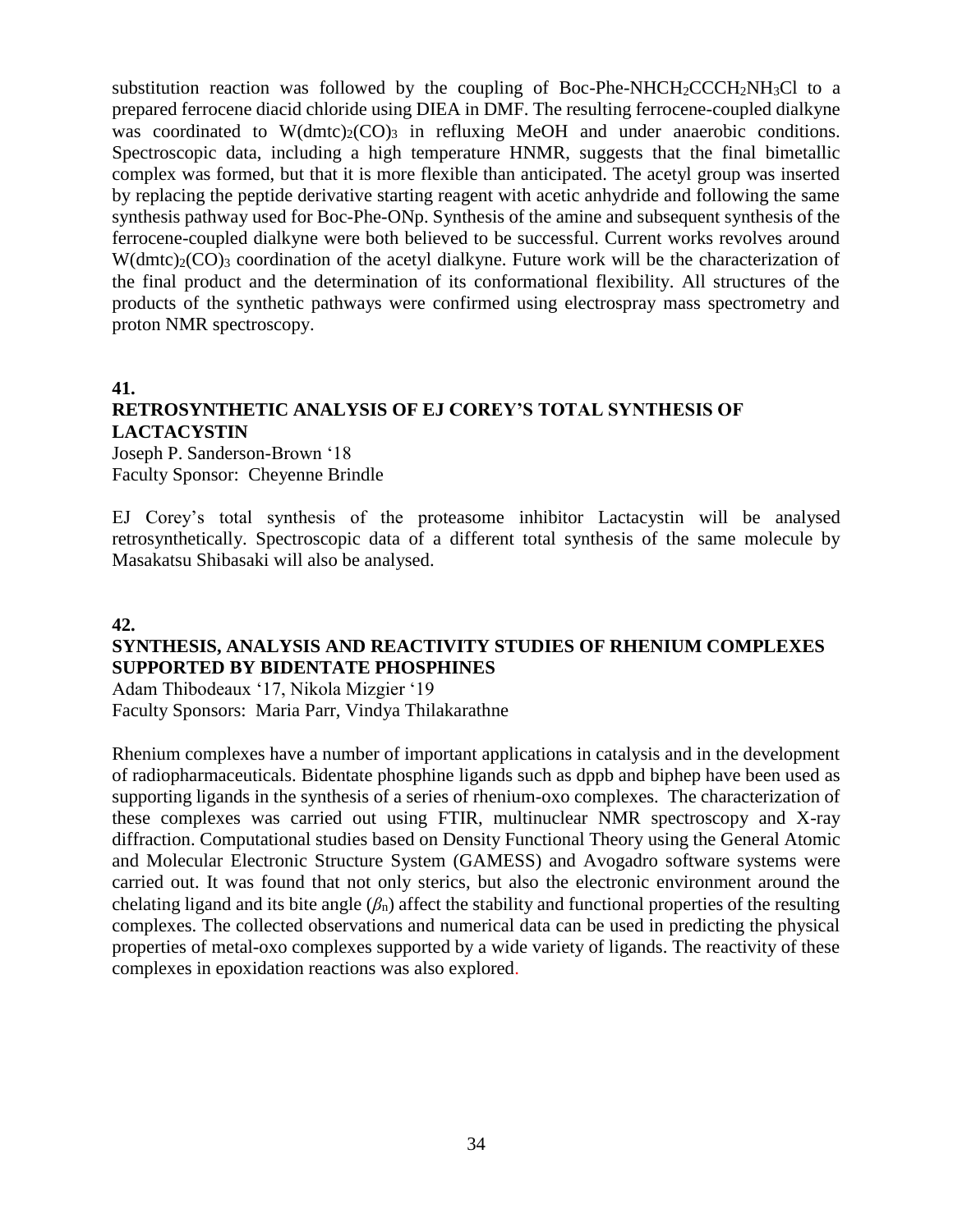#### **43. MYRISTOYLATION METHOD FOR INSERTING A PEPTIDE SUBSTRATE REPORTER INTO** *D. DISCOIDEUM*

Allison J. Tierney '17 Faculty Sponsor: Michelle L. Kovarik

Introduction of exogenous molecules through the cell membrane is important as a means of transmitter, hormone and drug discovery research. While our previous work has loaded a peptide substrate reporter into cell lysates, the current goal is to insert a fluorescently-labeled reporter into intact *D. discoideum* cells with the help of a myristol group. A peptide substrate reporter is a fluorescently labeled peptide that can be acted upon by one or more enzymes of interest. A myristol group is a hydrophobic fatty acid chain that can permeate the plasma membrane bilayer; it can be attached to the peptide via a disulfide bond that is broken in the reducing environment of the cell. We have been optimizing loading conditions with the goal of being able to control loading concentration while limiting the stress on the cell and degradation of the reporter. We used a plate reader to measure loading of the peptide into cells as a function of both time and external concentration. We observed that loading time had no strong effect on the internal concentration of loaded peptide, but the concentration of peptide inside the intact cell increases as the concentration of peptide present outside increases. Consequently, we determined that the optimal way to control the amount of peptide loaded in the cell is by changing the concentration outside the cell rather than the loading time. To better quantify the concentration of peptide inside the cells, we analyzed lysed cells via capillary electrophoresis. Using a calibration curve of external standards, we estimated the internal concentration of peptide in cells after loading is roughly equal to the concentration of peptide applied outside the cell. Capillary electrophoresis was also used to assess the enzymatic degradation of the reporter in the cells. The degradation of the myristolated reporter was measured over time ( $t = 0$ , 15, 30 and 60 min). Reporter degradation increased as the reporter spent more time in the cell with an approximate half-life of 15 min, and qualitative differences were observed between degradation in cell lysates and degradation in intact cells. Future work will access the uniformly of reporter loading within individual cells; evaluate phosphorylation of the reporter by a kinase in intact cells; and compare loading of the myristolated peptide to loading via pinocytosis and electroporation.

# **COMPUTER SCIENCE**

#### **44.**

#### **LOCAL-E: CONNECTING YOU BACK TO YOUR COMMUNITY** Pranav Bhandari '17 Faculty Sponsor: Peter Yoon

Local-E is a location based forum website built using a JavaScript framework called Meteor. The app delivers curated local content to the users by filtering the content based on their location. The users are able to create or subscribe to channels that they are interested in. Each channel is a forum on a certain topic and it will contain posts related to that topic where the users can communicate through comments like in reddit. The users have access to two kinds of feed which consists of local content: main feed and curated feed. While both feeds only contain content from the area around the user, the curated feed filters the content further based on the communities that the user has subscribed to.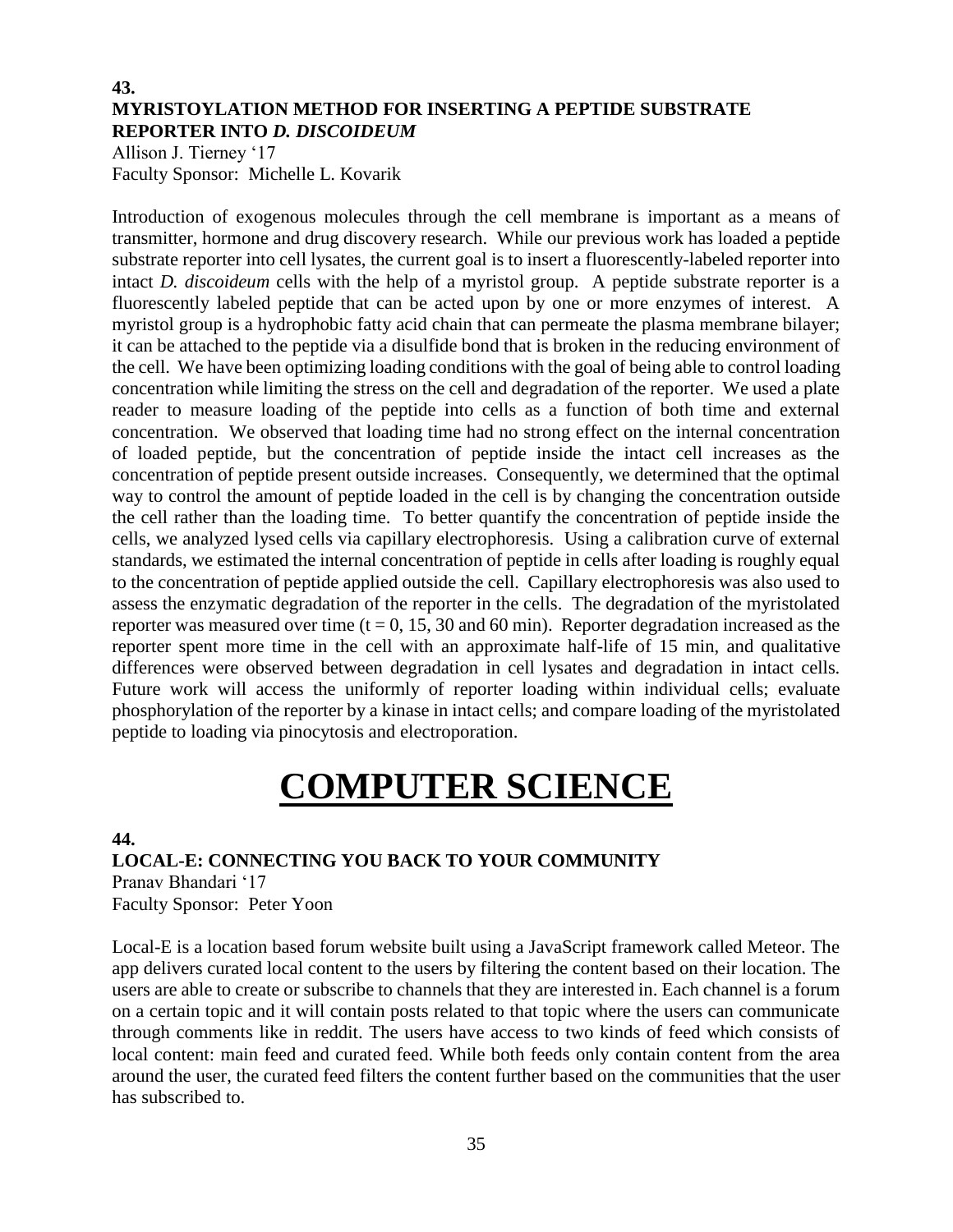# **45. AN ANALYSIS OF POLITICAL SOCIAL MEDIA DATA USING NATURAL LANGUAGE PROCESSING**

Rahul Chandrashekhar '17 Faculty Sponsor: Peter Yoon

The increase of filtered content on the internet, particularly on social media, has left internet users in a "bubble". In this bubble, the users only see such political content that aligns with their biases while the content with alternate viewpoints is filtered out. The recent election period was one which saw various prominent politicians use the power of social media to reach out to voters. As a result, there is an abundance of data coming in from political parties and figures. This study uses the power of Natural Language Processing and Machine Learning to analyze the opinions and views of politicians on Twitter in an attempt to reveal interesting trends and uncover biases. The Twitter API was used to download Tweets and articles over a 10 month period and organized in the form of a database. All the collected data was then preprocessed to filter out unnecessary terms while leaving only the essential ones. The filtered data was then analyzed using the Waikato Environment for Knowledge Analysis (WEKA) which is a Java based Machine Learning toolkit. The collected results were compiled using a charting library, Highcharts.

**46.**

# **WHATS YOUR TONGUE SAYING: DEVELOPMENT OF A MOBILE APP FOR TONGUE IMAGE STORAGE AND A DESKTOP GUI TO EXTRACT A DIAGNOSIS FROM AN IMAGAE OF A TONGUE**

Courtney B. Driscoll '17 Faculty Sponsor: Peter Yoon

In eastern medicine, particularly acupuncture, the appearance of the tongue is used a diagnostic tool. The problem is that every person may describe the same tongue differently. The solutions is easy, take a picture. The question is then what to do with that picture. In the first part of my project I created a mobile app for image storage. The app allows tongue images to be categorized by patients and then within that categorized by each visit or time that the tongue is used for a diagnosis. The app was created on android studio and uses firebase as a database. In the second part of my project I attempted to eliminate the need to get a diagnosis from an acupuncturist. For this a desktop GUI was created that takes an image as an input. The image is then displayed and a diagnosis is shown in a panel next to the image. The GUI and the program were created using MATLAB. 21 images were used to test the program. Only 4 of the images were able to completely isolate the tongue for further analysis. 11 images were able to isolate part of the tongue. The 4 images that could isolate the tongue were the only 4 images where flash was used. All 4 images did give a correct diagnosis.

# **47. ARCHIDNI: YOUR PERSONAL GUIDE & ASSISTANT TO TRAVELS**  Maria Dyane '17 Faculty Sponsor: Madalene Spezialetti

Recently, people have been moving from the classic concept of tourism to adopting the new ideology of cultural immersion. Many travel websites are still stuck with the traditional way of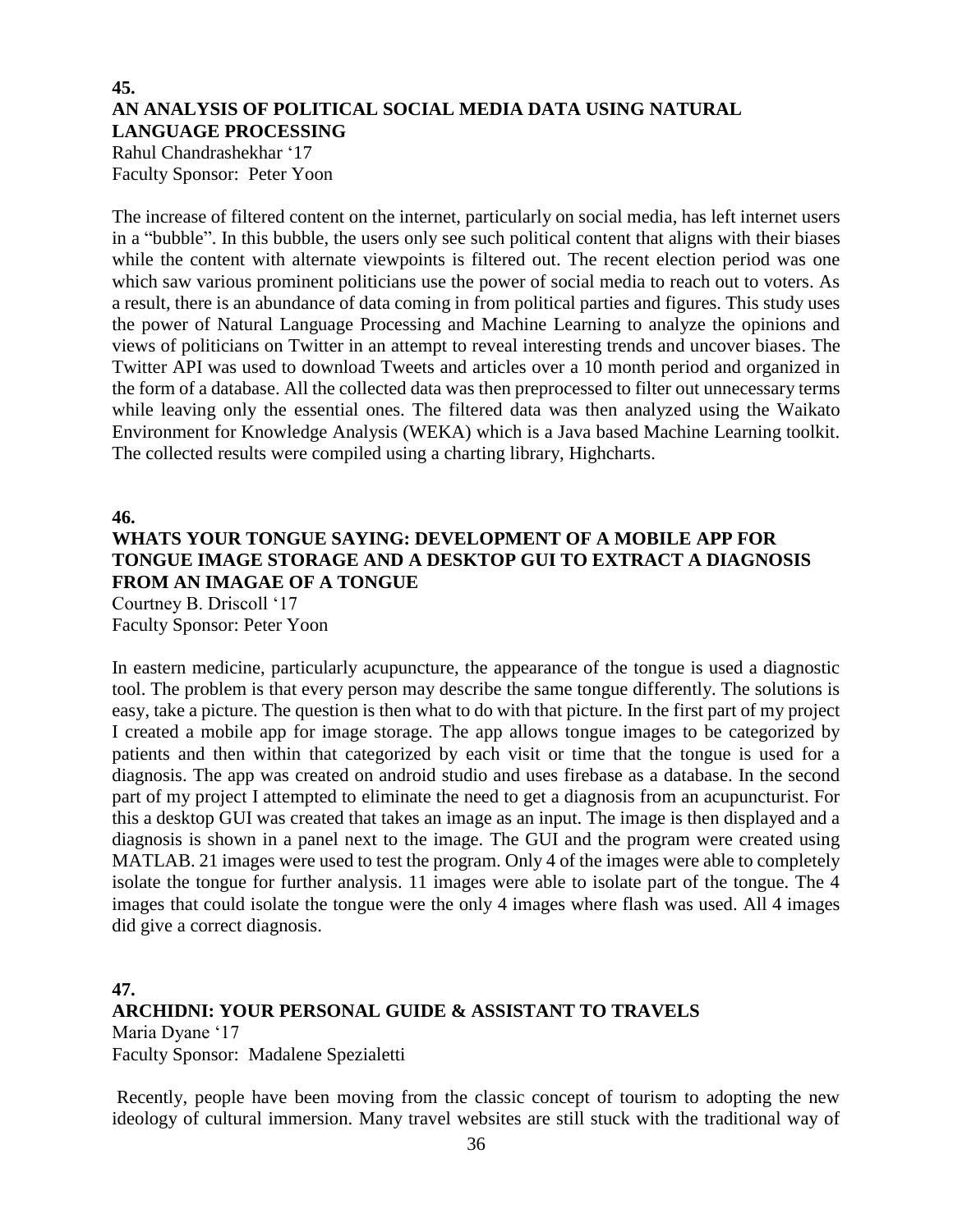discovering the world: one that focuses on misconceptions and appearance rather than the "REAL" experience. Archidni, which means "guide me" in Arabic, is a website that offers a choice to travelers and guides them to either explore the world the traditional way or explore the world through REAL experience: a Rewarding, Enriching, Adventuresome and Learning Experience. Archidni has five main features: Manage your Travels, Be a Tourist, Experience Culture, Connect with the World and Hear it from the Locals. Archidni allows the user to select their top destinations around the world, suggests travel routes based on the budget and the time the user designates to their trip and finally based on the user passport information (issuing country), Archidni provides information about their visa requirements for each country around the world. Archidni strives to help travelers overcome cultural misconceptions by providing more than traditional travel information. It also connects the user to a local person from either the country or multiple cities in a specific country. This last feature is provided through the Hear it from the Locals feature. The Experience Culture feature allows the user to explore unfamiliar routes and places not usually advertised about the country, culture or specific cities (Local Restaurants, day to day activities of locals, etc.). Archidni is more than a traditional travel guide, catering to a range of users, both those who are looking for traditional sight-seeing experiences or those looking to be immersed in the day-to-day life of locals. Archidni helps preserve culture, correct misconceptions and connect people around the world.

#### **48.**

#### **VIRT-U: VIDEOS TO SHAPE THE FUTURE OF COMPUTER SCIENCE EDUCATION** Fabiana Guajardo Garza Barrera '20 Faculty Sponsor: Madalene Spezialetti

With the advent of new teaching technologies, the ways of teaching Computer Science (CS) undergraduate courses have broadened. The use of educational and tutorial videos, one of the new teaching technologies, has increased in CS courses in recent years. Literature on this topic demonstrates that this way of teaching increases student success and is preferred by teachers who have used it. Along with the increased use of digital learning tools, introducing students to entrepreneurial thinking in these courses has also been shown to be beneficial to their career path. This project involves building a website, Virt-U, that is easily adaptable to future change and expansion according to research results. The website includes three types of educational videos for CS undergraduate courses: programming-oriented tutorials, entrepreneurial-thinking skill development videos, and business ethics videos. The videos were created by Dr. Madalene Spezialetti, as part of her research in CS education. In the Fall of 2017, this website will be used in CS undergraduate courses taught by Dr. Spezialetti, allowing the effectiveness of the videos to be tested. Since the website is public, it enables students and faculty outside of Trinity College to use the videos. Further work will include creating new educational videos and expanding the website's user base to provide additional research information.

# **49. QUICKMUSIC—ALL-IN-ONE MUSIC TOOL** Yaoqi Guo '17 Faculty Sponsor: Takunari Miyazaki

QuickMusic is a multifunctional music tool for musicians as well as those who play and/or study music. Tools for musicians do exist on smartphones but are rather scattered. This project attempts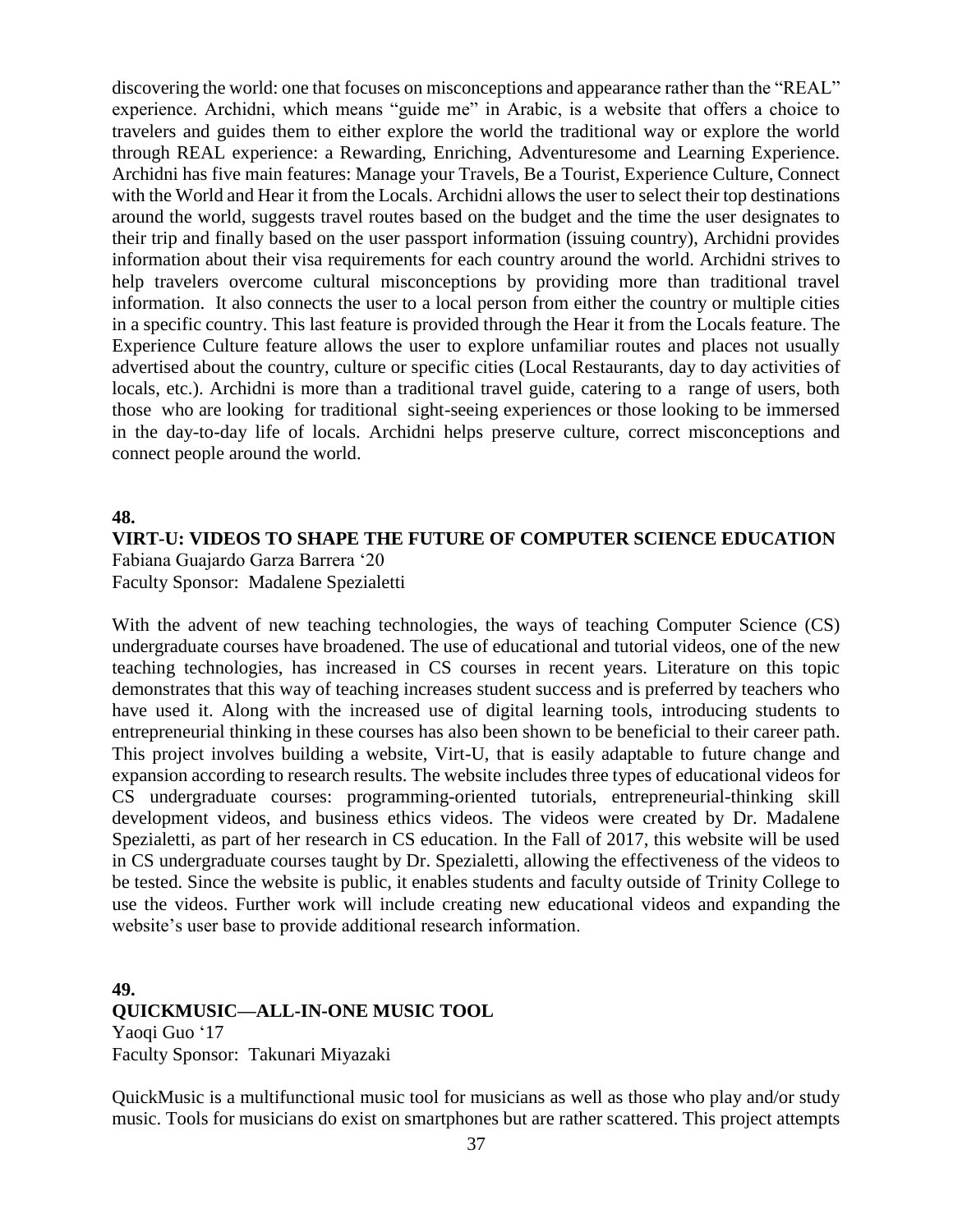to gather most used features among music tools so that users need only one single app for their multiple needs in interacting with music. QuickMusic consists of three features, Metronome, Pitch Detector, and Music Note Player, and a game PitchPerfect. Metronome counts and plays the beats at a given tempo; Pitch Detector tells the frequency of the recorded sound and identifies the music note that the sound corresponds to; Music Note Player allows users to play any notes from a list all 88 music keys on a piano; PitchPerfect first lets users record a short audio and then plays the recorded audio with different speed or with one of the four preset sound modulations. A senior project for Computer Science, QuickMusic is application coded with Swift on XCode and works on iOS devices such as iPhone, iPad, etc.

**50.**

# **TRINREPORT: A SECURE AND USER-FRIENDLY INCIDENT REPORTING APP FOR TRINITY COLLEGE'S CAMPUS**

Basileal Imana '17 Faculty Sponsor: Ewa Syta

Trinity College has an emergency notification system called TrinAlert that Campus Safety uses to notify all members of the campus community in case of emergency or safety threats. However, there is no convenient system in place that works in the other direction - i.e. a system that allows the campus community to easily report incidents to Campus Safety. While Campus Safety provides channels such as such as emergency blue lights and an online reporting form provided on their web page, these can be inconvenient or even impractical in certain scenarios. Furthermore, the online from is not only inconvenient but also insecure - which is concerning as the form is used by the college's responsible employees to report sensitive information such as those related to sexual assault. The goal of this project is to fix these issues of convenience and security by providing an alternative platform that the campus community can use to reach Campus Safety during emergency and non-emergency incidents. The final outcomes of the project are TrinReport, a secure and user-friendly incident reporting android app, and RDDP, a companion website which will be used by Campus Safety to receive and handle incoming reports.

#### **51.**

## **AESTHETIC FEATURE EXTRACTION AND AN EMOTION GUESSING MACHINE** Peter Jung '17

Faculty Sponsor: Peter Yoon

Images evoke an emotional response in a viewer. The response may be positive or negative, active or passive. The goal of this project was to investigate the relationship between particular aesthetic features of an image and the emotional effect that image has on a viewer. The three aesthetic features chosen to be tested were: the prevalence of horizontal and vertical lines, the brightness, and the amount of bilateral symmetry. Algorithms to extract these features were developed in Java using the computer vision library OpenCV. The algorithms returned numerical outputs corresponding to the percentage of vertical edge pixels, the percentage of horizontal edge pixels, the average brightness, the variance of brightness, and the magnitude of symmetry for a given image. Next, the author's emotional responses to a collection of 300 photographic images were collected and quantified using a model that maps every emotion to a point in arousal/valence coordinate space. Using machine-learning techniques, this response data was used to train a machine to predict the emotional responses to new images based on the output from the algorithms.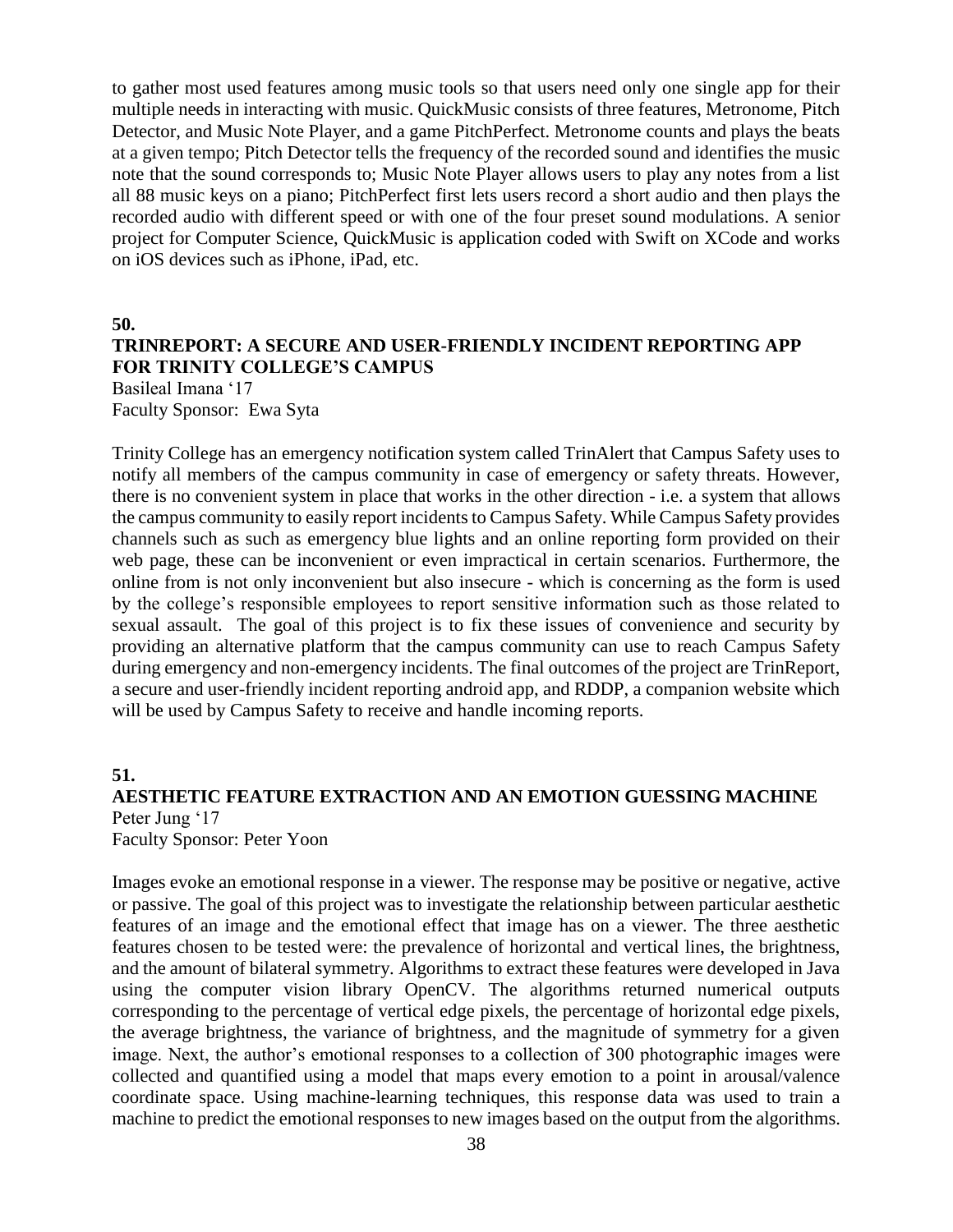Cross-validation testing of this machine with a training set of 270 images and a testing set of 30 images yielded a predictive accuracy of 90%. This suggested a strong correlation between the emotional responses to the set of images and the three aesthetic features. Enlarging the training set of images may increase the accuracy of this model. Finally, the model may be extended by considering additional aesthetic features.

#### **52.** 目覚**(MEZA) : AN EXPLORATION OF THE MODERN ALARM CLOCK** Adam Krog '17

Faculty Sponsor: Ewa Syta

Studies show that light exposure from screen usage in the morning has negative health impacts. Each morning the average person will wake up and immediately access their smartphone or computer to collect the information they need to start their day. Meza consolidates all of this information and delivers it to the user via Text-To-Speech, allowing the user to avoid screen usage. Meza features News, Weather, and "SmartSleep" sleep-tracking functionality in the form of a bedside alarm clock built around a Raspberry Pi 3 that is connected to an embedded touchscreen.

# **53. ELECTRONIC MUSIC GENERATION WITH MAGENTA** Bingqing Li '17

Faculty Sponsor: Takunari Miyazaki

The project is an investigation of the possibility of artificial intelligence capable of composing music. In particular, a recurrent neural network is trained on MIDI files of electronic music. The recurrent neural network has two layers and each layer consists of 64 Long Short-Term Memory (LSTM) cells with attention. Attention allows the model to more easily access past information without having to store that information in the RNN cell's state. MIDI files used for training is obtained from the Million Song Dataset and the Lakh MIDI Dataset. The trained model is able to generate melodies based on given inputs. The model achieved 84% accuracy on the training data. This result is limited by the amount of training data and computing power that was available during the time of the project. Based on the result, it can be concluded that with enough training data and computing power, a model that is able to generate music indifferentiable from a human composer/musician is attainable. However, the question regarding aesthetic value of the generated music and the nature of the generation process remains, but such questions belong to the field of philosophy, not computer science. An interactive demo was also built with the trained model, using which a human agent is able to feed input into the model with a MIDI keyboard and get realtime feedback from the model.

# **54. EVALUATING THE LEARNABILITY OF K-MEANS CLUSTERING** Yuxuan Li '17 Faculty Sponsor: Takunari Miyazaki

Recent years have witnessed increased interest in research and the application of machine learning, where models update themselves without being explicitly instructed. Machine learning models are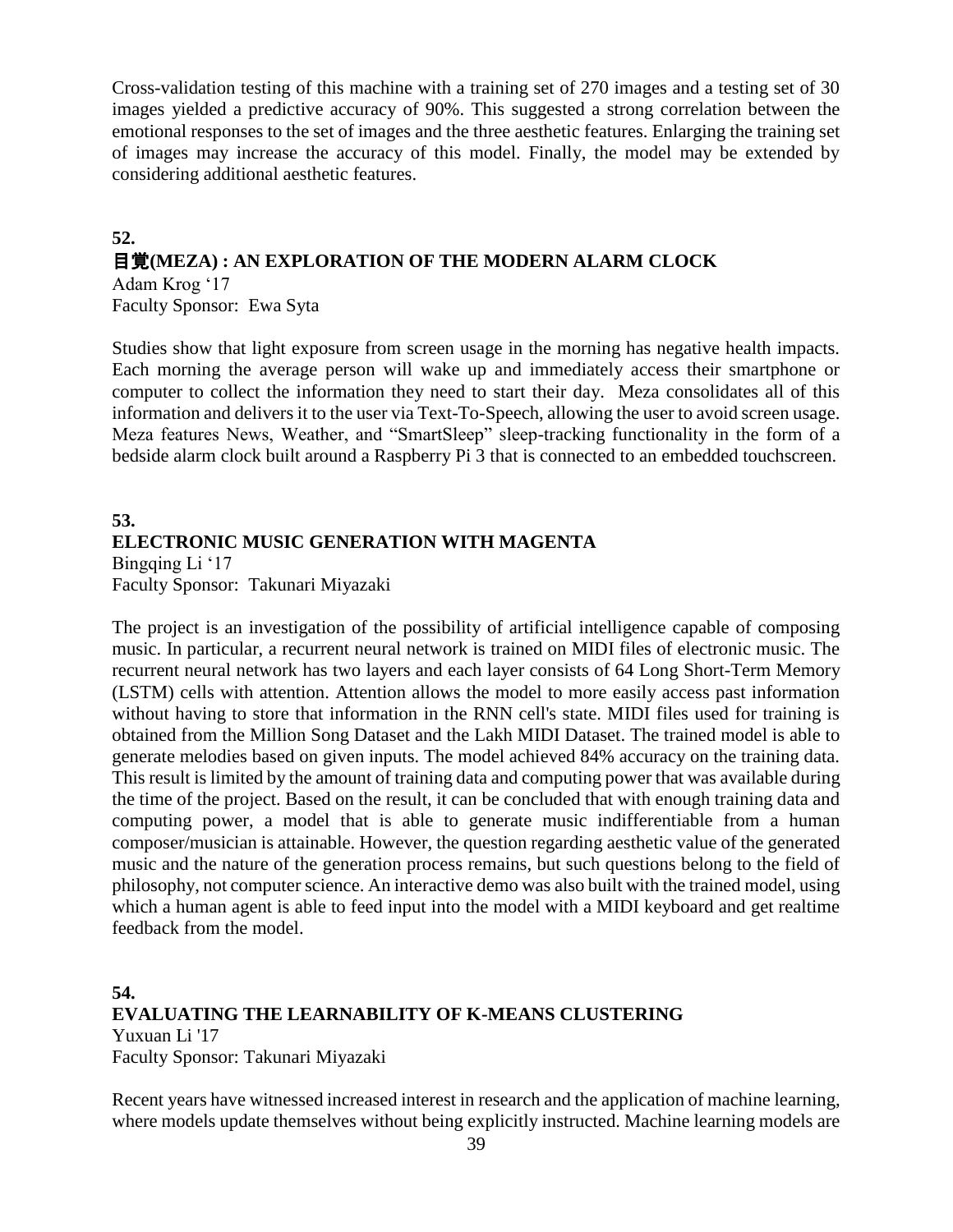widely used in tasks such as email spam detection, recommender systems, and speech translation. Promising results were shown even for complicated tasks such as image recognition and video recognition. However, the credit is largely due to supervised learning, where models are trained with known labels. What happens when models are trained without any prior knowledge? This is known as unsupervised learning, which does not allow for the tuning of the representation by consulting known labels. The current project investigated this issue of learnability in a pure unsupervised learning setting. In particular, we focused on *k*-means clustering as a representative algorithm. *k*-means groups data instances into k clusters so that each data instance falls into the cluster with the nearest centroid based on the Euclidean distances across the attributes. Using datasets from the UCI machine learning repository and Python's machine learning library Scikitlearn, *k*-means' performances on a variety of datasets (n=40) were evaluated with Adjusted Rand Index (ARI). ARI scores range from -1 to 1, with 1 indicating identical clustering assignments and 0 indicating randomly matched clustering assignments. We found that nearly half of the datasets resulted in an ARI score around 0. For datasets whose scores were above 0, *k*-means did not generate the optimal performance at the optimal k, i.e., the ground-truth number of clusters in each dataset. Rather, the optimal performance scattered in k values deviating from the optimal k. These results suggested that the reasonable partition from *k*-means clustering does not adhere to the desirable outcome, revealing the inherent difficulty of pure unsupervised learning.

# **55. J3DGE: AN EDUCATIONAL 3D GAME ENGINE WRITTEN IN JAVA** Minghui Liu '17 Faculty Sponsor: Peter Yoon

J3dge is an educational 3D game engine written in the Java programming language. J3dge is created due to the lack of good learning materials on game engines, and is built to be a learning material for students interested in the topic. The goal of J3dge is to help students learn the internals of a game engine by studying its source code. While a lot of other open source game engines exist, they are not ideal for beginners to learn because of their complexity and code readability issue. J3dge is designed to be simple and readable: It contains only a core set of features and its source code is easy to read and self-explanatory. The Java programming language was chosen to be J3dge's implementation language because of its expressiveness and its popularity among computer science students.

J3dge supports multiple windows, keyboard and mouse input, mesh loading, texture, material, realistic lighting, resource management and various other features essential to a game engine. A game demo was created to demonstrate the features of J3dge and to prove that it can be used for game production. The source code is organized logically into 36 classes controlled to stay below 4000 lines and can be read through quickly by any students with some graphics programming experience. J3dge is open source and free to everyone.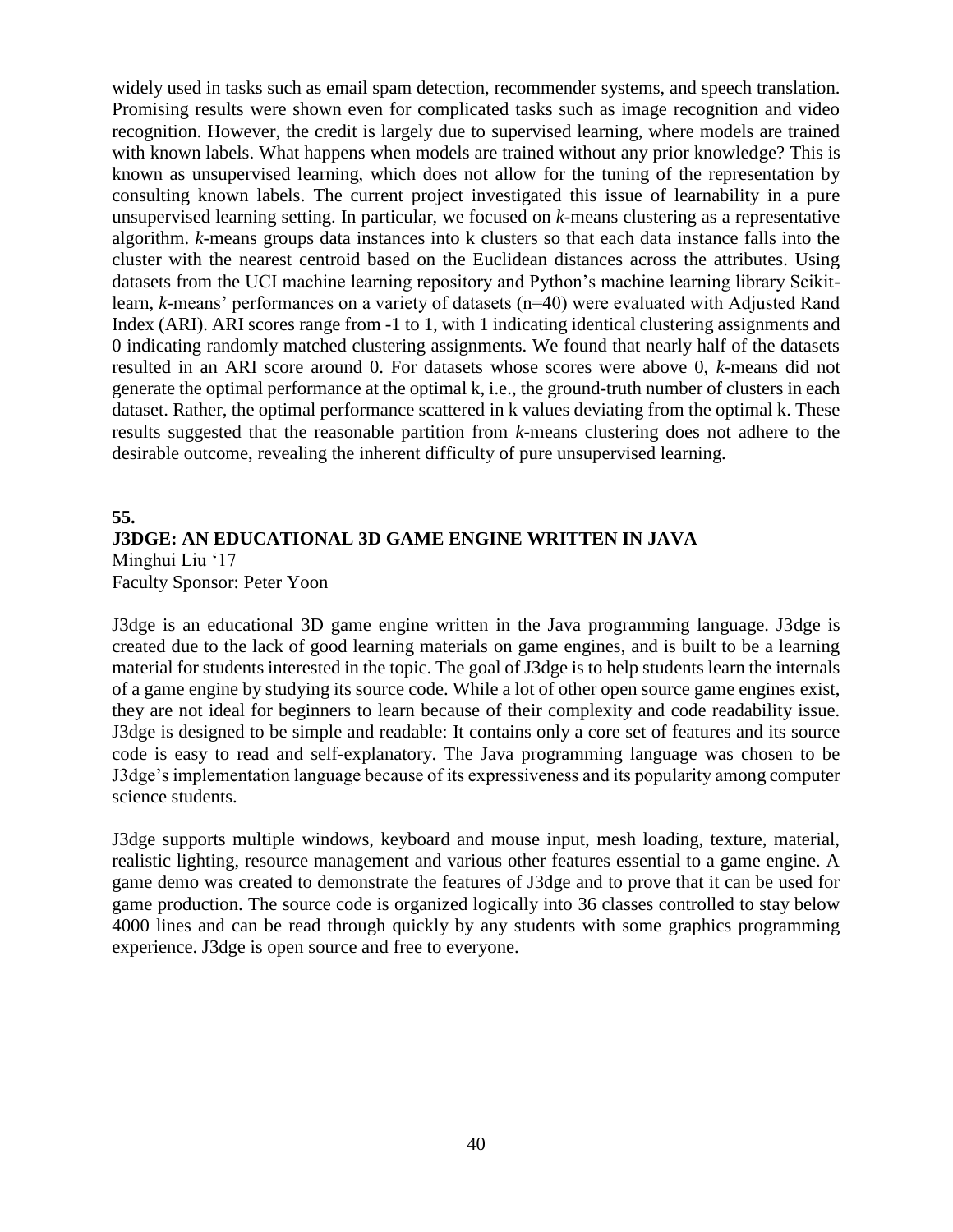## **56. OFF THE GRID (OT): A NATIVE iOS 9.3+ APPLICATION WITH END-TO-END ENCRYPTED GROUP AND PRIVATE CHAT**

Soham Madnani '18 Faculty Sponsor: Ewa Syta

OT is an iOS application written in Objective C and Swift that lets users have secure conversations. The app has multiple message delivery options like one-to-one chat, one-to-many chat and group messaging. The users on the app are authenticated using their email accounts and verified mobile phone numbers. The messages sent over any channel on OT are asymmetrically encrypted using the recipients public key stored on a server and decrypted using the users private key stored locally on the iPhone. The app also lets users truly delete messages (removing the message from the database) allowing users deniability on their side and adding security to conversations.

# **57. FINDMYRESTRO**

Kishwor Pokharel '17 Faculty Sponsor: Takunari Miyazaki

Nepal has many traditional restaurants that go undiscovered just because they do not have a trace online. Most of these restaurants end up getting closed due to a lack of exposure to the public. This leads them to be surpassed by urban restaurants in a competitive economy. This web application will try to bridge the gap between these traditional restaurants and the people of Nepal. It will be a platform for these traditional restaurants to advertise themselves without any cost. Not only is this app meant to serve as a platform for the restaurants, but it will also provide the users with relevant information about the restaurants listed. The users will be able to rate and review the restaurants they visit in the web application. Along with this, FindMyRestro will also recommend restaurants to its users in accordance with their past likes. It has been difficult to obtain data from Nepal right now due to its geographical distance. Therefore, for the testing phase, FindMyRestro will use the restaurants around Trinity College. The app uses firebase for the database, storage and deployment because of it cost-free service for lighter web applications.

# **58.**

**NOTEWORTHY: A WEARABLE DEVICE APPROACH TO PERFECTING HUMAN'S AUDITORY MEMORY** Phongpol Punyagupta '18

Faculty Sponsor: Ewa Syta

Our auditory memory (remembering what we hear) is highly unreliable in both the short-term and long-term, yet a significant amount of our daily informational inputs is presented to us verbally through conversations.

Current solutions require users' explicit awareness, consisting of archaic pen-to-paper note-taking and audio recording on mobile phones; both of which intrudes the quality of the conversation. Noteworthy's objective is to provide an automated solution for perfectly remembering conversations specific to individual user's preference on what should be remembered, and storing these conversations in an easily recallable format. Noteworthy accomplishes these goals by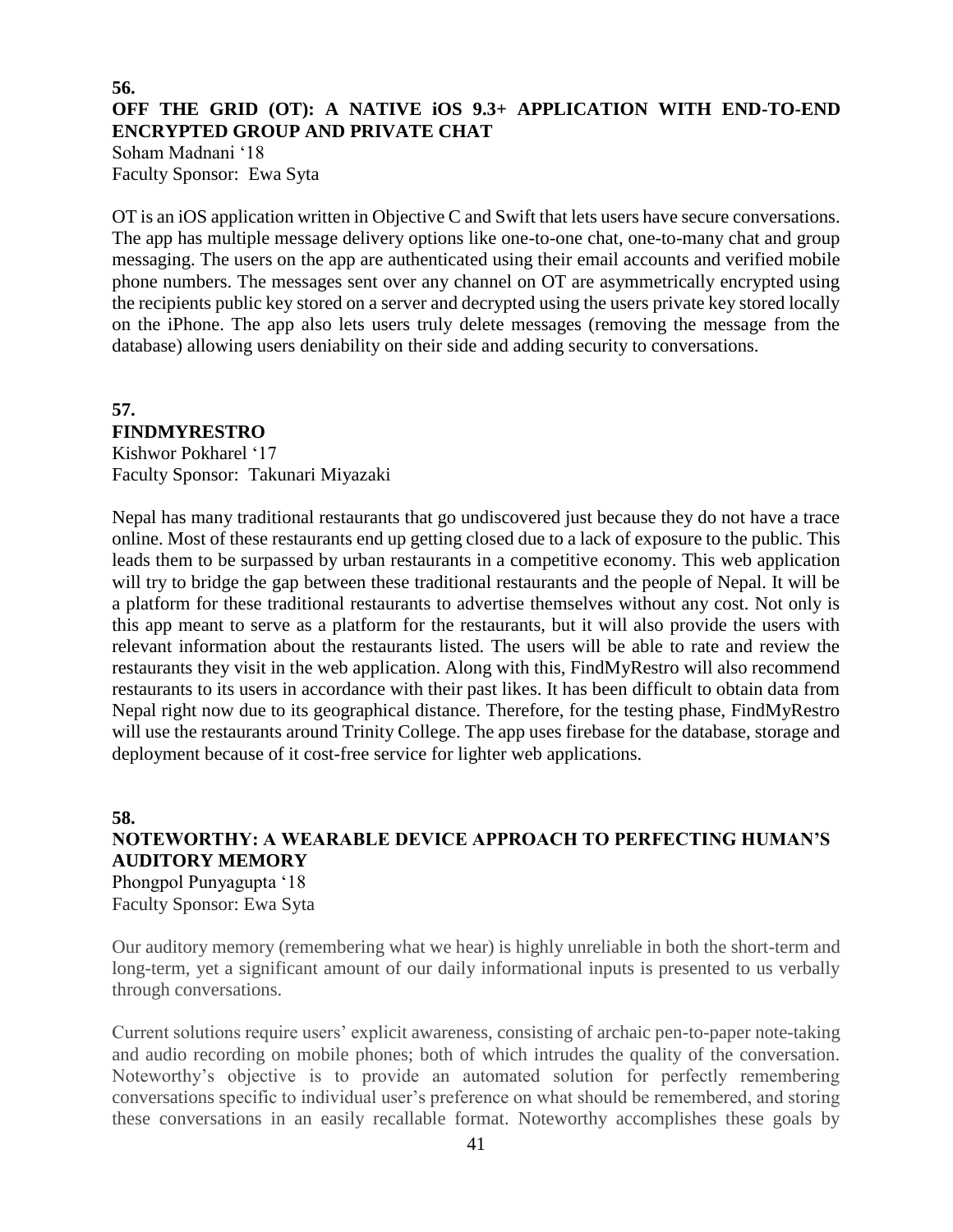creating a wearable device that utilizes a pulse sensor and Bluetooth low energy technology to send Inter-beat interval to a companion mobile application. The mobile application analyzes the inter-beat interval to compute the running Heart Rate Variability (HRV) of the user and auto-detect stress based on a change detection in the user's HRV trend. Upon stress detection, the mobile application triggers an audio recording and subsequent speech-to-text translation which are both stored in a user-friendly interface. The outcome of this project is a wearable device and mobile application that work in tandem to provide end users with perfect auditory memory.

#### **59.**

# **LITERARY TEACHING ASSISTANT**

Harrison Quarls '17 Faculty Sponsor: Peter Yoon

One of the largest issues teachers are facing is to get their students to read. Students claim there is not enough time in the day to pick up a book and read their assigned text, leading to them being unprepared for a class discussion or lecture. Hard copy books are expensive in today's economy, leading more and more people to digital copies. The Literary Teaching Assistant resolves these issues by bringing assigned readings into the digital world. The application streamlines the reading and annotation process, allowing students to create annotations without fear of margin space. Long gone are the days of buying a pack of multi-colored highlighters. Students have the option to choose any color they wish and highlight parts of text. Students can save key locations in the text, and instantly move to that location with a click. There is a simplified dictionary and pronunciation feature, allowing students to quickly look up a term without having to leave the software. Students can place images in the text, aiding in the visualization of the text. All data is stored on a local database and created on a windows platform using primarily C# coding language, as well as XML and SQL. The application was created in consultation with high school educators to target English classes, however, this software can be used for other classes as well. Future development of this project will be directed towards the interface of the application and final release of the software to students.

60. MEASURING IMPROVEMENTS TO GRÖBNER BASIS COMPUTATION WITH S-POLYNOMIALS John Wallace '17 Faculty Sponsor: Takunari Miyazaki

Gröbner bases are finite sets of polynomials satisfying a set of properties that make them widely applicable in a variety of fields including computational mathematics, computer algebra, and mathematical modeling. The problem of computing Gröbner bases is, in general, a very difficult problem and one of the most frequently cited examples of a problem lying in the doubleexponential complexity class. Virtually all of the algorithms designed for improving the efficiency of Gröbner basis computation have sought to do so by reducing the number of S-polynomials computed throughout computation. An S-polynomial is a combination of two polynomials critical to computing a Gröbner basis; the computation of which has been widely identified as the "computational bottleneck" of the problem. Despite this, algorithms are mostly compared by timing their performance on a number of problem instances.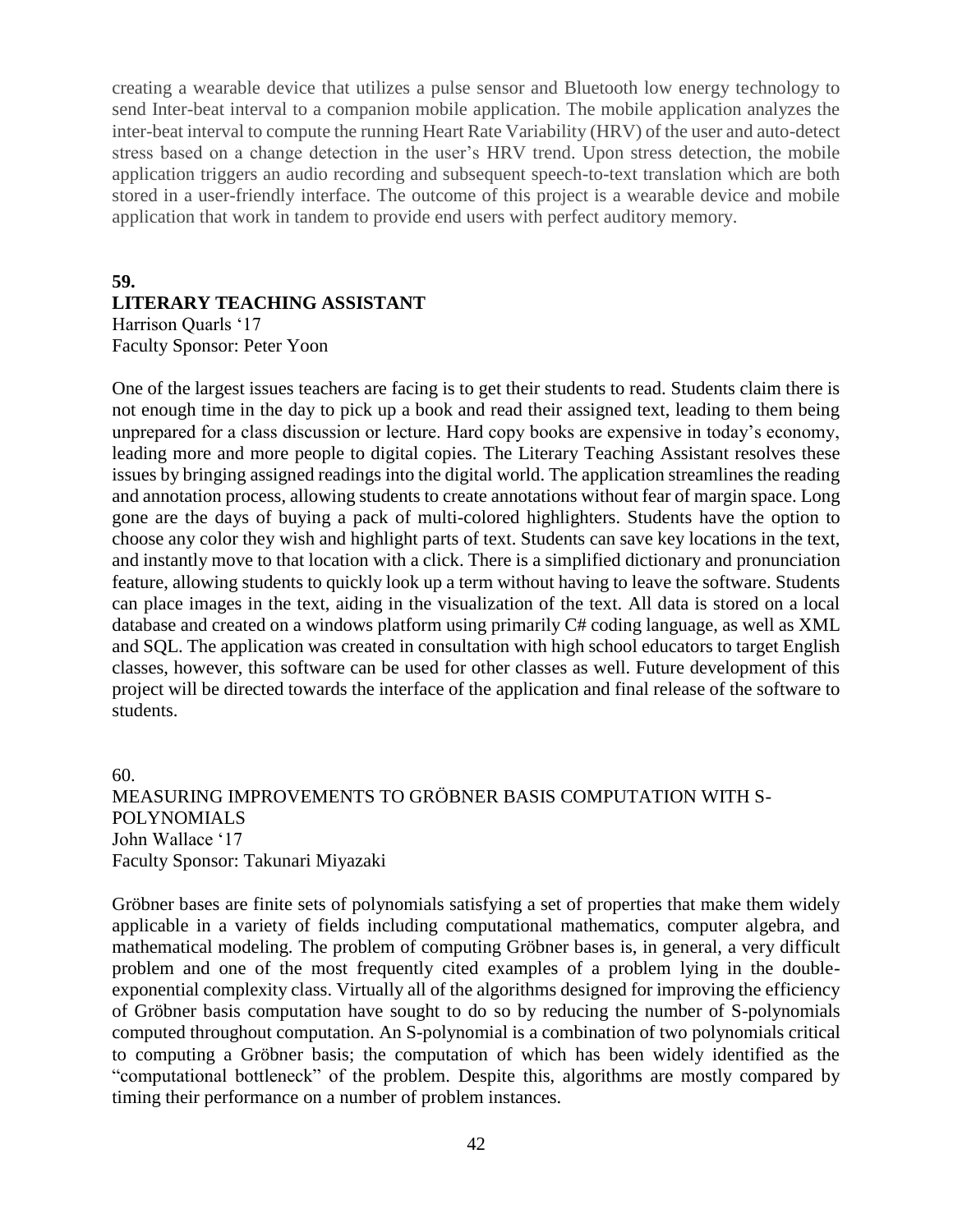In this project, the number of S-polynomials computed was used to compare the efficiency of Gröbner basis algorithms, as opposed to timing the algorithms on like inputs. This approach was taken in order to isolate the most expensive aspect of Gröbner basis computation from other algorithmic operations that are less fundamental to the problem (but still captured when measuring performance with time). To accomplish this comparison, we implemented five Gröbner basis algorithms in the computer algebra system SINGULAR and recorded the number of S-polynomials computed as well as the number of S-polynomials avoided. The results show, quite decidedly, that two of these algorithms are superior to the others. Interestingly, S-polynomial comparisons fail to distinguish which of these algorithms is more efficient, due in part to one algorithm being very inefficient with respect to time. Moreover, comparing these two algorithms gave rise to two distinct ways of using S-polynomials to measure algorithmic efficiency.

#### **61. DREAM ISLAND: A 2D VIDEO GAME ADVENTURE** Ian Weist '17

Faculty Sponsor: Madalene Spezialetti

Dream Island is a 2D video game for people who have been through grief by telling a story of a child who is experiencing the grieving process after the death of his sister. The game's story is told through four thematically different parts of the game that each depict a different part of Kubler Ross's stages of grief, isolation, anger, bargaining, depression and the game's character ending in acceptance. Each part introduces a new way for the player to defend themselves and attack the enemies. The games enemies represent the bad state of mind one is in when grieving and need to be overcome. The game was developed for the PC using the Unity engine with the help of JPixel and Tiled to create the visual elements to invoke an engaging, enjoyable and emotional experience.

# **62.**

# **USMACROTRENDS: A GEOSPATIAL ANALYSIS OF MACROECONOMIC TRENDS** Nicholas Wray '17

Faculty Sponsor: Madalene Spezialetti

This project is a web-based interactive map display of macroeconomic indicators such as labor, capital, unemployment, and gross product. By examining the change in these terms over time, the map is colored as a heatmap and the elements can be compared against one another. Utilizing the graph database Neo4j, the data is represented in three node types, namely Counties, States, and Metropolitan Areas, and each has their own set of visualizations. For example, it is very easy to demonstrate which metropolitan area was hit the hardest by the Great Recession. In the front-end Javascript provides quick map updates via display library D3, and when combined with the Cypher query to Neo4j, the map updates almost instantly. Front-end packages such as Bootstrap were utilized to make the design minimalist and appealing. The result is a dynamic, aesthetically pleasing map display that will be useful and interesting to the casual user and economist alike.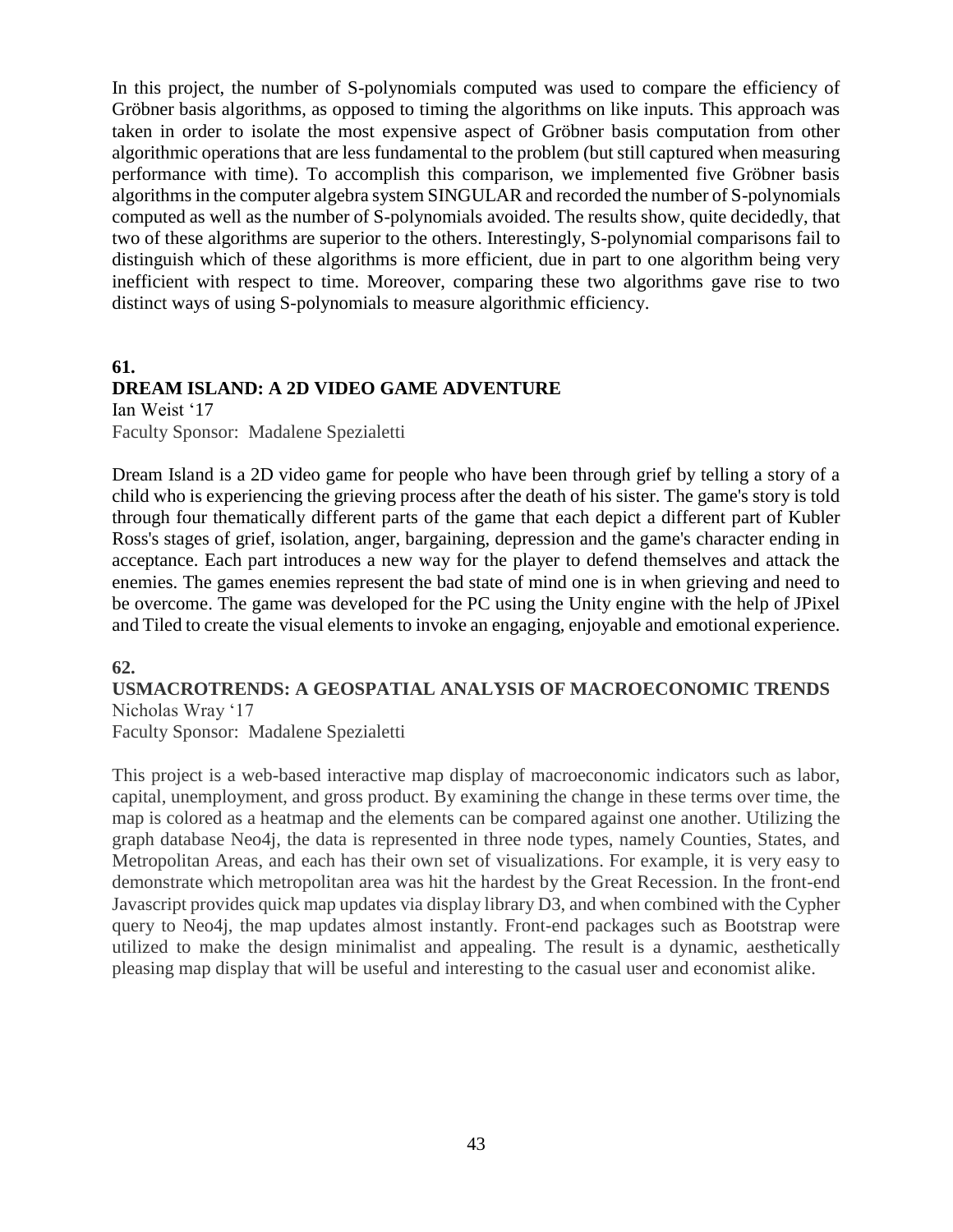# **ENGINEERING**

# **DESIGN OF A WIRELESS ELECTRONIC STETHOSCOPE**

Victoria A. Baez '17, Courtney B. Driscoll '17, Monica C. Mhina '17 Faculty Sponsors: Taikang Ning, Deborah Fixel

The goal of our project is to use modern technology to improve a traditional stethoscope. The traditional stethoscope consists of a drum, tubing, and earpieces. The sound signal can be distorted as it travels to the earpieces through the tube, and a proper diagnosis, specifically for the presences of murmurs, relies on the subjectivity of human hearing. Our design, the wireless electronic stethoscope, aimed to collect a signal directly after the bell and wirelessly transmit it to a display. The visual display of a sound signal eliminates the subjectivity of human hearing. In our project, we updated the design of the traditional stethoscope by removing the earpieces and tubing and replacing it with a microphone. The signal from this microphone was then amplified to a high enough voltage to be read by a microprocessor. The signal was also passed through a filter before it was fed into the microprocessor. The microprocessor was used to convert the signal from analogue to digital and then display the signal on the LCD. Wireless transmission protocol then allow the signal to be sent via Bluetooth to a host computer or mobile device. Ultimately, redesigning the traditional stethoscope using modern technology will allow for a visual representation of the heart sound, which eliminates the subjectivity caused by using the traditional stethoscope.

## **64.**

**63.**

#### **THE MUSCULAR RECOVERY UNIT**

Griffin Bossard '17, Ryan Reuther '17, John Lipari '17 Faculty Sponsor: Taikang Ning

The Muscular Recovery Unit, or MRU, utilizes an automatic control system to provide heat and cold therapy to patients. Many options for heat and cold therapies are either expensive, require troublesome setup procedures, or do not provide the patient with consistently optimal temperatures. The goal of this project remained to create a cost-effective therapeutic device capable of providing the user with optimal heat or cold therapy sessions. Specifically, the objective was to use a control system to maintain the temperature in a therapeutic pad using water flow for a 20-minute session; the heat therapy session was to be kept at 105 degrees Fahrenheit, and the cold therapy session was to be kept at 35 degrees Fahrenheit with an uncertainty of 5 degrees for each temperature. To accomplish these objectives, the system was designed to include a cold and hot water reservoir that connected to a 3D printed water-mixing chamber via copper piping. A solenoid valve was placed in between each of the two reservoirs to control the flow of these hot and cold water sources to the mixer. The mixing chamber served as a safety precaution to ensure that the water was the proper temperature and could not burn the user during a heating session. The mixing chamber then connected to another solenoid valve which controlled the flow of water to the therapeutic pad. From the pad, water flowed to the last solenoid valve to exit the system. Water inside the mixing chamber and in the pad was monitored by two separate DS18B20 digital temperature sensors. The pad's temperature was then displayed to the user via LCD monitor. All the electronic components of the system were controlled using an Arduino Uno microcontroller.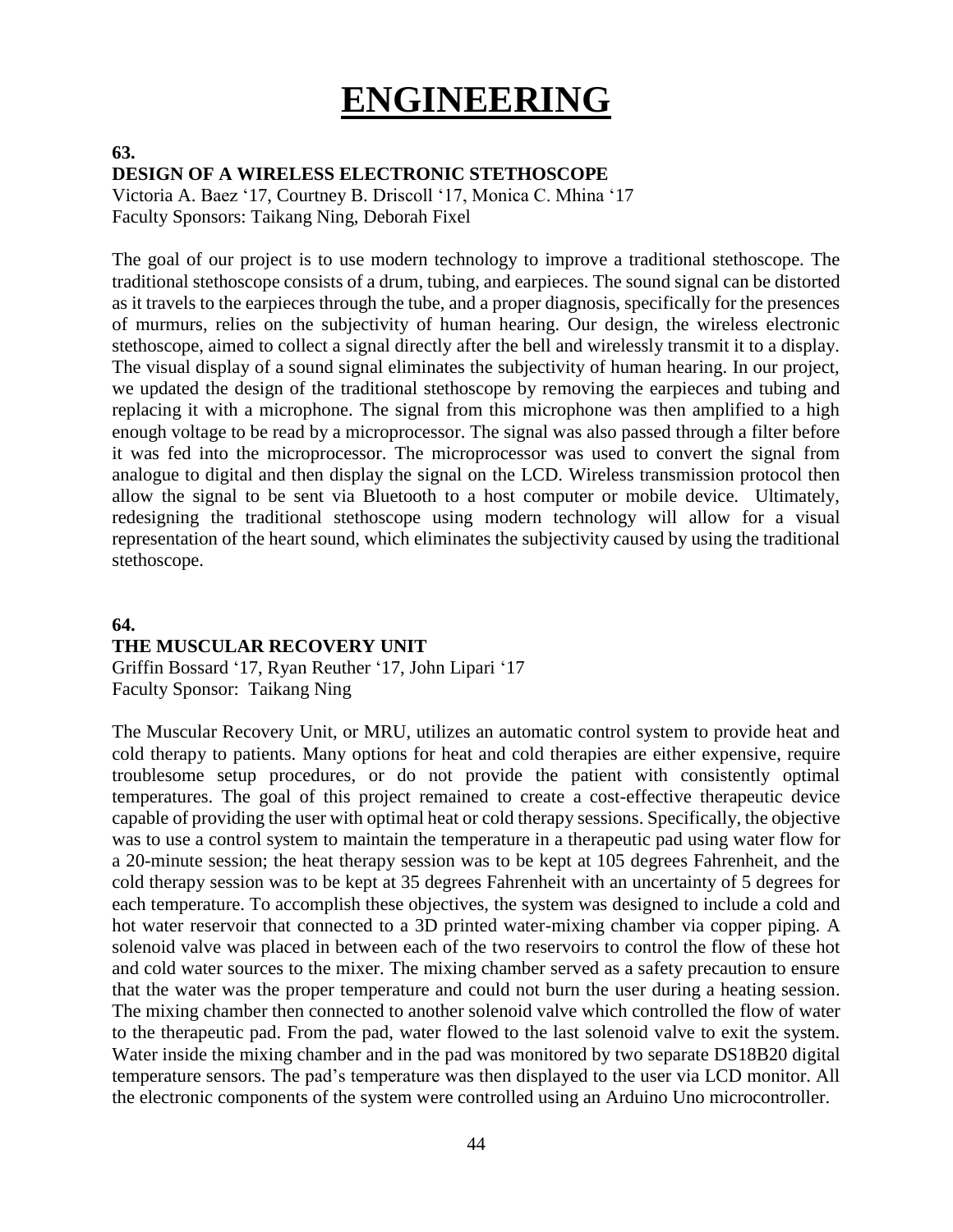# **65. SUSTAINABLE GREENHOUSE WITH COMPOST TUMBLER**

Sydney Doolittle '17, Jordan Politz '17 Faculty Sponsor: Michael Kapralos

The purpose of this project is to design and build a greenhouse using knowledge from undergraduate course requirements and by leveraging connections made with other campus departments. The criteria for the greenhouse include low cost and ability to sustain plant life during New England winter conditions, which requires maintaining a minimum internal temperature of 70ºF (21ºC) with external temperatures reaching as low as 32ºF (0ºC) (Wiley). There are two overall categories of concern: putting generating energy in and reducing energy loss. The input of energy include methods of heat generated by the decomposition of compost and solar radiation. The prevention of energy loss include analyzing materials for properties affecting conduction and radiation through the walls, as well as convection from the surface of the structure. The final variable is the number of air exchanges that occur within a fixed amount of time, which is a factor of how well the greenhouse is built. This property is important because not only does it affect the quality of air within the greenhouse, but also the exchange of heat with external air, which is significantly cooler than the internal temperature.

## Works Cited:

Wiley, Deb. "Start Your Garden Right: Know When to Plant Your Vegetables." Better Homes and Gardens. N.p., 15 Mar. 2017. Web.

# **66. BI-X: THE DESIGN AND CONSTRUCTION OF A BIOMECHANICAL EXOSKELETAL ARM**

Graham Dworkin '17, Phillip Winser '17 Faculty Sponsor: Joseph Palladino

A biomechanical exoskeletal arm (Bi-X) was designed in order to increase the efficiency of manual laborers in the workplace. The device assists the user in an "arm curl" motion, ultimately increasing the user's strength by 50 lbs. The exoskeletal arm was designed to be safe, powerful, portable, and easy to operate. The Bi-X mirrors the motion of a user's bicep and tricep muscle groups using a hydraulic cylinder to actuate an artificial *radius*/*ulna* with respect to an artificial *humerus*. The device is required to lift 50 lbs through 110<sup>°</sup> of motion within 2 seconds, and operate on a single battery for a minimum of 30 minutes. Preliminary tests on the prototype show that the current design, while able to lift 50 lbs through 110º of motion, is unable to achieve this in less than 2 seconds. This is a failure of the hydraulic system, which could be rectified in future design iterations.

#### **67.**

**RESPIRATION MONITORING AND APNEA DETECTION USING FUZZY LOGIC** Ahmed Eldmerdash '20 Faculty Sponsor: Taikang Ning

Apnea is a common sleep disorder with detrimental effects on health, performance and safety. This underlying research uses modern computing technologies to assist the diagnosis of sleep apnea.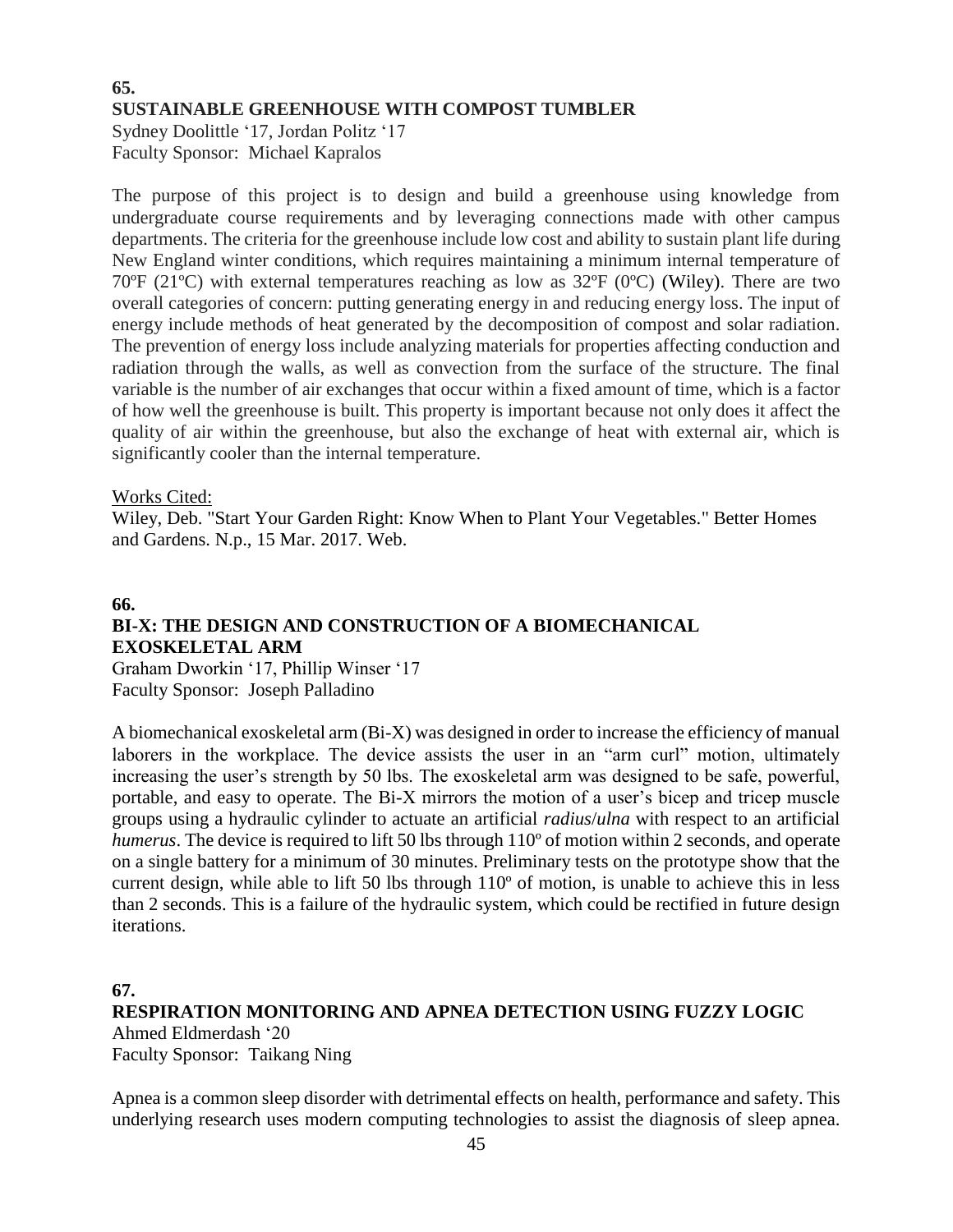The method is based on several signal processing algorithms that can extract useful respiration features such as signal energy, respiration rate, and respiration waveform slope. These features are examined, and respiration signals are categorized into normal breathing, apnea, and breathing episodes combined with body motion artifacts, which are caused by body movement. Fuzzy logic is adopted in the decision making process. The fuzzy logic based respiration monitoring and apnea detection approach provides accurate respiration rate estimation and 100% detection of apnea episodes. Its performance has been validated by testing on the public MIT physiology database and the respiration measurements collected in our lab.

## **68. UNIVERSAL WIRELESS CHARGING DEVICE**

Affeeq Ismail '17 Faculty Sponsor: J. Harry Blaise

This project's goal was to design a wireless charging system that uses the wireless power system to transfer energy between the transmitter circuit and receiver circuit via an electromagnetic field. The wireless charging system was broken down into two different systems, the transmitter circuit and the receiver circuit. The transmitter circuit was a Colpitts Oscillator, which was composed of an amplifier and a resonant tank circuit. The receiver circuit was composed of a resonant tank circuit and a rectifier. The main objective of this project was to determine the possible efficiency and distance of the charging system by testing different aspects of the coil. The coil was the system's primary tool to transfer energy between the transmitter and receiver circuit. Coils purchased from a manufacturer and coils built by hand were tested and compared. A flat spiral coil made of Litz wire with a ferrite core was able to maximize charging distance and had greater efficiency than other coils.

# **69. OPTIMIZATION OF DIGITAL LOGIC FUNCTIONS**

Brendan Lynch '20, Matt Bicknese '20 Faculty Sponsor: Michael Kapralos

At the most basic level of computing are gates, components of a motherboard which take inputs and give outputs such that a desired result is achieved, and eventually presented to the user in some sort of output medium, like a monitor, or file. The design of these gates can be optimized such that computing runtime and memory usage is minimized. This optimization is performed by the elimination of redundant gates, which give the same outputs as a single gate. One method of reducing these redundant gates is to determine candidates for removal. To identify these candidates Gray Codes are generated, using a Python implementation of a common recursive algorithm. The Gray Codes will be input into another script using trees to perform optimization given a set of outputs for a given design. This tree-based optimization is still in progress. When completed, comparisons between the results of our own work to other publicly available solutions will be made. Because digital logic optimizations are heavily resource-intensive, even minor improvements in performance can result in significant improvements in runtime and memory usage.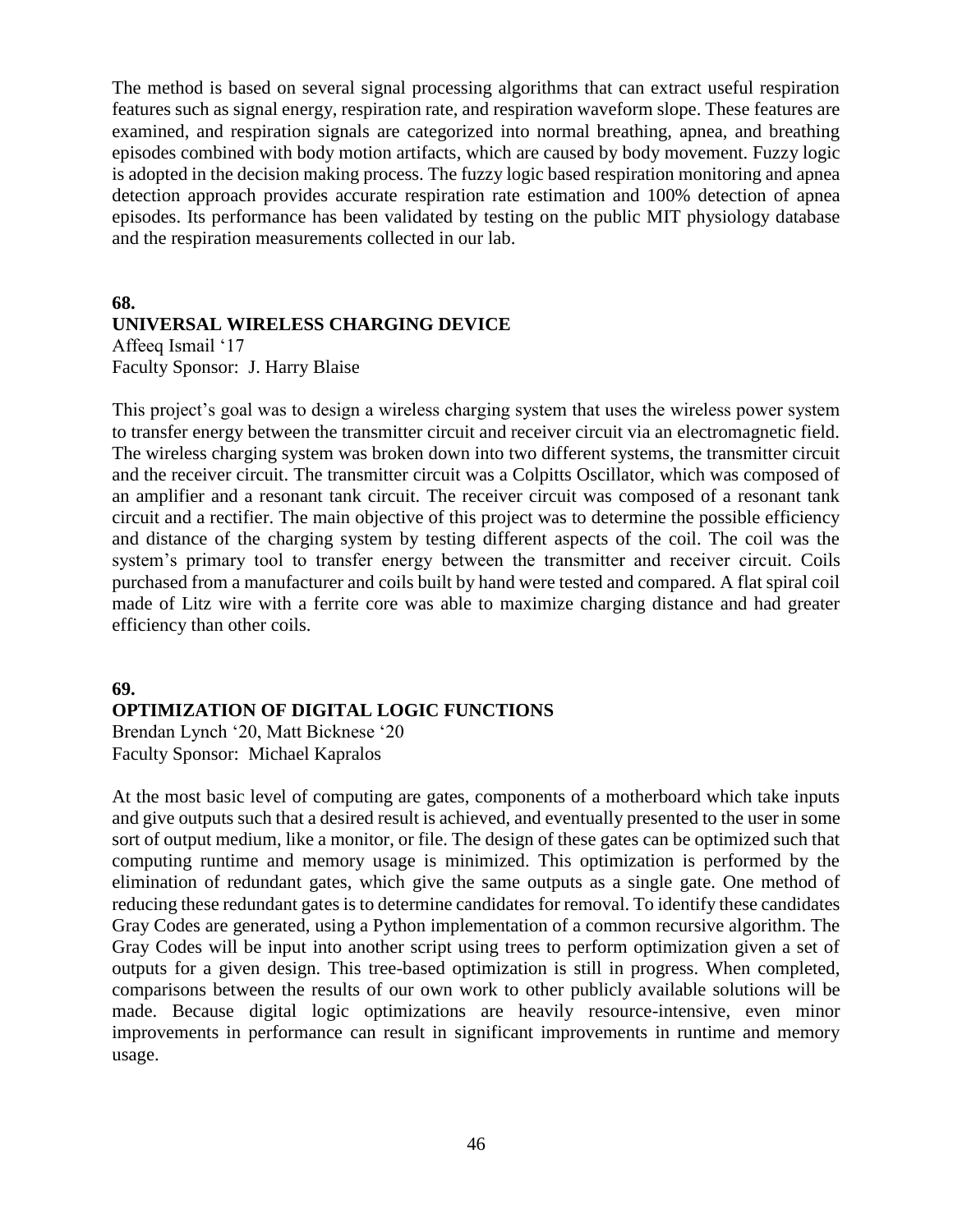# **70. PULSATILE FLOW PUMP**

Andrew McCahill '17, Alec Bunge '17 Faculty Sponsor: Joseph Palladino

The goal of this Capstone Senior Engineering Design project is to create a pump capable of mimicking the human heart's pulsatile flow. The pumping chamber is attached to a rubber diaphragm; the pulsatile motion of this diaphragm causes a differential in pressure, pulling water into the chamber as it expands and pushing it out as the diaphragm contracts. A stepper motor programmed using pulse width modulation drives the motion of the diaphragm. This allows for precise rotation speeds operating the pump for a range of fifty to two hundred beats per minute. To measure the pump's pressure differential a pressure transducer is located at what would be the aortic valve of the pump. To accurately mimic the flow of the heart, the diastolic base pressure of the flow should be measured at 70 mmHg with a pulse pressure raising the systolic pressure to 110 mm Hg. The pump achieves this pressure differential by adding compressed air into the pumping chamber then changing its volume proportional to the desired pressure change. This project allows users to create a pulsatile flow through a biomaterial for cardiovascular testing.

#### **71.**

# **DESIGN OF A PORTABLE TEST FIXTURE FOR THE MEDTRONIC SIGNIA SURGICAL STAPLER**

Chris Mulhern '17, Hieu (Hugh) Nguyen '17, Tristan Peirce '17, Robert (Bobby) Tella '17 Faculty Sponsor: Joseph Palladino, Medtronic Minimally Invasive Therapies Group

Surgical staplers are widely used in laparoscopic surgeries to clamp, staple, and cut tissue. The goal of this project is to create a test fixture for the new generation of the Medtronic Signia surgical stapler. The device must allow the *Signia* Power Handle to perform a clamp test, where the device must exert a force on the firing rod within a predetermined range depending on the intended final load, as well as a firing test, where the device provides a unit-step like load profile to the firing rod which varies depending on which firing speed is being tested. The device must also be safe to use, easy to use, able to survive 100,000 uses, and be easily transportable. A Pugh matrix was constructed to rank three design concepts. The final design was based on a hydraulic piston coupled with parallel flow paths that are controlled by a series of valves. The system was filled with hydraulic oil. By changing which shut-off valves are open or closed and the opening angles of adjustment valves, pressure drop within the system can be controlled, and therefore the resistive load on the firing rod can also be controlled. Computational fluid dynamic (CFD) simulations were run to obtain a proof of concept model and estimate design parameters. Relationships between valve opening angles and pressure drops were determined experimentally. Preliminary results suggest valve opening angles that would create the desired resistive loads.

## **72. THE SELF=BALANCING WAITER ROBOT** Hung Nguyen '17, Yuwei Wang '17

Faculty Sponsor: J. Harry Blaise

Motivated by the annual RoboWaiter competition held by Trinity College Engineering Department, this project aims to create a device similar to that of an automated drink carrier, but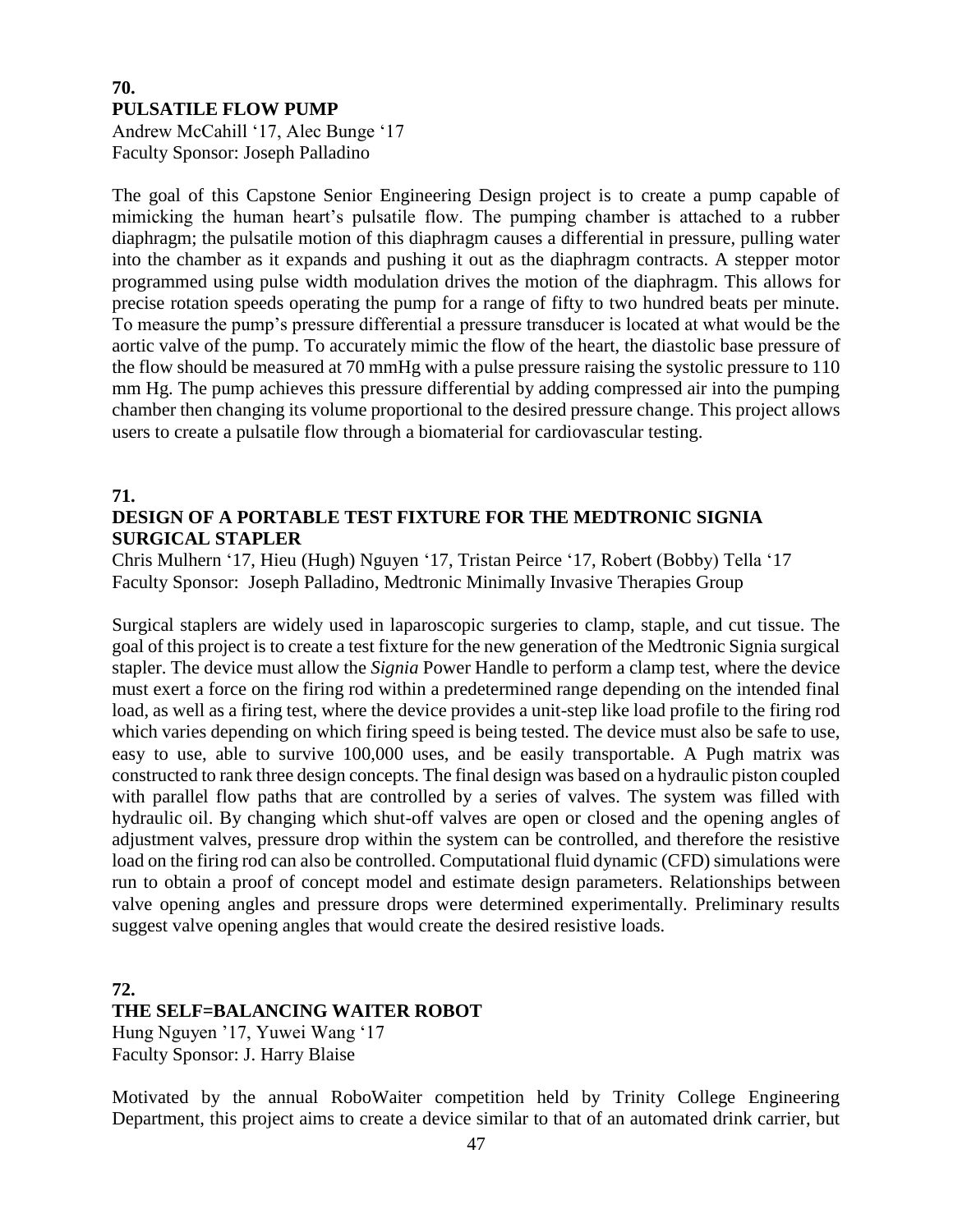with a major change in design: the robot is self-balancing on two wheels as long as it is powered. With a compact size and good maneuverability, this self-balancing robot is intended for narrow aisles on modes of public transportation such as airplanes, trains and buses. In addition, this robot is very inexpensive and easy to assemble. Most of our designs lie in the programming to achieve self-balance while standing still or traveling at desired speed. By designing and implementing a control system on MATLAB and Simulink, we were able to achieve the desired self-balance. To remotely control the robot, we employ RC transmitter and receiver, integrating these with our selfbalance program.

## **73. SHOCK TUBES AND GAS DYNAMICS**

Donovan Palmer '20, Farhan Rozaidi '20, Alex Sinson '20 Faculty Sponsor: John D. Mertens

Shock tubes are long cylindrical tubes with two sections—one with high pressure, and one with low pressure—separated by a barrier, known as a diaphragm. Using shock tubes, one is able to study reactions at high temperatures and pressures in a controlled environment, allowing one to obtain data on the reaction rate coefficient—known as variable k—of a specific reaction. Data from previous experiments is uploaded to computer programs such as MatLab, where the data is used to run simulated experiments and output graphs illustrating the changes in concentrations, temperature, and pressure of a given reaction. The complete database was modified to contain only the reactions species involved in the reaction of nitrous oxide, N2O, and hydrogen, H2. This specific mechanism was used to analyze how various temperatures, concentrations, and pressures affect the combustion. Similar work can be done for other fuels. Efforts were begun to perform studies of Nitromethane and Methane. One application of this research is to get to a point where this database contains every possible reaction, allowing researchers to simulate any reaction without physically conducting an experiment. This program reduces the time required to determine the outcome of a reaction, as the alternative is to run the reaction in a shock tube, which requires significant resources. Studying shock tube reactions can provide deeper insight of environmental effects of combustion as well as a better understanding of fuel efficiency and combustion in car engines.

#### **74.**

# **REMOVING CROSS-TALK FROM DEEP BRAIN HIPPOCAMPAL EEG IN ADOLESCENT RATS**

Catherine Poirier '17, Jessica Voight '17 Faculty Sponsors: Taikang Ning, J. Harry Blaise

Rapid eye movement (REM) sleep data from adolescent rats was examined using linearly independent data collected simultaneously from the CA1 and DG regions of the hippocampus. Deep-brain electrodes were inserted during stereotaxic surgery and sleep from freely behaving rats  $(n = 7, age = 28-32 \text{ days})$  was recorded. An experimental and analytical methodology was designed to remove cross-talk induced noise between the two regions; this included calculating the level of coherence among the two signals using Magnitude -Squared Coherence (MSC) and removing the linear dependencies using Independent Component Analysis (ICA). Results indicate that our processes successfully removed cross-talk with statistical significance from sample data sets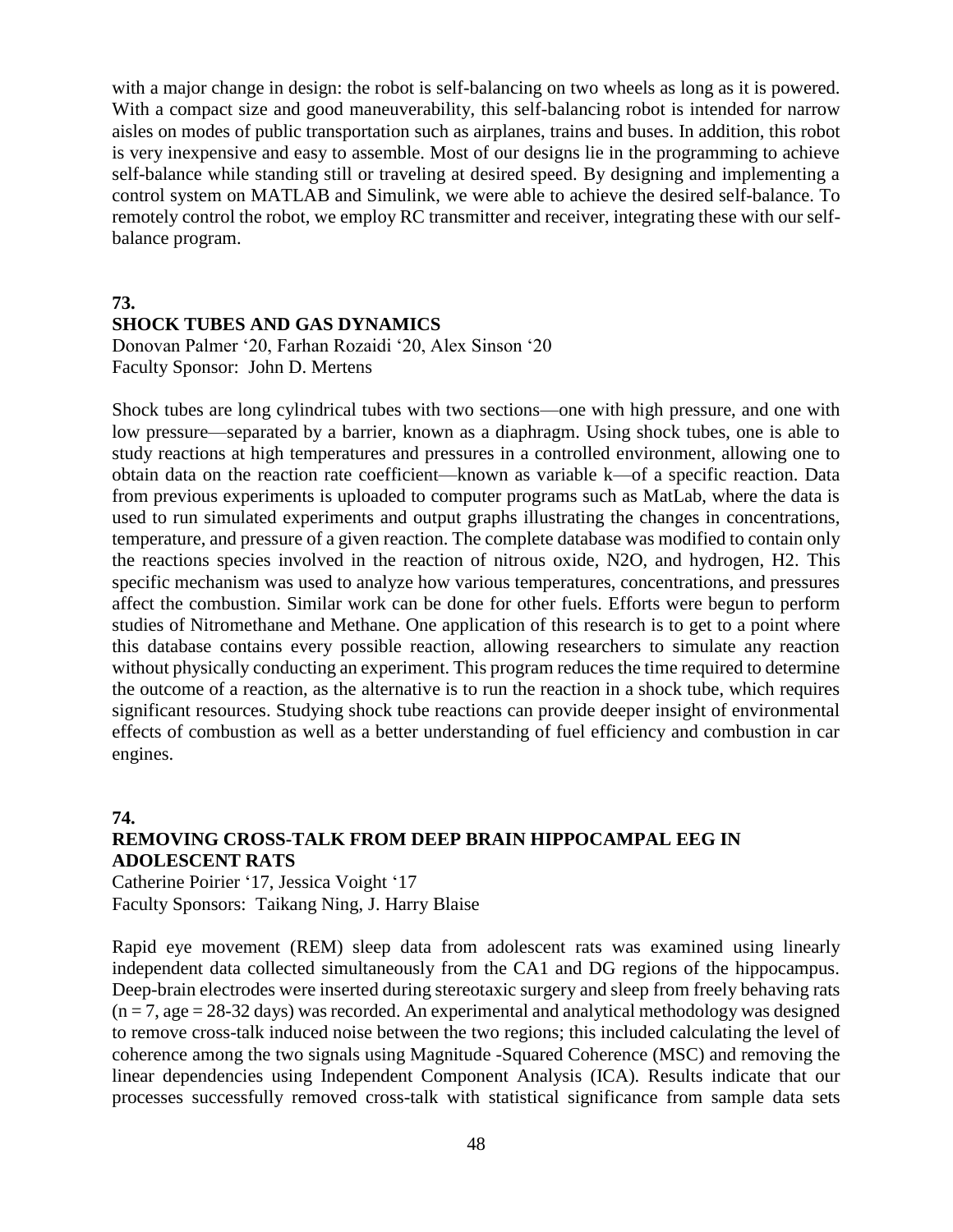(p<0.0001 for all n). Results from the collected EEG data sets were inconclusive and research will be continued with modification to the recording parameters.

# **75. HYDROELECTRIC WAVE ENERGY SYSTEM**

Randi Whitham '17, Tom Costigan '17, Christopher Cilliers '17, Chris Gallic '17 Faculty Sponsors: John D. Mertens, J. Harry Blaise

As the world turns towards renewable energies for future energy supplies, the question is which type of renewable energy will be the most dependable. The ocean is an extraordinary source of untapped energy including waves, currents, and temperature differences. This project is designed to harnesses the energy naturally present in ocean surface waves via a buoy and a spring loaded pump. Through non-dimensional analysis, a prototype spring loaded pump was developed and tested in a wave simulation tank. Experimental testing revealed that the spring loaded pump successfully elevated water at a rate of 0.09 gallons/min, proving the ability of the system to convert wave energy into stored potential energy. This stored potential energy would then theoretically be connected to a hydroelectric turbine in order to convert it into marketable electrical energy. The efficiency of the prototype pump was determined to be 19%, due to limitations in the manufacturing of the plunger within the pump. The full-scale system is designed so that an array of 20 buoy-pump systems will all pump water into a central, land based storage tank elevated to 75.5 feet above sea level. This storage tank will release the elevated water at 16.5 gal/s to a turbine with 90% efficiency, to produce 12.2 kilowatts during peak usage hours.

# **ENVIRONMENTAL SCIENCE**

#### **76.**

**THE EFFECTS OF CLEAR-CUTTING ON SOIL ALUMINUM AND CALCIUM LEVELS IN THE WHITE MOUNTAIN NATIONAL FOREST, NEW HAMPSHIRE AND MAINE**

Jack Agosta '17, Kevin Oleskewicz '19

Faculty Sponsors: Jonathan Gourley, Andy Coulter (U.S. Forestry Service)

Clear-cutting is and has been a highly efficient and profitable method of harvesting timber for well over a century in the White Mountain region of New Hampshire. However, it can have serious negative effects on the surrounding forest ecosystem. One of these effects is the significant alteration of soil nutrient concentrations due to increased soil nutrient leaching and runoff. This study focuses on measuring changes, if any, in soil aluminum and calcium levels. Aluminum is a key nutrient for plant growth and calcium is important for root, leaf and flower stability and health. Working with the USDA Forest Service, soil samples were taken on transect lines at multiple different clear-cut study sites in the White Mountain National Forest of New Hampshire. Samples were taken from the O and B- soil horizons at these sites: including samples from Douglas Brook -- located in the heart of the White Mountain National Forest – which will be the area of focus in this study. The samples were processed using acid digestion before being run through the Inductively Coupled Plasma-Optic Emission Spectrometer (ICP-OES) where aluminum and calcium concentrations were measured.

The sites were sampled both prior-to and post clear-cutting (at both 1 and 2-year intervals) to measure and compare baseline nutrient concentrations with post clear-cut nutrient concentrations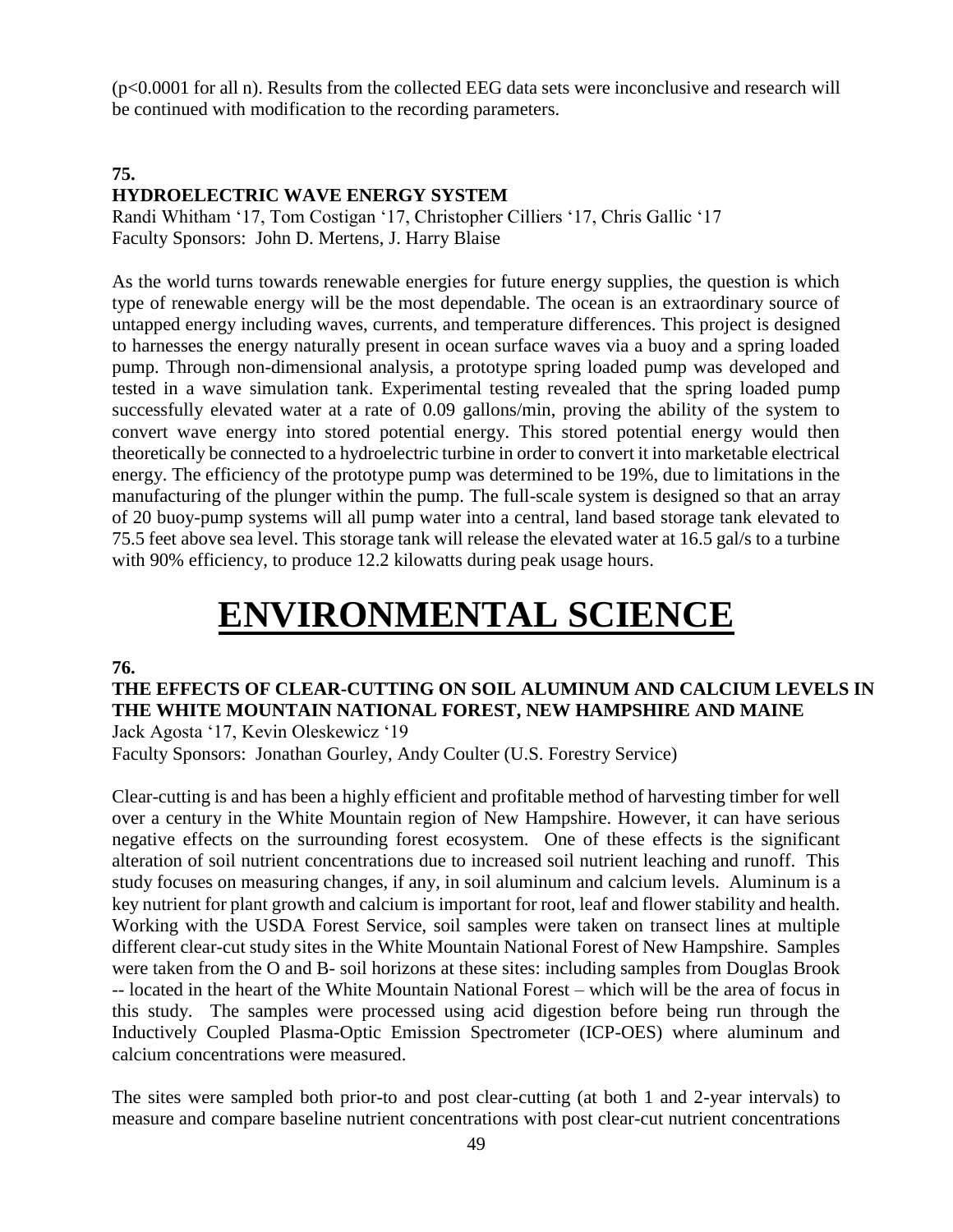under the hypothesis that measurable effects, if any, may not manifest until several months after logging operations have concluded.

#### **77.**

#### **DETERMINING A METHOD FOR METHYL MERCURY EXTRACTION IN FOREST SOILS**

Cassia Armstrong '18, Emily Kealey '20 Faculty Sponsor: Jonathan R. Gourley

Though much research has been conducted on methyl mercury (MeHg) concentrations in aquatic sediments, little is known about methylation of mercury at higher elevations and under differing environmental conditions in terrestrial environments. With the objective of furthering understanding of mercury cycles in terrestrial environments, soil samples have been collected along several hiking trails as well as large areas of land that have been clear-cut in the White Mountains National Forest. Because the Northeast United States is a hotbed for atmospheric mercury deposition, analyzing how total mercury and MeHg differ in areas of high or low rainfall, with or without the presence of nearby streams may produce interesting results and implications for the bioaccumulation of MeHg in local wildlife. Before these questions can be explored, a viable method for MeHg extraction that is within the resources provided at Trinity College must first be determined and trialed. Combining various MeHg soil extraction methods from previous studies has thus far provided relatively consistent results. The method involves an acid digestion of soil samples using a solution of sulfuric acid,  $KBr$ , and  $CuSO<sub>4</sub>$ , extracting the MeHg into a toluene layer, and then extracting the MeHg further into a solution of L-Cysteine and sodium acetate for analysis with the DMA-80. Using a standard with an MeHg concentration of  $75 \pm 4$  ppb and total Hg concentration of  $132 \pm 3$  ppm, this combined method has produced an average MeHg concentration of  $126.1239 \pm 6.5739$  ppb. Though this result is higher than the MeHg listed by the reference material, it is within the same order of magnitude, with the possibility of contamination by the very large total Hg concentration, the causes of which will be explored further. Though further experimentation to improve the accuracy and efficiency of this method are in the immediate future, it is expected that refinement of this method will allow it to soon become an accessible tool for expanding the current literature on the terrestrial cycling of mercury.

#### **78.**

# **THE INVASIVORISM MOVEMENT: CONTROL OF THE INVASIVE SHRUB JAPANESE BARBERRY (***BERBERIS THUNBERGII***) THROUGH HUMAN CONSUMPTION**

Blair E. Frantz '17 Faculty Sponsor: Krista Ehlert

Invasions of native communities by exotic plants are a growing concern. Nearly all ecosystems in North America have been affected by invasive species. Native to Japan, Japanese barberry (*Berberis thunbergii*) was introduced to the U.S. in 1875 as an ornamental shrub. Since its introduction, Japanese barberry has spread throughout the northeastern U.S., and is found in all New England states. The abundant use of Japanese barberry as a landscape shrub has resulted in its spread from disturbed forest edges and open fields to the forest matrix. Japanese barberry is a threat to native species because it shades out tree saplings and in areas where Japanese barberry is well established it can displace native herbaceous and woody plants. Thus, Japanese barberry is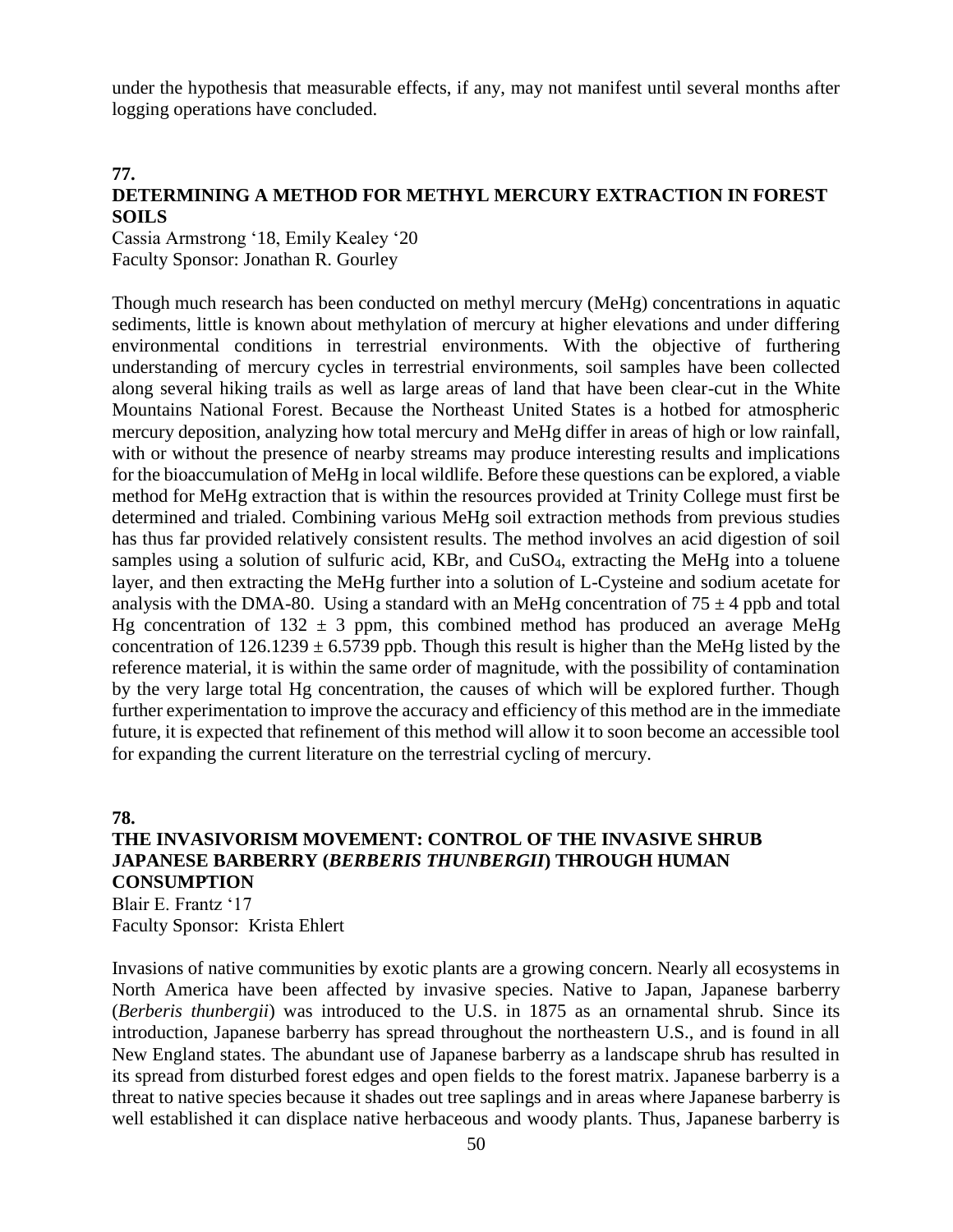illegal for sale in Canada, and is banned in some New England areas. This study focused on the invasivore movement, which is a means of eradication of invasive species through human consumption. Invasivores are defined as people whom incorporate invasive species into their diets. They are a growing group that believes eating unwanted invasive species is one way to eradicate them from the environment. Benefits of incorporating invasive plants into our diet include accessibility, nutrition, freshness, taste appeal, and cost effectiveness. Moreover, it has been suggested that a shift in eating patterns to invasive species could potentially relieve the burden on some farmed meats. To further investigate invasivorism, field work was conducted at Owen-Mortimer, owned by the Simsbury Land Trust in Simsbury, Connecticut. Random sampling of Japanese barberry was conducted using transects to observe and collect the fruit berries from this infamous New England invasive shrub. Following collection of fruit over a one-week period, berries were used to produce jam using a Japanese barberry jam recipe from the literature. In addition to the health benefits associated with the Japanese barberry, the objective of this study is to preserve Simsbury's natural beauty and native environment through the movement known as invasivorism.

## **79. INVESTIGATING THE MAGNETIC SUSCEPTIBILITY OF PALEOSOL MIDDLETOWN SOIL**

George Kapanadze '20 Faculty Sponsor: Christoph Geiss

The susceptibility of soil was determined in order to deduce how soil formation affected magnetic mineralogy and the clay minerals of old paleosols. Soil samples were obtained along the bank of the CT river, south of Middletown from a Pleistocene paleosol of unknown age. The samples were dried and packed into boxes for magnetic analyses as well as being prepared for XRD (X-Ray Diffraction) clay analysis. Gravel, organic carbon, inorganic carbonates and iron oxides were all removed using similar methods that involved both buffer solutions and centrifugation. The sand fraction was separated through sieving and the clay fraction was differentiated from the silt fraction through the accelerated settling of particles in a centrifuge. The basic concentrations of magnetic minerals were estimated through magnetic susceptibility, which was measured using a Kappabridge KLY4 susceptibility meter, ARM (Anhysteretic remanent magnetization – a magnetic grain size proxy) and a JR6 spinner magnetometer. Our measurements yielded high magnetic susceptibility and ARM values for the paleosol horizon. Thus, it can be considered that magnetic mineralogy does affect soil formation and therefore can be used to quantify the degree of pedogenesis (soil formation). This study will be conducted by focusing on soil proxies to outline the characteristics of various horizons in relation to one another.

#### **80.**

## **THE EFFECTS OF CLEAR CUTTING ON SOILS IN THE WHITE MOUNTAINS NATIONAL FOREST, NH**

Stephen Leo '17, Lucian Cascino '18, Caitlyn Linehan '19 Faculty Sponsor: Jonathan R. Gourley

A positive relationship has been found in past studies when looking at the percent of organic mater present in soils and the concentration of mercury. It has been previously studied that mercury movement can follow organic matter in forest areas affected by clear cutting. The study site that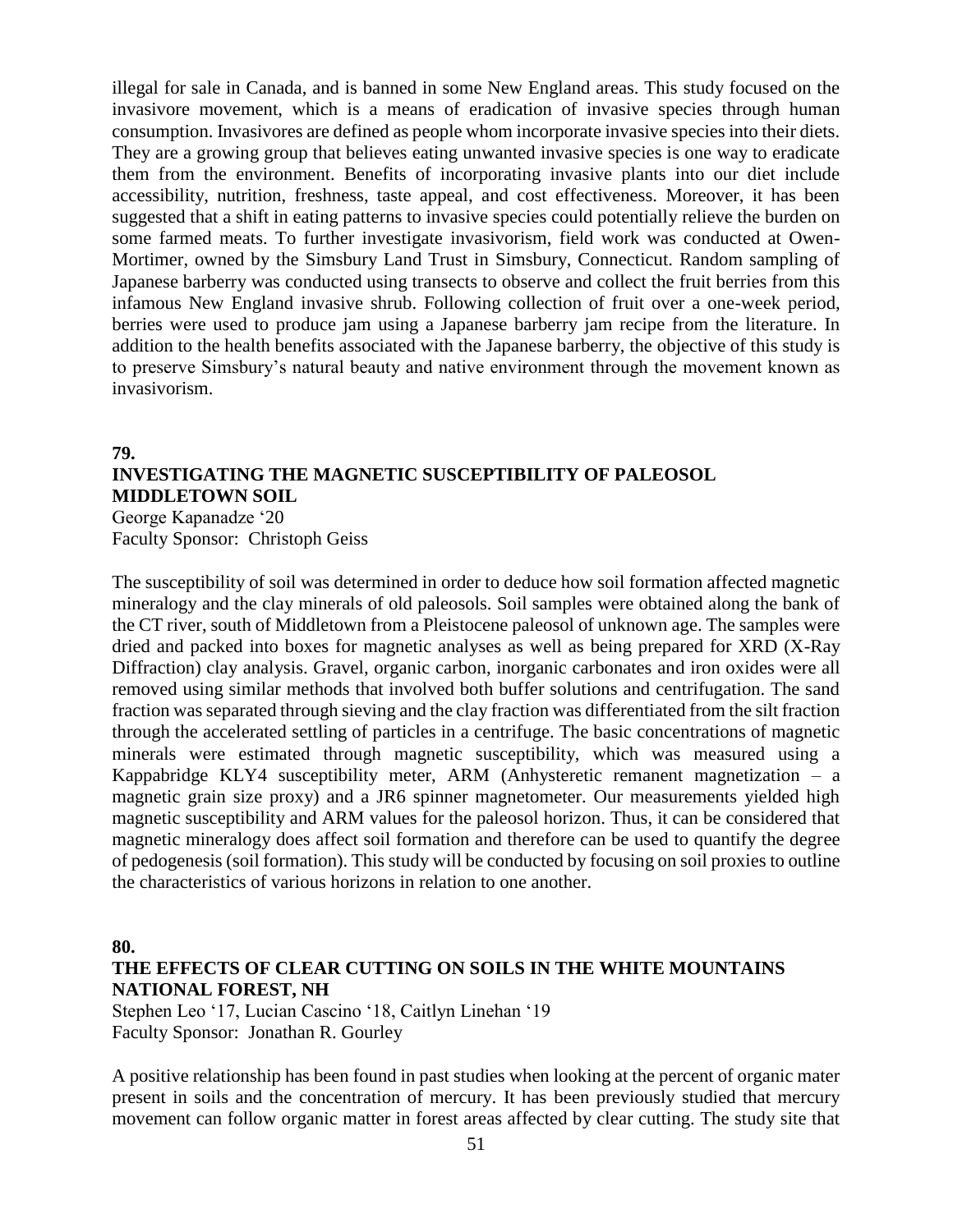is being analyzed today was one of three. They were sections of forests in the White Mountains National Forest (New Hampshire) that have been clear-cut in 2014. The focus of this research project involved finishing the last sampling of the Douglas Brook Site for analysis of both mercury concentrations and organic matter. This presentation focuses on the final sampling of Douglas Brook that took place in fall of 2016. The soil samples being analyzed were taken from the location before the clear-cutting and then 2 years after. The samples are gathered by horizon (O,B) and brought back to Trinity College were they were freeze dried and analyzed using a Milestone Direct Mercury Analyzer (DMA) and furnace for loss on ignition. Previous analysis has shown an overall downward trend from pre-cut to 2015 for both percent organic matter and total mercury concentration from the samples from the Douglas Brook site. The 2016 data is being compiled now however it is hypothesized that there will be an upward trend for both. This study is comparing results over time to see the affects of clear-cutting on soils to see how it impacts organic matter and mercury levels. The results of the study will be used by the USDA Forest Service to understand how clear-cutting will effect soils.

#### **81.**

#### **THE ROLE OF HORSES AS POTENTIAL VECTORS OF INVASIVE PLANTS**

Corinne Macaulay '18 Faculty Sponsor: Krista Ehlert

The United States has experienced an increase in recreational equestrian riding in the past decades with many different variations of the sport from competitive to therapeutic. With this renewed enthusiasm in equestrian riding, there is speculation that horses are able to transport plant seeds from one location to another. Therefore, horses pose a threat to seed dispersal of invasive plants, which can negatively impact pastures and hay meadows, and thus, equine forage sources. The purpose of this research project was to survey Intercollegiate Horseshow Association (IHSA) student riders about their perceptions and knowledge about invasive plants. Riders were surveyed from nine colleges throughout Connecticut and were mainly female and Caucasian, between the ages of 19 to 22. A needs assessment survey of 10 questions was administered to 47 anonymous participants on 25 February 2017. Survey questions were categorized into three separate groups: Demographics, Seed Dispersal, and Attitudes toward Conservation. In general, the majority of survey participants ride a minimum of once a week, for 30-60 minutes at a canter (10-17 mph) during each ride. Trail riding is often a recreational opportunity that riders seek. While a majority of the participants ride at barns with access to these trails, horses are only permitted on the trails with owner consent – therefore many student riders cannot use the trails. Despite this, the majority of participants feels that, although they are not familiar with environmental science issues, invasive plants should still be a concern for all equestrians. Overall, survey results suggest that more outreach and education of riders on conservation issues, specifically as they relate to invasive plants that pose threats to the surrounding native plant community, is needed.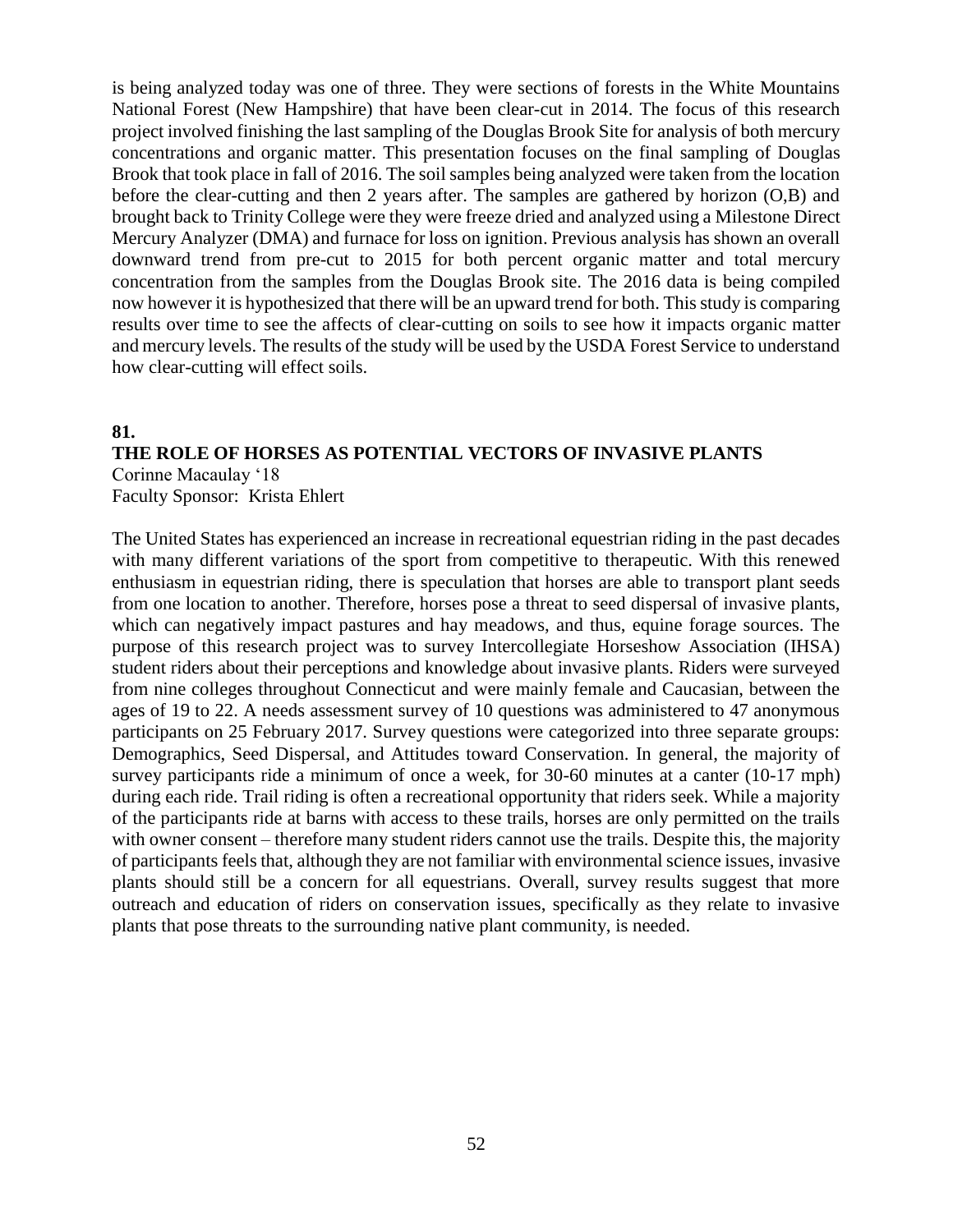# **82. ACCUMULATION OF TRACE METALS IN URBAN POND ECOSYSTEMS** Hazel Robertson '19, Torrey Hill '19, Shane McLaughlin '19, Colbie Cook '19, Lupita Barajas '17

Faculty Sponsor: Amber Pitt

Trace metals are elements such as copper, iron, or lead, all of which can be toxic to organisms when present in high concentrations, although they are typically found at minimal levels in the environment. These metals can be introduced into the environment through emissions from fuel combustion, industrial materials, agriculture, and much more. High concentrations of trace metals in wetland environments can adversely affect both wildlife and overall ecosystem health. The EPA has established criteria based on scientific analysis of which trace metal concentrations are ideal for the cultivation of aquatic life and which concentrations pose significant risks. The element selenium specifically is one such trace metal that can be nutritionally essential to wildlife in small doses but extremely toxic in large concentrations. Therefore, determining the concentration of trace metals, such as arsenic, copper, selenium, and lead in local ponds can help determine the relative threat these contaminants pose to wildlife and the broader ecosystem. Our objective was to determine the concentration of trace metals in ponds within the greater Hartford, Connecticut metropolitan area. We collected sediment samples from ten urban ponds in and around Hartford. For each pond sediment sample, we used an Inductively Coupled Plasma Optical Emission Spectrometer (ICP-OES) to determine the concentration of seven different metals for which concentration criteria have been established for limiting impacts to aquatic ecosystems. Ponds contained high concentrations of trace metals with known toxicological effects. Concentrations of arsenic, cadmium, copper, iron, and lead surpassed the recommended maximum limits established for those substances in aquatic ecosystems. These results indicate that pond ecosystems in the greater Hartford area are heavily impacted by trace metal contaminants which pose a risk to wildlife and ecosystem health.

### **83.**

# **THE EFFECT OF MERCURY POLLUTION ON TERRESTRIAL VASCULAR PLANTS** Joseph R. Ruggiero '19

Faculty Sponsor: Jonathan R. Gourley

The presence of heavy metals such a mercury can have a significant impact on quality of soil and plant life. Previous studies have concluded the accumulation of mercury in various parts of terrestrial vascular plants will result in reduced growth and impaired metabolism. The goal of this study will be to observe and trace the accumulation of mercury within different sections of vascular plants. \*Bean plants\* will be grown for approximately 6-8 weeks until maturity. Mature plants will be subjected to different concentrations of mercury over multiple trials for a varying amount of days and weeks before cultivating and dividing into three parts: the root, stem and the leaves. Previous analysis has indicated the highest concentration of Hg is measured in the roots, and the distribution of Hg was positively correlated to the root size. However, other studies have found that the distribution of Hg throughout the plant is dependent on the species observed. Therefore, it is hypothesized that the bean plants cultivated will show the highest Hg concentrations in the roots due to their fine roots and rapid metabolism. The results of this study will be applied to summer research, which will investigate the uptake of Hg by higher order terrestrial species. This can then be applied to other projects correlated to mercury distribution among the Environmental Science Program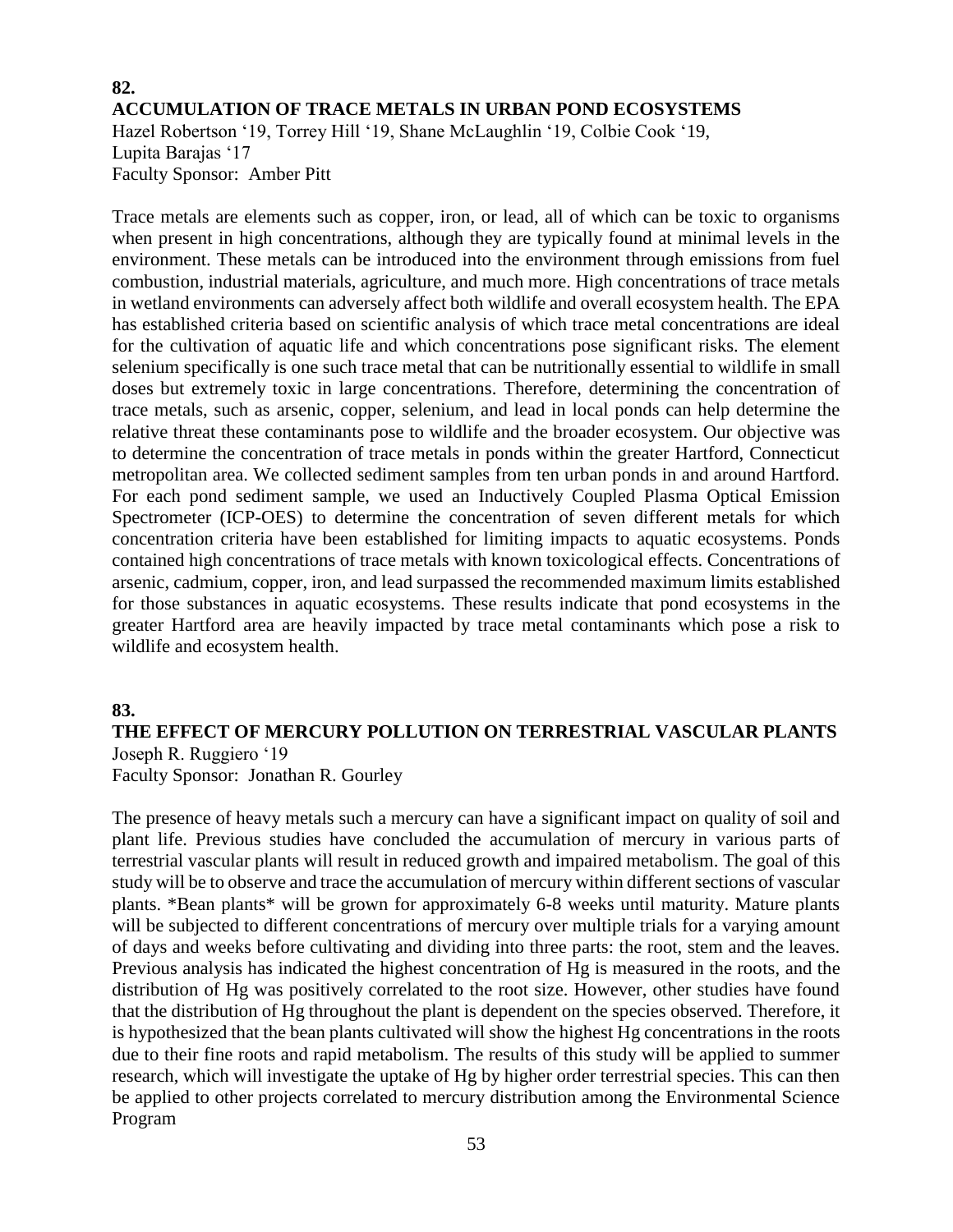# **HEALTH FELLOWS**

#### **84.**

## **ASSESSING RISK BEHAVIOR AND PROVIDING HEALTH EDUCATION TO URBAN YOUTH**

#### Hannah Adams '17

Faculty Sponsors: Alison Draper, Maryann McGuire RN, MPH, Garry Lapidus PA-C, MPH Director Injury Prevention Center, Assoc Prof., Pediatric & Public Health UCONN School of Medicine

The Youth Risk Behavior Survey (YRBS) was created by the Centers for Disease Control and Prevention to monitor youth risk behaviors in private and public school students across America. Youth risk behaviors are those that increase the chance of injury, illness, and death in young people and arise from things such as sexual encounters, tobacco, alcohol, other substance use, diet and physical activity. Many major cities in the United States participate in this survey however Hartford, CT does not. Capitol Squash is an afterschool program that enrolls Hartford public school students from low-income families and the goal is to get students into four-year colleges and universities. This is a good program for administration of the YRBS. The thirty-seven Capitol Squash students, fourth through seventh graders, play squash for one hour and receive academic assistance for the second hour. This present study administered a modified version of the Middle School YRBS to Capital Squash (CS) students at Trinity College and compared these data to the YRBS administered in Rhode Island middle school students. Many results of this survey were surprising, including 15% more RI students than CS students rode in a car where the driver had been drinking; CS students' alcohol use was higher than RI students however more RI students used marijuana and prescription drugs; RI students thought, planned and attempted suicide at more than twice the rate of CS students. All results from the CS survey were used to determine the most common youth risk behaviors and then harnessed to create a brain health lesson. This lesson educated students about age appropriate anatomy, physiology, and risk behaviors that can impact the central nervous system. This survey revealed some surprising results and indicates the full YRBS survey would be more impactful with a larger sample of Hartford students.

#### **85.**

# **STUDY OF BRAIN AND ALCOHOL RESEARCH IN COLLEGE AGE STUDENTS (BARCS)**

Alex Bednarek '18

Faculty Sponsors: Alison Draper, Maryann McGuire RN, MPH, Shashwath Meda MA, Godrey Pearlson MD*,* Olin Neuropsychiatry Research Center*,* Institute of Living

It was once thought, within the scientific community, that the brain stopped developing after adolescence. Thanks to advancements in analytical techniques and behavioral tests, neuroscientists now know that the human brain continues to mature through a person's 20's (Johnson, Blum, Giedd 2009). College students run extreme risk for increasing alcohol consumption for a number of reasons. Iconis et al (2014) found that a combination of individual, environmental and demographic factors are associated with an increased risk in alcohol use, and it is quite often student athletes that are susceptible. In the Brain and Alcohol Research in College Students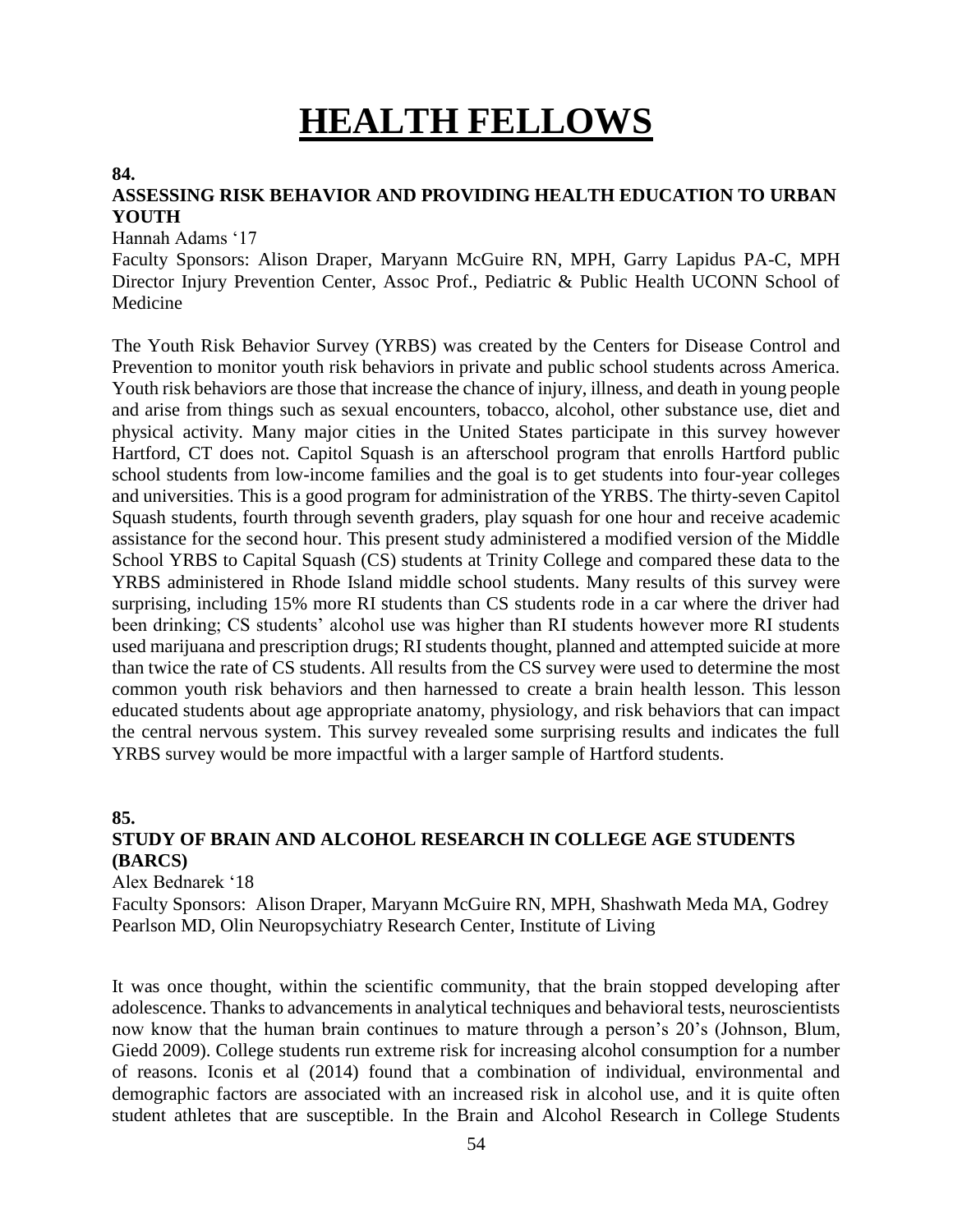(BARCS) study, 297 students from Trinity College, Central Connecticut State University and Yale University documented their alcohol research over a three-year period to determine effects of alcohol consumption on resting brain state activity. Researchers looked at variables associated with drinking such as pass-out/blackout episodes, number of drinks during binge episodes in last 6 months, number of binge episodes in last 6 months and total drinks in last 6 months, to determine severity (no drinking, moderate, chronic) of drinking on resting brain state. Voxel based functional magnetic resonance imaging (fMRI) analysis suggested that chronic drinking an effect on the resting brain states of college age students that participated in the BARCS study. Comparisons between resting state and drinking variables displayed eight significant networks to be analyzed based on their signal to noise characteristics. Of these eight networks, four showed decreases in functional connectivity when greater alcohol consumption was found within associated drinking variable. These results show that heavy or chronic drinking causes a decrease in functional connectivity within the brain.

#### **86.**

# **IMPROVING THE VISUAL SCREENING OF 3-YEAR-OLDS AT A PRIMARY CARE CLINIC**

#### Margaret Curlin '17

Faculty Sponsors: Alison Draper, Maryann McGuire RN, MPH, Catherine Wiley, MD, and Patricia Garcia, MD, Primary Care, Connecticut Children's Medical Center, Community Health Center, Inc.

Background: Delay in diagnosis of amblyopia increases the risk of permanent visual damage and even blindness. The AAP recommends visual acuity screening beginning at age 3 at each annual well child visit. We aimed to improve and sustain visual screening rates in 3-year-olds to 90%.

Design/Methods: A retrospective analysis was conducted using data from the patient charts of each 3 and 4-year-old receiving well child care to determine trends in monthly screening rates, referral rates, and the rate of attendance at referral appointment. Barriers were identified and sequential interventions were planned and implemented as necessary.

Results: The vision screening rate of 3-year-olds decreased from 93 to 76% following a change in system operations. Evaluation of a subsequent intervention demonstrated a sustained increase in screening rate to 94%. The referral rate for 3-year-old children with abnormal screening results was 40% on average, and 45% for 4-year-olds. Approximately 13% of patients that were referred attended a follow-up appointment with an eye care specialist.

Conclusion/Discussion: Although vision screening rates decreased after a change in system operations, a successful intervention resulted in a sustained, and higher than baseline screening rate. The screening rate varied between 3 and 4-year-olds, which is likely because the majority of 3-year-old vision screenings included the use of an autorefractor, which requires additional training to use, while 4-year-olds used a Snellen wall chart. Referral rates continue to be relatively low; evaluation of this intervention is on-going. Future interventions should focus on sustaining high vision screening rates long-term, further analyzing and improving the rate of referral, attendance at referral appointments, and outcomes of referral.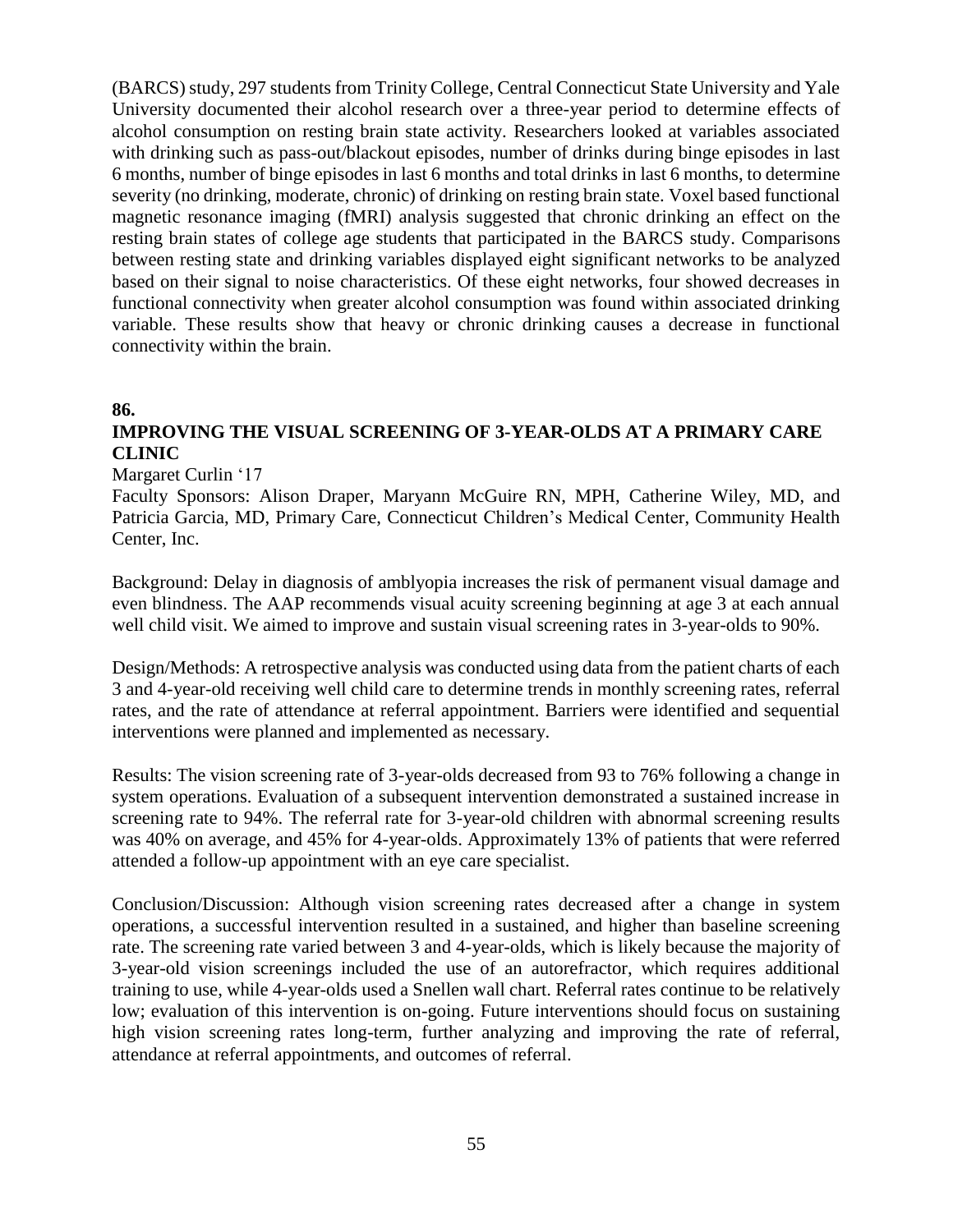# **87. IMPACT OF A COMPREHENSIVE ANTIBIOTIC EDUCATION PROGRAM ON PATIENT SATISFACTION DURING HOSPITALIZED CARE**

Justin Curran '17

Faculty Sponsors: Alison Draper, Maryann McGuire RN, MPH, Booth Wainscoat, DO, Hartford Hospital Department of Infectious Disease

Antimicrobial stewardship (AMS) programs, at the broadest level, oversee the responsible distribution and use of antibiotics. Beginning January 1, 2017, the Joint Commission on Accreditation of Healthcare Organizations (JCAHO) issued mandatory requirements for all acute care hospitals to implement AMS programs, with JCAHO requiring a facet of AMS programs to involve educating patients on appropriate antibiotic use. The purpose of this quality improvement (QI) project is to observe the degree of understanding patients have regarding antibiotics, and if extra education yields high satisfaction with care. The intervention begins with patients taking a survey that assesses their knowledge and opinions of their antibiotics, course of treatment, the role of antibiotics in their health, and their desire for more information. Those who desire more information receive a folder of information, along with a verbal synopsis of the information by the antibiotic education team (AET). Following the survey, patients take a second survey measuring knowledge and opinions on the same metrics as in the pre-intervention survey, as well as if they felt the program increased their overall satisfaction. A student's t-test compared the results of patient's knowledge and opinions regarding antibiotics between the pre-intervention and postintervention surveys, and found significant increases in patients' confidence with their knowledge regarding antibiotic resistance and their course of treatment, though not with the role of antibiotics in their health. The results also indicated that patients who agreed to participate in the project mostly expressed a strong desire to receive the additional information, and mostly reported high satisfaction with care following the intervention. Due to the narrow timeframe for the project to take place, several biases were incurred, however Dr. Booth Wainscoat, a medical expert, feels this to be a potential avenue for increasing patient satisfaction and deserving of a full study, the design of which is proposed as a component of this project.

# **88. THE CLINICAL APPLICATION OF MESENCHYMAL STEM CELLS IN ORTHOPEDIC MEDICINE**

Elizabeth DiRico '17 Faculty Sponsors: Alison Draper, Maryann McGuire RN, MPH

Mesenchymal stem cells play an essential role in injury repair in the human body, this mechanism is also known as stem cell mediated healing. The application for this form of regenerative medicine is endless and relevant in many fields of medicine, but especially promising in orthopedic medicine. Current orthopedic surgery is centered on invasive procedures that present high risk and moderate outcome. Mesenchymal stem cells have seen very favorable results in the treatment of treatment for degeneration in the knee joint and degenerative disc disease. I argue that mesenchymal stem cells are in many cases a more effective treatment for orthopedic conditions. Regenerative medicine has many advantages over surgical intervention in terms of safety, success rate, patient satisfaction and functional improvement.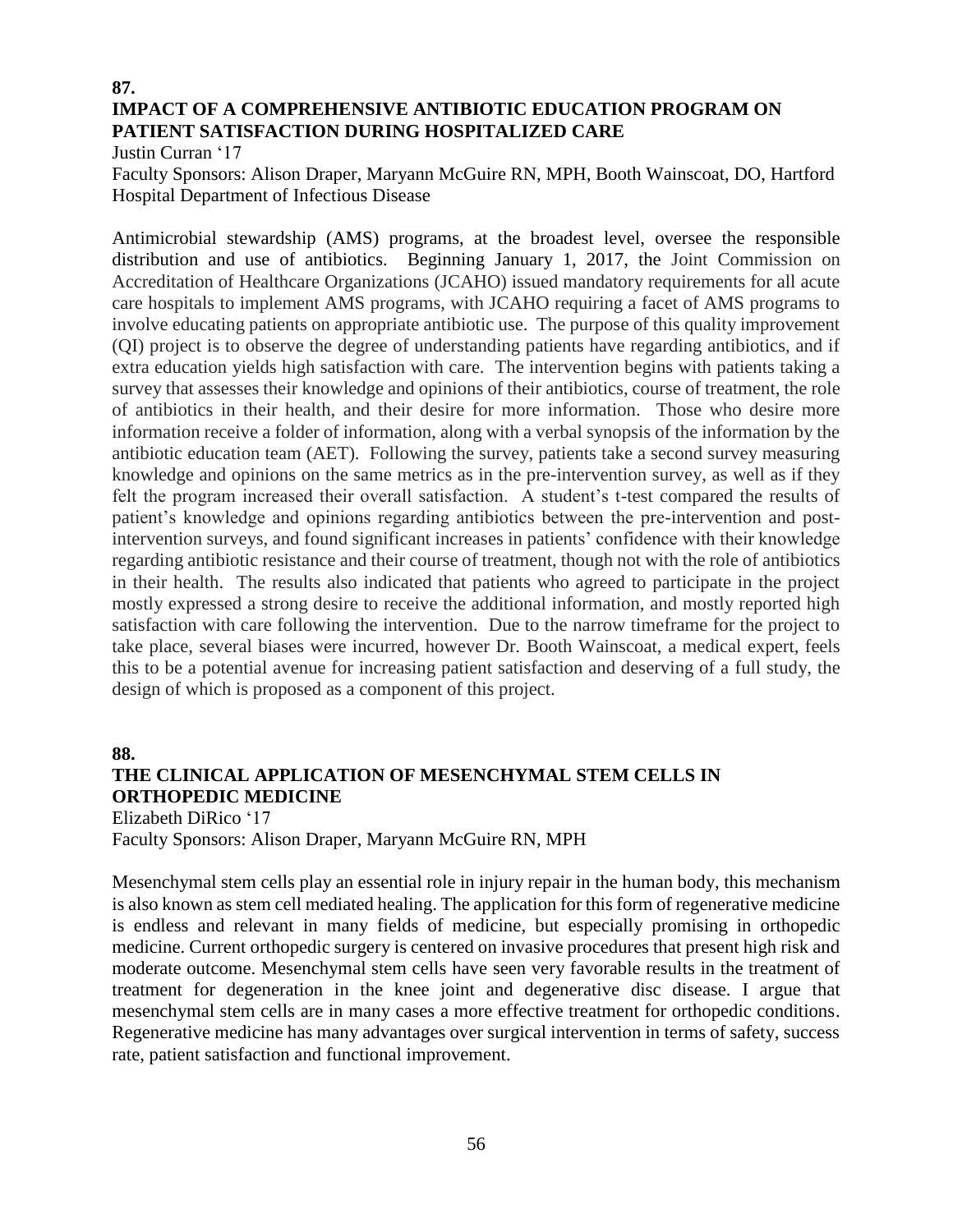## **89. ASSOCIATION BETWEEN GAD-7 AND DISTRESS THERMOMETER SCORING AND CORRELATION BETWEEN MEDICAL VISIT TYPE AND SUPPORTIVE CARE SEEKING BEHAVIOR IN THE GYNECOLOGICAL ONCOLOGY PRACTICE SETTING**

Melindy Dorcin '17

Faculty Sponsors: Alison Draper, Maryann McGuire RN, MPH**,** David Finitsis, PhD Hartford HealthCare Cancer Institute

In cancer patients, psychosocial distress can result in adverse health effects (Snowden *et al.*, 2011). Since distress screening tools help to connect distressed patients to intervention resources that prevent these adverse effects from taking root, understanding and improving these tools is of the utmost importance (Anderson *et al.*, 2007). This study works to determine if the two distress screening tools employed by the Hartford HealthCare Cancer Institute, the GAD-7and the Distress Thermometer (DT) show agreement in their assessment of distress and to determine if there is any relationship between pivotal medical visit and patient consent to supportive care in gynecology oncology patients. Data for this study were obtained from the medical record of the Cancer Center Wellness Assessments collected from adult gynecological cancer patients seen for office visits at Hartford Hospital. Pearson's *r* correlation coefficient statistic was used in order to test the agreement between GAD-7 and Distress Thermometer scoring and the association between the presence of consent to supportive care and pivotal appointment time were tested parametrically with a multiple logistic regression approach and non-parametrically using chi-square. A strong correlation was found between GAD-7 and Distress Thermometer score ( $N=108$ ,  $r(107)$  = 0.81,  $p < .001$ ). This suggests that one tool could be removed from the Wellness Assessment. The results also indicate that there is not a statistically significant relationship between pivotal appointment time and supportive care seeking behavior (*p >* 0.50). However considering the small sample size analyzed  $(N=32)$ , this value is considered to be statistically underpowered. The raw data suggests that patients making non pivotal visits were more likely to exhibit supportive care seeking behavior than patients making pivotal visits. This trend contradicts the recommendation that psychosocial distress screening be at "pivotal medical visits" (American College of Surgeons, 2015). In either case, these findings warrant further study.

#### References

American College of Surgeons. Commission on Cancer. (2015). Cancer program standards 2016: Ensuring patient-centered care. American College of Surgeons.

Andersen, B. L., Farrar, W. B., Golden-Kreutz, D., Emery, C. F., Glaser, R., Crespin, T., & Carson, W. E. (2007). Distress Reduction from a Psychological Intervention Contributes to Improved Health for Cancer Patients. *Brain, Behavior, and Immunity*, 21(7), 953–961. <http://doi.org/10.1016/j.bbi.2007.03.005>

Snowden, A., White, C. A., Christie, Z., Murray, E., McGowan, C., & Scott, R. (2011). The clinical utility of the distress thermometer: a review. *British Journal of Nursing*, 20(4), 220.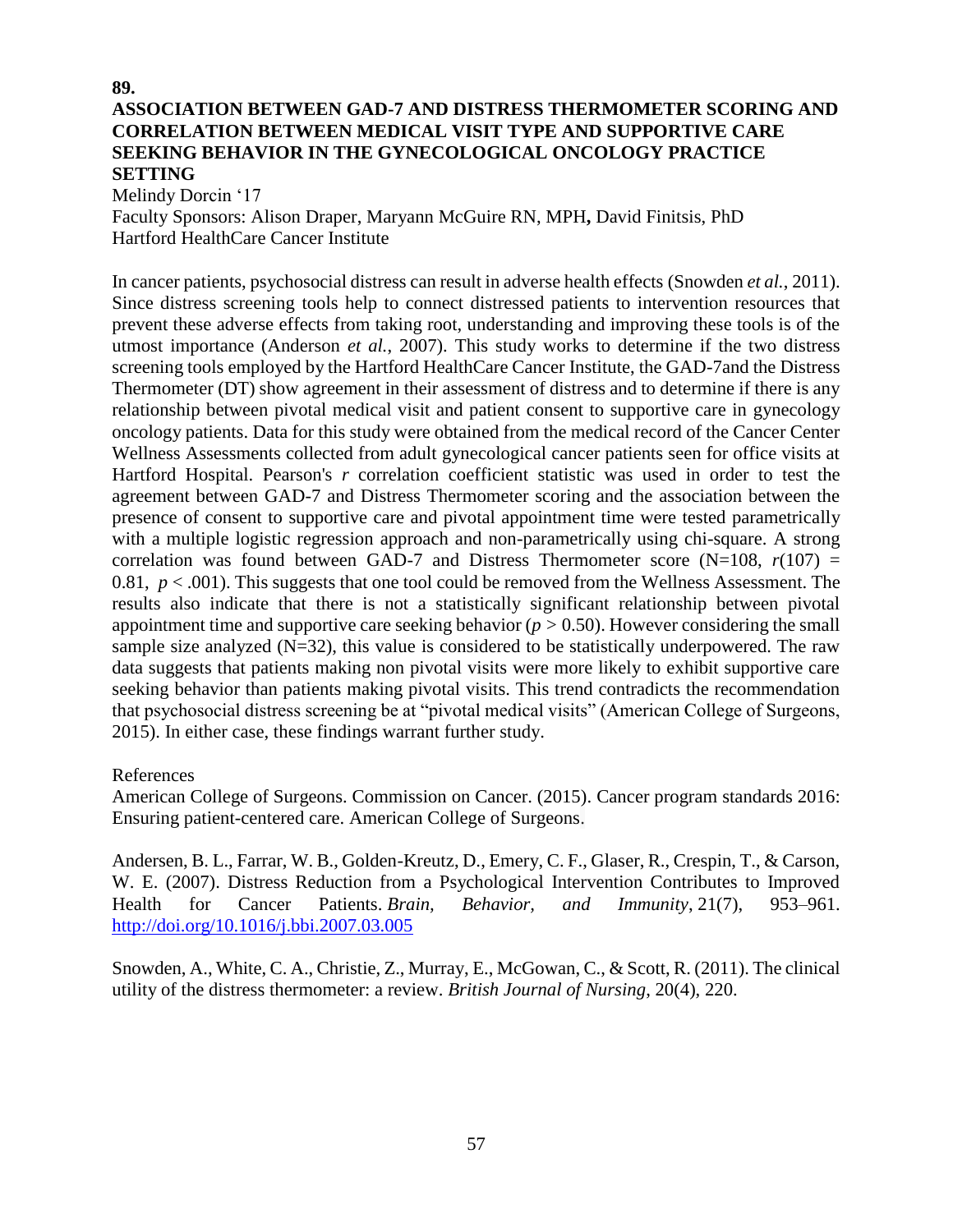# **90. EFFECTS OF PROBIOTICS ON MOTOR AND NEUROLOGICAL SYMPTOMS AND QUALITY OF LIFE IN PATIENTS WITH PARKINSON'S DISEASE**

Lucy Honeycutt '18

Faculty Sponsors: Alison Draper, Maryann McGuire RN, MPH, Duarte Machado, MD Hartford Healthcare Medical Group - Neurology

Parkinson's Disease (PD) is a neurodegenerative disorder characterized by tremor, rigidity, and bradykinesia or slowness of movement. The most widely reported symptom in patients with PD is constipation, which affects more than 80% of patients and has been shown to be a result of an altered gut microbiome. Probiotics have been used to restore this altered gut microbiome and alleviate constipation in PD patients, but no study has been conducted that evaluates how alleviating constipation affects symptom control and quality of life. This study uses validated survey tools including, but not limited to, the PDQ-39, ADLQ, and UPDRS (Parts II and III), to evaluate the following questions: (1) do symptom control and quality of life differ between PD patients with and without constipation, (2) does a multi-strain, high colony forming probiotic alleviate constipation in PD patients, (3) does alleviating constipation in PD patients using a probiotic improve motor and neurological symptom control and quality of life, (4) is a high potency probiotic more effective at alleviating constipation than a less potent probiotic. Interim data analysis indicates that probiotics may improve sleep ( $p < 0.05$ ) but the sample size is too small to find any statistical significance with other investigated parameters such as quality of life or motor examinations. The study will continue until sufficient statistical power is reached when at least 190 patients have been enrolled (anticipated approximately August 2017).

## **91.**

# **THE ROLE OF ALCOHOL IN PEDESTRIAN INJURIES IN HARTFORD**

Lilla Kis '18

Faculty Sponsors: Alison Draper, Maryann McGuire R.N., M.P.H, James Feeney M.D., Saint Francis Hospital and Medical Center

The aims of this research were to determine the prevalence of serum EtOH positivity in a population of patients struck by motor vehicles in the Hartford, Connecticut area, and to elucidate the effects of alcohol on the outcomes of these injured pedestrians. We conducted a retrospective review of the St. Francis Hospital Trauma Quality Improvement Program (TQIP) registry for patients who presented to the hospital after being struck by a motor vehicle between April 2014 and January 2017. Patients were stratified based on whether or not they had serum EtOH positivity and the two groups were analyzed for differences in time of day of injury, season, age, gender, ISS, GCS, ICU admission, ICU LOS, HLOS, discharge destination, and mortality. Pedestrians with EtOH positivity were more likely to be injured at night compared to those patients who tested negative for EtOH. Additionally, a significant difference in seasonal variation was noted between the two groups, with more injuries during colder months in the no alcohol group but no clear trend in the EtOH positive group. The EtOH positive group had significantly more males, but the two groups did not differ with regards to age, ISS, or GCS. There were no significant differences in ICU admission, HLOS, discharge destination, or mortality, but there was a trend towards shorter ICU LOS in the EtOH positive group.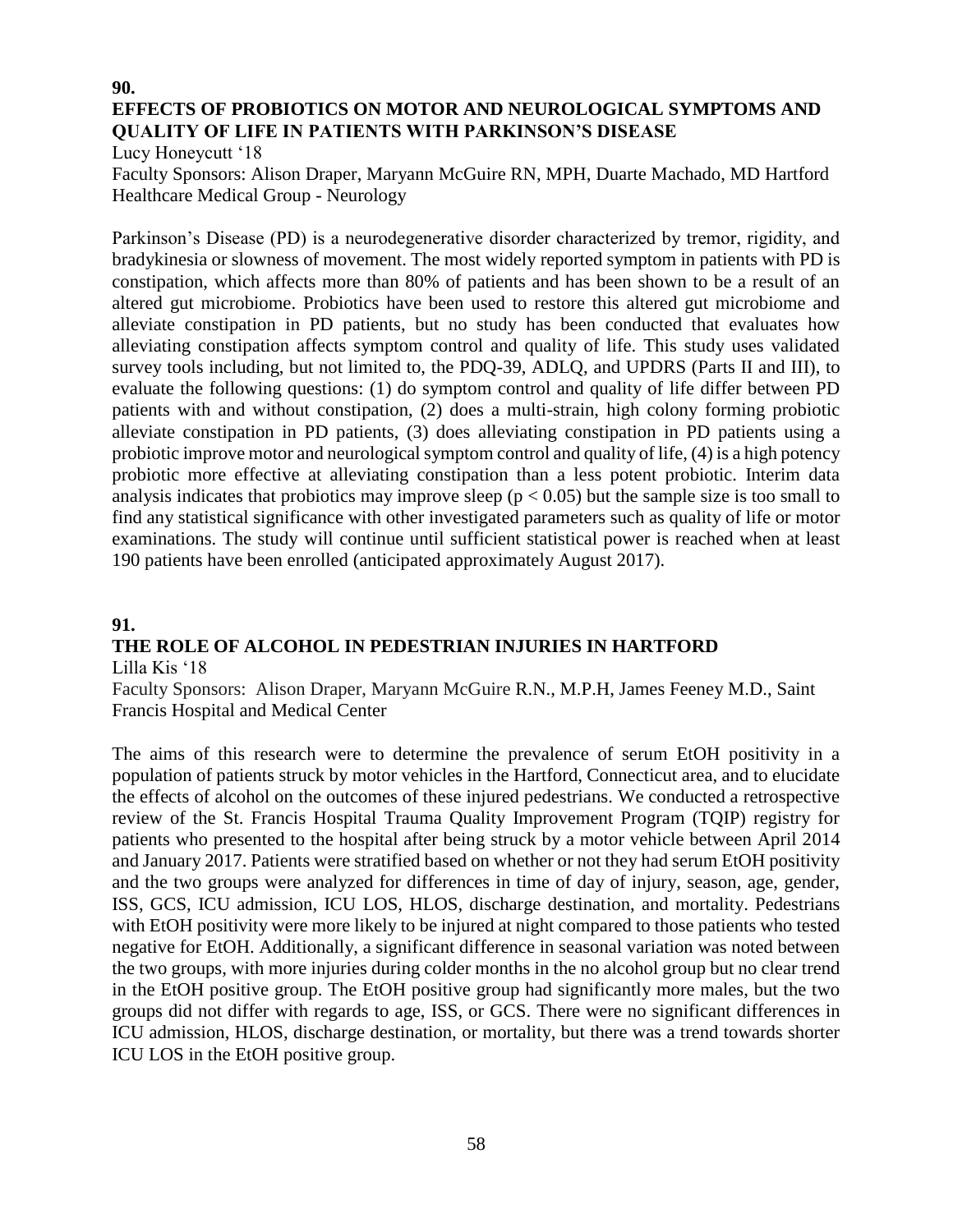# **92. THE EPIDEMIOLOGY AND PREVENTION OF YOUTH SUICIDE**

Melissa Maffeo '18

Faculty Sponsors: Alison Draper, Maryann McGuire RN, MPH, Garry Lapidus PA-C, MPH Director Injury Prevention Center, Assoc Prof., Pediatric & Public Health UCONN School of Medicine

Suicide is the second leading cause of death among youth and young adults ages 15-24 accounting for 5,491 deaths annually. For each suicide there are approximately 25 attempts representing a significant health care and economic burden to the U.S. This study is a descriptive epidemiological analysis of suicide and suicidal behavior among U.S. persons 15-24 years of age from 2010-2016. Suicide fatality data was collected from the Web-based Injury Statistics Query and Reporting System (WISQARS) maintained by the CDC. Sources of non-fatal suicide behavior were collected from the Youth Risk Behavior Survey. Variables included demographics (age, gender, race, ethnicity) method of suicide, and geographic location. Data tables, charts and maps generated using WISQARS are displayed in Adobe Captivate, an e-learning software module. In 2010, there were 4,600 suicides among youth ages 15-24 in the U.S. This results in \$8,520,554,000 in medical and work loss costs. In Connecticut, there were 39 suicides totaling \$72,613,000. Non-fatal suicide attempts resulting in hospitalization are higher among females than males (218 vs 155/100,000 persons). Males are more likely to use a more lethal method (firearms) than females (ingestions). The public health response to suicide is described at the national, state, and local level. Raising awareness of the scope of the problem and identifying young persons at high risk and providing referral to mental health treatment is an important of suicide prevention organization. The Jordon Porco Foundation is supporting a national campaign to implement programs at high school and college campuses to encourage creating a conversation about mental health as well as educating students to be confident in identifying the risk factors of suicide.

#### **93.**

# **COMPARISON OF BASELINE PSYCHOPHYSIOLOGICAL BIOMARKER: ANXIETY DISORDERS PATIENTS VS. HEALTHY CONTROLS**

Kevin Makie '17

Faculty Sponsors: Alison Draper, Maryann McGuire RN, MPH, Gretchen Diefenbach Ph.D, Anxiety and Disorders Center, Institute of Living

Psychophysiological biomarkers are becoming a topic of great interest in clinical psychology, especially how they relates to anxiety disorders. Recent anxiety based research has shown that sympathetic arousal and resting states are good predictors for the effectiveness of cognitive behavioral therapy (CBT) (Field, Beeson and Jones, 2015). Research has also revealed that persons who have been diagnosed with anxiety related disorders have different resting state biomarkers when compared to a healthy control (Inselet et al., 2010). In this study participant data was collected during the patient's intake or before the first therapy session at the Anxiety and Disorders Center. The data was collected using Biopac Systems and analyzed using Acqknowledge software. The data was then compared to healthy control baseline data that was collected from previous research. The biomarkers that were collected were end tidal  $CO<sub>2</sub>$  (eCO<sub>2</sub>), EMG, heart rate variability (HRV), respiratory sinus arrhythmia (RSA), skin conductance level (SCL) and nonstimulated skin conductance response (NS.SCR) per 5 minutes. In total 23 patients (N=22) took part in the study, of which 7 were children  $(N=7)$  and 15 were adults  $(N=16)$ . The healthy control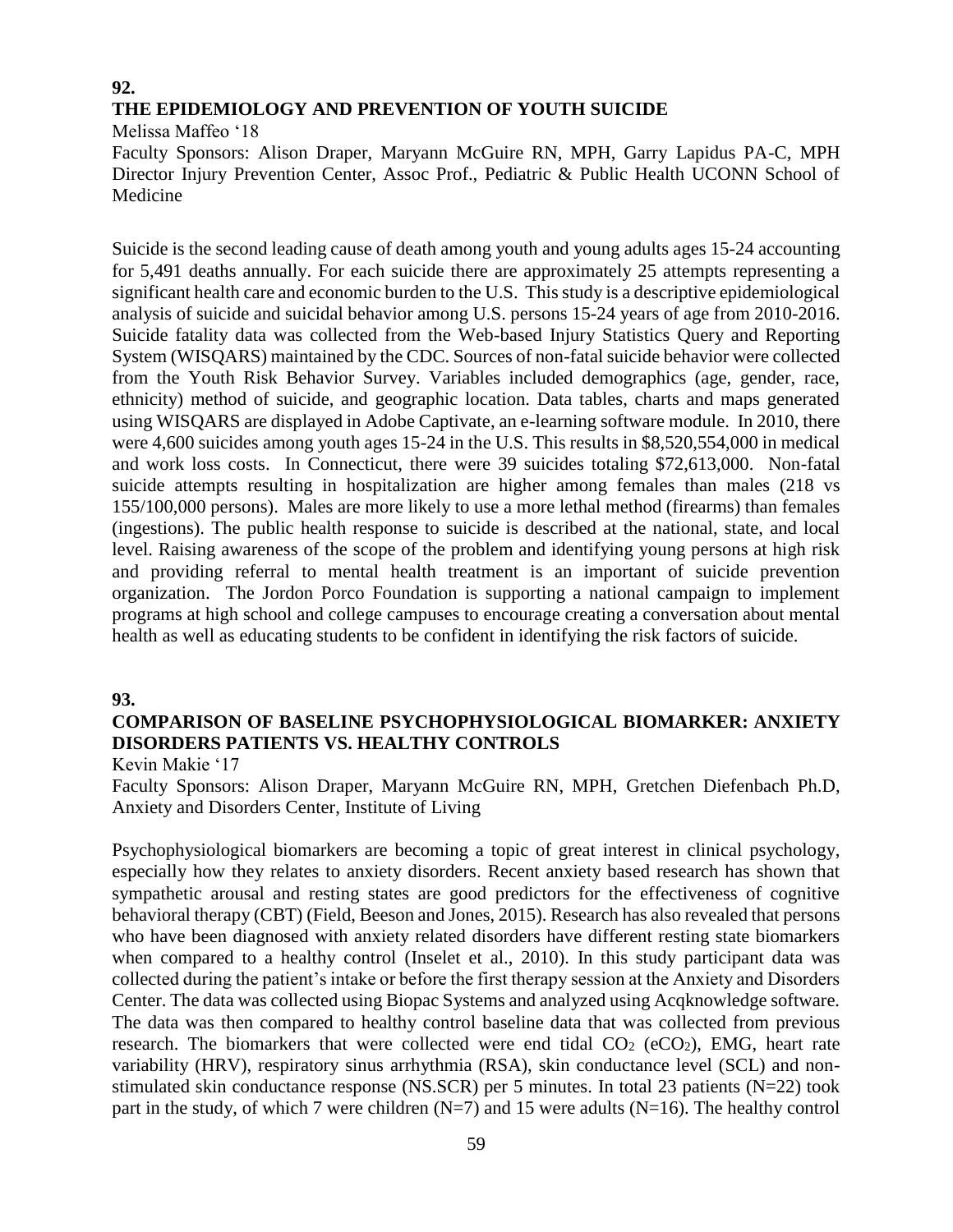data was gathered from previous published research. There was only a significant difference in the eCO2 in the adult group (AD 27.86% CO2 +/- 3.22%, HC 36.6% CO2 +/- 3.5%) (p=0.009). There was no significant difference in the adult SCL and NS.SCR as well as child eCO2, SCL and NS.SCR. No data for HRV, RSA and EMG was presented because of the small sample size restricts the ability to accurately present the data. This study is still in the initial data collection phase with an ultimate goal of collecting data on 200 participants. Also, none of the patients have had CBT yet so the effectiveness cannot be tested.

#### **94.**

# **REVIEW OF INPATIENT PEDIATRIC CENTRAL LINE INFECTION EVALUATION AND MANAGEMENT AT CONNECTICUT CHILDREN'S**

Kiley Nygren '17

Faculty Sponsors: Alison Draper, Maryann McGuire RN, MPH, Nicholas Bennett MBBChir, PhD, Connecticut Children's Medical Center (CCMC)

Central venous line (CVL) infections are a type of nosocomial infection. Certain pediatric patients have factors that increase their risk of infection, such as short bowl syndrome (SBS), cancer, age and weight. The immediate diagnosis of these infections is crucial in the timely management and treatment. There are many variations in regards to the best diagnosis technique and treatment recommendations in pediatric patients. The aim of this study was to look at the risk factors, diagnostic techniques, treatment methods, catheter removal and the length of hospital stay in hopes of determining how patients obtain better outcomes in the occurrence of a CVL infection.

We obtained a database containing patients with suspected line infections and reviewed the charts corresponding to those infections from 2015 and 2016. The hospital location where culture was drawn, number of blood cultures, consults, central venous line location, possible risk factors, antibiotic used, catheter removal and length of hospital stay were gathered.

It was found that patients under age 3 accounted for 50% of CVL infections and greater than 50% of infections were found in patients weighing less than 25 kg. Of the infections studied 61% were found in patients who had recurring CVL infections and of those recurring infections 64% had SBS. Of the patients who had positive blood cultures in the ED, the median length of stay was 10 days and 40.5 days when diagnosed in the PICU. The recommendations suggest a peripheral blood culture be drawn on all patients prior to antibiotic; only 33.3% of patients had peripheral blood samples drawn within 24 hours.

By looking at the diagnosis, treatment and management of CVL infections at CCMC we were able to determine increased rick factors, which techniques give the best outcomes and provide recommendations in the treatment of pediatric CVL infections.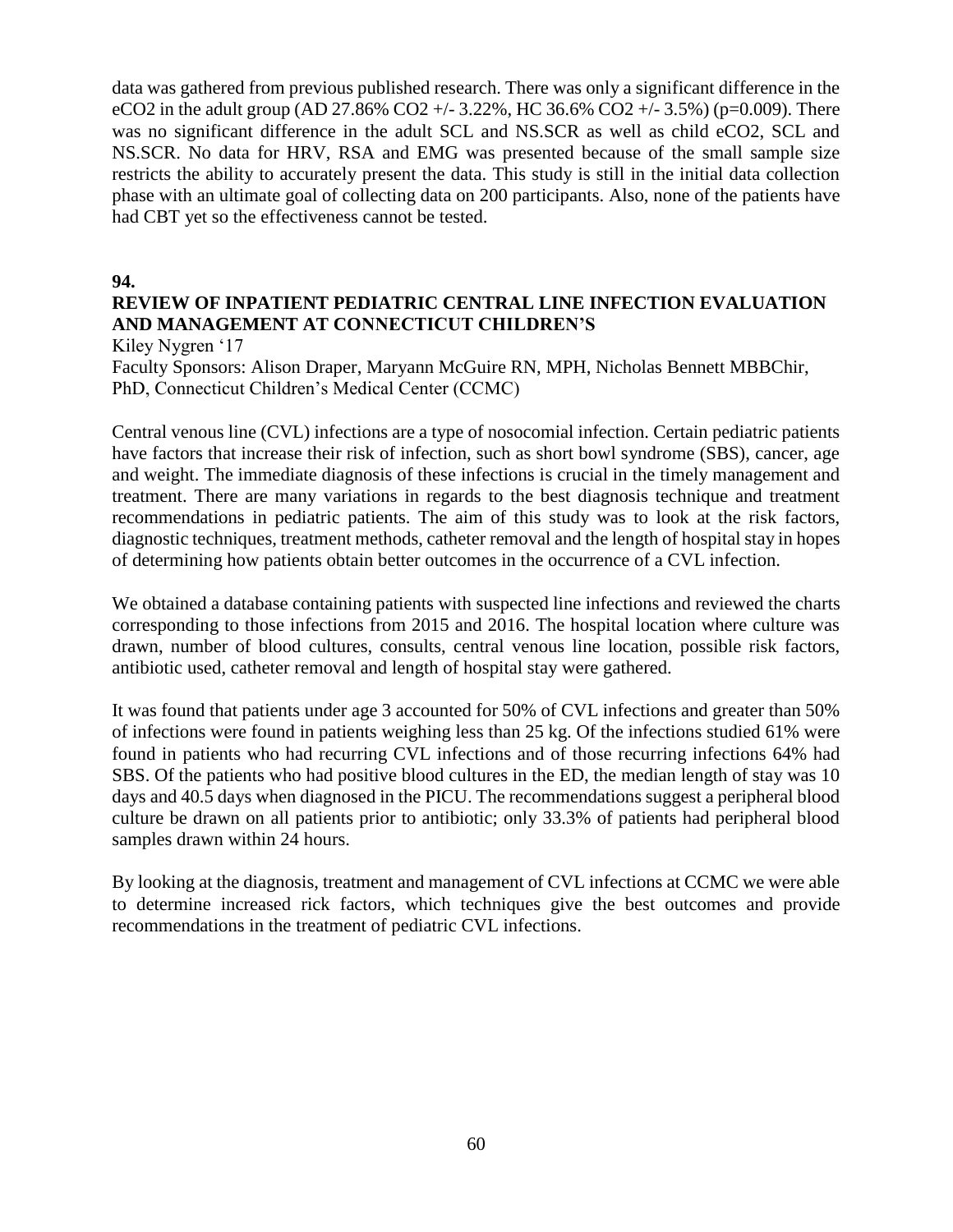#### **95. UNNATURAL SELECTION: THE RECENT EVOLUTION OF PEDIATRIC SURGERY IN THE UNITED STATES, 2005-2014**

Daniel A. Reich '18 Faculty Sponsors: Alison Draper, Maryann McGuire RN, MPH, Brendan T. Campbell MD, MPH, Katherine W. Herbst M.Sc, Department of Pediatric Surgery, Connecticut Children's Medical Center, Hartford, CT

The subspecialty of pediatric surgery developed as the need for specialized treatments of uncommon and complex congenital anomalies and childhood surgical diseases increased. As a result to the increase in pediatric surgeon subspecialties, the objective of the study was to determine whether the breadth of surgical cases being performed by pediatric surgeons in the United States has become less diverse over time.

The study design used a retrospective cohort with the setting being a non-profit, tertiary care pediatric hospitals participating in the Pediatric Health Information System database. Patients included were <12 years who underwent one of nine common outpatient surgical procedures between January 2005 and December 2014. Patients undergoing concurrent procedures, and procedures performed by surgeons other than pediatric surgeons, urologists, or otolaryngologists were excluded. The main outcome measure was temporal trends in the proportion of procedures performed by pediatric surgeons

Procedures were identified by ICD-9 code and grouped into three categories: 1) Abdominal (anal fistulotomy, umbilical herniorrhaphy, port placement), 2) Head/neck (thyroglossal duct cyst excision, branchial cleft excision, cervical lymph node excision), 3) Genitourinary (inguinal herniorrhaphy, orchiopexy, circumcision). Results included were 194,026 procedures, 36,729 (19%) abdominal, 9,371 (5%) head/neck, and 147,926 (76%) genitourinary. Pediatric surgeons performed nearly all of the abdominal procedures, which demonstrated little temporal change. Head/neck and genitourinary procedures showed a significant downward trend for pediatric surgeons during the study period  $(p<0.001)$ . Head/neck cases performed by pediatric surgeons declined from 56.3% to 35.8%, while the proportion performed by otolaryngologists rose from 43.7% to 64.1%. Similarly, the proportion of genitourinary cases fell from 48.0% to 31.7% for pediatric surgeons, and increased from 52.0% to 68.0% for urologists.

In conclusion, the breadth of cases performed by pediatric surgeons has evolved significantly over time. These data provide relevant and actionable information for pediatric surgical workforce planning in the United States.

**96.**

#### **DETERMINING THE EFFICACY OF DOXYCYCLINE IN THE PREVENTION OF MANDIBULAR THIRD MOLAR EXTRACTION POSTOPERATORY COMPLICATIONS WITH RESPECT TO ITS PREDECESSOR TETRACYCLINE.**  Jordan Reid '17

Faculty Sponsors: Alison Draper, Maryann McGuire RN, MPH, Stuart Lieblich DMD, Avon Oral and Maxillofacial Surgery

Third molar surgery has become a routine procedure in the United States requiring the removal of one or all the maxillary and mandibular third molars. The most common post-operative risk factors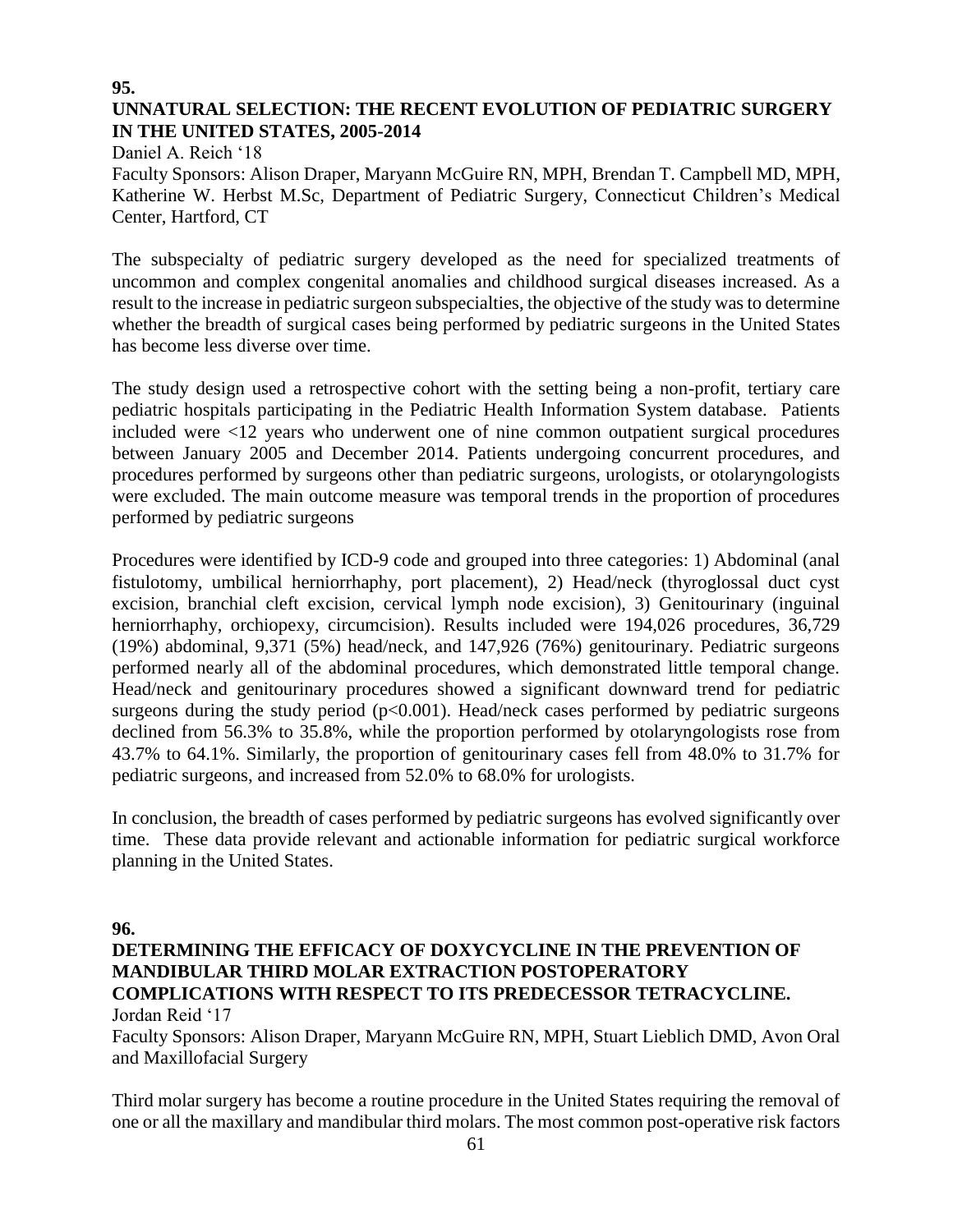of third molar extraction procedures are alveolar osteitis (dry socket) and infection, both of which are believed to be mitigated by the use of antibiotics. Topically applied, prophylactic tetracycline has been proven to effective in reducing the incidence of dry socket and infection, however, the efficacy of newly utilized doxycycline in prevention of these two common risk factors must be demonstrated against its predecessor.

Retrospective analysis was done for 1096 mandibular third molar extractions conducted on 598 patients seen at Avon Oral and Maxillofacial Surgery LLC. during the year 2016. Intrasocket doxycycline was applied to the extraction site post-operatively for all procedures included in the study to mirror two previously conducted studies where intrasocket tetracycline was used instead, allowing for direct comparison of statistical findings between the two analogous studies. All data was compiled from the DSN electronic medical record software utilized by the practice for all mandibular extractions of teeth 17 and 32 regardless of age, sex, and past medical history.

Data analysis of a combined 2978 teeth between all three studies demonstrated statistically significant differences in tetracycline and doxycycline efficacy in full bony impaction procedures overall and early (overall P= .005; early P= .002) but not in delayed infection (delayed P= .405) as well as overall and early infection incidence (overall P=.012; early= .011). Erupted, soft tissue impacted, and partial bony impacted third molar did not demonstrate any significant difference in post-op complication prevention between both antibiotics. Statistical analysis did not demonstrate any significant difference in doxycycline efficacy for overall dry socket incidence  $(P= .070)$ . However, no available literature comparison for dry socket by impaction type was able to be find.

Given the functional and structural similarities between doxycycline and tetracycline, there was no expected significant difference in the efficacy of either topical antibiotic. However, the results of this study suggest that tetracycline is less effective at reducing the incidence of postoperative complications in more complex surgeries where trauma to the patient and heal time are greater. With intrasocket doxycycline's ability to reduce the incidence of post-operative complications relative to tetracycline in more traumatic extraction surgeries, not only will patients healing success be increased while the need for follow up treatment interventions reduced, subsequent additional treatment costs to the surgeon will be reduced as well.

*Key terms:* alveolar osteitis, prophylactic

#### **97.**

# **PROFESSIONAL IDENTITY: A QUALITATIVE LOOK INTO THE PERSPECTIVES OF NON-PHYSICIAN CARE PROVIDERS**

Rachael Smith '18

Faculty Sponsors: Alison Draper; Maryann McGuire R.N., M.P.H; Francis DiMario, M.D., Connecticut Children's Medical Center

Interprofessional practice (IPP) has become an increasingly common method of providing patient care within healthcare systems. However, the role that interprofessional practice plays on the professional identities of clinicians is unknown.

This study examined the perspectives of non-physician healthcare providers at Connecticut Children's Medical Center about how involvement in interprofessional practice affected their own professional identity.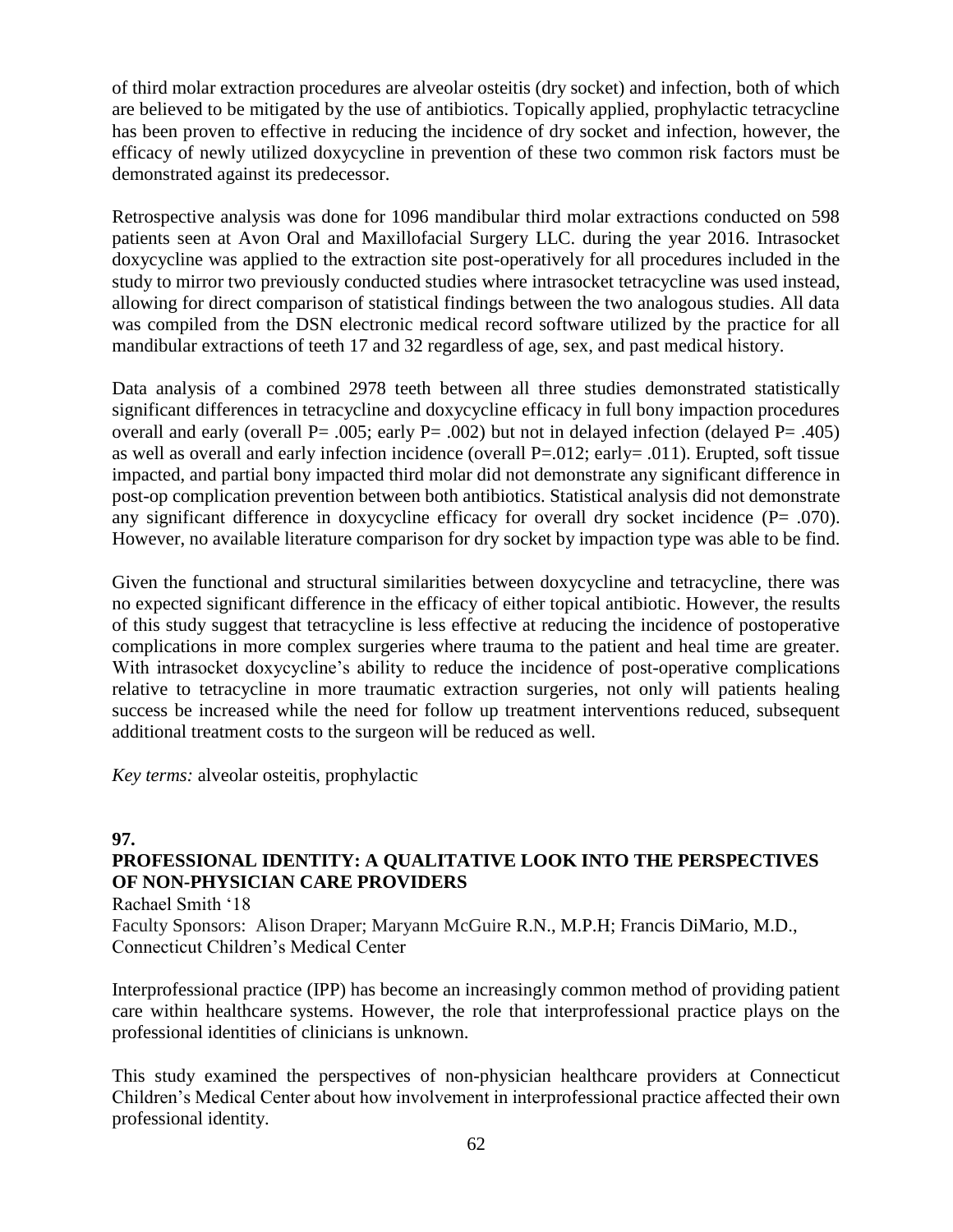A voluntary, non-validated survey was distributed to 67 APRNs and 38 PAs at CCMC through an intra-institutional email list. The survey consisted of demographic information and participant responses to statements along a five-point Likert-scale ("strongly agree" to "strongly disagree") separated into 3 domains (professional identity, role blurring, interprofessional practice).

To analyze by domain, participant responses were interpreted to show overall agreement or disagreement with each domain. For each individual statement, the means and standard deviations were calculated. Mean scores  $> 3.5$  showed statement agreement and mean scores  $< 2.5$  showed statement disagreement. Mean scores between 2.5 - 3.5 showed neutral statement response.

11 out of a total of 105 subjects participated in the study. Responses showed overall agreement with the interprofessional practice domain, suggesting that participants regularly participated in interprofessional practice and found it beneficial to patient care and their experience. Responses showed overall disagreement within the role-blurring domain, suggesting that team roles typically remained distinct and individuals did not practice skills outside their level of training. Responses showed overall agreement to the professional identity domain, suggesting that participants understood their roles as professionals and believed their personal values coincided with their professional values.

Limitations of this study included the small window of time available for the study. Due to this there were limited numbers of survey responses and direct participant interviews could not be conducted. Further qualitative studies done to examine the effects of teamwork and role blurring on professional identity are needed.

#### **98.**

#### **THE EFFECTS OF LOWER EXTREMITY KINEMATICS ON UPPER EXTREMITY JOINT STRESSES AND BALL VELOCITY IN COLLEGIATE AGED PITCHERS** Ryan Vultaggio '18

Faculty Sponsors: Alison Draper, Maryann McGuire RN, MPH, Matthew Solomito, PhD, Connecticut Children's Medical Center

Recent studies have indicated that the number of arm injuries in adolescent baseball pitchers has increased in the last decade. The majority of injuries occur to the elbow or shoulder of the pitcher, however it is unclear as to what causes these injuries as prior research points to overuse, poor mechanics, and early sports specialization. Specifically in question is how the lower extremity kinematics of the hip and knee influence upper extremity joint stresses and ball velocity in collegiate pitchers. Kinematic data was obtained from 143 collegiate pitchers between the ages of 17 and 24 using modern three-dimensional computerized motion analysis techniques. Linear regression analysis tests indicated that the knee flexion and hip internal rotation independently affected upper extremity joint stresses. Increased knee flexion at foot contact (FC) resulted in an increase in ball velocity (p-value:0.01 ,β:0.09), while decreasing glenohumeral stress (p-value: 0.02, β:-0.21) and elbow varus moment (p-value:0.05, β:-0.24 ). In addition, it was found that internal hip rotation resulted in an increase in glenohumeral stress (p-value:0.01, β:0.30) as well as elbow varus moment (p-value: 0.001, β:0.38). These results were seen from FC through maximum internal rotation (MIR). The increased hip rotation allows for greater trunk rotation contributing to the kinematic chain. Strength and conditioning professionals can use this information to focus training to specific muscle groups. Pitchers should focus on major muscles in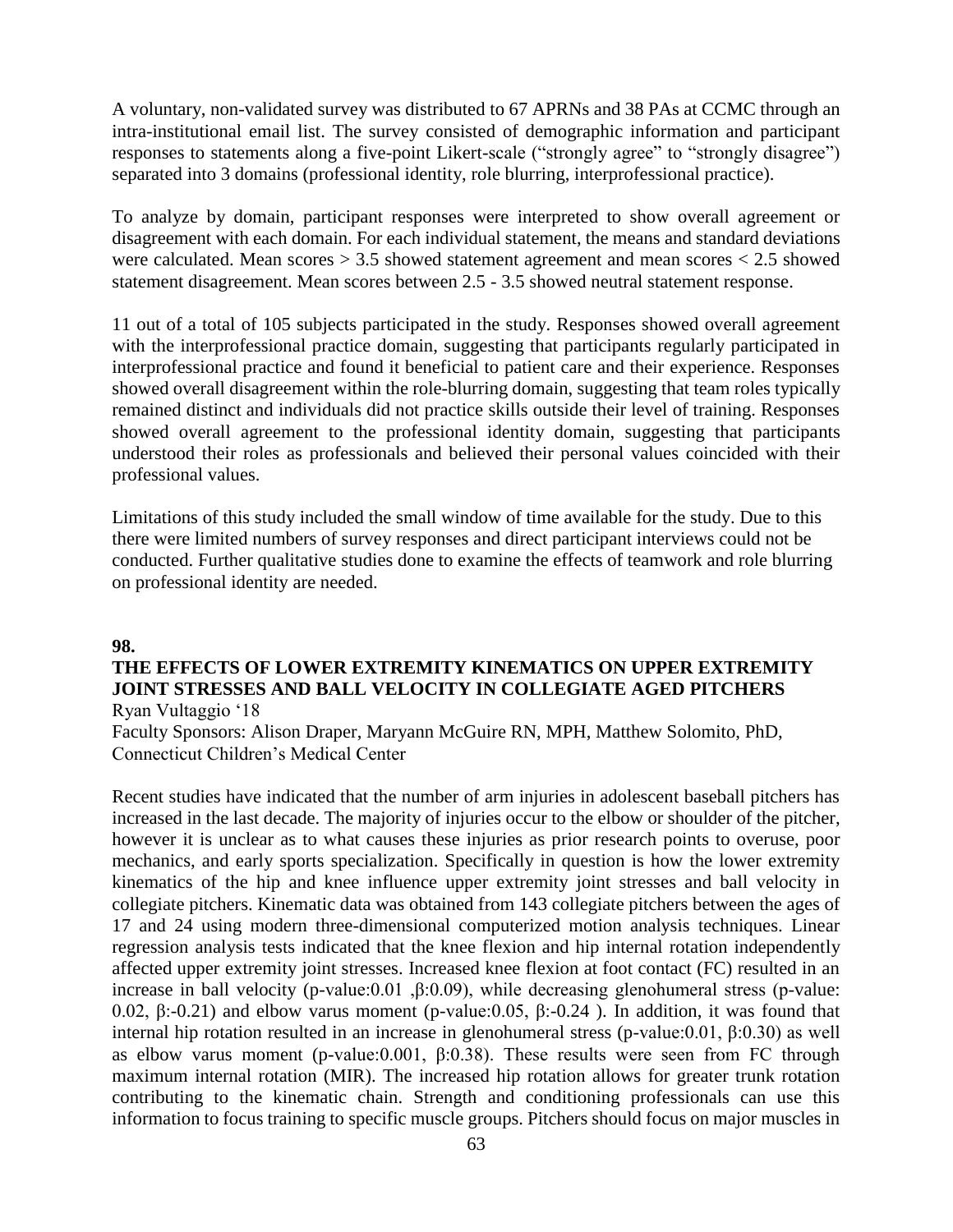the lower that contribute to core stability, leg flexion and extension as this will allow them to reach the desired position at foot contact.

#### **99.**

# **UTILITY OF THE VIDEO CAPSULE ENDOSCOPY IN THE PEDIATRIC POPULATION: A SINGLE CENTER RETROSPECTIVE CHART REVIEW PROTOCOL**

Brenna Weber '17

Faculty Sponsors: Allison Draper, Maryann McGuire RN, MPH, Wael Sayej MD, Department of Gastroenterology, Connecticut Children's Medical Center

Upper and lower/colon endoscopies are used to provide information on issues in the gastrointestinal tract by being able to look along the small and large intestines with a camera. Due to the length and complexity of the intestinal tract, gastrointestinal issues are unable to be diagnosed because of the difficulty in anatomically examining the small bowel. Diagnosis of patients with unexplained gastrointestinal symptoms such as suspected Crohn's disease (CD), obscure gastrointestinal bleeding (OGIB), polyposis syndromes (presence of polyps), malabsorption/protein-losing enteropathies, and abnormal recurrent abdominal pain has shown to only be detected from within the small bowel, proving a need for testing in addition to endoscopies.

Video capsule endoscopy (VCE) has become a superior additional diagnostic test approved for use in children from 2 years of age and up with reports of utility in children as young as 8 months of age. For this research, data will be collected from RAPID and EPIC databases for VCE video/image data and patient demographic information, respectively. This data will be compiled into an Excel database. A retrospective chart review will be completed to evaluate the utility of VCE, performed at CCMC from April 2010- January 2017, in children who had normal conventional upper endoscopy and colonoscopy, but continue to exhibit symptoms of obscure gastrointestinal symptoms. The data will be analyzed to support previous studies of safety of use in children, determine better management changes/outcomes as a result of the VCE study, and identify possible new indications/contraindications in VCE use in pediatric populations.

#### **100.**

# **PRELIMINARY INVESTIGATION OF THE FIT TEENS INTERVENTION ON THE IMPROVEMENT OF ADOLESCENT PAIN CATASTROPHIZING, DEPRESSIVE SYMPTOMS, SLEEP DIFFICULTY, AND PAIN INTENSITY AT CONNECTICUT CHILDREN'S MEDICAL CENTER (CCMC)**

Fabiola Yun '18

Faculty Sponsors: Alison Draper, Maryann McGuire RN, MPH, Jessica Guite PhD, Victoria Galica Research Assistant, Connecticut Children's Medical Center

*Objectives*: Juvenile fibromyalgia (JFM) is a syndrome that causes chronic musculoskeletal and joint pain in pediatric patients. The problems associated with JFM include heightened emotional distress, often associated with anxiety and depression, pain sensitivity, sleep difficulty. Fibromyalgia Integrative Program for Teens (FIT Teens) is a new intervention that combines cognitive behavioral therapy (CBT) techniques and specialized neuromuscular exercises to improve daily functioning in adolescents with JFM. The objective was to investigate the FIT Teens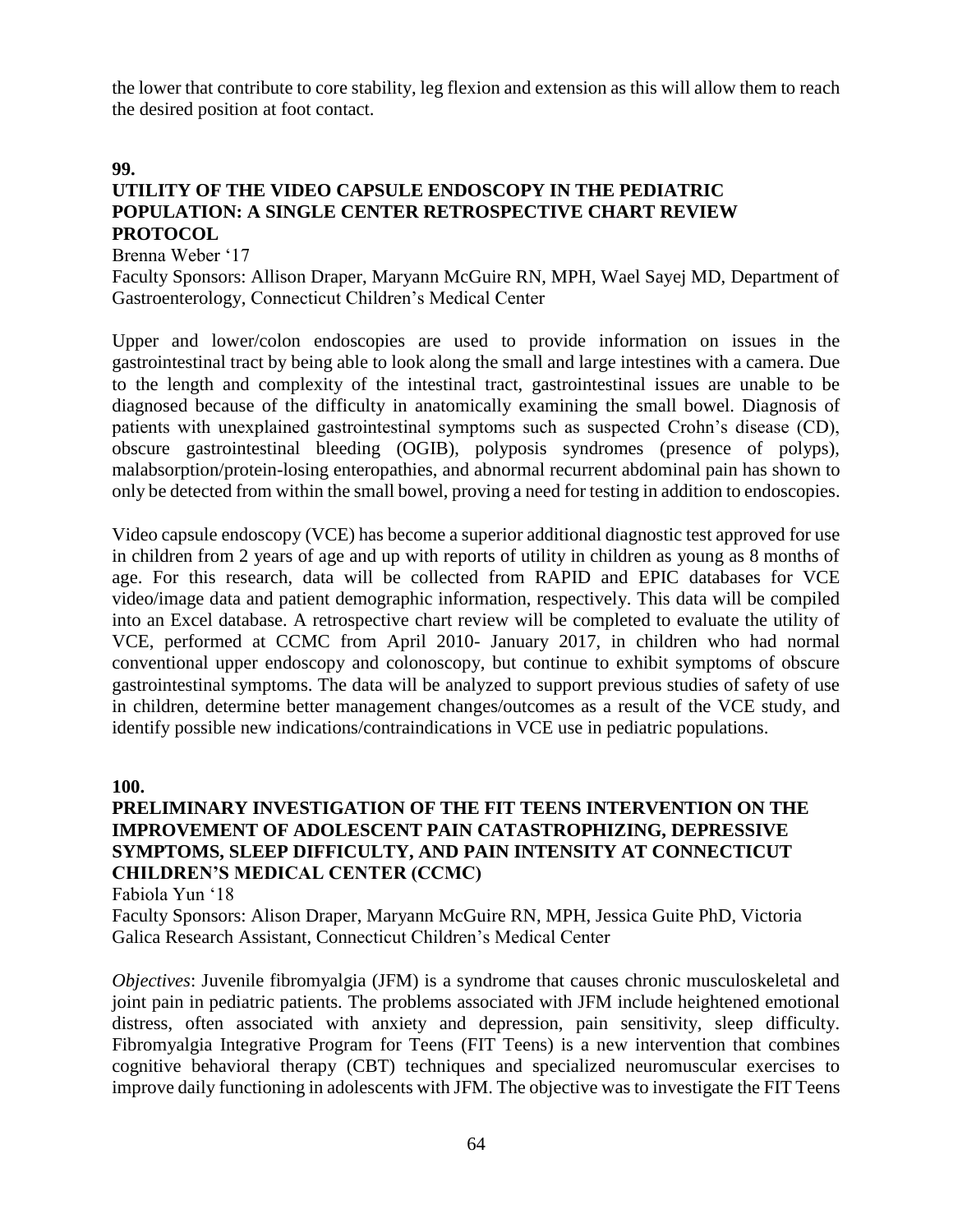intervention on improvements in pain catastrophizing, depressive symptoms, sleep difficulty, and pain intensity from the treatment start and to the end of the treatment.

*Methods*: Adolescents with JFM (n=16, all female, ages 12-17 years) participated in the 8-week intervention. Participants completed measures of pain catastrophizing and depressive symptoms before and after the intervention. They also completed daily measures of sleep difficulty and pain intensity during the intervention period. Means for the first and last 7 days of the intervention were calculated for sleep difficulty and pain intensity.

*Results*: Participants showed significant decreases in depressive symptoms (P<0.05) and pain intensity (P<0.05) from pre- to post-intervention. Results also indicated a significant positive correlation between sleep difficulty and pain intensity at pre-intervention stage among participants (P<0.01). There were strong correlations between sleep difficulty and pain intensity at the end of the treatment and pain catastrophizing and depressive symptoms at the treatment start and at the treatment end.

*Discussions*: Adolescents with JFM reported significant improvements in pain catastrophizing and depressive symptoms following the intervention. The data did not support that the intervention helped participants to improve in sleep difficulty and pain intensity. Further work is needed to assess these outcomes using a bigger sample size.

*Key words*: adolescents; juvenile fibromyalgia; FIT Teens intervention; functioning

# **NEUROSCIENCE**

#### **101.**

# **EFFECTS OF THE KETOGENIC DIET ON THE ESTROUS CYCLE AND GLUCOSE REGULATION IN FEMALE RODENTS**

Ariana A. Adamski '17 Faculty Sponsors: Susan A. Masino, David Ruskin

The ketogenic diet (KD) has a long history of various applications, including treatment of refractory epilepsy and potentially catamenial epilepsy, which affects women during specific points within their menstrual cycle. It is a high-fat, low-carbohydrate and moderate-protein containing diet which increases blood ketones and decreases/stabilizes glucose. Increased application of this diet in adults necessitates a better understanding of the diet's effects on women of child-bearing potential since it has been implicated in causing menstrual irregularities in women in limited studies. The current study sought to determine the effects of a KD on reproductive cycles in BTBR, CD-1, and EL mice and Long-Evans (LE) rats. All rodents' estrous cycles were evaluated daily with cytological analysis. Animals were placed onto the strict KD (6.6g of fat: 1g (carbohydrate + protein)) or moderate KD (3:1). Blood histology and weight data were collected for each animal throughout the study. We also studied how a KD alters glucose regulation throughout the estrous cycle, because previous research does suggest that glucose levels spike during ovulation (peak fertility). Therefore, a continuous glucose monitoring system (CGMS) was used in a subgroup of our LE rats to study glucose regulation across the estrous cycle. Results have confirmed that the strict KD had the greatest effects on estrous cycle regulation when compared to moderate KD data, particularly in our BTBR mice. Data collection and analysis of the effects of the KD having a stabilizing effect on glucose regulation across the estrous cycle in our LE rats is ongoing.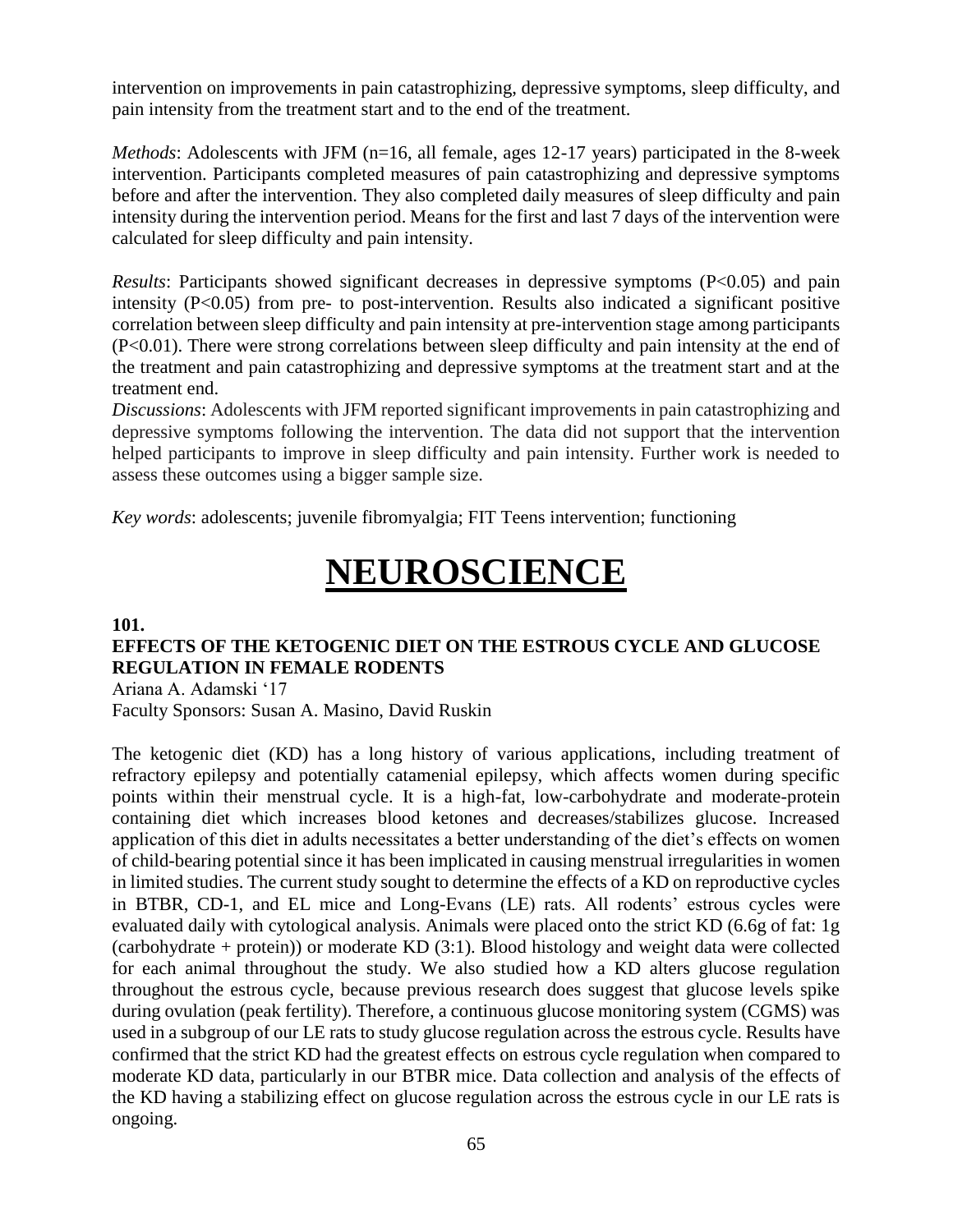## **102. ESTABLISHING A REFERENCE DATABASE FOR COLLEGIATE ATHLETES USING THE ELITE BALANCE PROTOCOL**

Zachary Bitan '17

Faculty Sponsors: Sarah A Raskin, Matthew Solomito PhD, Connecticut Children's Medical **Center** 

Recent studies have shown that static balance alone is not enough to appropriately assess postconcussion balance and recovery; this is because these tools are unable to identify the affected systems of a concussion. Therefore, it has been proposed that a dual task (cognitive load and balance) is used as most athletes are required to perform both a physical and mental task to be successful at their sport. Dual tasks require the patient to split his/her attention between balance and a cognitive load. Thus, testing patients in a dual task condition is more applicable to a real world setting. This study was a prospective, non-randomized study that sought to validate the use of the Elite Balance Protocol (EBP) as a tool to assess post-concussion by establishing an EBP reference data set for non-concussed collegiate athletes. The data was collected using a Nintendo Wii balance board and Matlab. The results indicated an overall trend for decreased sway area when subjects performed the dual task balance compared to single task balance conditions. The results of this study are consistent with other studies that have noted an improvement in balance when a dual task was administered. Therefore, using the collected reference data it is possible to compare EBP data collected from concussed athletes to the reference data collected in this study; thus allowing for a clinical tool to assess and track the recovery of a concussion.

## **103. ACQUISITION OF DEEP BRAIN HIPPOCAMPAL EEG IN RATS** Natalie Bruno '20

Faculty Sponsor: J. Harry Blaise

The hippocampus is the region of the brain involved in learning and memory. Within the hippocampus, there are two regions of interest; the Dentate Gyrus (DG) and the Cornu Ammonis 1 (CA1). There is a correlation between the two regions, however, the direct relationship is still unknown. The purpose of this study is to limit the cross-talk to analyze what the role of the two regions are. The CA1 and DG are very close in proximity, this has caused issues in isolating the frequencies from each region respectively due to cross-talk in previous research. The methodology utilized to carry out electro-encephalogram (EEG) recording includes the production of electrodes and performing surgery on rats. The electrodes created include ground/reference electrodes and recording electrodes. Once electrodes are created, the researchers may perform the stereotaxic surgery. The rat is put under anesthesia using initially isothesia liquid to relax the rat and then is injected with a mixture of ketamine anesthetics at the intraperitoneal site and is then prepared for surgery. An incision is made and the skull of the rat is cleaned to the point where Lambda and Bregma can be identified. Lambda and Bregma are reference points as to where to implant the electrodes. Once the electrodes are in place, they are capped with dental cement and the rat is left to recover for at least 24 hours before recording began. Another research group in the lab was responsible for the EEG analysis and data processing. In conclusion, in this study we constructed electrodes which we implanted into the DG and CA1 which were then used to record EEG activity and to assess whether signal processing methods could remove the cross-talk.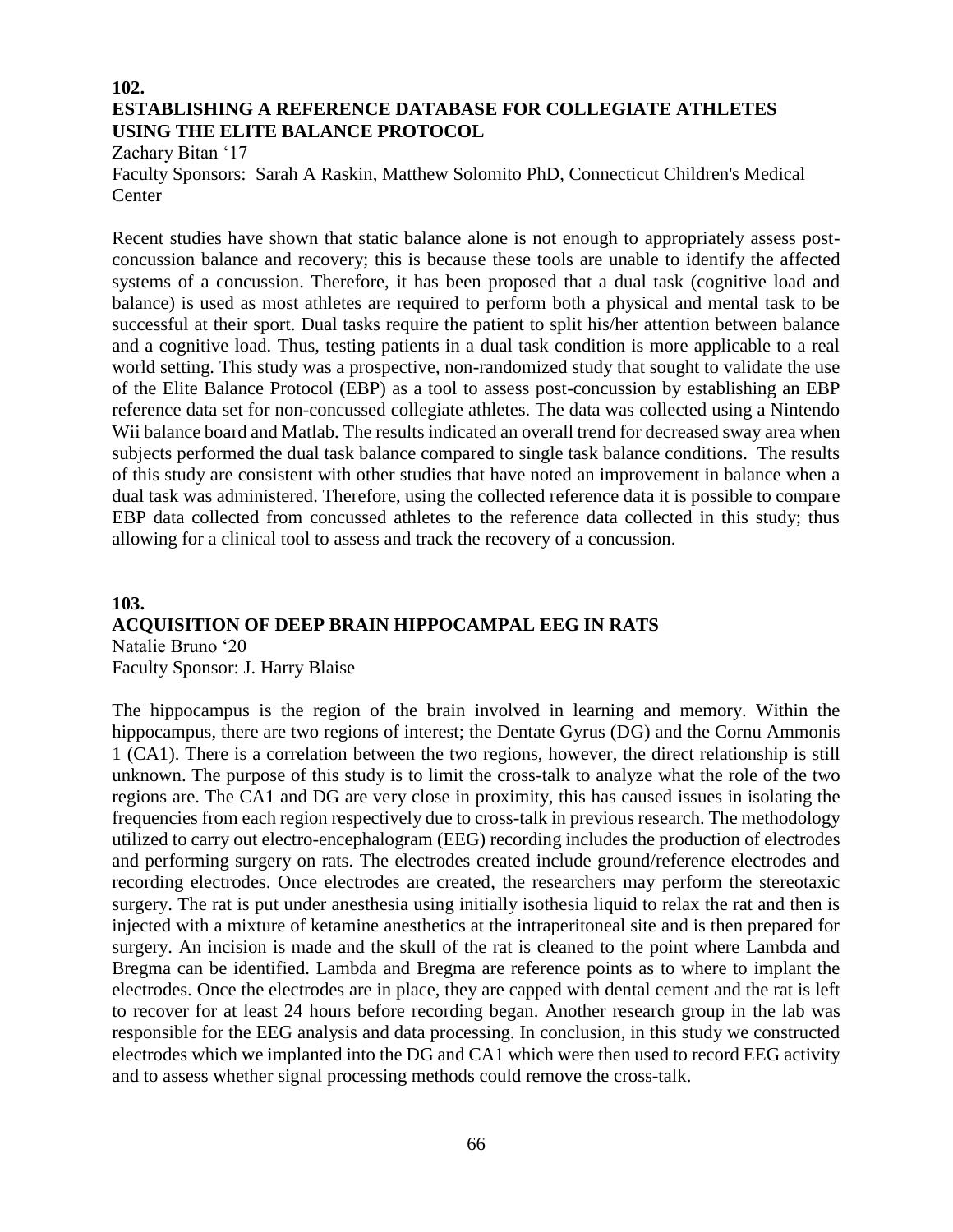#### **104. ANALYSIS OF NEUROLOGICAL RESPONSE TO AGGRESSIVE AND MITIGATING LANGUAGE USING FMRI**

Samuel T. Bryan '20 Faculty Sponsor: Dan Lloyd

Functional Magnetic Resonance Imaging (fMRI) technology has been used for decades as a metric for determining how the brain responds to stimuli. In this particular study, fMRI data provided by the Human Connectome Project was used to see the anatomical differences between the neurological response to language that is either aggressive or mitigating description of a person. To do so, one portion of a fifteen-minute movie clip was broken into those two categories plus a control. The timeframe for each was analyzed using a MATLAB t-test equation that provided activated regions of the brain with a p-value less than 0.001/40. Those values were then recorded, averaged based on their corresponding section of the movie, and categorized based on similarity in the strength and overall amount of activation for each region. This procedure showed that certain regions in the auditory and cerebellar networks were present almost exclusively in the aggressive scenes while regions in the default mode, subcortical, and somatomotor networks were activated during the mitigating scenes. Certain anatomical regions like the insular cortex, cuneus, and inferior frontal gyrus had distinct activation in one category, while the postcentral gyrus had nearly no activation whatsoever. These results are to be used as a pilot study for the purpose of phenomenological analysis in future studies.

#### **105.**

# **MATERNAL ESTROGEN EXPOSURE MAY BE LINKED TO AN INCREASED RISK OF AUTISM SPECTRUM DISORDER**

Sarah Bunker '17 Faculty Sponsor: Molly Helt

The current study explored the possibility that maternal estrogen dominance serves as a risk factor for having a child with autism. An online survey was sent to both biological mothers of autistic children (n=253) and biological mothers of non-autistic children (n=221). The survey presented a series of questions pertaining to both endogenous and exogenous factors and exposures that could increase estrogen levels. The data on exogenous exposures is treated in another paper (Helt, Bocobo, Lasky, & Bunker, in progress). The current paper presents the findings on exogenous maternal estrogen exposure and autism risk (e.g., previous history of trauma, stress, diet, & toxin exposure). Mothers of children with ASD reported higher consumption of non-hormone free animal products and children, reported putting more endocrine mimicking chemicals on their bodies daily (6.7) than control mothers (5.2), and reported having "very high" levels of stress during their pregnancies compared to control mothers. Furthermore, mothers of children with ASD reported a higher incidence of traumatic events during their pregnancies, specifically during the pregnancy with their child that received an ASD diagnosis, and a higher lifetime incidence of PTSD. Overall, there are significant differences related to maternal estrogen exposure between the pregnancies of mothers with and without a child with ASD. These results suggest that future research should investigate the possibility of a direct link maternal between estrogen exposure and autism risk.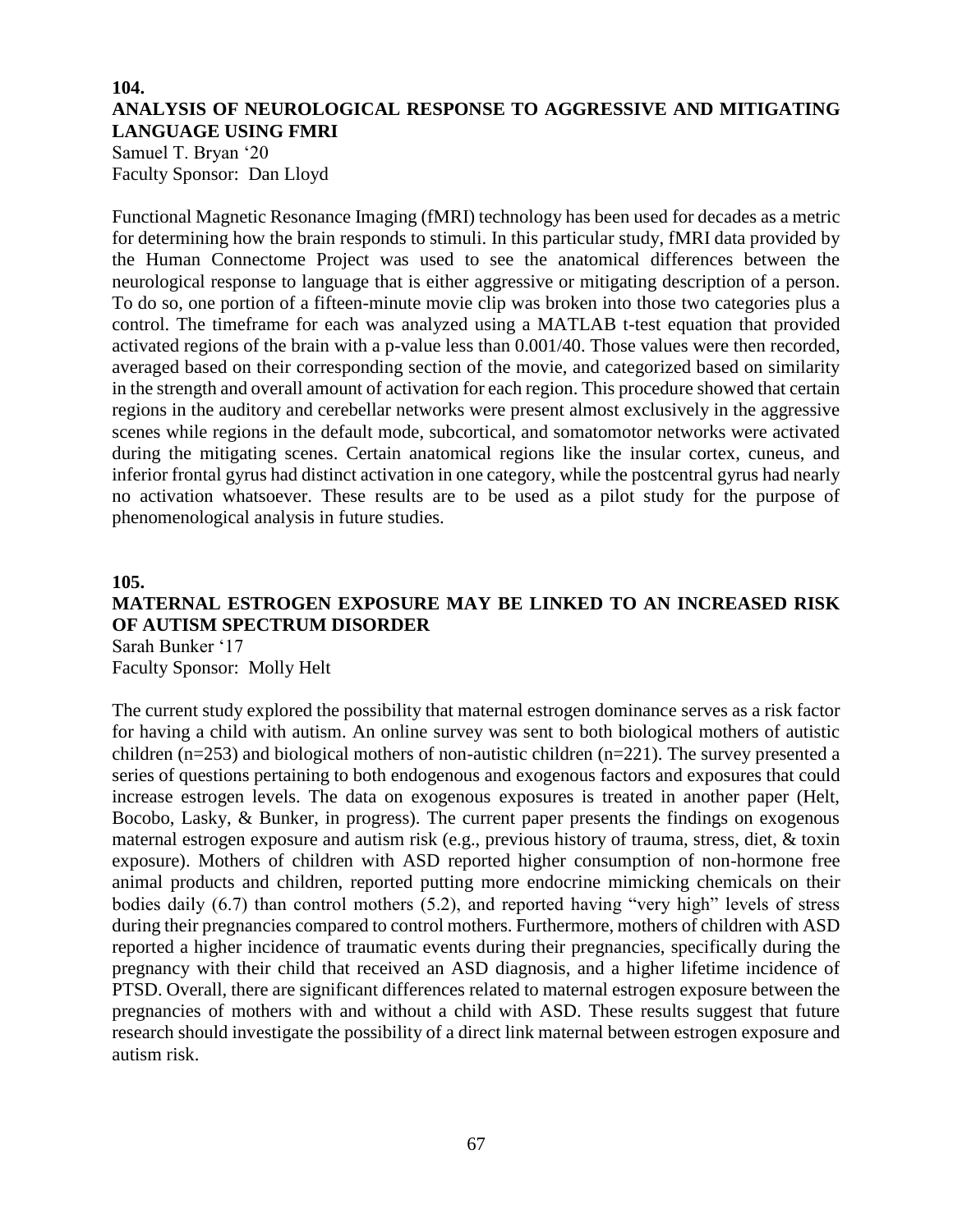# **106. IMMUNE CYTOKINES ALTER EXPRESSION OF A REGULATOR OF GABAERGIC INTERNEURON DEVELOPMENT: RELEVANCE TO SCHIZOPHRENIA AND AUTISM SPECTRUM DISORDERS**

Catherine Cebulla '17 Faculty Sponsors: Susan A. Masino, Erika Pedrosa, M.S., Herbert Lachman, M.D

Schizophrenia and Autism Spectrum Disorders (ASD) are subject to overlap not only in their phenotypes, but also in their pathologies and genetic risk factors. There is evidence that the mechanism of dysfunction in these neurodevelopmental disorders converges at GABAergic interneuron development during the prenatal period in a gene by environment interaction: the effect of inflammatory molecules released during maternal immune activation and certain diseasecausing genetic variants are additive risk factors for developing both ASD and schizophrenia.

Considering this hypothesis, we wanted to determine whether the expression of DLX6 antisense RNA I (DLS6-as1), a regulator of important downstream transcription factors in GABAergic interneuron development, was affected by treatment with immune cytokines, implicated as mediators of maternal immune activation.

In this study, patient-specific induced pluripotent stem cells (iPSCs), reprogrammed into neural progenitor cells (NPCs) derived from fibroblasts of healthy individuals and schizophrenia patients who carry a 3 megabase deletion on 22q11.2, were used to model these disorders *in vitro.* The iPSC-derived NPCs were treated with tumor necrosis factor alpha (TNF- $\alpha$ ), interferon alpha-2 (IFNα-2), and transforming growth factor beta-1 (TGFβ-1), important immune and inflammatory signaling molecules. Real-time quantitative polymerase chain reaction (RT-qPCR) was used to quantify relative gene expression of DLX6-as1 as a result of cytokine treatment.

It was found that TNF-α significantly increased DLX6-as1 expression in healthy control cell lines, and IFNα-2 significantly decreased DLX6-as1 expression in healthy controls, and DLX6-as1 expression was significantly lower in healthy controls than 22q11.2 deletion cell lines, following IFNα-2 treatment. Treatment with TGFβ-1 was not significant. These results highlight a possible convergence of immune cytokines and genetic dysregulation on the development of GABAergic interneurons in the fetal brain as risk factors for neurodevelopmental disorders.

#### **107.**

# **A RETROSPECTIVE ANALYSIS OF PEDIATRIC BRAIN TUMOR INCIDENCES AT CONNECTICUT CHILDREN'S MEDICAL CENTER (CCMC)**

Catherine Cebulla '17

Faculty Sponsors: Alison Draper, Maryann McGuire RN, MPH, Markus Bookland, MD, Department of Surgery, Division of Neurosurgery, Connecticut Children's Medical Center, Hartford, CT

Tumors of the brain and central nervous system (CNS) are the most common type of pediatric cancer. In the United States, the three most prevalent pediatric brain tumors are pilocytic astrocytoma, followed by medulloblastoma, and ependymoma. This national trend generally applies to that at individual hospitals, and it is important for neurosurgery departments to take a retrospective analysis of brain tumor data every few years to ensure effective hospitalization and care, and to look for trends in the incidences of brain tumor cases. The neurosurgery team has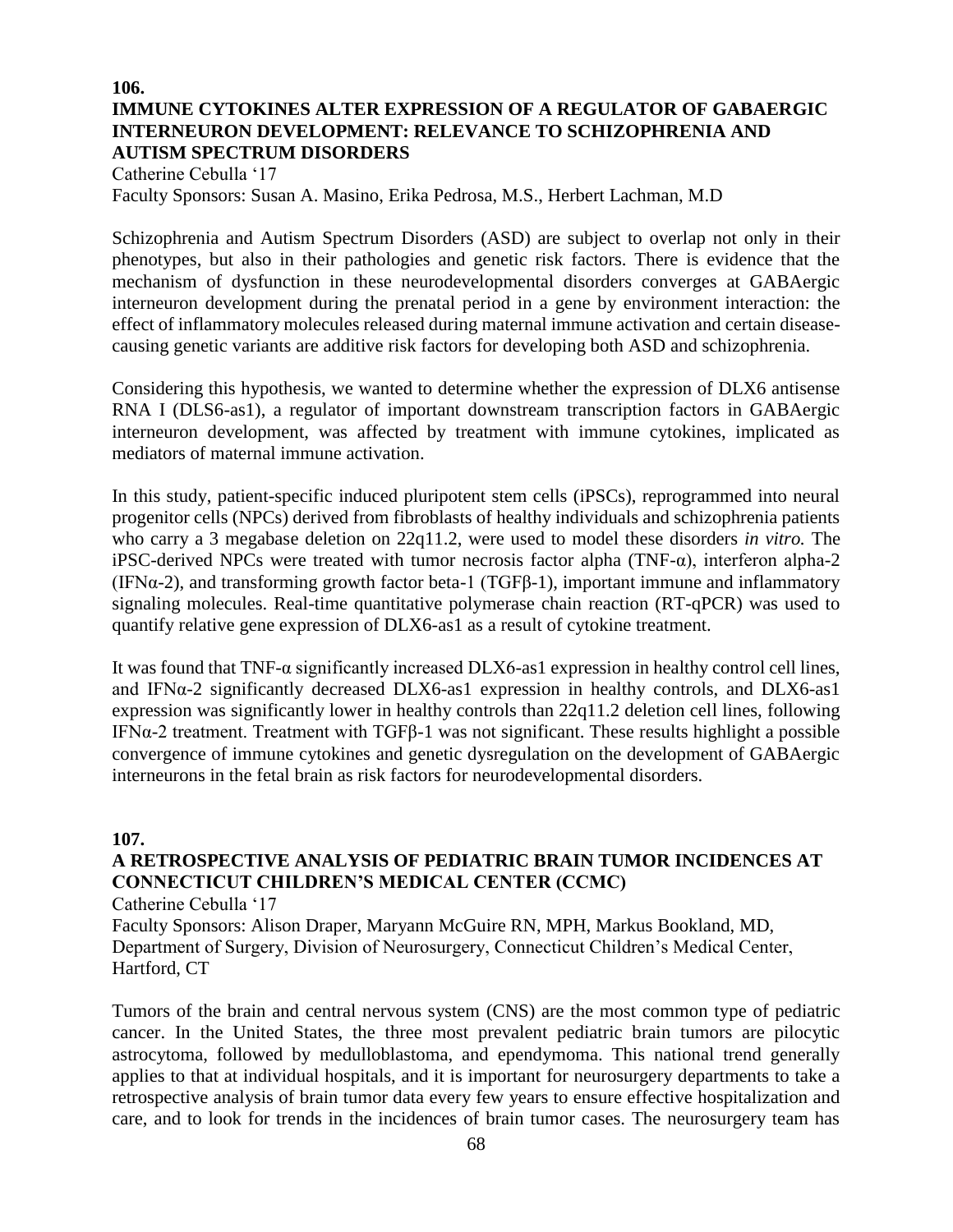noted a rise in ependymoma cases since 2015 and these tumors have the potential to be especially malignant due to their mechanism of metastasis and location in the brain.

As a result, the aim of this study is to retrospectively analyze the entire pool of pediatric brain tumor data at CCMC since 2015, with a specified look at whether demographic or social factors may be biasing this higher incidence of ependymoma cases. The purpose of this analysis is to provide insight into which patients, and their brain tumor diagnoses, are using up hospital resources the most.

Patient data, collected in the electronic medical record EPIC, was run through regression, crosstabulation and Chi-square statistical analyses, and there were no significant correlations found with any demographic or sociological factors and the incidence of ependymomas. Benign tumors were significantly correlated with a shorter length of stay in the hospital and a higher patient age group. This data supports that the more malignant tumors such as ependymoma and medulloblastoma pose the most difficulty for neurosurgeons in treatment and require a greater usage of hospital resources.

The retrospective analysis of pediatric brain tumor patient data continues to be important not only for the neurosurgery department to evaluate their care of patients within the hospital, but also to compare trends between CCMC, other medical institutions, and nationally observed trends. Additionally, this analysis will aid the neurosurgery team at CCMC in understanding which patients require a greater allotment of time, care, and resources, and will hopefully help toward achieving better patient outcomes.

#### **108.**

# **ANALYZING THE ABILITY OF NEUROBLASTOMA CELLS TO RESPOND TO STRESS USING ATP DETERMINATION AND CELL VIABILITY TESTS**

Ahmad Chughtai '20, Morgan McKeown '20 Faculty Sponsor: William Church

Lifestyle (exercise) and nutrition (supplements, low calorie diets) have been implicated in maintaining appropriate cognitive function as humans age. As a result, understanding the mechanism(s) by which neurons are protected from toxin-induced neurodegeneration can provide useful information regarding these health benefits. This research project characterized assays for two important measures of cellular health: ATP production and mitochondrial superoxide radical (mSOR). SH-SY5Y neuroblastoma cells were subjected to rotenone or hydrogen peroxide treatments and mROS and ATP levels quantified using commercially available kits. A concentration effect was observed for ATP generation in cells treated with rotenone for 48 hours. Following a 30 min. treatement with  $5\mu$ M H<sub>2</sub>O<sub>2</sub> mSOR generation was attenuated with increasing concentrations of a probiotic plant dietary supplement (24hr pre-treament; Immunity©, BodyandEden ) These results provide interesting preliminary data regarding the utility of using ATP generation and mitochondrial generated superoxide radical to explore neuroprotective mechanisms in a human neuroblastoma cell line.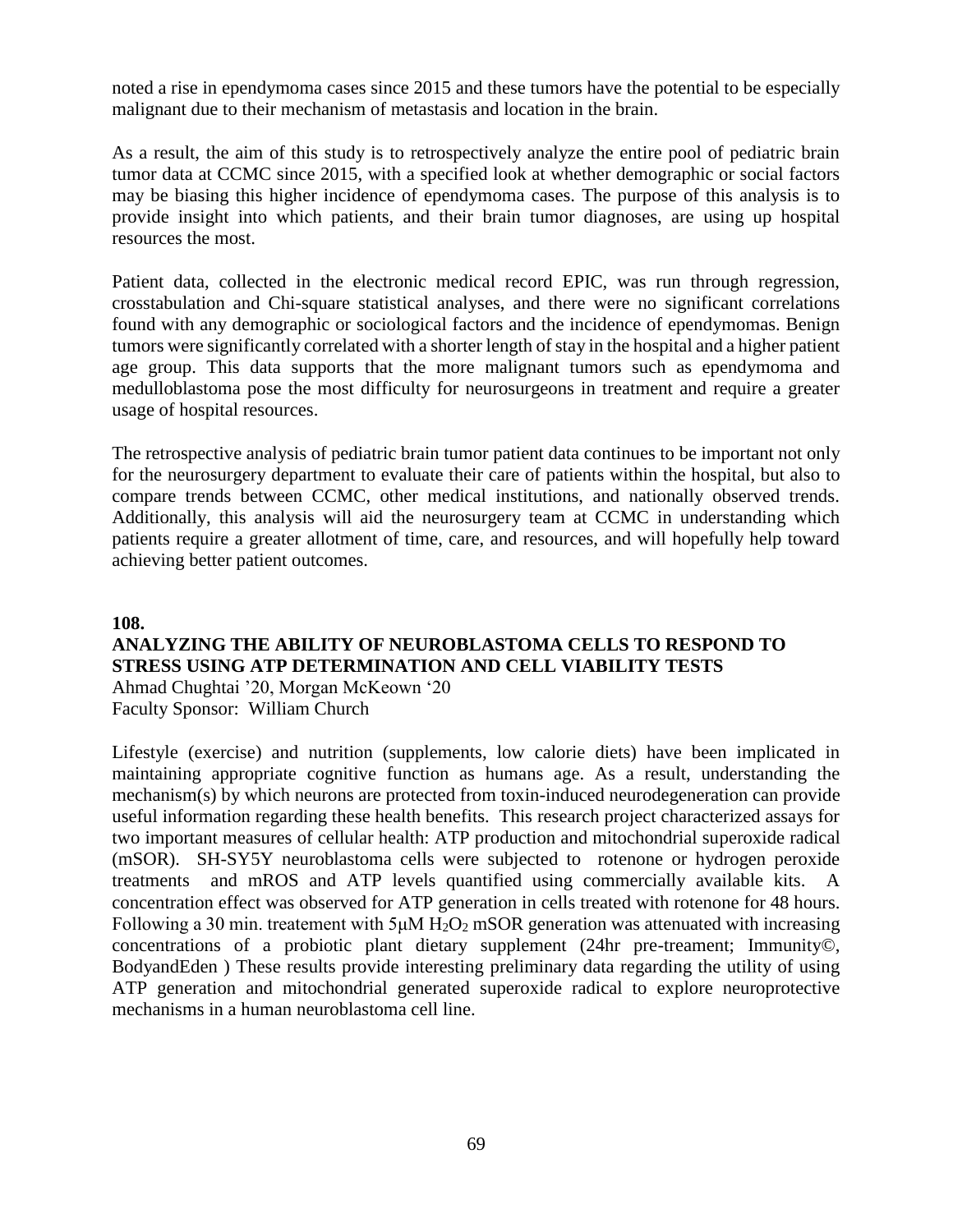## **109. PREVALENCE OF TRAUMATIC BRAIN INJURY IN ADULT FEMALE VICTIMS OF DOMESTIC VIOLENCE**

Olivia DeJoie '17 Faculty Sponsor: Sarah A. Raskin

Domestic violence often includes physical blows to the body, the use of weapons, and strangulation. As a result, traumatic brain injury (TBI) can be a result of domestic violence. However, survivors of domestic violence may not be aware that they have experienced a TBI. Individuals who have experienced TBI may present with a variety of symptoms, such as impaired memory and attention, emotional instability, and sensitivity to certain visual or auditory stimuli. To determine whether victims of domestic violence have sustained a TBI, a battery of cognitive, mood, and personality measures were administered to six participants who had experienced domestic violence. All participants screened positively for a TBI based on the HELPS brain injury screening tool, which includes questions about blows to the head, loss of consciousness or confusion, and other problems. The most commonly reported problems in everyday life were anxiety, headaches, and dizziness. The results of the study indicate that domestic violence often results in TBI, and that victims of TBI experience difficulties related to the TBI in daily life.

# **110. DETERMINING BRAIN REGIONS ACTIVATED BY IMAGES OF DOGS, MAMMALS AND CHILDREN USING HCP FMRI DATA** Sasha DiNitto '17

Faculty Sponsor: Dan Lloyd The bond between animals and humans is a topic of interest today, and many animals are being used for different types of animal assisted therapy. This experiment sought to determine areas of the brain activated when people viewed dogs, non-human mammals, and children. Seventy participants underwent a 7T fMRI as a part of the Human Connectome Project. During the imaging, they viewed a film that was 61 minutes long. Dogs, mammals, and children appeared for a total of 26, 40, and 252 seconds, respectively. Independent component analysis was used to extract brain areas of interest, and each activity caused by dogs, mammals, or children, was compared to baseline activity. The results showed significant activation in the postcentral gyrus and middle temporal gyrus for dogs, the middle occipital gyrus, postcentral gyrus, middle temporal gyrus, and fusiform gyrus for mammals, and the calcarine gyrus, cuneus, middle temporal gyrus, and fusiform gyrus for children. These areas showed that there may be specific visual areas activated for each stimulus, with overlap between them. The results can be used to better understand perception of different yet related stimuli. The areas activated by animals also provide some insight into the benefits of animal assisted therapy.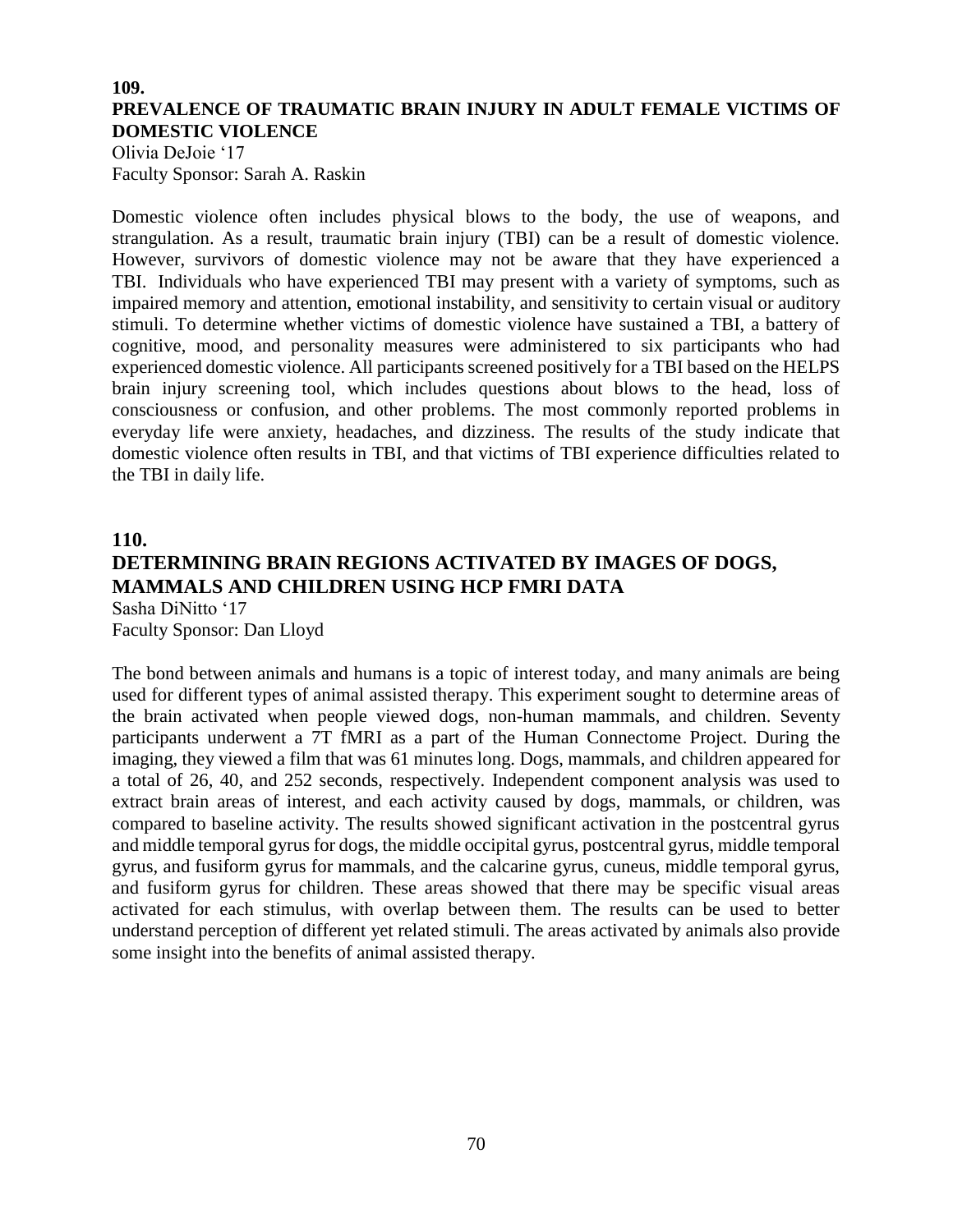## **111. PERSISTENT EFFECTS OF THE KETOGENIC DIET ON THE CORE SYMPTOMS OF AUTISM IN BTBR MICE**

Elizabeth M. Foley '17 Faculty Sponsor: Susan A. Masino

This study investigates persistent behavioral effects of the ketogenic diet (KD) on a mouse model of autism spectrum disorder (ASD). The KD has been shown to suppress seizures even after reversal to control diet (CD), indicating that it is potentially effective in reversing the disease. Studies on ASD behaviors in the BTBR mouse model found that KD treatment increased sociability in a three-chamber test and decreased self-directed repetitive behavior. This study focuses on the BTBR mouse model to determine if improvement in ASD-associated behaviors persists when animals are returned to a CD. To do so, BTBR mice (5 weeks of age) were randomly assigned to one of three diet groups: CD, KD, and KD reversal. All mice underwent initial behavioral testing in a three chamber test and then both KD group and KD reversal groups were switched to KD for three weeks and underwent additional testing. Subsequently, both groups underwent three additional weeks of KD; however in the last 5 days the KD reversal group was switched back to CD. Although it was expected that enhanced sociability would be detected and prolonged even after reversal to the CD, no significant improvements in sociability were found in any treatment group. These data conflict with previous research and ongoing research will consider methodological differences and include additional measures of sociability including frontal contact and self-directed repetitive behaviors

#### **112.**

# **CASE STUDY: TRANSTIONING FROM PEDIATRIC TO ADULT MEDICAL CARE IN SICKLE CELL DISEASE**

Elizabeth M. Foley '17

Faculty Sponsors: Alison Draper, Maryann McGuire RN, MPH, Donna Boruchov, MD, Pediatric Hematology & Oncology, Connecticut Children's Medical Center, Hartford, CT

Sickle Cell Disease (SCD) is chronic congenital hemoglobinopathy, which affects the body's red blood cells and induces a series of disease-related complications. SCD is the most common inherited disorders affecting approximately 80,000 people in the United States. In Connecticut alone, 466 children and ~700 adults have been identified with SCD. Over the past decade, mortality rates for patients with SCD have decreased by 22-35% in children 5-19 years of. Although life expectancy has drastically increased, a trend of increased health complications during age range of 14-24 years has been identified. This age range corresponds to the transition period from pediatric to adult medical care, and has been correlated with lack of patient readiness for health care management.

The following case study is centered around a 17-year-old male patient diagnosed with severe SCD, which has led to several health complications including hypertension, splenomegaly, acute chest syndrome, and avascular necrosis of the left hip, to name a few. Previous studies have suggested that that severity of disease has a negative impact on patients' readiness for transitional care. As the patient is nearing the age that warrants transition to adult hematological care, the main goal was to assess his readiness for transition characterized based on his thoughts about the process, prior knowledge, interest in learning more, anticipated difficulty, and perceived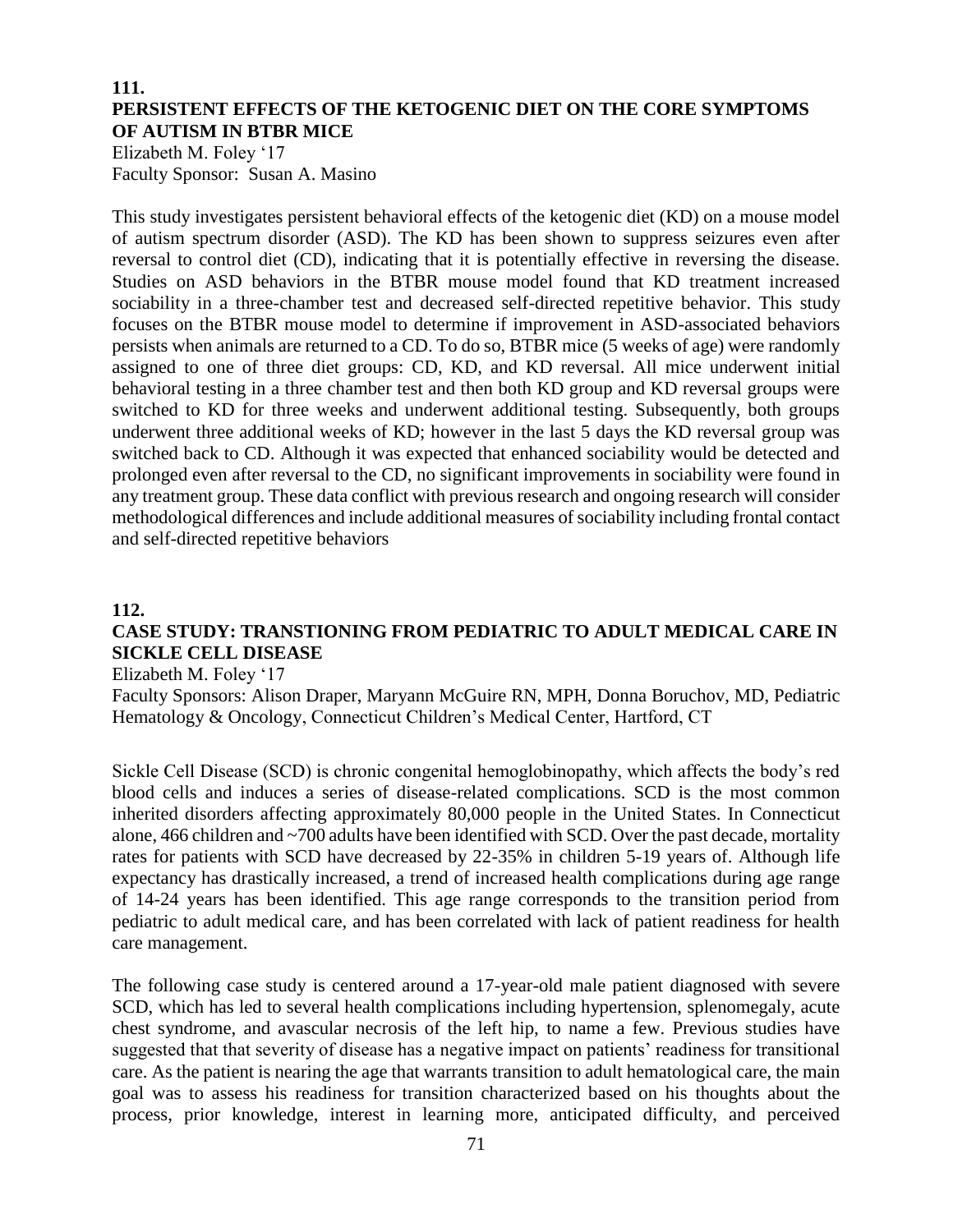importance of adult care. It was determined that the patient had unanswered questions and general concerns regarding the process of transitioning to adult care including the ability of his new care team to handle pain management, insurance coverage, and the establishment of a good relationship with his doctors. It is suggested that he would benefit from a fully functional transitional care program that caters to patients with sickle disease of all ages. Furthermore, transitional programs may help increase patient readiness, reduce any fear and/or anxiety surrounding the process, and ultimately decrease morbidity and mortality during the period of transitional care.

#### **113.**

## **ASSESSING BALANCE USING THE ELITE BALANCE PROTOCOL (EBP) AND VALIDATING THE USE OF THE WII BALANCE BOARD TO TRACK THE RECOVERY OF A CONCUSSION**

Anna Hackett '20

Faculty Sponsor: Sarah A. Raskin, Senior Research Associate: Zachary Bitan '17

The topic of concussions is one that has become widely more popular in the past few years and the lack of information about them is alarming. Recent studies have shown single-task tests are not enough to appropriately assess post-concussion balance and recovery. An athlete is never performing solely a balance task or a cognitive task, both are always occurring together; therefore, through the use of the Elite Balance Protocol (EBP), this study assesses college athletes in a series of dual-task situations testing their balance and cognitive ability concurrently. This study will create a pool of reference data using healthy control subjects with which the concussed individuals' performances will be later compared. Each subject is required to perform balance tasks with double and single-leg stances, eyes-open and eyes-closed conditions, and finally a cognitive load will be added to the eyes-closed tests of both balance stances. It has been found that when comparing single-leg postural sway, healthy subjects had an increase in postural sway when eyes were closed rather than open. This postural sway decreased, however, when adding a cognitive load. This data is consistent with previous studies that found similar improvement under dual-task situations. Using this information, concussed individuals can be tested to see if their balance would improve as well when performing a cognitive task with the balance task. It is expected that the postural sway of a concussed individual will not decrease when adding a cognitive load given that the impaired brain would be unable to split its attention by displacing postural attention to more automatic processes.

## **114. EVALUATION OF A NEW CELL VIABILITY PROTOCOL** Georgia Mergner '18 Faculty Sponsor: William Church

Previous research in this lab has shown that ascorbic acid treatment is neuroprotective in differentiated SH-SY5Y cells. However, the use of ascorbic acid treatment in undifferentiated SH-SY5Y cells resulted in loss of cell viability. This study sought to reproduce previous results using a new cell viability protocol. SH-SY5Y cells were grown and differentiated using retinoic acid over the course of 6 days. Undifferentiated and differentiated cells were then treated for 12 hours with 200 *uL* of 14.2 *uM* ascorbic acid. Cell viability was determined using a commercially available fluorescent assay (LIVE/DEAD Viability Cytotoxicity Assay Kit; Molecular Probes).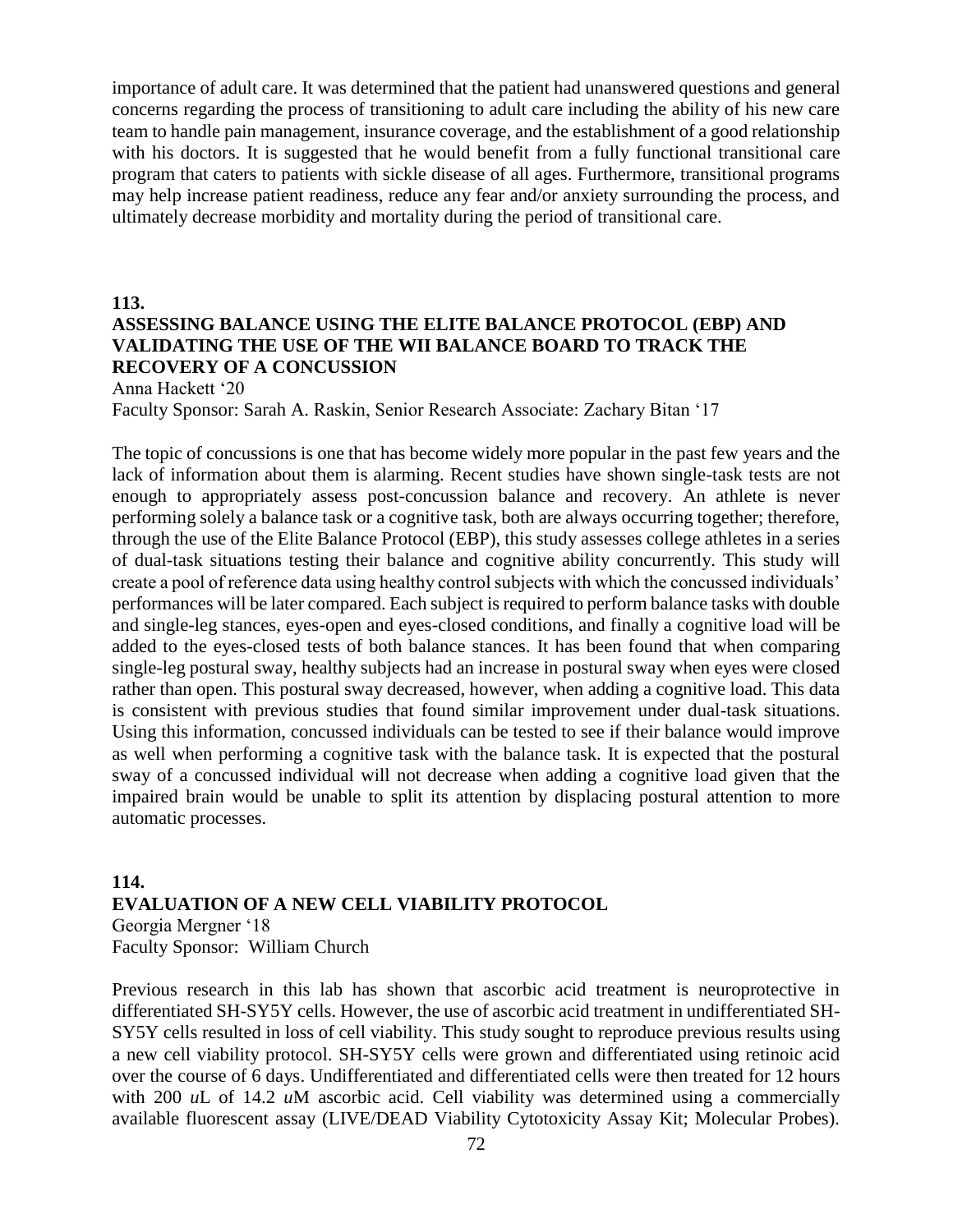The utilization of a Spectrum Cell Plate Reader was compared to previous results obtained using fluorescence microscopy. Results indicate this new protocol was consistent with previous findings in that ascorbic acid decreased cell viability of undifferentiated cells, while having no affect of differentiated cells. Utilization of the plate reader allows for a significantly higher throughput.

## **115. VIDEO SCORING AS A BEHAVIORAL ANALYSIS TECHNIQUE FOR MICE**

Mira Nakhle '20, Roxana Alvarez '20

Faculty Sponsors: Susan A. Masino, David Ruskin.

In animal studies, it is important to have a quantifiable method of analyzing behavioral changes. Video scoring is a crucial way to evaluate behavioral abnormalities by allowing for the isolation of desired variables. The scoring process consists of recording a rodent in a certain environment and later analyzing the behavior of the rodent throughout a specific time frame. This form of analysis allows for the thorough observation of subtle differences in behavior that might be missed when watching behaviors in real time. This is because the method allows for multiple people to video score the behaviors in offline settings. Additionally, this form of testing is able to be completed without human interaction or proximity which could potentially influence test results. Thus far, the data collection technique has allowed for the analysis of social and repetitive behaviors in epilepsy and autism studies. Responses to pain, brought upon by different stimuli, have also been investigated using this method. This is measured by timing pain response behaviors, such as licking the paws. Of particular interest is the study of social behaviors in autism models of mice. This is done by comparing the amount of time that a subject mouse spends with a stranger mouse versus the amount of time it spends on its own. Behavioral evaluation is vital when using animals to study human illnesses that include both behavioral and biological components. Therefore, the use and eventual perfection of this technique will contribute to the knowledge of animal behavior analysis and the way this behavior is demonstrated in humans.

## **116.**

# **KETOGENIC DIET FOR CANINE SEIZURES: A CASE STUDY**

Hannah R. Reichert '17, Natalie R. Freedgood '18 Faculty Sponsor: Susan A. Masino

Epilepsy is one of the most common neurological disorders in humans and canines. For at least 30% of those diagnosed with epilepsy current drugs are ineffective; some seizures do not respond to these medications and/or cause serious side effects. Often patients and caregivers, including dog owners, must consider other treatments. One option is the high-fat, low-carbohydrate, and adequate-protein ketogenic diet. This metabolic therapy forces the body to use ketones for fuel rather than glucose. The ketogenic diet has been used since 1921 to treat epilepsy and it can stop seizures when drugs are ineffective. This case study details the benefits of a homemade ketogenic diet prepared for a dog suffering uncontrolled epileptic seizures. The dog experienced fewer seizures eating a homemade ketogenic diet than when administered antiepileptic drugs – at some points experiencing a complete cessation of seizures. The ketogenic diet should be considered as a treatment option for dogs with seizures.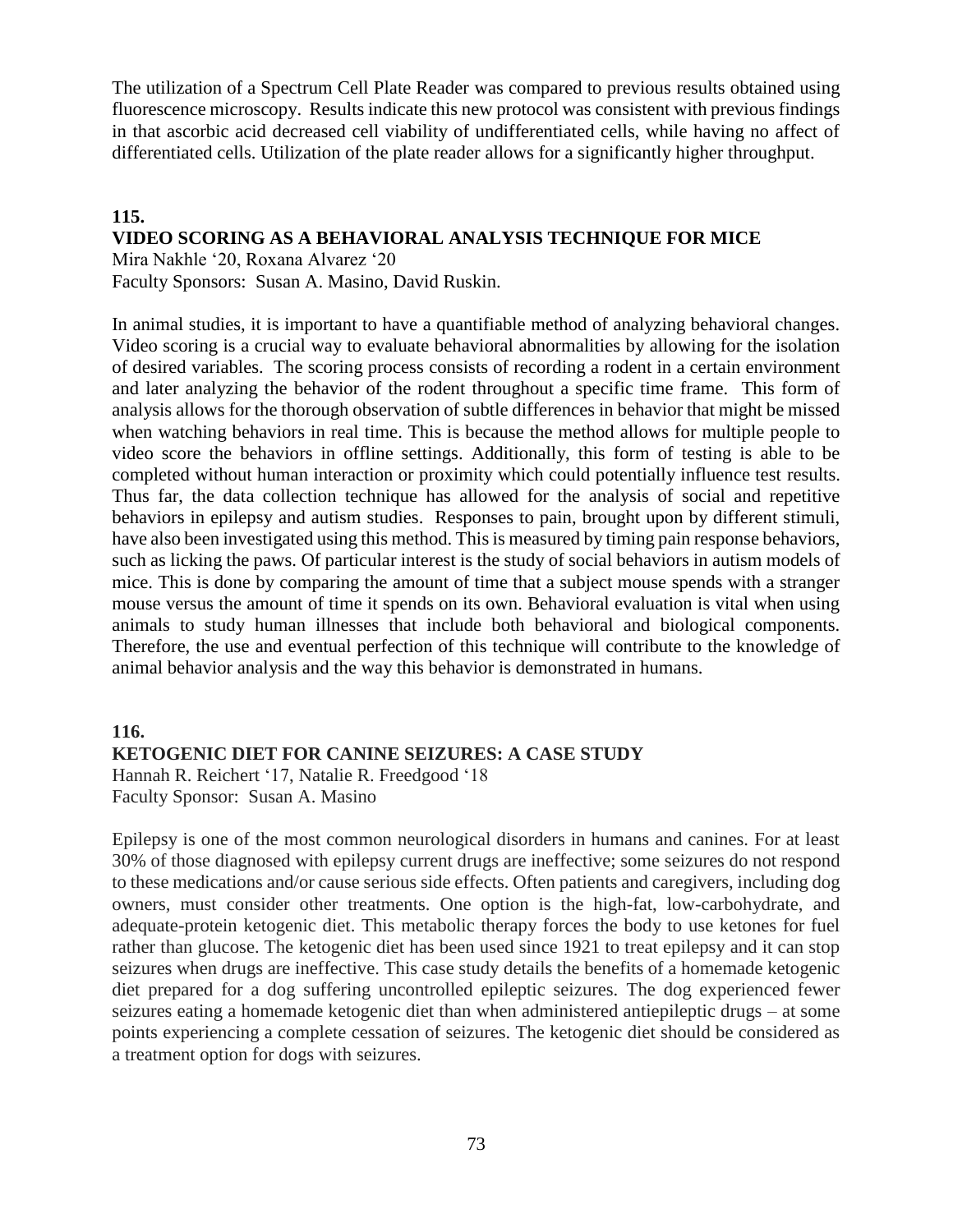## **117. THE EFFECTS OF KETOGENIC DIET ON APOMORPHINE-INDUCED STEREOTYPED MOTOR BEHAVIOR IN MICE**

Lillian Russo-Savage '18 Faculty Sponsors: David Ruskin, Susan Masino

The ketogenic diet (KD) has been implicated as a method of reducing repetitive behaviors expressed by different models of autism in mice. Dopamine receptor agonists have also been used to induce repetitive behaviors in mice. In addition, it has been demonstrated that KD increases adenosine levels in the brain, which is known to have an antagonistic relationship with dopamine. The present study explores the possibility KD could decrease repetitive behaviors induced by the dopamine receptor agonist apomorphine in different mouse strains. Four different mouse strains (C57 wild-type, C57 adenosine receptor 1 knockout, BTBR, and EL) known to express different levels of stereotyped autism motor behaviors were placed on either a control diet or KD for 3 weeks before behavior testing. After habituation to the test apparatus and 10 minutes of baseline filming, the mice were injected with apomorphine (3.0 mg/kg), and filmed for another hour. Roughly 80 mice have been filmed; roughly half of the videos have been scored, therefore we can draw only preliminary conclusions at this stage. Stereotyped behavior was induced in all mice. However, from the data collected thus far, an unexpected trend has appeared with KD feeding producing opposite effects in males and females. Not enough data has been collected to comment on any strain differences. Video scoring will continue and additional animals injected and filmed over the summer.

# **118. THE ROLE OF EMPATHY, CLINICAL TRAITS, AND EYE GAZE IN CONTAGIOUS YAWNING AND ITCHING**

Taylor Sorensen '17 Faculty Sponsor: Molly Helt

Contagious yawning is observed more frequently in individuals with high levels of empathy (Helt, in prep), and less frequently in individuals with Autism Spectrum Disorder (ASD) (Helt et al., 2010) or high levels of psychopathic traits (Rundle et al., 2015). Contagious itching has been found to be unrelated to empathy and unaffected, indeed magnified, in individuals with ASD (Helt, in prep). The present study explores the extent to which susceptibility to contagious yawning and itching may be differentially mediated by eye contact in individuals with high and low levels of ASD and psychopathic traits in a non-clinical population. Specifically, individuals were presented stimuli of individuals yawning or itching on an ASL desktop eye tracking system. Participants eye movements were tracked and the analyzed for time, and percent of time fixated on the eyes of the people in the stimuli videos. Participants were administered the Interpersonal Reactivity Index, a multidimensional assessment of empathy, the Autism Spectrum Quotient (Baron-Cohen, et al. 2001) and The Psychopathy Personality Inventory Revised (Lillienfield et al., 2005). Eye contact to target (eyes in stimuli videos), empathy, and low levels of psychopathic traits were found to be positive predictors of contagious yawning but not contagious itching. Contagious itching was predicted by cold-heartedness, (a subscale of the PPIR) and sensory based issues (a sub scale of the Adult/Adolescent Sensory Processing Disorder Checklist). Furthermore, the tendency to contagiously yawn was mediated by eye contact to the target in the group with high ASQ traits, but not in the group with high PPIR traits. The author discusses the possibility that when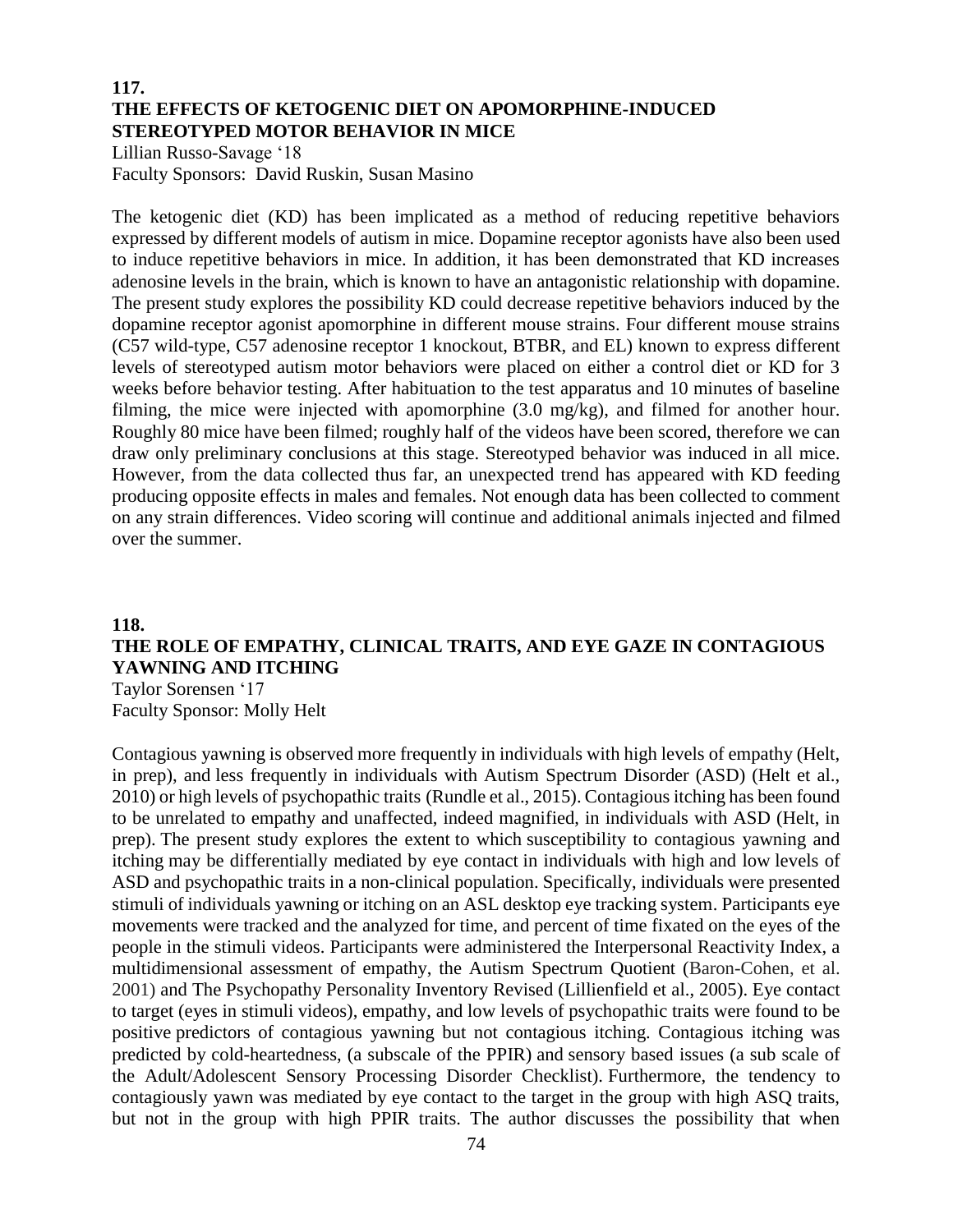individuals with high levels of autistic traits yawn less it is due to avoidance of eye contact. In contrast, when individuals with high levels of psychopathic traits do not yawn it is due to a lack of emotional empathy.

# **119. NEURAL RESPONSES TO FOOD CUES AND FOOD RECEIPT IN PRE AND POSTOPERATIVE BARIATRIC SURGERY PATIENTS**

Jessica Stowell '17

Faculty Sponsors: Dan Lloyd, Sabin Khadka, Godfrey Pearlson

As the prevalence of worldwide obesity continues to increase, it has become more important to study the brain's role in obesity. Research has suggested reward system dysfunctions may be a major contributing factor to the onset of obesity. To examine the brain changes that occur when one is obese, we analyzed neural responses to food cues and food receipt in bariatric surgery patients and lean controls in this fMRI study. Patients' pre and post-surgical fMRI data were compared, and total body weight loss (TBWL) was recorded following surgery. We found differences in neural responses to both food consumption and anticipated consumption between the two groups throughout many brain regions. Additionally, we found that patients' neural responses to these conditions changed significantly one year after surgery. Our data also showed a correlation between patients' TBWL and baseline activation of the left cingulate gyrus and right insula, as well as a correlation between TBWL and change in activation (baseline to one year) within the left insula, left postcentral gyrus, and left parahippocampal gyrus. The results of our study may help better predict the most successful candidates for bariatric surgery and overall improve our understanding of the brain's role in obesity.

#### **120.**

## **STUDY OF PERCEPTION OF THE SEXES BY THE SEXES**

Nadine Taghian '17, Naty Bush '19, Camisha Vilme '19 Faculty Sponsor: Dan Lloyd

The purpose of this study was to determine how men and women's neurological activity differed when viewing videos of male and female adults and children. We specifically wanted to analyze the emotional differences between the sexes in response to these videos. Applying data from the Human Connectome Project, we used Independent Component Analysis (ICA) to study the fMRI data of 70 subjects (42 females) as they watched videos of various themes. The results indicate that the cerebellum is activated more in males' than in females' brains when viewing images of women, and that the inferior parietal lobule is activated more in females' than in males' brains. Males' brains were more activated when viewing images of men in the posterior cingulate cortex, and females' brains were more activated in the medial frontal gyrus when viewing images of male children. Future research will focus on fluctuations in brain activity over the course of the videos to identify more distinctions.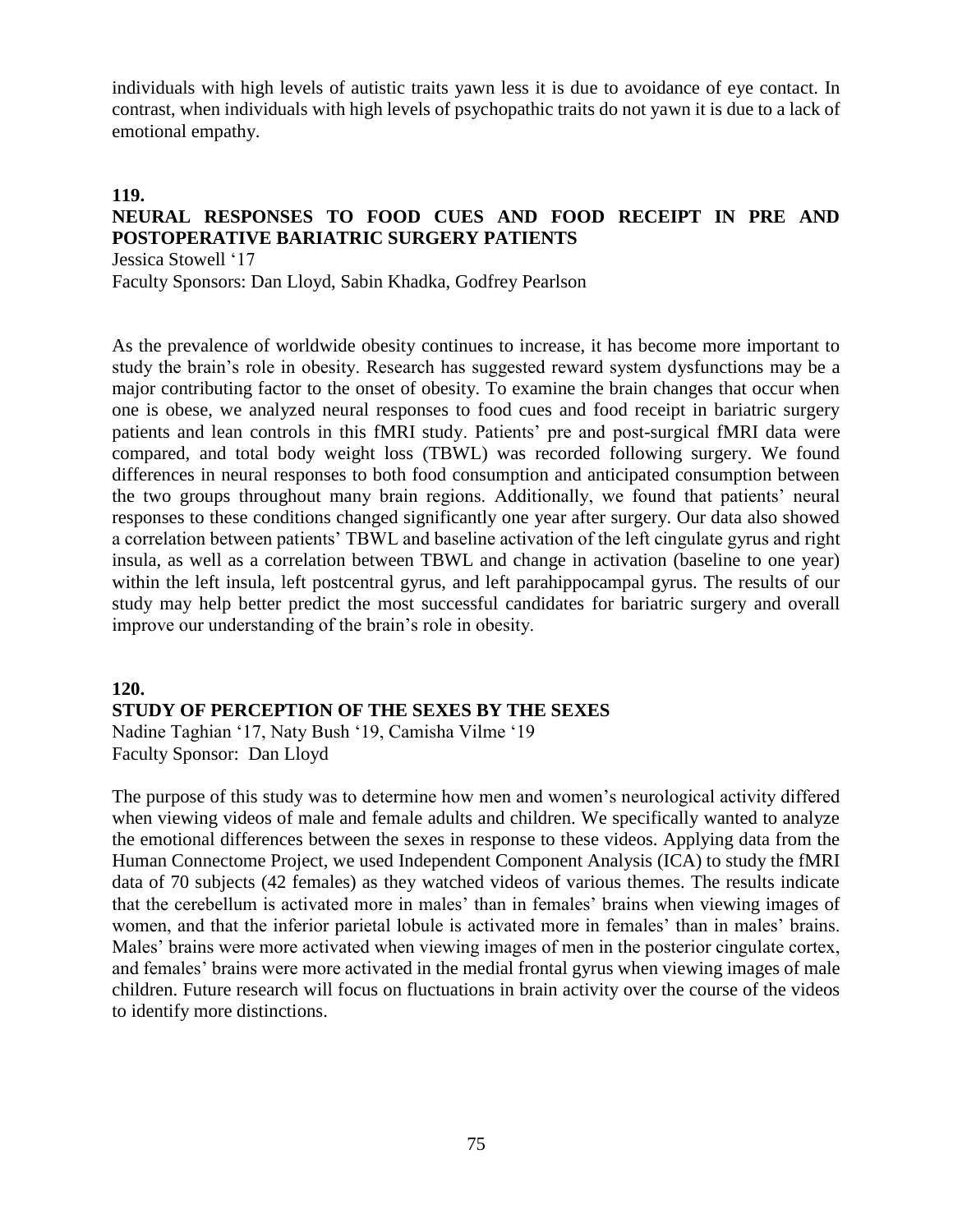# **121. REHABILITATION OF EXECUTIVE FUNCTIONING IN PATIENTS WITH MILD COGNTIVE IMPAIRMENT WITH GOAL MANAGEMENT TRAINING**

Hillary Vossler '17 Faculty Sponsor: Sarah A. Raskin

This study investigated Goal Management Training (GMT) to alleviate the symptoms of people diagnosed with mild cognitive impairment (MCI). GMT is an executive functioning intervention based on theories of goal processing and sustained attention. The objective of GMT is to teach patients to stop repeated behaviors in order to define goal hierarchies and track their performance. GMT is complemented by mindfulness meditation, which develops the skill of bringing one's mind to the present to observe behavior and goals. Four participants diagnosed with MCI were enrolled in the study. They attended two hours of training per week for ten weeks. Participants were assigned to the experimental group or the control group. Those in the experimental group went through ten weeks of GMT plus mindfulness meditation. Those in the control group went through ten weeks of GMT without mindfulness meditation. Outcome data involved pre and post assessments using the Memory for Intentions Test (MIST), the Brief Test of Attention (BTA), and the Stroop test. Questionnaires that measure quality of life and participant satisfaction were used as well. Our hypothesis was that GMT plus mindfulness mediation will be more effective than without mindfulness meditation such that there will be significantly higher post testing scores on the outcome measures.

#### **122.**

## **THE USE OF FMRI AS A MEASURE OF EFFICACY OF COGNITIVE REHABILITATION IN INDIVIDUALS WITH ACQUIRED BRAIN INJURY** Jasmin Williams '17, Meaghan Race '18

Faculty Sponsors: Sarah A. Raskin, Michael Stevens, Ph.D., Olin Neuropsychiatry Research Center, Hartford, CT

Prospective memory (PM) is the ability to complete an intention. PM is impaired in people with acquired brain injury (ABI). We used a randomized controlled design to investigate behavioral and brain processing changes following PM rehabilitation in individuals with ABI. We recruited a total of 14 adult individuals with ABI and 3 healthy adults between the ages of 20-60. Six ABI individuals were administered functional magnetic resonance imaging (fMRI) and all were administered the Memory for Intentions Test (MIST), neuropsychological measures of attention, memory, executive functioning and quality of life. Participants with ABI underwent a five week protocol in Cognitive Remediation Therapy or Attention Control. Then all tests were readministered. Our results suggest that individuals with ABI improved on BVMT-R total recall and learning and there was a trend of improvement across measures. Additionally, the dorsolateral prefrontal, inferior, superior, orbital and polar frontal cortex, posterior cingulate, superior and inferior parietal, premotor cortex, and medial temporal cortex showed increased activation after CRT.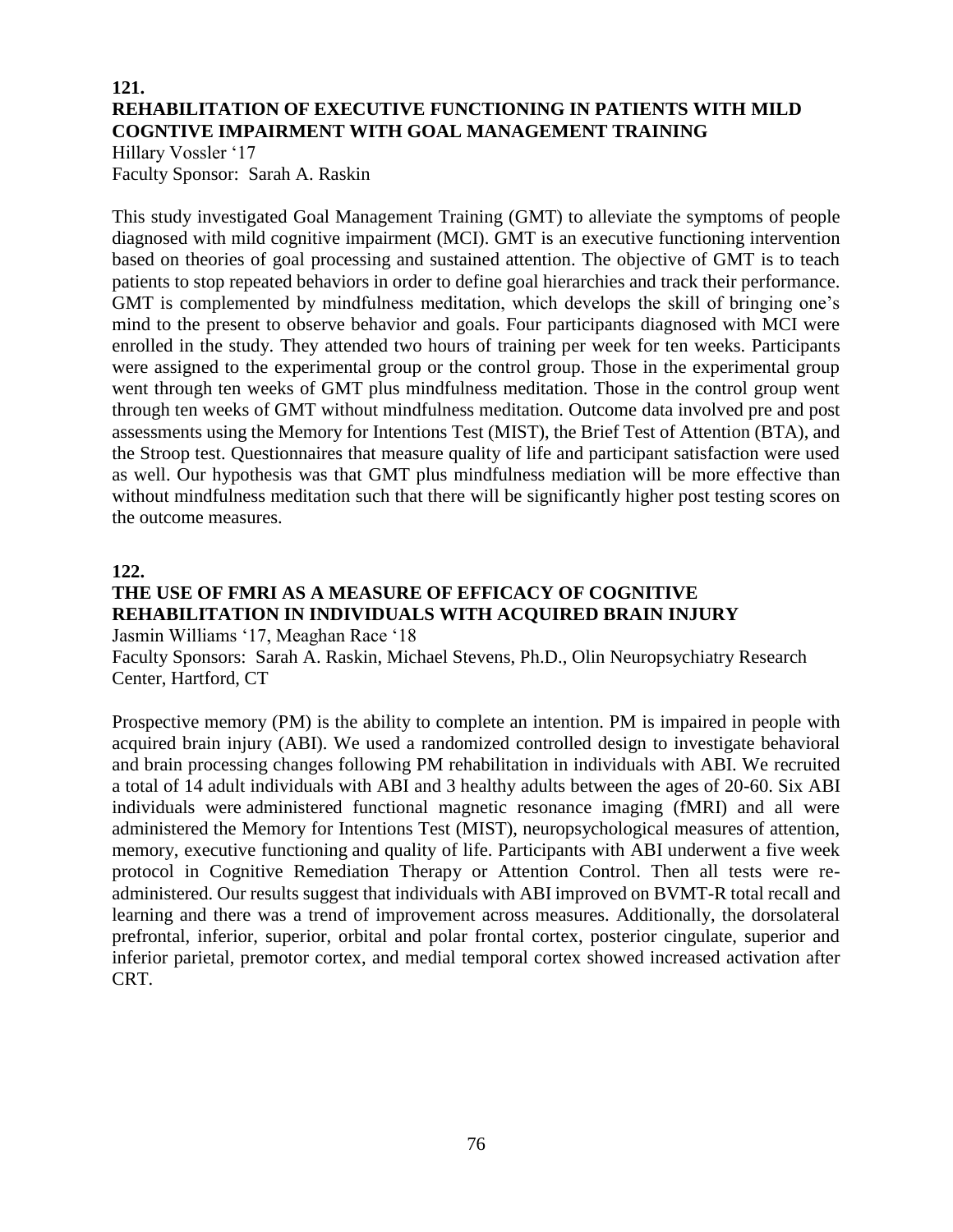# **PHYSICS**

# **123. COINCIDE – DIGITAL DATA ACQUISITION OF MULTI-PARTICLE EVENTS**

Stephen J. DeMonico '17, Aashwin Basnet '19, Alex Bellas '20 Faculty Sponsor: David Branning

In nuclear, particle, and optical physics experiments, pairs of particles must often be detected simultaneously or "in coincidence." For instance, this technique is particularly important in the study of photons that exhibit quantum entanglement. There are many existing solutions to this problem, but their usability and functionality correlate directly with cost, leaving most outside the means of small educational labs, such as one might find here at Trinity. However, the recent explosion of inexpensive and powerful DIY electronics makes it possible to develop an all-digital coincidence counter with a low price-point and a full-featured stand-alone interface.

# **PSYCHOLOGY**

# **124.**

## **LEARN 2 LEARN: METACOGNITIVE SCHOOL-BASED INTERVENTIONS FOR TYPICALLY DEVELOPING STUDENTS AND STUDENTS WITH SPECIAL NEEDS** JiYun (Lisa) Lee '17

Faculty Sponsors: Dina Anselmi, David Reuman, Hartford Magnet Trinity College Academy

Metacognition, one of the three components of self-regulated learning, has been found to enhance student academic performance (Joseph, 2009). There is growing research that indicates the importance of metacognition for students with special needs. Traditional classroom instruction may be frustrating for these students because of their learning difficulties, which are often due to a lack of metacognitive awareness and motivational challenges (Swanson & Alexander, 1997; Wong, 1987). The present study aimed to examine the effects of two metacognitive interventions on the self-regulated learning and academic performance of 8th grade students. All intervention sessions were designed to enrich metacognitive skills and developed based on Ambrose et al.'s (2010) model of metacognition. One block with a high concentration of students with special needs received a modified intervention while other blocks received the regular intervention. Students' levels of metacognition, motivation and cognition were measured with pre- and post- assessments along with quarterly grades. Contrary to prediction, there was no significant intervention effect on student metacognition. Other significant findings will be presented.

# **125.**

# **THE OREGON TRAIL: A THINK-ALOUD ASSESSMENT OF METACOGNITION IN 8 TH GRADE STUDENTS**

Annabelle Regalado '17 Faculty Sponsors: Dina Anselmi, David Reuman

Metacognition, the awareness of one's own learning, can be divided into five distinct steps (Ambrose et al., 2010). Moreover, metacognition can be measured through offline (from retrospective self-report questionnaires) or online assessments (asking students to explain their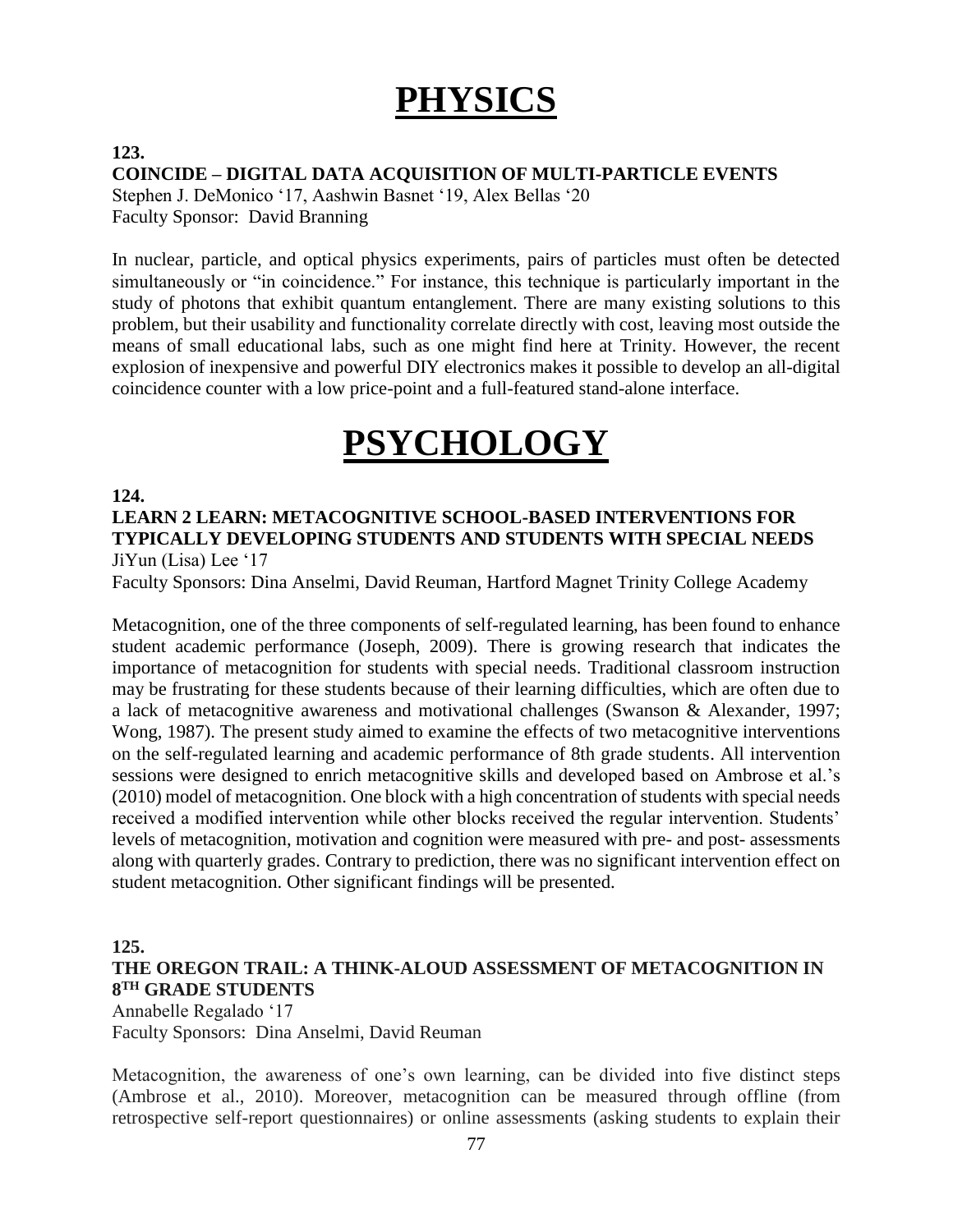decision making during a problem solving task, called "think-aloud"). The current study assessed the effectiveness of *The Oregon Trail* think-aloud assessment to measure metacognition, in comparison to a self-report measure of metacognition, the Metacognition Five (MC5). *The Oregon Trail*, which is metacognitive in nature, is a videogame designed to teach students about the journey of the pioneers and the obstacles they faced during the era of Westward Expansion in the United States during the  $19<sup>th</sup>$  century. The students play the game as the wagon leader that tries to successfully take his or her party from Independence, Missouri to Oregon. Of additional interest was whether there was a relationship between academic grades and performance on *The Oregon Trail* task. Participants played the game for twenty minutes as the researcher tallied their game play behavior and asked them to explain their reasoning behind key game play decisions. Both behavioral tallies and coded statements from the think-aloud procedure were positively correlated with academic performance and with scores on the MC5 measures. Due to the small sample size (n=15) these correlations were not statistically significant but were in the predicted direction. The study demonstrated the potential usefulness of online assessments of metacognition.

#### **126.**

**LEARN 2 LEARN:** ENRICHING STUDENT SUCCESS THROUGH METACOGNITIVE SCHOOL-BASED INTERVENTION: A LONGITUDINAL FOLLOW UP OF MIDDLE SCHOOL STUDENTS IN HIGH SCHOOL Katelyn Elinoff '17 Faculty Sponsors: Dina Anselmi, David Reuman

Metacognition is the awareness and regulation of one's thought process and learning style, often correlated with self-directed learning, increased academic performance, and motivation (Dignath & Buttner, 2008). Enabling students to be aware of their own cognitive processes through activities such as planning and monitoring their progress are metacognitive in nature and research suggests these strategies can help students become more successful in the classroom (Ambrose et al., 2010). The present study explored the metacognition and motivation of current  $9<sup>th</sup>$  and  $10<sup>th</sup>$  grade students, some of whom were part of a metacognition intervention when they were in  $8<sup>th</sup>$  grade. Two questions were the focus of the study. First, was there a difference in metacognition and motivation between students in  $9<sup>th</sup>$  and  $10<sup>th</sup>$  grade? A cross sectional analysis demonstrated no significant differences between the current  $9<sup>th</sup>$  and  $10<sup>th</sup>$  grade students' metacognition and various motivational measures. A second question using a longitudinal analysis was whether students who were exposed to the metacognition intervention in  $8<sup>th</sup>$  grade showed any significant carry-over effect in 9<sup>th</sup> or 10<sup>th</sup> grade. Although there was no long-term effect of  $8<sup>th</sup>$  grade intervention, the longitudinal analysis showed that metacognition declined from  $8<sup>th</sup>$  grade to high school and this was mostly attributable to the decline in the "Reflect and Adjust" step of the metacognition cycle.

## **127.**

# **LEARN 2 LEARN: DEVELOPMENTAL DIFFERENCES IN MOTIVATION AND METACOGNITION**

Evan Scollard '17 Faculty Sponsors: Dina Anselmi, David Reuman

Self-Regulated Learning (SRL) refers to one's ability to remain aware and consciously in control of one's learning processes, thereby maximizing learning potential. This ability to self-regulate one's learning is more specifically reliant on the interaction between one's cognition, motivation,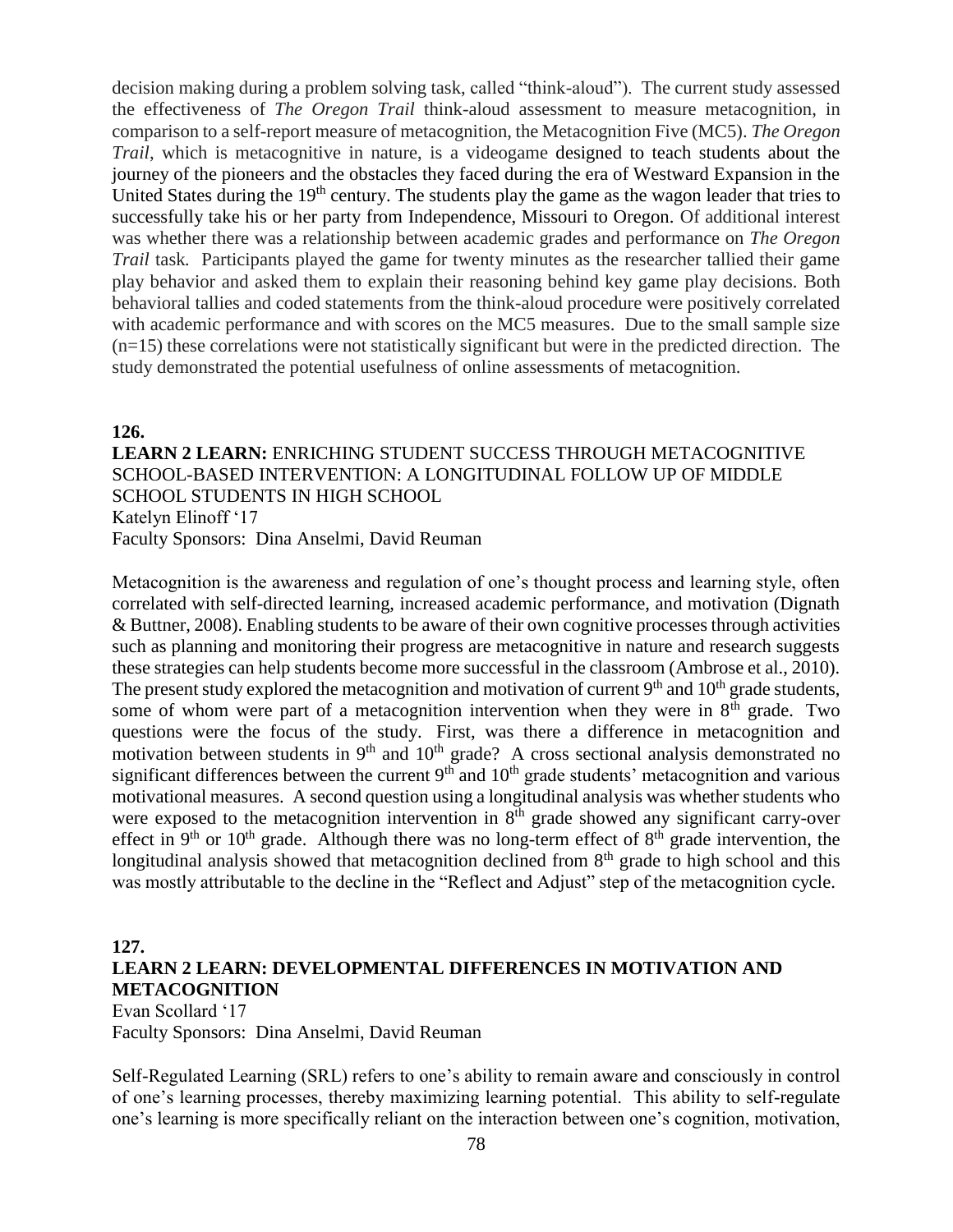and metacognition (Butler & Winnie, 1995). This study focused specifically on metacognition and motivation, which have both been correlated positively with academic achievement (Young & Fry, 2008, Mega, Ronconi & de Beni, 2014). While the is significant research to show that metacognitive ability increases into adulthood and then plateaus. A few studies indicate that metacognitive ability may actually decrease during adolescence. One reason may be due to a decrease in motivation. Sixth, seventh, eighth graders from a magnet school in Hartford, Connecticut were given interactive lessons that were designed to enhance their metacognitive abilities. An approximately equal number of students from the three grades were placed in a control condition where they received instruction on different types of transitions to either high school or college. Changes in students' metacognitive ability, motivation, academic achievement were measured by pre-intervention and post-intervention quantitative surveys, quarterly grades, and teacher assessments. Results supported the claim that metacognition and motivation decline in adolescence. While the metacognitive intervention did not significantly raise the metacognitive abilities of any of the three grade levels, metacognitive ability did decline significantly between sixth and seventh grade, remaining low through the eighth grade. Similarly, motivation declined by grade level. Results suggest that students become less motivated during adolescence and their metacognitive performance suffers.

#### **128. THE EFFECT OF BILINGUALISM ON SOCIAL COMPETENCE AND ACADEMIC SUCCESS**

Olivia Curreri '19, Hannah Oganeku '18, David Kang '17, Evan Scollard '17 Faculty Sponsor: Dina Anselmi

The purpose of this study was to examine how bilingualism influences a student's college experience both academically and socially. We investigated if there were any advantages or disadvantages to being a bilingual student in college and how any differences influenced students' academic performance. We hypothesized that bilingual college students, regardless of their primary language, would show higher levels of social competence than monolingual students. We also predicted that bilingual college students would show higher levels of academic success than monolingual students. To test these hypotheses, we sent a survey via email to a random sample of approximately 450 Trinity College students that included questions to measure bilingualism and language ability, as well as various aspects of social competence. Results from 128 participants, 82 of whom were labeled as bilingual, showed a positive correlation between the level of language ability and social competence, supporting our hypothesis. However, the results did not show a significant relationship between students' language ability and their academic success, as measured by their GPA; therefore not supporting our second hypothesis.

#### **129.**

## **THE RELATIONSHIP BETWEEN GENDER ROLE CLASSIFICATION AND SEXUAL PROMISCUITY IN TRINITY COLLEGE STUDENTS**

Samantha Beati '17, Caroline Howell '18, Eliza Marsh '18, Deane Pless '17 Faculty Sponsor: Dina Anselmi

Promiscuity among students on college campuses has become a major problem throughout the United States due to its negative effects on physical and mental health. The purpose of this study was to see if there is a relationship between an individual's gender role classification and their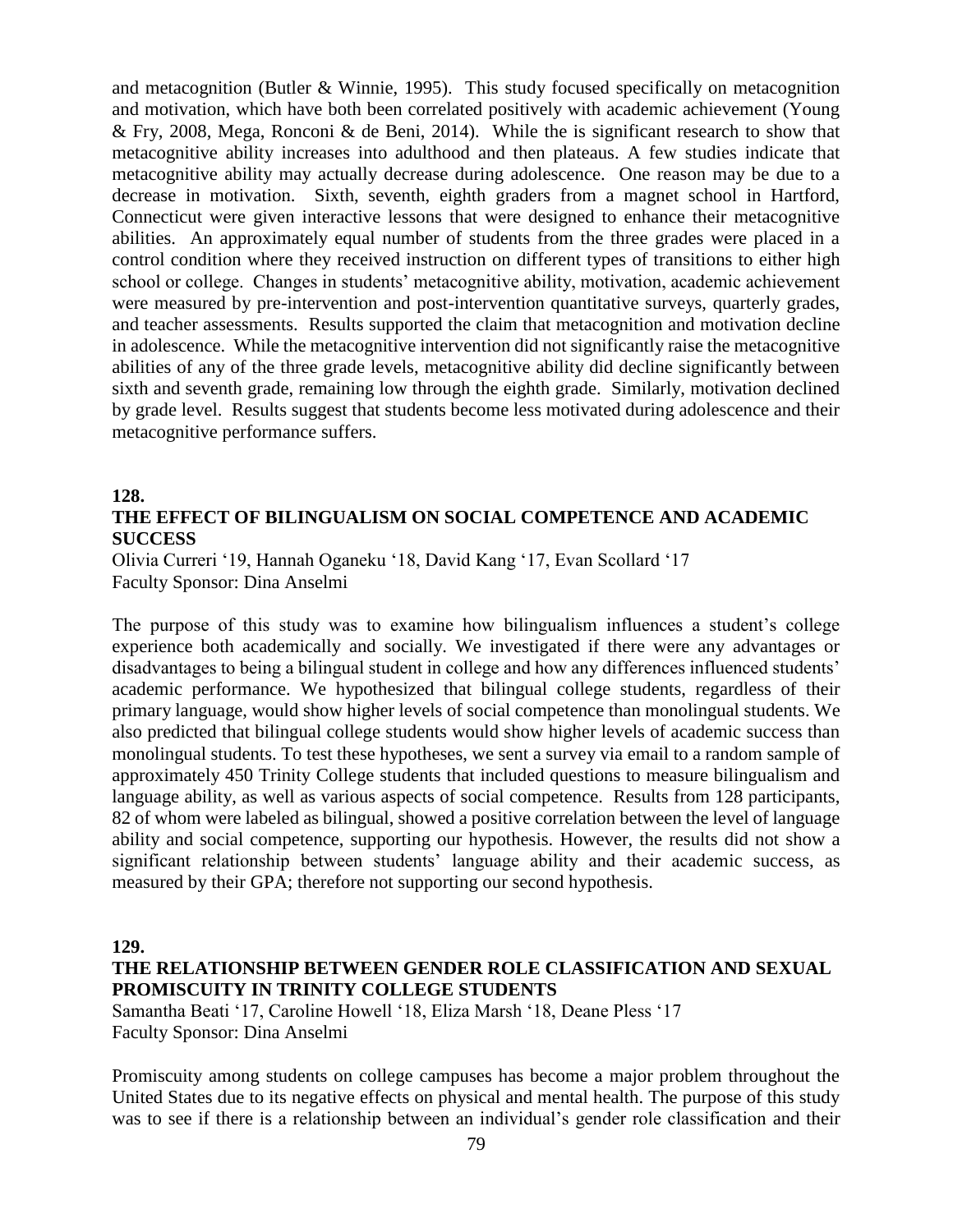sexual promiscuity on Trinity College's campus. A 76-item questionnaire was sent out to 400 Trinity students. The questionnaire featured questions from the BEM sex role inventory to assess each participant's gender role classification and the socio-sexual orientation inventory (SOI-R) to assess the sexual promiscuity of participants.

Based on the 69 responses (26 males, 43 females), we found that there was a significant effect of gender role classification on sexual promiscuity for male students, but not for female students. The mean promiscuity score for males who score as highly masculine was significantly greater than the mean promiscuity score for males who score as highly feminine. However, the males who were scored as androgynous did not significantly differ from the males who scored high in masculinity or high in femininity. Our findings show that, in general, males who report a high degree of masculinity were the most sexually promiscuous. Because our study is correlational in nature, we cannot determine whether notions of masculinity lead to certain sexual behaviors or whether engaging in promiscuous sexual behaviors increase one's sense of maleness. Probably both relationships are at play since there is ample evidence that notions of masculinity are deeply rooted in the phenomenon of "hooking-up" on most college campuses.

#### **130.**

# **THE ROLE OF FAMILY DYNAMICS IN A PREVENTION INTERVENTION STUDY FOR CHILDHOOD ANXIETY**

Ali Chalfin '17

Faculty Sponsors: Laura Holt, Molly Helt, Dr. Jeffrey Pella, Dr. Golda Ginsburg, UConn Health

Anxiety Disorders (ADs) are the most common mental health issue affecting children today. Anxiety is highly heritable, thus making the study of its transmission from parent to child critical. There are few existing family-focused interventions aimed at preventing childhood anxiety; one such intervention called the Coping and Promoting Strength Program (CAPS) conducted at JHMI, has showed promising preliminary effects in preventing childhood anxiety. However, there are still numerous unanswered questions regarding how this intervention worked. I explored the role of family dynamics and the participants' responses to the intervention using the Children's Perception Interparental Conflict (CPIC) and the CAPS Impact scale, among other measures. And, how this is reflected in their responses to the questions on the CPIC and their responses to the CAPS Impact scale about knowledge acquired through the intervention. There were four main hypotheses for this study. First, parents in the CAPS intervention group will experience a larger reduction in anxiety symptoms, compared to the Information Monitoring group. Secondly, parents in the CAPS intervention group will experience a larger reduction in inter-parental conflict, compared to the Information Monitoring group. Thirdly, the decline in parental anxiety symptoms will be significantly associated with decline in inter-parental conflict. Lastly, the CAPS Impact Scale will show that parents learned and retained more information about symptoms of anxiety with each evaluation. Statistical tests were conducted for each of these hypotheses. Preliminary results show that there is significance over the course of the study, for some of the hypotheses, but no significant difference between treatment groups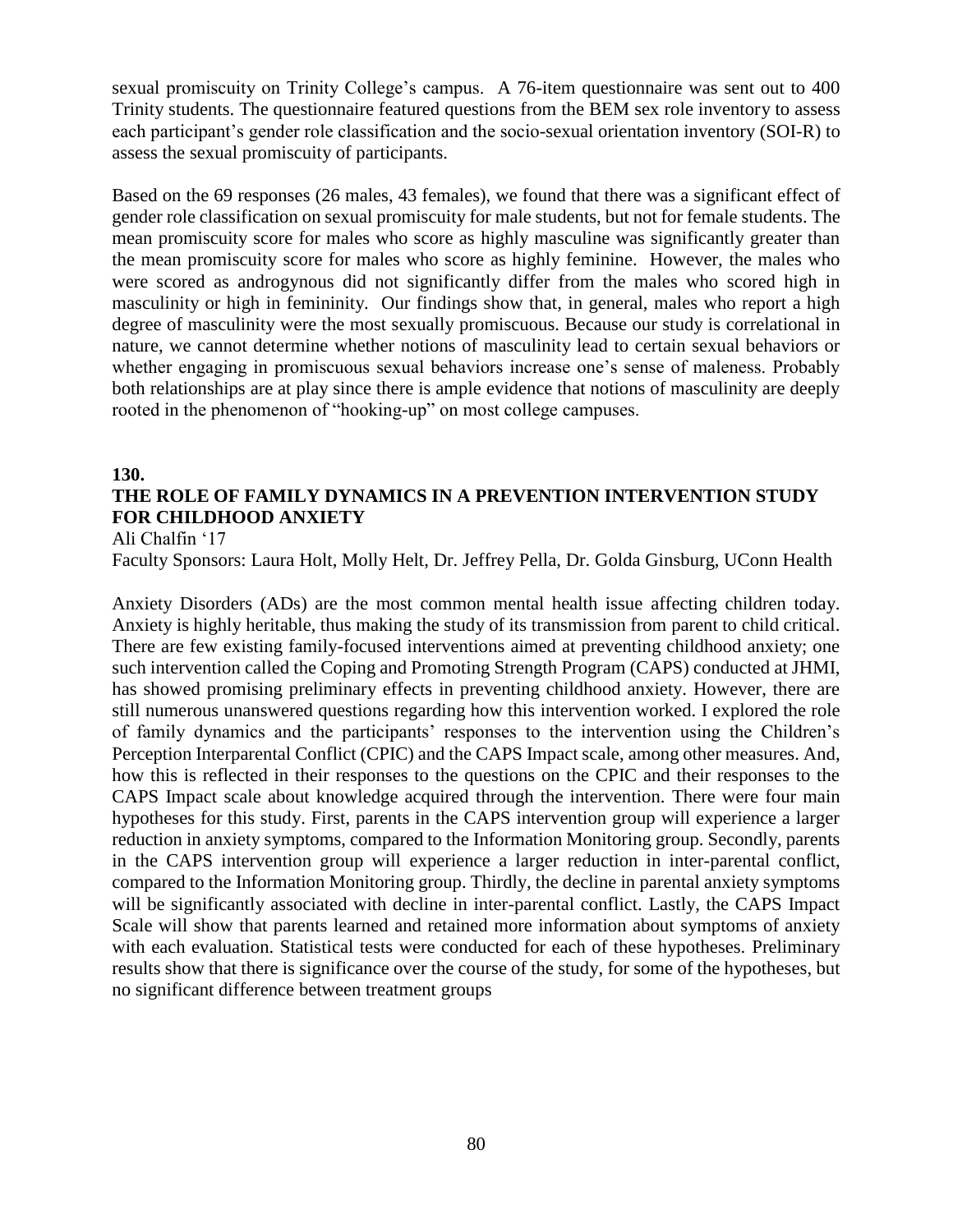## **131. THE RELATIONSHIP BETWEEN MINDFULNESS MEDITATION, STRESS, AND EMPATHY**

Nicole Desrosier '17 Faculty Sponsors: Randolph Lee, Sarah A. Raskin

This study explored the interaction between meditation, stress, and empathetic capacities, addressing three hypotheses: (1) Individuals with greater cumulative life stress will have lower empathetic abilities, (2) independent of cumulative life stress, participants assigned to the music listening group will become more stressed when listening to the stressful life event recording compared to participants in the meditation group, (3) participants in the meditation group with low empathetic abilities will not benefit as much from the meditation intervention compared with participants with high empathetic abilities. 50 participants, recruited from the Trinity College community, were first asked to complete the Stress and Adversity Index, the Interpersonal Reactivity Index, and the Scene Construction Questionnaire. Participants were then placed in the meditation group or the music-listening group (active control). After the interview phase, participants returned for the laboratory session where baseline levels of salivary alpha-amylase, galvanic skin response, and heart rate were obtained. Once these levels were established, participants meditated or listened to *Weightless* by Macaroni Union for 20 minutes. After 20 minutes, the participant's pre-recorded stress script was immediately played for them, which was developed from the Scene Construction Questionnaire. The results of the study partially supported the first and third hypothesis, while the second was not supported at all. In summary, this study provided some evidence that cumulative life stress may impact empathetic ability and that empathy could influence an individual's baseline ability to meditate. Additional studies are necessary to determine the strength of these relationships, and to further investigate the effect of *Weightless* on relaxation in comparison to meditation and other forms of music known to reduce stress.

# **132. THE EFFECT OF A SINGLE MOTHERS' MARITAL STATUS ON SYMPATHY, CHARACTER EVALUATIONS AND MATERNITY LEAVE SUPPORT** Patrick Dorsey '17

Faculty Sponsor: Robert Outten

Social science research has found that single mothers are viewed more negatively than married mothers. We hypothesized that never married single mothers would garner less sympathy, less favorable character evaluations and people would be less willing to support maternity leave policies compared to formerly married single mothers (i.e., widowed and divorced). Conditions varied by marital status; either Maya was never married, divorced or widowed. Afterwards, participants completed measures of sympathy toward Maya, character evaluations of Maya, and rated their endorsement of maternity leave policies. Participants assigned to the never married condition expressed significantly less sympathy, perceived Maya as significantly less hardworking, significantly more irresponsible, and significantly more promiscuous. We also examined if sympathy mediated the effect of marital status (previously married: divorced and widowed vs. never married) on character traits and maternity leave policies. People evaluated Maya more positively and supported maternity leave policies more when she was previously married, compared to when she had never been married, because they felt more sympathy.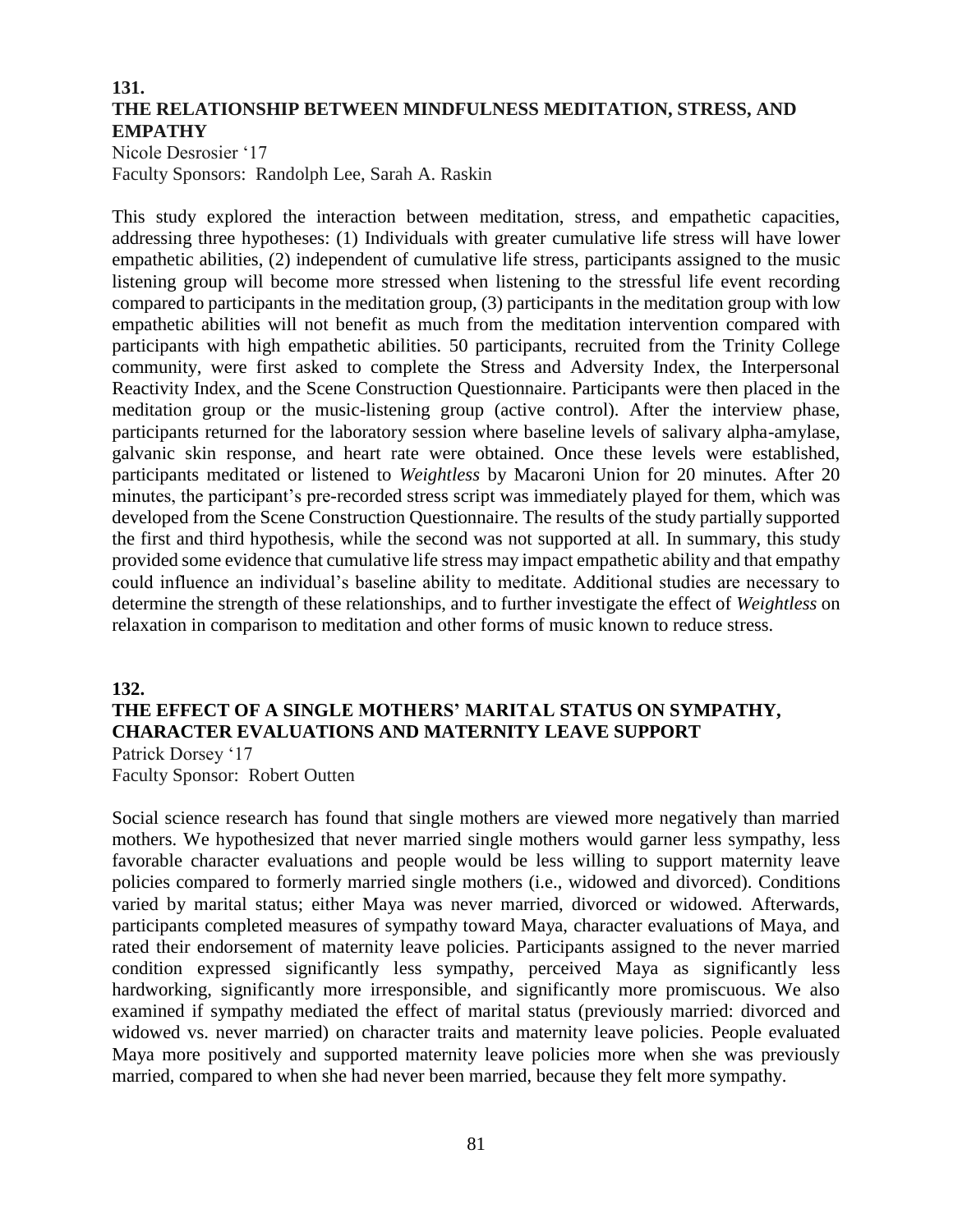# **133. CULTURAL DIFFERENCES AND THE INFLUENCE OF PARENTING STYLES ON TRINITY COLLEGE STUDENTS' ATTITUDES TOWARDS UNCOMMITTED SEX**

Olivia Godfrey '18, Hayley Pappas '17, Fernando Cuervo-Torello '17, Elizabeth Stepanek '17 Faculty Sponsor: Dina Anselmi

The purpose of this study was to examine whether certain parenting styles employed when growing up, specifically permissive, authoritarian, and authoritative styles, had an influence on Trinity College students' attitudes towards uncommitted sex and whether these effects varied across gender, school year, and ethnicity. Our first hypothesis was that students who grew up with permissive parenting styles would be more likely to have favorable attitudes toward uncommitted sex, students who grew up with authoritarian parenting styles would be more likely to have strict attitudes toward uncommitted sex, and students who grew up with authoritative parenting styles would be more likely to have ambivalent attitudes towards uncommitted sex. The hypotheses for the cultural variables included: males are more likely to have more favorable attitudes toward uncommitted sex than females; females are more likely to perceive their parents as being authoritarian compared to how males perceive their parents; upper class students are likely to have more favorable attitudes toward uncommitted sex than first year students. We distributed an online questionnaire to a random sample of 300 Trinity College students, 150 first year students and 150 upper class students. We received 89 responses. The questionnaire included the Attitudes Toward Uncommitted Sex Scale (Owen, Rhoades, Stanley & Fincham, 2007) and the Parental Authority Questionnaire (Buri, 1991). The results showed there were no significant correlations between parenting styles and attitudes toward uncommitted sex. When looking at other variables such as gender, school year, and ethnicity, we found significant results in some areas. Males were more likely to agree with the statements that supported uncommitted sex, while females were more likely to disagree with the statements that supported uncommitted sex. In addition, we found that females are more likely to perceive their parents as being authoritarian compared to how males perceive their parents. Finally, we found that upper class students are likely to have more favorable attitudes towards uncommitted sex than first year students. All other variables were found to be not significant.

#### **134.**

# **THE CORRELATION BETWEEN INVOLVEMENT AND SATISFACTION AT TRINITY COLLEGE**

Emily Kaufman '18, Erica Merullo '18, Aubree Udell '18, Andi Nicholson '17 Faculty Sponsor: Dina Anselmi

Our study investigated the relationship between campus involvement and satisfaction at Trinity College. Two questions motivated our research. Is there a relationship between student satisfaction and student involvement? Second, are there certain groups or subgroups that report more or less satisfaction at Trinity College? We hypothesized that athletic and/or Greek life involvement at Trinity College will lead to the greatest level of satisfaction in comparison to other groups, since these organizations require more dedication and commitment, and may foster greater community belonging and long lasting relationships. We distributed an online survey to a random sample of 300 Trinity students. We measured participant's levels of satisfaction within each activity that they were involved in on campus, as well as other aspects of their satisfaction at Trinity. Results from 64 students showed no significant correlation between Greek life involvement and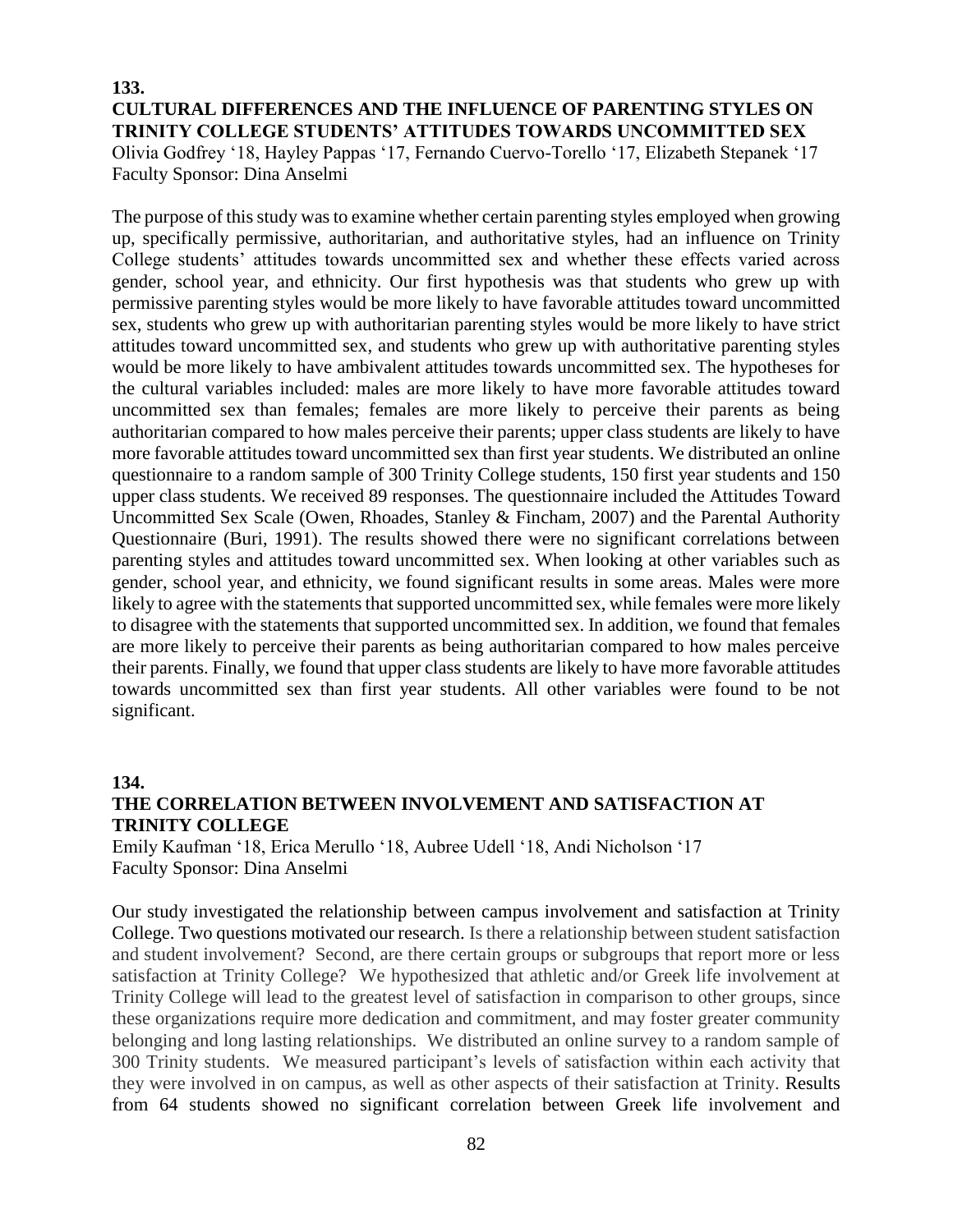satisfaction at Trinity College. There was, however, a significant correlation between a participant's athletic involvement and their satisfaction at Trinity College as well as the community satisfaction at Trinity College. Also, there was a marginally significant correlation between athletic involvement and social life satisfaction at Trinity College.

#### **135.**

# **THE INTERPLAY BETWEEN GENDER IDEOLOGY, GENDER IDENTITY, AND DISTINCTIVENESS THREAT IN CISGENDER WOMEN'S EMOTIONAL RESPONSES TOWARD TRANS WOMEN'S ACCEPTENCE INTO WOMEN'S COLLEGES**

Marcella E. Lawrence '17 Faculty Sponsor: Robert Outten

Cisgender women either read about a women's college that admitted or denied trans women. This manipulation allowed us to test a moderated-mediation model whereby the indirect effect of admitting trans women to a women's college on negative feelings toward trans women (i.e., heightened anger and fear; decreased sympathy) would be mediated by distinctiveness threat. We expected adherence to a liberal feminist gender ideology and gender identification to moderate this indirect effect; such that cisgender women low in liberal feminist ideals and high in gender identification would express greater negative feelings when trans women were admitted via distinctiveness threat. Distinctiveness threat did not mediate the effect of condition on emotions. However, gender ideology moderated the direct effect of condition on fear. Participants low in liberal feminist ideals expressed significantly greater fear in the admission condition. We discuss these findings in relation to the debate surrounding including trans women in women-only spaces.

## **136.**

# **USING LITERACY TO SHIFT ATTITUDES AND BEHAVIORS FOR CHILDREN WITH INCARCERATED PARENTS**

Jade Lee '17

Faculty Sponsors: Dina Anselmi, Laura Holt, Joy Haenlien & Landon Osborn, Connecting Through Literacy: Incarcerated Parents and Their Children

Incarceration and low literacy play a key role in perpetuating the long-standing, systematic oppression of minority and low income communities. School- and community-based programs have been developed to address literacy concerns in this population; however, few studies have described the experiences of program participants in depth. The purpose of the current study was to examine the CLICC (Connecting Through Literacy: Incarcerated Parents, Children, and Caregivers) program, which is aimed at reducing recidivism rates by utilizing literacy to build stronger relationships between incarcerated parents and their children. Twelve program participants, ages 7-16, were surveyed via semi-structured interviews on perceived psychological closeness to their incarcerated parent(s) and self-reported attitudes and behaviors towards literacy. Seven children entering the program were compared to four children phasing out. Qualitative and quantitative assessments revealed significant heterogeneity in participants' experiences with literacy and parental relationships. The diversity of participants and the small sample size precluded statistical comparisons between the two groups, but the data revealed valuable insights on a population that has received limited attention in the literature.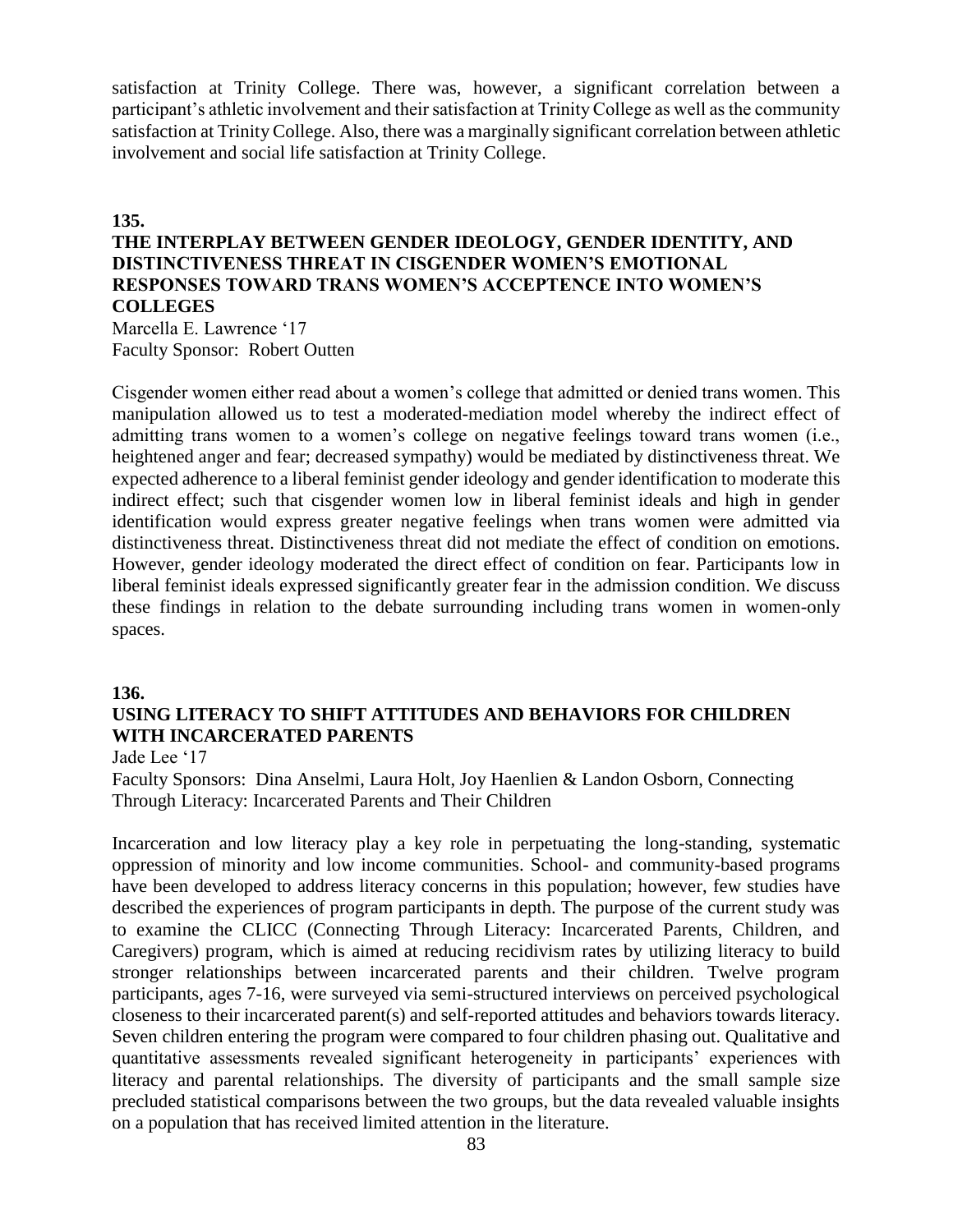#### **137. SPEED-ACCURACY TRADE-OFF IN VALUE-DRIVEN ATTENTIONAL CAPTURE** Yuxuan Li '17

Faculty Sponsor: Michael A. Grubb

Attention is traditionally divided into two types: voluntary, goal-directed attention and involuntary, stimulus-driven attention (Corbetta & Shulman, 2002; Theeuwes, 2010). However, seminal work on value-driven attentional capture (VDAC) has shown that stimuli associated with reward during a reward learning phase slowed reaction time (RT) in a test phase even when task-irrelevant and non-salient (Anderson, Laurent, & Yantis, 2011). Slower RT, however, can also indicate a preference for more accurate responses at the expense of speedy ones (Wickelgren, 1977) rather than an attentional shift. Performance-contingent reward and a response deadline of 800ms impose additional constraints in the VDAC paradigm: responding too quickly decreases reward likelihood and responding too late drops the reward probability to zero. Thus, to maximize reward, participants must carefully decide when to respond, potentially altering the strategic balancing of speed and accuracy and confounding attentional effects with decisional ones. We replicated the VDAC paradigm to address the influence of different response strategies, directly comparing an experimental group (trial-by-trial reward,  $n=24$ ) and a control group (flat reward,  $n=24$ ). Analysis includes only the baseline trials without previously rewarded distractors in the test phase. Using maximum likelihood estimation, RT distributions were fitted with an exGaussian model containing three parameters: μ, mean of the Gaussian component; σ, standard deviation of the Gaussian component; and τ, rate of the exponential component. We found that RT variability (σ) was significantly greater in the experimental group ( $p<0.05$ ), suggesting that reward learning produced a less stable strategy. Further, RT variability positively correlated with error rate  $(r=0.51, p<0.001)$ , reflecting a behavioral cost with greater RT variability. These results call into question the validity of the baseline trials used in the VDAC paradigm, as reward learning altered the responding strategy even after reward was removed.

#### **138.**

# **PURSUED FOR THEIR PRESCRIPTION: COLLEGE STUDENTS WITH ADHD APPROACHED FOR THEIR STIMULANT MEDICATIONS**

*Paige Marut '17 Faculty Sponsor: Laura Holt* 

*More than 92% of college students with ADHD report they have been asked by peers to give away or sell their stimulant medication (Schultz et al., 2017). Being approached for their stimulants puts these students at risk for engaging in diversion, or the transfer of licit prescription drugs to illicit, unauthorized uses. There is little knowledge as to how students are asked by others to give away/sell their medication or whether they feel pressured to engage in diversion as a response to these requests. In this study, I investigated predictors of past-year diversion, prescribed students' exposure to certain types of peer requests for medication, and the extent to which these students*  have felt pressured to engage in diversion. 67 Trinity students with self-reported ADHD and *stimulant prescriptions completed a web-based survey assessing past-year diversion activity, attitudes towards diversion and non-medical use of prescription stimulants (NMUPS), and previous exposure to types of requests for their medication. Additionally, 15 students participated*  in follow-up interviews where they were asked about their experiences being approached for their *medication. 55% of prescribed students were found to have engaged in past-year diversion.*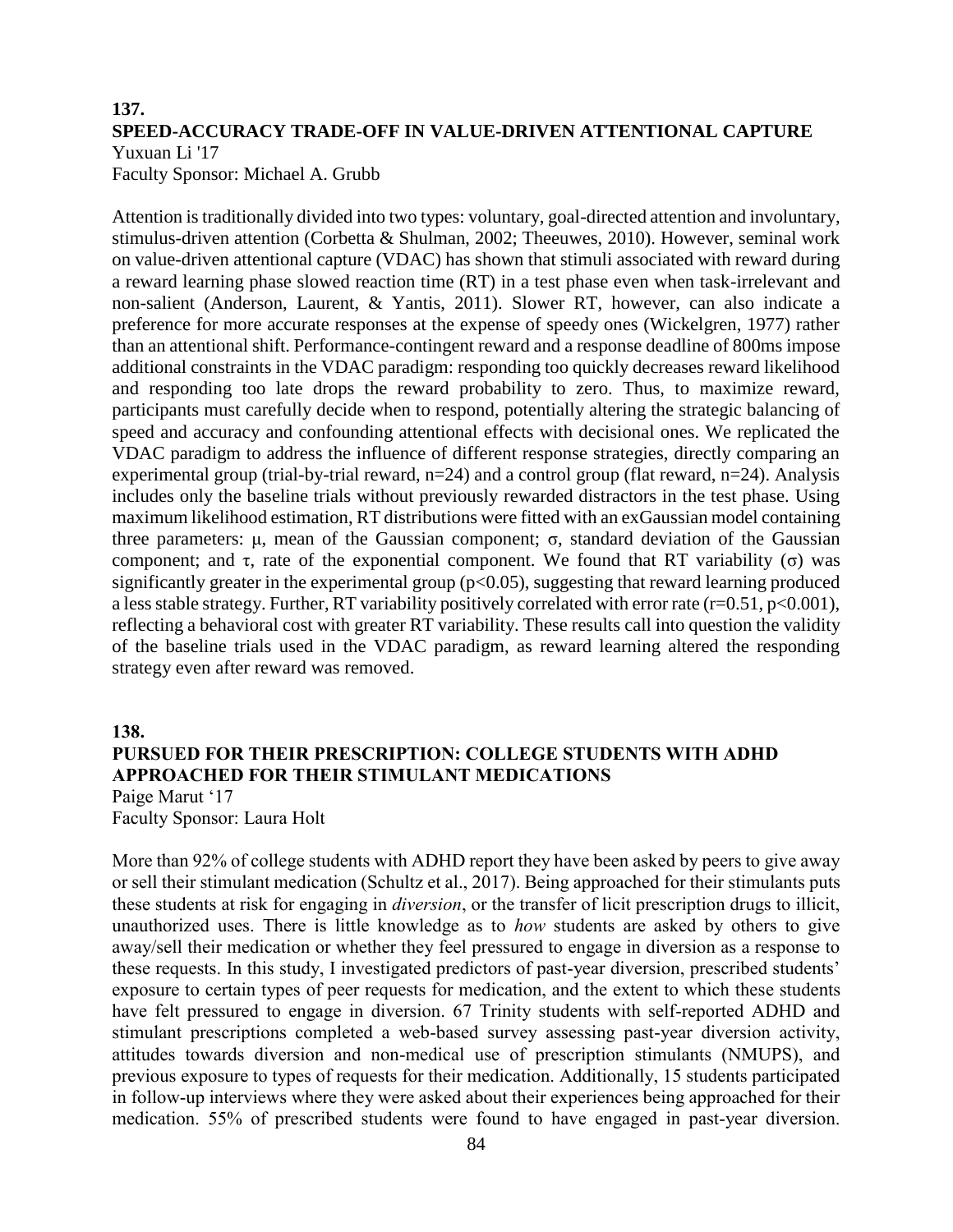*Diversion was more likely among seniors, Greek members, stimulant misusers, and students approached for their medication. Data from surveys and interviews suggested students had been approached in a variety of ways for their medication, with the most common type of request being*  rationality with academic justifications. A significant number of students reported feeling *pressured to divert their medication, and diverters were more likely to report feeling pressured than non-diverters. In conclusion, college students with ADHD frequently asked by peers to divert their medication, and many feel pressured to do so. Future research should examine what makes for "effective" diversion refusal messages for different types requests to inform the design of potential interventions.* 

#### **139.**

# **COOPERATION VIA COMMUNICATION: INFLUENCING VOCAL ALIGNMENT IN CONVERSATION**

Elliot Pollack '17 Faculty Sponsor: Elizabeth Casserly

Alignment of human behavior is a well-documented phenomenon, however, the factors which influence its direction and magnitude are not firmly established. Conversational partners align on a variety of speech factors including word choice, syntax, and rate of speech. The present study examines factors which lead to alignment of fundamental frequency (F0), colloquially known as pitch. Subjects (Speakers) complete a puzzle task which requires them to communicate with a partner (Model). The Model's F0 is manipulated to either converge towards or diverge from that of the Speaker, whereas a control condition does not change the Model voice. The Speaker is recorded throughout the interaction (Task); baseline (Pre-task) and final (Post-task) recordings are also taken. Speakers' F0 is measured at each time-period to determine the direction and magnitude of alignment. In a separate session, naïve subjects (Listeners) assess the similarity between the Speaker's speech over time and the Model. A personality survey examines which factors serve as reliable predictors of alignment. Speakers are found to deviate from the Model in F0 during the interaction, however, are perceived by Listeners to mimic the Model over time in a holistic measure. These findings are consistent regardless of the Model's direction of alignment. Speakers are rated as becoming more like the Model when this partner diverges as opposed to converges. The personality factor survey shows that Openness predicts alignment. Specifically, greater Openness predicts less perceived similarity. None of the other personality factors (conscientiousness, extraversion, agreeableness, neuroticism) are found to share a significant relationship with alignment behavior. Alignment between any two time-periods throughout the experiment predicts alignment with the third. The discrepancy between Speakers' divergence in the acoustic measure and their rated convergence in the perceptual measure reveals a potential hierarchy of speech factors that we use to assess alignment.

#### **140.**

#### **STEREOTYPES OF LEARNING DISABILITIES ON COLLEGE CAMPUSES**

America Richmond '18, Charlotte DeLana '18, Dong Young Lee '17, Esme Douglas '18 Faculty Sponsor: Dina Anselmi

The purpose of this study was to examine if stereotypes against learning disabilities (LD) exist among college students. Secondly we were interested in seeing if there were differences in stereotypes held between individuals with and without LDs, as well as, between individuals with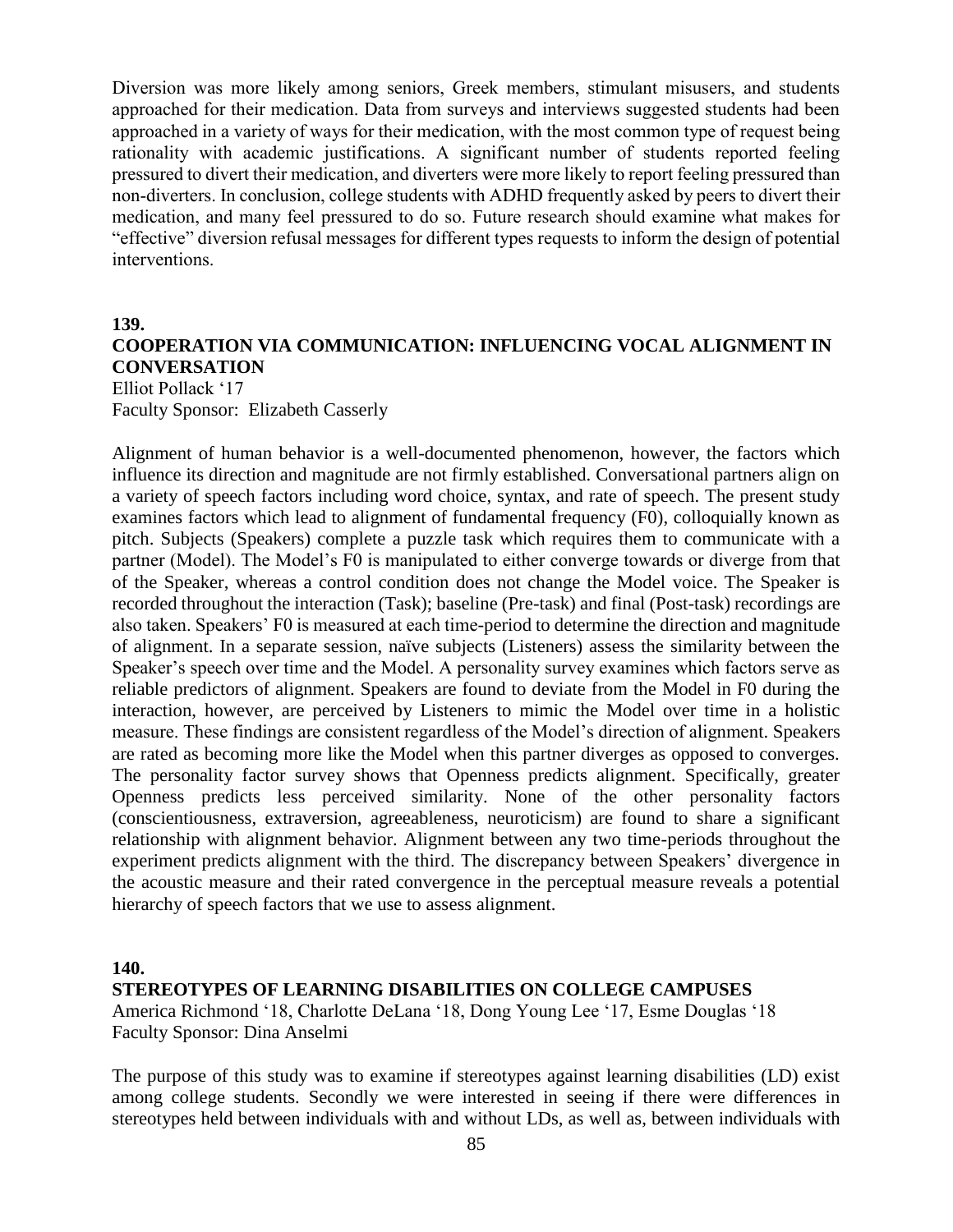and without a friend or family member with a LD. We hypothesized that individuals with LD would hold fewer negative stereotypes of LD than those who do not have LD. Moreover, we hypothesized that individuals with a friend or family who has LD would have less negative stereotypes of LD than people who do not have a friend or family with LD. We distributed an online survey to 300 randomly selected students (75 students from each class). Participants were given the Learning Disability Stigma Measure that we created based on the Stigma Consciousness Questionnaire - Learning Disabilities (SCQ-LD) (Dalay & Johnston, 2016) to measure their levels of stereotypes of LD. Results from 52 Trinity College students showed no significant differences in attitudes about LD between individuals with and without LD. Furthermore, there was no significant difference in stereotyped attitudes between people who have a close friend or family member with a LD versus people who do not have a close friend or family member with an LD.

**141.**

## **COOPERATION VIA COMMUNICATION: ACOUSTICS OF SPEECH PRODUCED DURING A PUZZLE TASK**

Rachel Scheub '20, Anneliese Pedro '20 Faculty Sponsor: Elizabeth D. Casserly

Humans have a tendency to automatically align both their behavior and their speech. This research project examined the alignment of speakers during a remote conversational task where the experimenter's participation was secretly pre-recorded. The experimenter's voice was presented in one of three conditions: converging towards the speaker's voice, diverging away, or remaining neutral. Pre-task, task, and post-task recordings of the participants' speech were sampled for each of these three experimental groups. These recordings were compared to the experimenter's voice to measure each participant's convergence or divergence. An acoustic analysis of f0 (vocal pitch) was conducted using the program Praat which conducted spectral analysis of the participants' speech. The acoustic analysis yielded slightly unexpected results. The majority of the participants appeared to diverge in pitch from the experimenter's voice. The data also suggested that the researcher's convergence/divergence had an impact on speakers' pitch, but the overall divergence is unusual for two reasons: First, because previous studies of f0 have shown convergence; and second, because an experiment with listeners' perceptual judgments on our same speakers did show convergence. These results therefore emphasize that many factors determine speech production outcomes, and analysis of a single feature of speech such as pitch is insufficient to make conclusions about convergence and divergence of speech. Future work may examine whether a lower initial experimenter pitch has an impact on the likeliness that a participant will converge.

**142.**

## **AGGRESSION AND DEPRESSION FACTORS IN PORNOGRAPHY USE OF COLLEGE AGED INDIVIDUALS** Brandon A. Scott '18, IDP Faculty Sponsor: Jason A. Gockel

After multiple legal, cultural and technological changes, pornography's accessibility and role in modern western culture has expanded exponentially (Kammeyer, 2008). For this reason, we wished to examine the possible correlates of specific emotions to pornography use and the perceived effects of pornography use in college aged male and female participants. Current